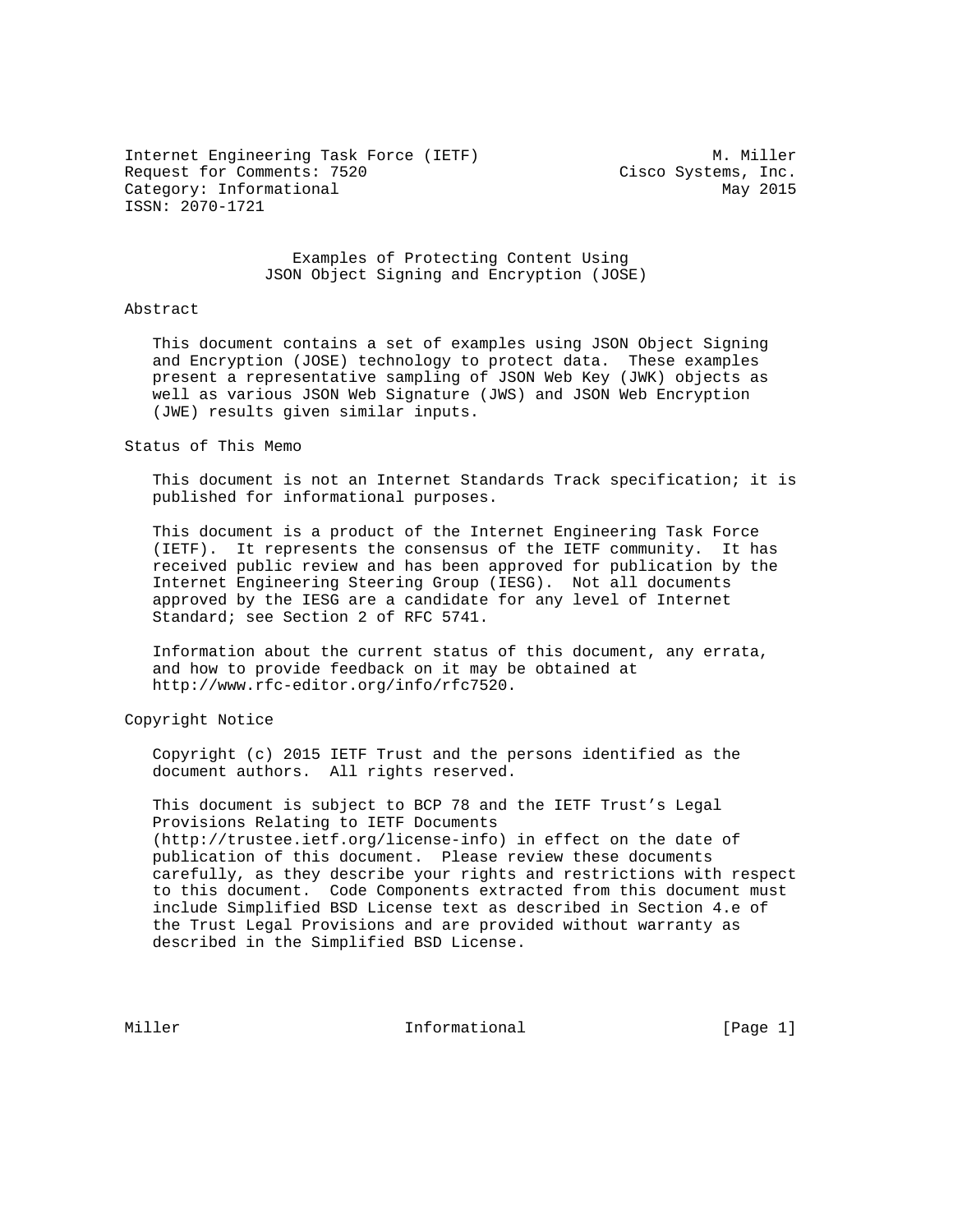| Table of Contents |  |
|-------------------|--|
|-------------------|--|

|  | 1.1. Conventions Used in This Document 5  |  |  |  |  |
|--|-------------------------------------------|--|--|--|--|
|  |                                           |  |  |  |  |
|  |                                           |  |  |  |  |
|  |                                           |  |  |  |  |
|  |                                           |  |  |  |  |
|  |                                           |  |  |  |  |
|  |                                           |  |  |  |  |
|  | 3.5. Symmetric Key (MAC Computation) 10   |  |  |  |  |
|  | 3.6. Symmetric Key (Encryption) 11        |  |  |  |  |
|  |                                           |  |  |  |  |
|  |                                           |  |  |  |  |
|  |                                           |  |  |  |  |
|  |                                           |  |  |  |  |
|  |                                           |  |  |  |  |
|  |                                           |  |  |  |  |
|  |                                           |  |  |  |  |
|  |                                           |  |  |  |  |
|  |                                           |  |  |  |  |
|  |                                           |  |  |  |  |
|  |                                           |  |  |  |  |
|  |                                           |  |  |  |  |
|  |                                           |  |  |  |  |
|  | 4.4. HMAC-SHA2 Integrity Protection 21    |  |  |  |  |
|  |                                           |  |  |  |  |
|  |                                           |  |  |  |  |
|  |                                           |  |  |  |  |
|  | 4.5. Signature with Detached Content 24   |  |  |  |  |
|  |                                           |  |  |  |  |
|  |                                           |  |  |  |  |
|  |                                           |  |  |  |  |
|  | 4.6. Protecting Specific Header Fields 27 |  |  |  |  |
|  |                                           |  |  |  |  |
|  |                                           |  |  |  |  |
|  |                                           |  |  |  |  |
|  |                                           |  |  |  |  |
|  |                                           |  |  |  |  |
|  |                                           |  |  |  |  |
|  |                                           |  |  |  |  |
|  |                                           |  |  |  |  |
|  |                                           |  |  |  |  |
|  | 4.8.2. First Signing Operation 33         |  |  |  |  |
|  | 4.8.3. Second Signing Operation 34        |  |  |  |  |
|  | 4.8.4. Third Signing Operation 36         |  |  |  |  |
|  |                                           |  |  |  |  |
|  |                                           |  |  |  |  |

Miller **Informational Informational** [Page 2]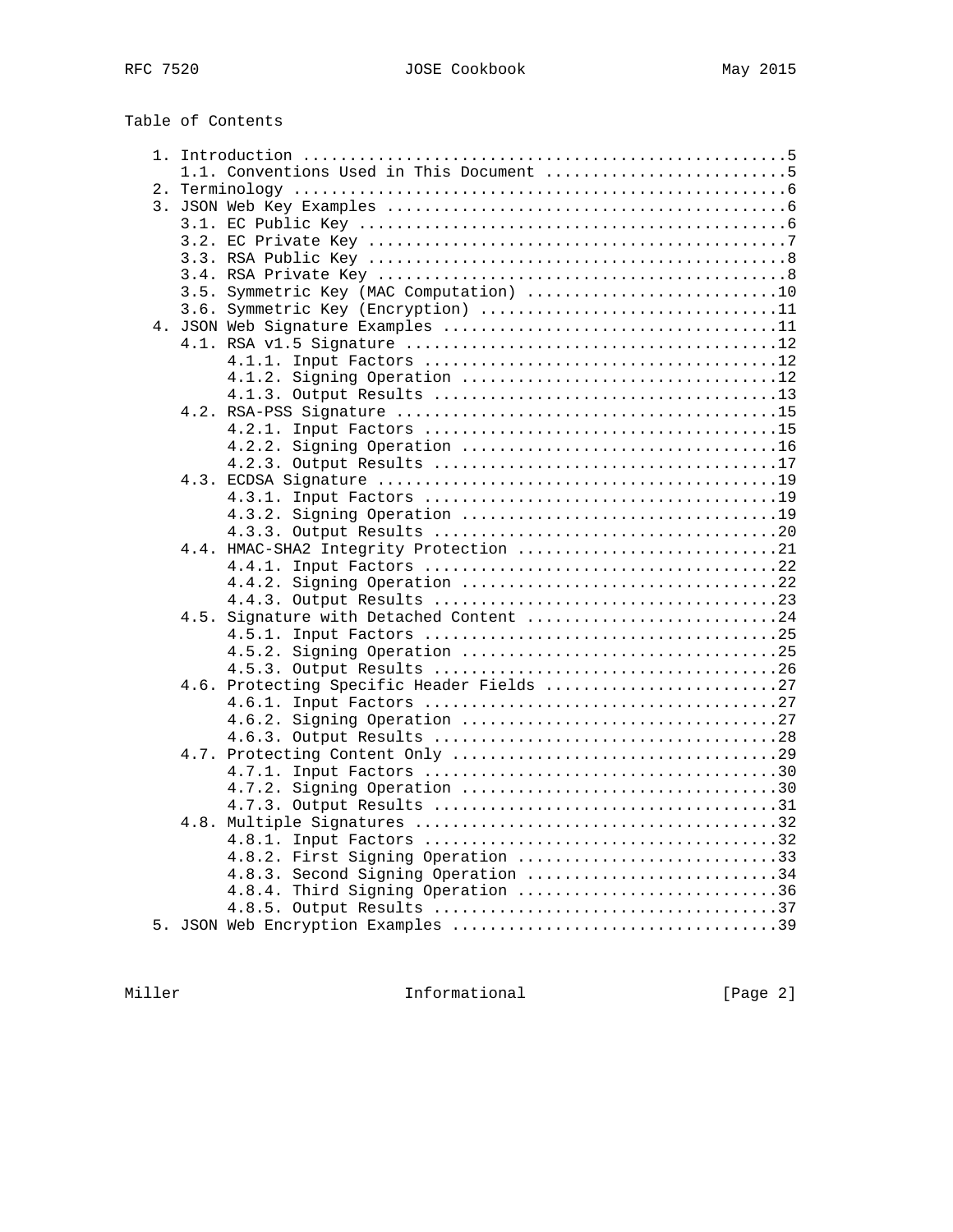|  | 5.1. Key Encryption Using RSA v1.5 and AES-HMAC-SHA2 39          |  |
|--|------------------------------------------------------------------|--|
|  |                                                                  |  |
|  |                                                                  |  |
|  |                                                                  |  |
|  | 5.1.4. Encrypting the Content 42                                 |  |
|  |                                                                  |  |
|  | 5.2. Key Encryption Using RSA-OAEP with AES-GCM 45               |  |
|  |                                                                  |  |
|  |                                                                  |  |
|  |                                                                  |  |
|  | 5.2.4. Encrypting the Content 48                                 |  |
|  |                                                                  |  |
|  | 5.3. Key Wrap Using PBES2-AES-KeyWrap with AES-CBC-HMAC-SHA2  52 |  |
|  |                                                                  |  |
|  |                                                                  |  |
|  |                                                                  |  |
|  |                                                                  |  |
|  |                                                                  |  |
|  | 5.4. Key Agreement with Key Wrapping Using ECDH-ES and           |  |
|  | AES-KeyWrap with AES-GCM 59                                      |  |
|  |                                                                  |  |
|  |                                                                  |  |
|  |                                                                  |  |
|  |                                                                  |  |
|  |                                                                  |  |
|  | 5.5. Key Agreement Using ECDH-ES with AES-CBC-HMAC-SHA2 65       |  |
|  |                                                                  |  |
|  |                                                                  |  |
|  |                                                                  |  |
|  |                                                                  |  |
|  |                                                                  |  |
|  |                                                                  |  |
|  |                                                                  |  |
|  |                                                                  |  |
|  |                                                                  |  |
|  |                                                                  |  |
|  | 5.7. Key Wrap Using AES-GCM KeyWrap with AES-CBC-HMAC-SHA2 73    |  |
|  |                                                                  |  |
|  |                                                                  |  |
|  |                                                                  |  |
|  |                                                                  |  |
|  |                                                                  |  |
|  | 5.8. Key Wrap Using AES-KeyWrap with AES-GCM 79                  |  |
|  |                                                                  |  |
|  |                                                                  |  |
|  |                                                                  |  |
|  |                                                                  |  |
|  |                                                                  |  |

Miller **Informational Informational** [Page 3]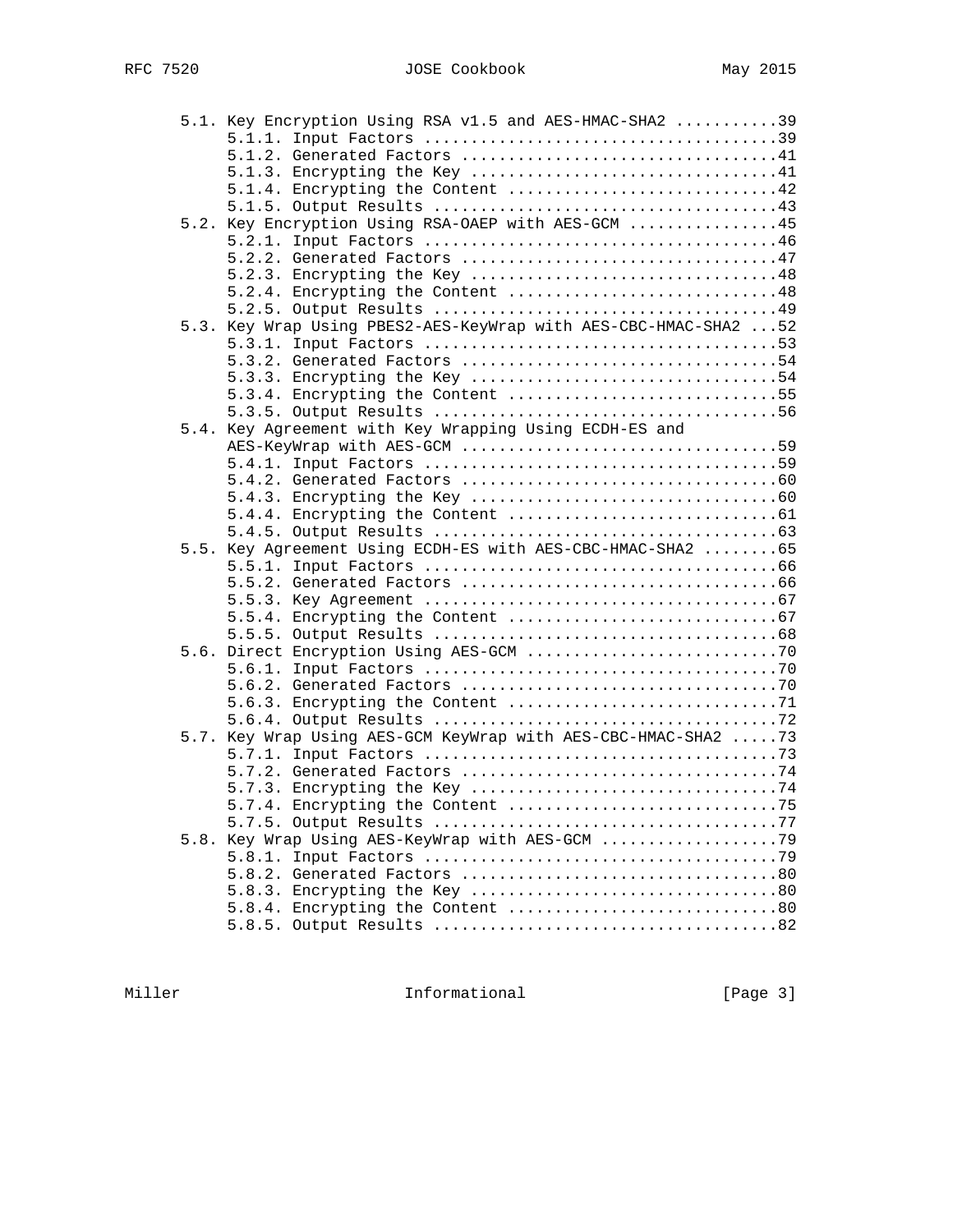| 5.10. Including Additional Authenticated Data 88                                            |  |
|---------------------------------------------------------------------------------------------|--|
|                                                                                             |  |
|                                                                                             |  |
|                                                                                             |  |
| 5.10.4. Encrypting the Content 90                                                           |  |
|                                                                                             |  |
|                                                                                             |  |
|                                                                                             |  |
|                                                                                             |  |
|                                                                                             |  |
| 5.11.4. Encrypting the Content 94                                                           |  |
|                                                                                             |  |
|                                                                                             |  |
|                                                                                             |  |
|                                                                                             |  |
|                                                                                             |  |
|                                                                                             |  |
|                                                                                             |  |
| 5.13. Encrypting to Multiple Recipients 101                                                 |  |
|                                                                                             |  |
| 5.13.2. Generated Factors 101                                                               |  |
| 5.13.3. Encrypting the Key to the First Recipient 102                                       |  |
| 5.13.4. Encrypting the Key to the Second Recipient 103                                      |  |
| 5.13.5. Encrypting the Key to the Third Recipient 105<br>5.13.6. Encrypting the Content 106 |  |
|                                                                                             |  |
| 6. Nesting Signatures and Encryption 110                                                    |  |
|                                                                                             |  |
|                                                                                             |  |
|                                                                                             |  |
| 6.4. Encryption Input Factors 113                                                           |  |
| 6.5. Encryption Generated Factors 113                                                       |  |
|                                                                                             |  |
|                                                                                             |  |
|                                                                                             |  |
|                                                                                             |  |
|                                                                                             |  |
|                                                                                             |  |
|                                                                                             |  |
|                                                                                             |  |
|                                                                                             |  |

Miller **Informational Informational** [Page 4]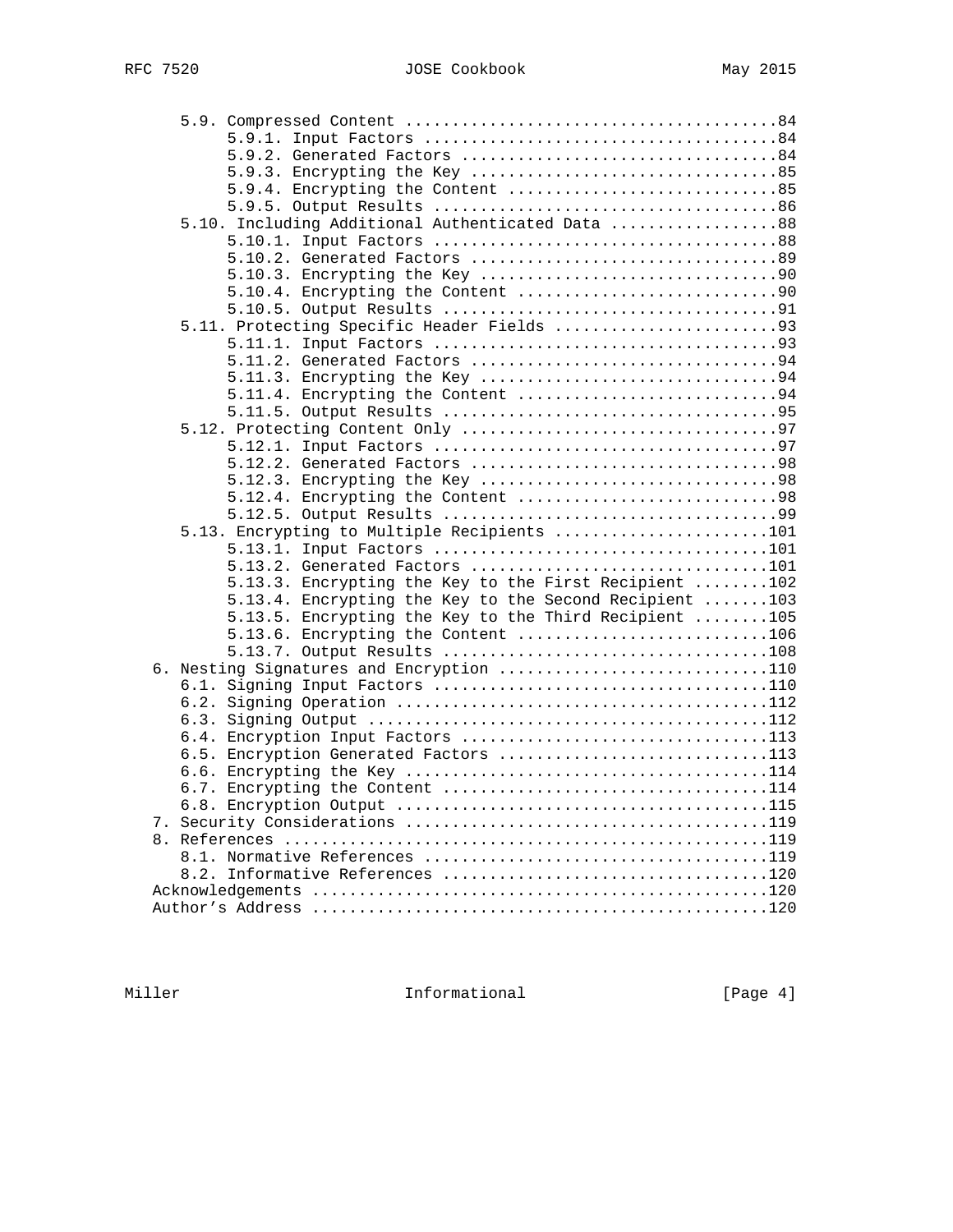## 1. Introduction

 The JSON Object Signing and Encryption (JOSE) technologies -- JSON Web Signature [JWS], JSON Web Encryption [JWE], JSON Web Key [JWK], and JSON Web Algorithms [JWA] -- can be used collectively to encrypt and/or sign content using a variety of algorithms. While the full set of permutations is extremely large, and might be daunting to some, it is expected that most applications will only use a small set of algorithms to meet their needs.

 This document provides a number of examples of signing or encrypting content using JOSE. While not exhaustive, it does compile a representative sampling of JOSE features. As much as possible, the same signature payload or encryption plaintext content is used to illustrate differences in various signing and encryption results.

 This document also provides a number of example JWK objects. These examples illustrate the distinguishing properties of various key types and emphasize important characteristics. Most of the JWK examples are then used in the signature or encryption examples that follow.

 All of the examples contained herein are available in a machine readable format at <https://github.com/ietf-jose/cookbook>.

### 1.1. Conventions Used in This Document

 This document separates data that are expected to be input to an implementation of JOSE from data that are expected to be generated by an implementation of JOSE. Each example, wherever possible, provides enough information both to replicate the results of this document and to validate the results by running its inverse operation (e.g., signature results can be validated by performing the JWS verify). However, some algorithms inherently use random data; therefore, computations employing them cannot be exactly replicated. Such cases are explicitly stated in the relevant sections.

 All instances of binary octet strings are represented using base64url [RFC4648] encoding.

 Wherever possible and unless otherwise noted, the examples include the JWS or JWE Compact Serialization, general JWS or JWE JSON Serialization, and flattened JWS or JWE JSON Serialization.

 All of the examples in this document have whitespace added to improve formatting and readability. Except for JWE Plaintext or JWS Payload content, whitespace is not part of the cryptographic operations nor the exchange results.

Miller Informational [Page 5]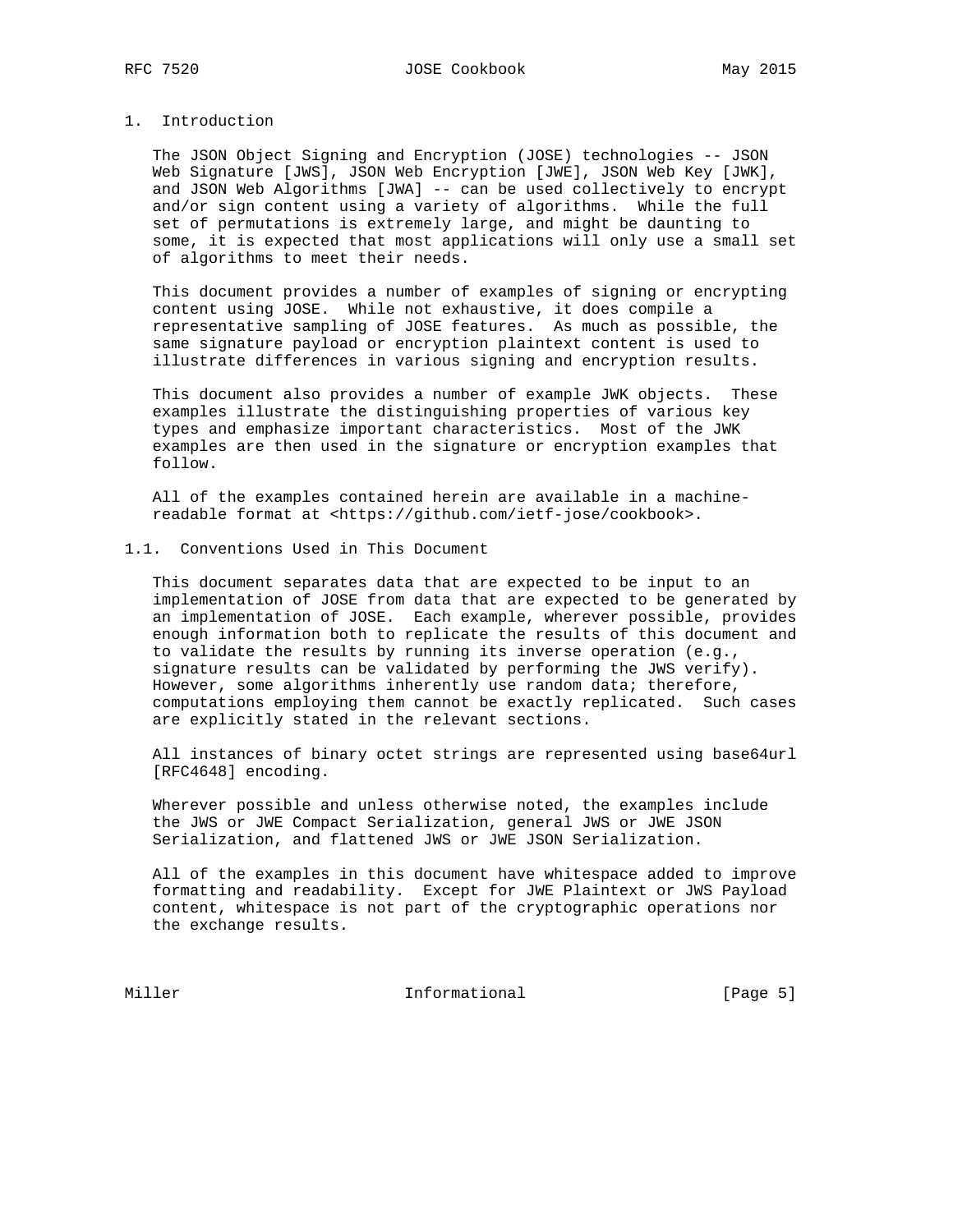Unless otherwise noted, the JWE Plaintext or JWS Payload content does include " " (U+0020 SPACE) characters. Line breaks (U+000A LINE FEED) replace some " " (U+0020 SPACE) characters to improve readability but are not present in the JWE Plaintext or JWS Payload.

2. Terminology

 This document inherits terminology regarding JSON Web Signature (JWS) technology from [JWS], terminology regarding JSON Web Encryption (JWE) technology from [JWE], terminology regarding JSON Web Key (JWK) technology from [JWK], and terminology regarding algorithms from [JWA].

3. JSON Web Key Examples

 The following sections demonstrate how to represent various JWK and JWK Set objects.

3.1. EC Public Key

 This example illustrates an Elliptic Curve (EC) public key. This example is the public key corresponding to the private key in Figure 2.

 Note that whitespace is added for readability as described in Section 1.1.

```
\{ \cdot \cdot \cdot \cdot \cdot \cdot \cdot \cdot \cdot \cdot \cdot \cdot \cdot \cdot \cdot \cdot \cdot \cdot \cdot \cdot \cdot \cdot \cdot \cdot \cdot \cdot \cdot \cdot \cdot \cdot \cdot \cdot \cdot \cdot \cdot \cdot 
         "kty": "EC",
         "kid": "bilbo.baggins@hobbiton.example",
         "use": "sig",
         "crv": "P-521",
         "x": "AHKZLLOsCOzz5cY97ewNUajB957y-C-U88c3v13nmGZx6sYl_oJXu9
               A5RkTKqjqvjyekWF-7ytDyRXYgCF5cj0Kt",
         "y": "AdymlHvOiLxXkEhayXQnNCvDX4h9htZaCJN34kfmC6pV5OhQHiraVy
               SsUdaQkAgDPrwQrJmbnX9cwlGfP-HqHZR1"
      }
```
Figure 1: Elliptic Curve P-521 Public Key

 The field "kty" value of "EC" identifies this as an Elliptic Curve key. The field "crv" identifies the curve, which is curve P-521 for this example. The values of the fields "x" and "y" are the base64url-encoded X and Y coordinates (respectively).

Miller **Informational Informational** [Page 6]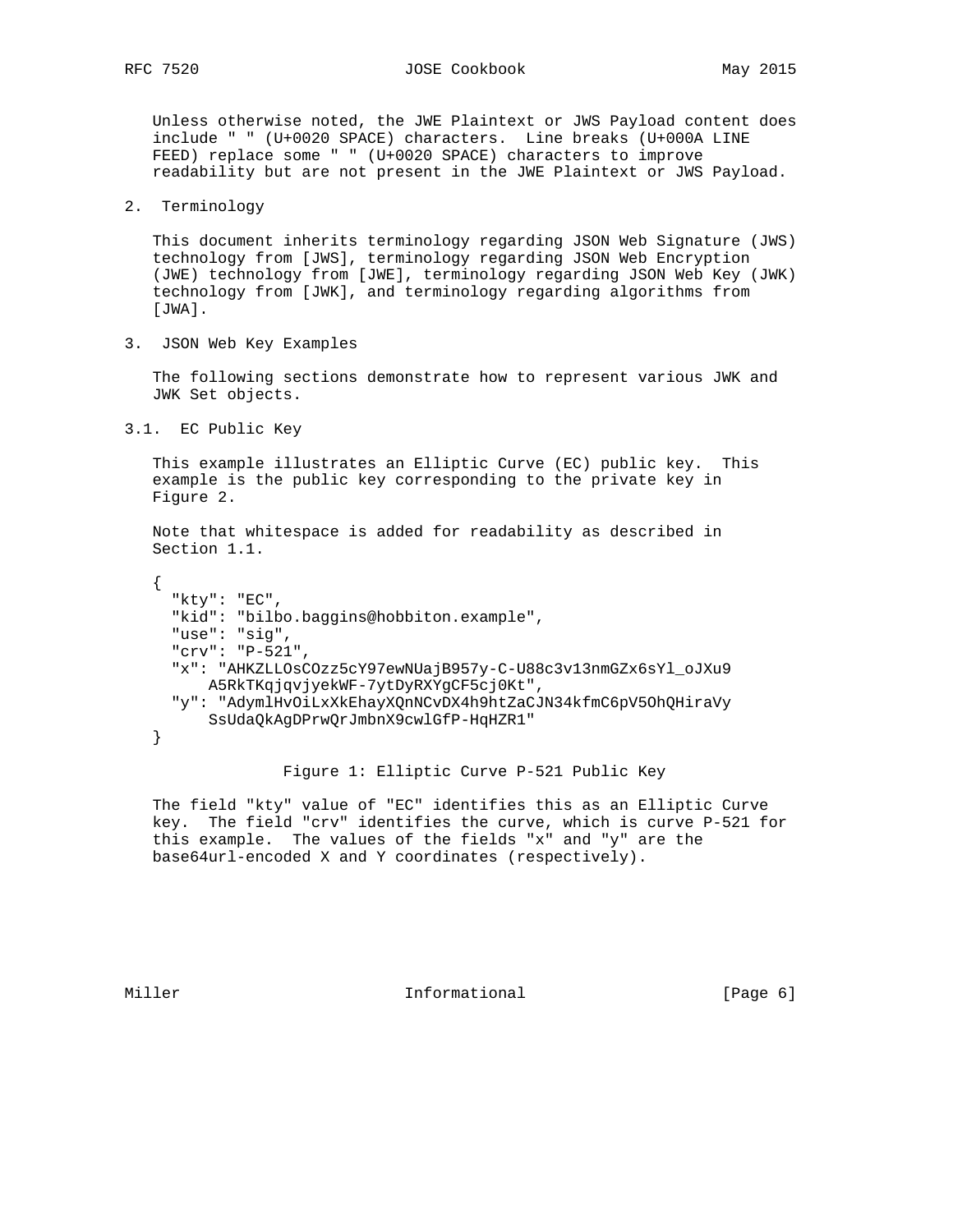RFC 7520 JOSE Cookbook May 2015

 The values of the fields "x" and "y" decoded are the octets necessary to represent each full coordinate to the order of the curve. For a key over curve P-521, the values of the fields "x" and "y" are exactly 66 octets in length when decoded, padded with leading zero (0x00) octets to reach the expected length.

#### 3.2. EC Private Key

 This example illustrates an Elliptic Curve private key. This example is the private key corresponding to the public key in Figure 1.

 Note that whitespace is added for readability as described in Section 1.1.

```
 {
      "kty": "EC",
      "kid": "bilbo.baggins@hobbiton.example",
      "use": "sig",
      "crv": "P-521",
      "x": "AHKZLLOsCOzz5cY97ewNUajB957y-C-U88c3v13nmGZx6sYl_oJXu9
         A5RkTKqjqvjyekWF-7ytDyRXYgCF5cj0Kt",
      "y": "AdymlHvOiLxXkEhayXQnNCvDX4h9htZaCJN34kfmC6pV5OhQHiraVy
         SsUdaQkAgDPrwQrJmbnX9cwlGfP-HqHZR1",
      "d": "AAhRON2r9cqXX1hg-RoI6R1tX5p2rUAYdmpHZoC1XNM56KtscrX6zb
         KipQrCW9CGZH3T4ubpnoTKLDYJ_fF3_rJt"
   }
```
## Figure 2: Elliptic Curve P-521 Private Key

 The field "kty" value of "EC" identifies this as an Elliptic Curve key. The field "crv" identifies the curve, which is curve P-521 (also known as SECG curve secp521r1) for this example. The values of the fields "x" and "y" are the base64url-encoded X and Y coordinates (respectively). The field "d" value is the base64url-encoded private key.

 The values of the fields "d", "x", and "y" decoded are the octets necessary to represent the private key or each full coordinate (respectively) to the order of the curve. For a key over curve P-521, the values of the "d", "x", and "y" fields are each exactly 66 octets in length when decoded, padded with leading zero (0x00) octets to reach the expected length.

Miller **Informational Informational** [Page 7]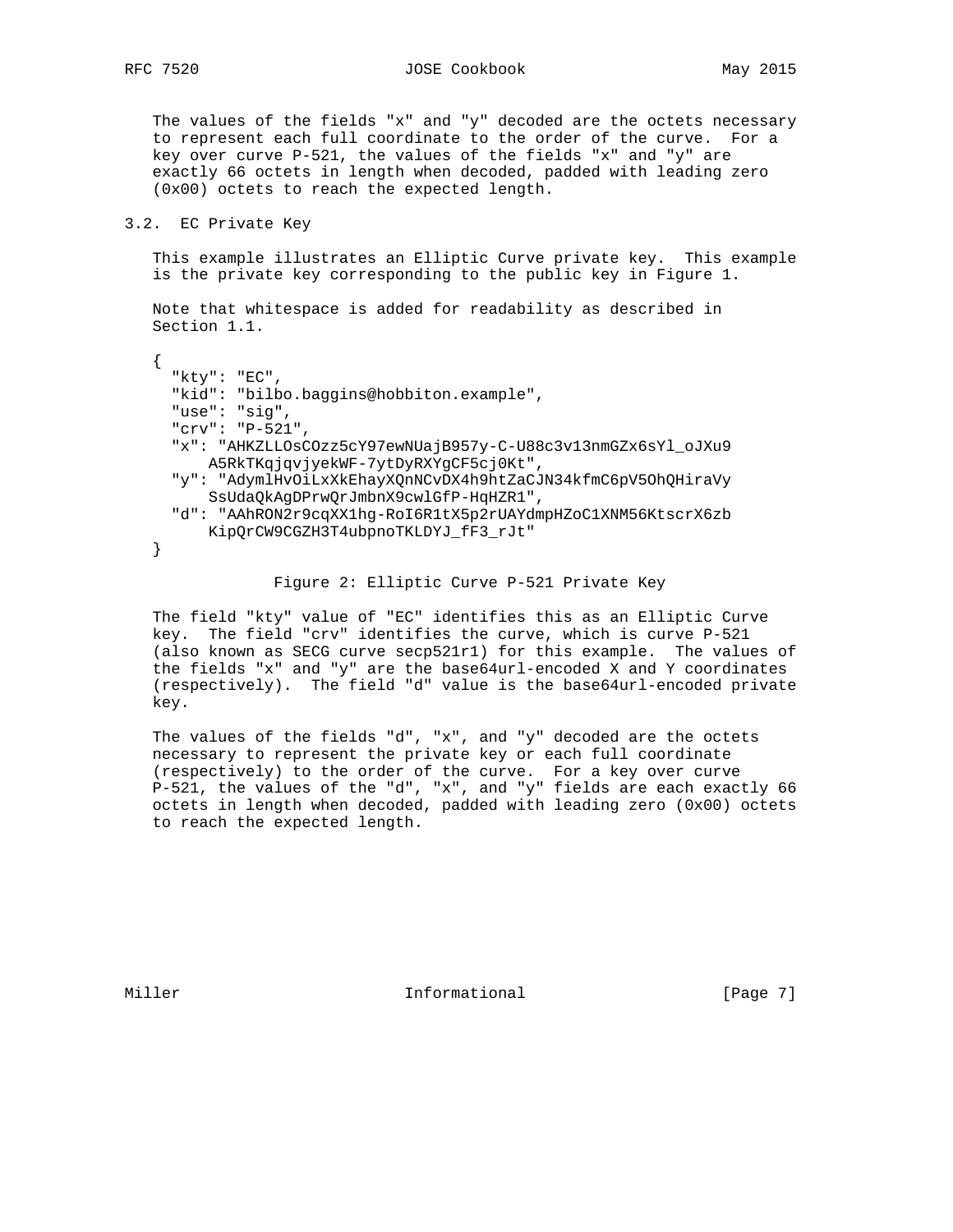# 3.3. RSA Public Key

 This example illustrates an RSA public key. This example is the public key corresponding to the private key in Figure 4.

```
 Note that whitespace is added for readability as described in
 Section 1.1.
```

```
 {
      "kty": "RSA",
      "kid": "bilbo.baggins@hobbiton.example",
      "use": "sig",
      "n": "n4EPtAOCc9AlkeQHPzHStgAbgs7bTZLwUBZdR8_KuKPEHLd4rHVTeT
          -O-XV2jRojdNhxJWTDvNd7nqQ0VEiZQHz_AJmSCpMaJMRBSFKrKb2wqV
          wGU_NsYOYL-QtiWN2lbzcEe6XC0dApr5ydQLrHqkHHig3RBordaZ6Aj-
          oBHqFEHYpPe7Tpe-OfVfHd1E6cS6M1FZcD1NNLYD5lFHpPI9bTwJlsde
          3uhGqC0ZCuEHg8lhzwOHrtIQbS0FVbb9k3-tVTU4fg_3L_vniUFAKwuC
         LqKnS2BYwdq_mzSnbLY7h_qixoR7jig3__kRhuaxwUkRz5iaiQkqgc5g
         HdrNP5zw",
     "e": "AQAB"
   }
```
#### Figure 3: RSA 2048-Bit Public Key

 The field "kty" value of "RSA" identifies this as an RSA key. The fields "n" and "e" values are the modulus and (public) exponent (respectively) using the minimum octets necessary.

 For a 2048-bit key, the field "n" value is 256 octets in length when decoded.

3.4. RSA Private Key

 This example illustrates an RSA private key. This example is the private key corresponding to the public key in Figure 3.

 Note that whitespace is added for readability as described in Section 1.1.

Miller **Informational Informational** [Page 8]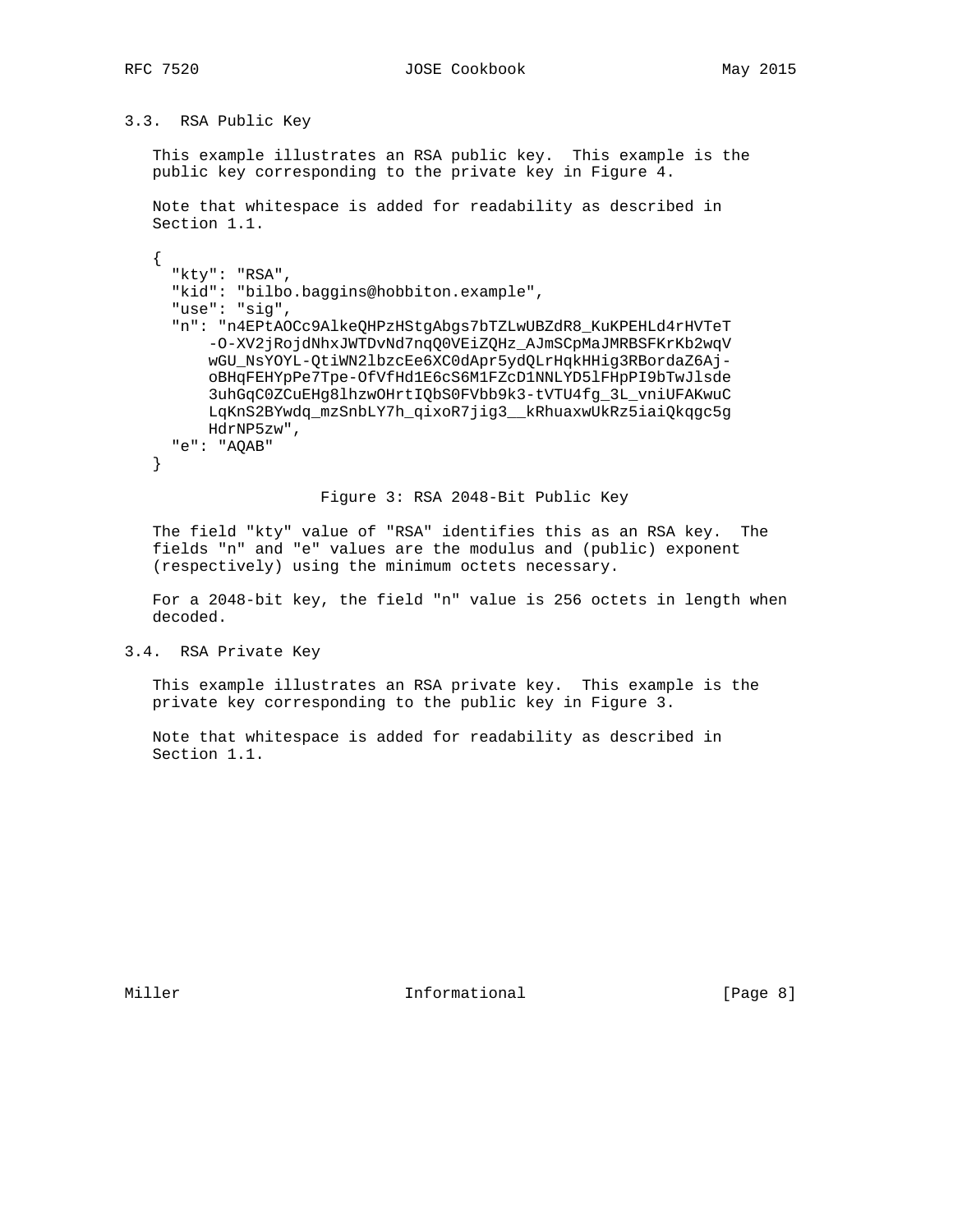{

"kty": "RSA",

"kid": "bilbo.baggins@hobbiton.example",

"use": "sig",

- "n": "n4EPtAOCc9AlkeQHPzHStgAbgs7bTZLwUBZdR8\_KuKPEHLd4rHVTeT -O-XV2jRojdNhxJWTDvNd7nqQ0VEiZQHz\_AJmSCpMaJMRBSFKrKb2wqV wGU\_NsYOYL-QtiWN2lbzcEe6XC0dApr5ydQLrHqkHHig3RBordaZ6Aj oBHqFEHYpPe7Tpe-OfVfHd1E6cS6M1FZcD1NNLYD5lFHpPI9bTwJlsde 3uhGqC0ZCuEHg8lhzwOHrtIQbS0FVbb9k3-tVTU4fg\_3L\_vniUFAKwuC LqKnS2BYwdq\_mzSnbLY7h\_qixoR7jig3\_\_kRhuaxwUkRz5iaiQkqgc5g HdrNP5zw",
- "e": "AQAB",
- "d": "bWUC9B-EFRIo8kpGfh0ZuyGPvMNKvYWNtB\_ikiH9k20eT-O1q\_I78e iZkpXxXQ0UTEs2LsNRS-8uJbvQ-A1irkwMSMkK1J3XTGgdrhCku9gRld Y7sNA\_AKZGh-Q661\_42rINLRCe8W-nZ34ui\_qOfkLnK9QWDDqpaIsA-b MwWWSDFu2MUBYwkHTMEzLYGqOe04noqeq1hExBTHBOBdkMXiuFhUq1BU 6l-DqEiWxqg82sXt2h-LMnT3046AOYJoRioz75tSUQfGCshWTBnP5uDj d18kKhyv07lhfSJdrPdM5Plyl21hsFf4L\_mHCuoFau7gdsPfHPxxjVOc OpBrQzwQ",
- "p": "3Slxg\_DwTXJcb6095RoXygQCAZ5RnAvZlno1yhHtnUex\_fp7AZ\_9nR aO7HX\_-SFfGQeutao2TDjDAWU4Vupk8rw9JR0AzZ0N2fvuIAmr\_WCsmG peNqQnev1T7IyEsnh8UMt-n5CafhkikzhEsrmndH6LxOrvRJlsPp6Zv8 bUq0k",
- "q": "uKE2dh-cTf6ERF4k4e\_jy78GfPYUIaUyoSSJuBzp3Cubk3OCqs6grT 8bR\_cu0Dm1MZwWmtdqDyI95HrUeq3MP15vMMON8lHTeZu2lmKvwqW7an V5UzhM1iZ7z4yMkuUwFWoBvyY898EXvRD-hdqRxHlSqAZ192zB3pVFJ0 s7pFc",
- "dp": "B8PVvXkvJrj2L-GYQ7v3y9r6Kw5g9SahXBwsWUzp19TVlgI-YV85q 1NIb1rxQtD-IsXXR3-TanevuRPRt5OBOdiMGQp8pbt26gljYfKU\_E9xn -RULHz0-ed9E9gXLKD4VGngpz-PfQ\_q29pk5xWHoJp009Qf1HvChixRX 59ehik",
- "dq": "CLDmDGduhylc9o7r84rEUVn7pzQ6PF83Y-iBZx5NT-TpnOZKF1pEr AMVeKzFEl41DlHHqqBLSM0W1sOFbwTxYWZDm6sI6og5iTbwQGIC3gnJK bi\_7k\_vJgGHwHxgPaX2PnvP-zyEkDERuf-ry4c\_Z11Cq9AqC2yeL6kdK T1cYF8",
- "qi": "3PiqvXQN0zwMeE-sBvZgi289XP9XCQF3VWqPzMKnIgQp7\_Tugo6-N ZBKCQsMf3HaEGBjTVJs\_jcK8-TRXvaKe-7ZMaQj8VfBdYkssbu0NKDDh jJ-GtiseaDVWt7dcH0cfwxgFUHpQh7FoCrjFJ6h6ZEpMF6xmujs4qMpP z8aaI4"

Figure 4: RSA 2048-Bit Private Key

}

Miller **Informational Informational** [Page 9]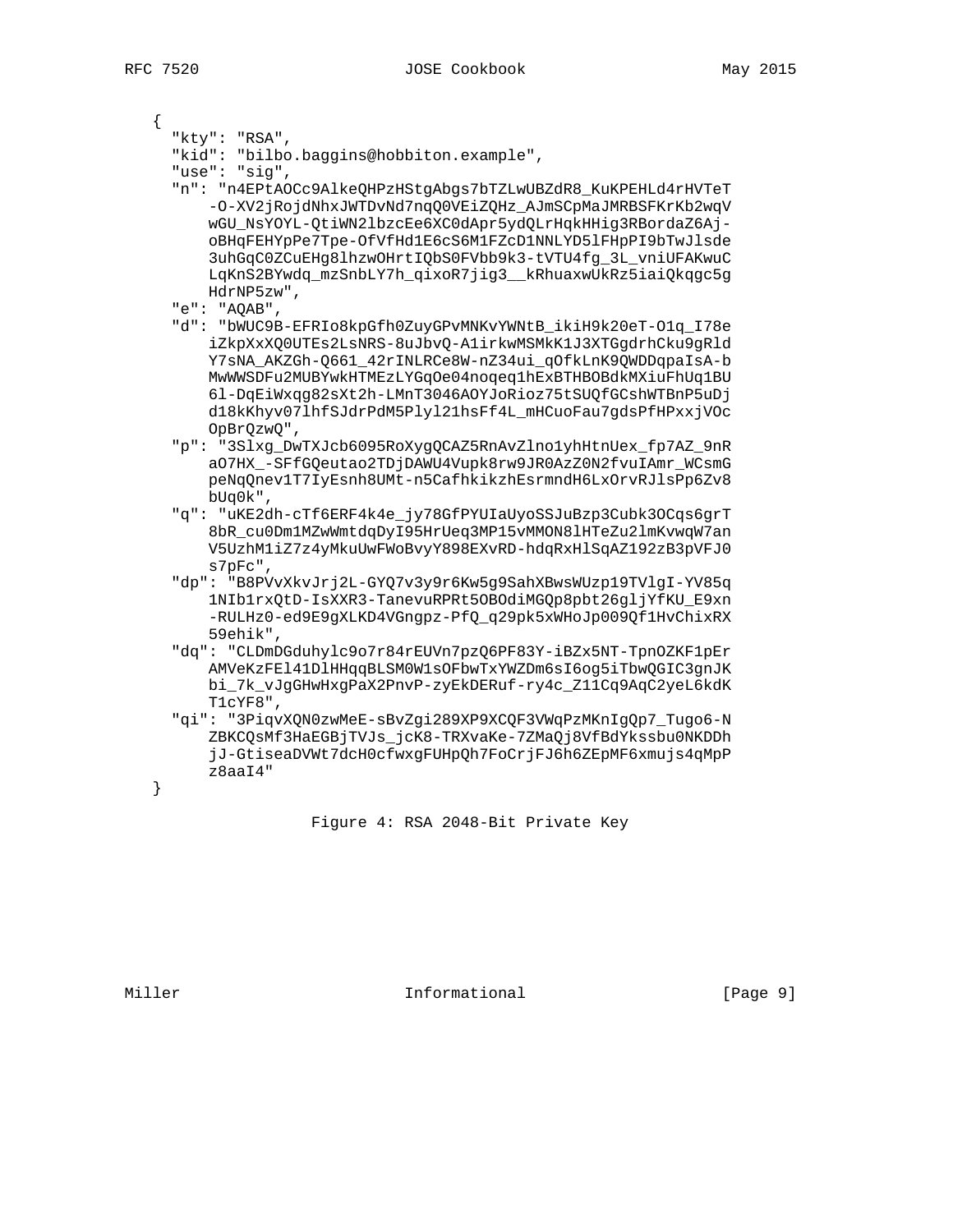The field "kty" value of "RSA" identifies this as an RSA key. The fields "n" and "e" values are the base64url-encoded modulus and (public) exponent (respectively) using the minimum number of octets necessary. The field "d" value is the base64url-encoded private exponent using the minimum number of octets necessary. The fields "p", "q", "dp", "dq", and "qi" are the base64url-encoded additional private information using the minimum number of octets necessary.

 For a 2048-bit key, the field "n" is 256 octets in length when decoded, and the field "d" is not longer than 256 octets in length when decoded.

3.5. Symmetric Key (MAC Computation)

 This example illustrates a symmetric key used for computing Message Authentication Codes (MACs).

 Note that whitespace is added for readability as described in Section 1.1.

```
\left\{ \right. "kty": "oct",
   "kid": "018c0ae5-4d9b-471b-bfd6-eef314bc7037",
   "use": "sig",
   "alg": "HS256",
   "k": "hJtXIZ2uSN5kbQfbtTNWbpdmhkV8FJG-Onbc6mxCcYg"
 }
```
#### Figure 5: HMAC SHA-256 Symmetric Key

 The field "kty" value of "oct" identifies this as a symmetric key. The field "k" value is the symmetric key.

 When used for the signing algorithm "HS256" (HMAC-SHA256), the field "k" value is 32 octets (or more) in length when decoded, padded with leading zero (0x00) octets to reach the minimum expected length.

Miller **Informational** [Page 10]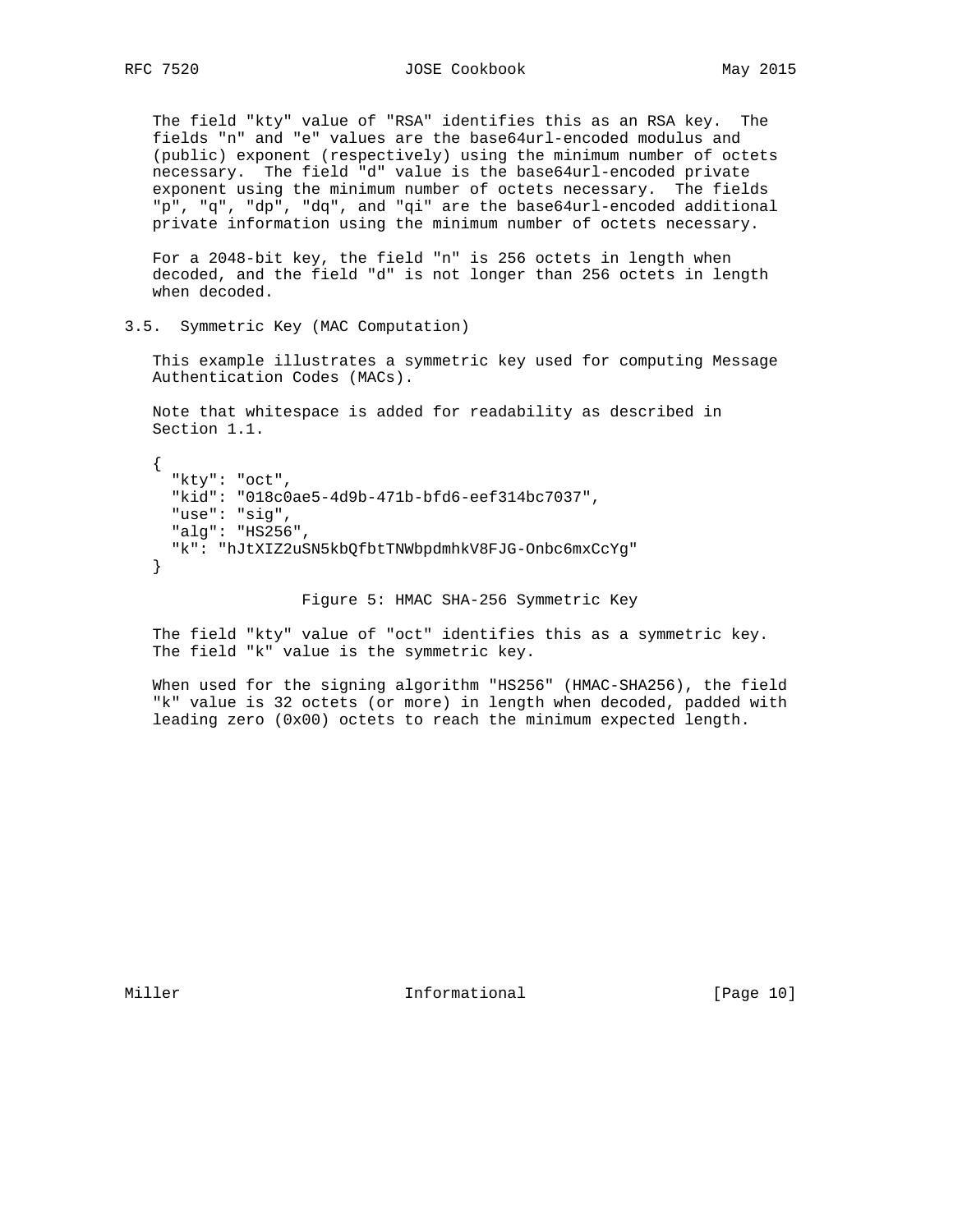RFC 7520 JOSE Cookbook May 2015

3.6. Symmetric Key (Encryption)

This example illustrates a symmetric key used for encryption.

 Note that whitespace is added for readability as described in Section 1.1.

```
 {
   "kty": "oct",
   "kid": "1e571774-2e08-40da-8308-e8d68773842d",
   "use": "enc",
   "alg": "A256GCM",
   "k": "AAPapAv4LbFbiVawEjagUBluYqN5rhna-8nuldDvOx8"
 }
```
Figure 6: AES 256-Bit Symmetric Encryption Key

 The field "kty" value of "oct" identifies this as a symmetric key. The field "k" value is the symmetric key.

 For the content encryption algorithm "A256GCM", the field "k" value is exactly 32 octets in length when decoded, padded with leading zero (0x00) octets to reach the expected length.

4. JSON Web Signature Examples

 The following sections demonstrate how to generate various JWS objects.

 All of the signature examples use the following payload content (an abridged quote from "The Fellowship of the Ring" [LOTR-FELLOWSHIP]), serialized as UTF-8. The payload is presented here as a series of quoted strings that are concatenated to produce the JWS Payload. The sequence "\xe2\x80\x99" is substituted for (U+2019 RIGHT SINGLE QUOTATION MARK), and quotation marks (U+0022 QUOTATION MARK) are added for readability but are not present in the JWS Payload.

 "It\xe2\x80\x99s a dangerous business, Frodo, going out your " "door. You step onto the road, and if you don't keep your feet, " "there\xe2\x80\x99s no knowing where you might be swept off " "to."

Figure 7: Payload Content Plaintext

Miller **Informational** [Page 11]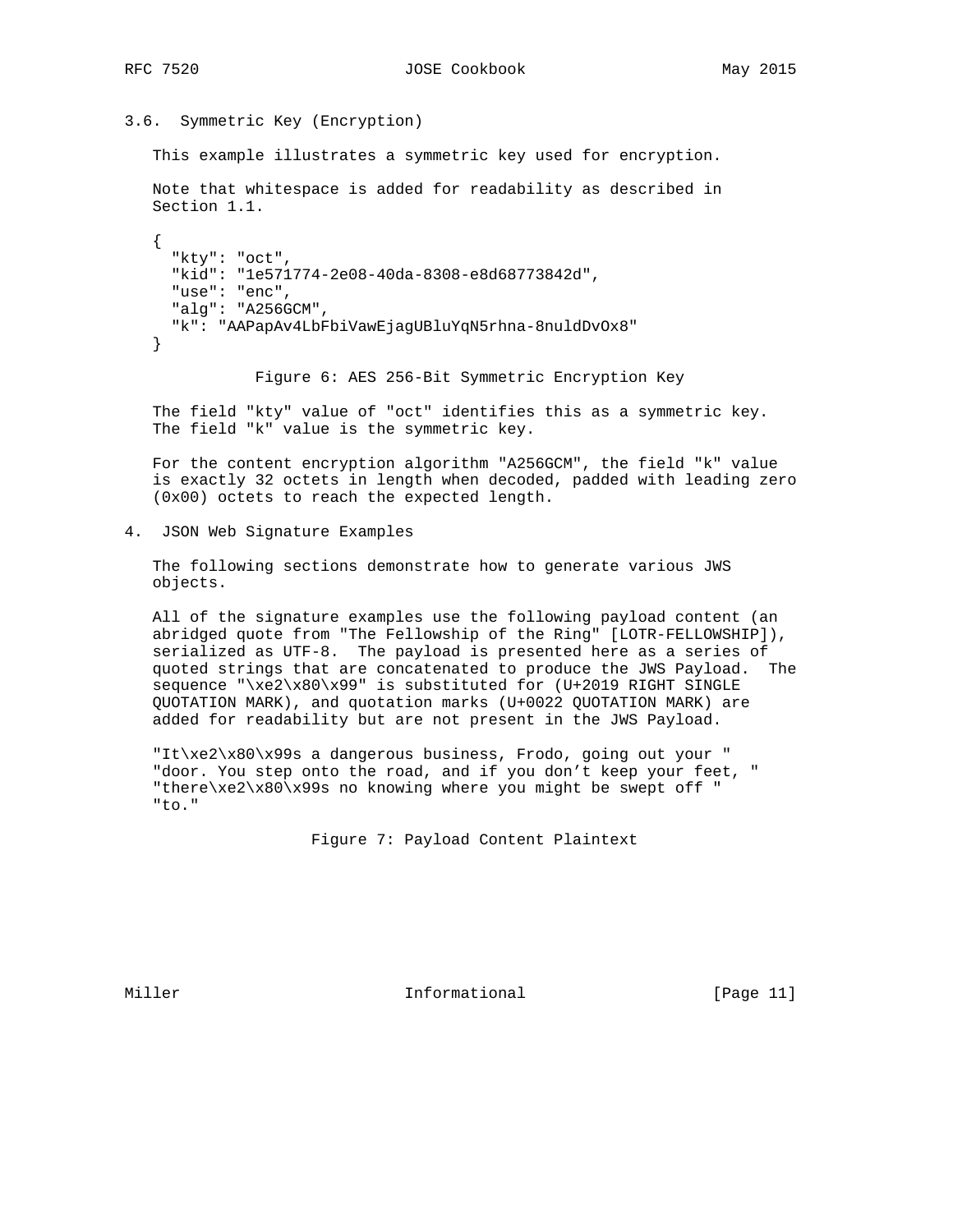The payload -- with the sequence "\xe2\x80\x99" replaced with  $(U+2019)$  RIGHT SINGLE QUOTATION MARK) and quotations marks (U+0022 QUOTATION MARK) are removed -- is encoded as UTF-8 and then as base64url [RFC4648]:

 SXTigJlzIGEgZGFuZ2Vyb3VzIGJ1c2luZXNzLCBGcm9kbywgZ29pbmcgb3V0IH lvdXIgZG9vci4gWW91IHN0ZXAgb250byB0aGUgcm9hZCwgYW5kIGlmIHlvdSBk b24ndCBrZWVwIHlvdXIgZmVldCwgdGhlcmXigJlzIG5vIGtub3dpbmcgd2hlcm UgeW91IG1pZ2h0IGJlIHN3ZXB0IG9mZiB0by4

Figure 8: Payload Content, base64url-encoded

4.1. RSA v1.5 Signature

 This example illustrates signing content using the "RS256" (RSASSA- PKCS1-v1 5 with SHA-256) algorithm.

 Note that whitespace is added for readability as described in Section 1.1.

4.1.1. Input Factors

The following are supplied before beginning the signing operation:

- o Payload content; this example uses the content from Figure 7, encoded using base64url [RFC4648] to produce Figure 8.
- o RSA private key; this example uses the key from Figure 4.
- o "alg" parameter of "RS256".

4.1.2. Signing Operation

The following is generated to complete the signing operation:

 o JWS Protected Header; this example uses the header from Figure 9, encoded using base64url [RFC4648] to produce Figure 10.

```
 {
   "alg": "RS256",
   "kid": "bilbo.baggins@hobbiton.example"
 }
```
Figure 9: JWS Protected Header JSON

Miller **Informational** [Page 12]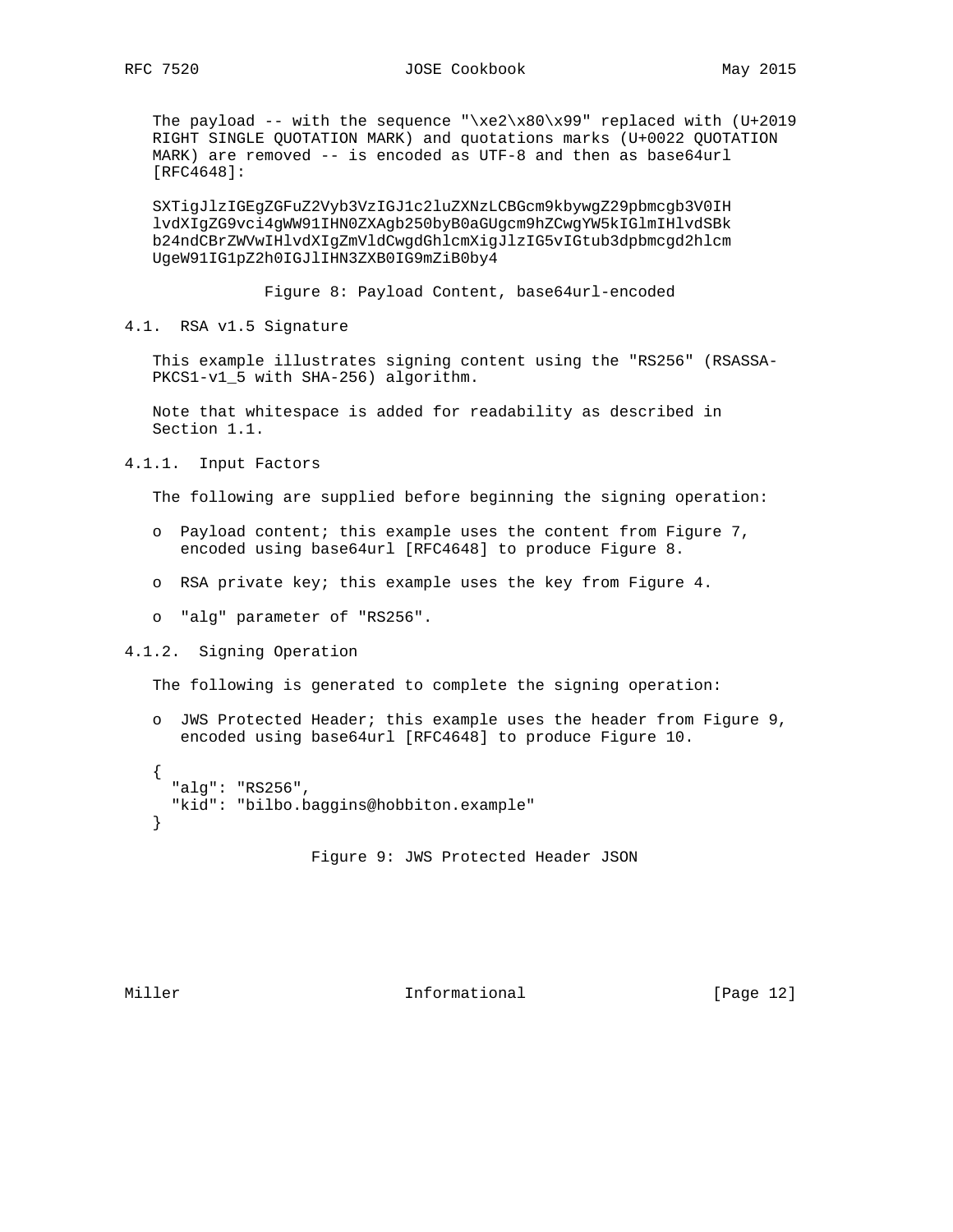eyJhbGciOiJSUzI1NiIsImtpZCI6ImJpbGJvLmJhZ2dpbnNAaG9iYml0b24uZX hhbXBsZSJ9

Figure 10: JWS Protected Header, base64url-encoded

 The JWS Protected Header (Figure 10) and JWS Payload (Figure 8) are combined as described in Section 5.1 of [JWS] to produce the JWS Signing Input (Figure 11).

 eyJhbGciOiJSUzI1NiIsImtpZCI6ImJpbGJvLmJhZ2dpbnNAaG9iYml0b24uZX hhbXBsZSJ9

 . SXTigJlzIGEgZGFuZ2Vyb3VzIGJ1c2luZXNzLCBGcm9kbywgZ29pbmcgb3V0IH lvdXIgZG9vci4gWW91IHN0ZXAgb250byB0aGUgcm9hZCwgYW5kIGlmIHlvdSBk b24ndCBrZWVwIHlvdXIgZmVldCwgdGhlcmXigJlzIG5vIGtub3dpbmcgd2hlcm UgeW91IG1pZ2h0IGJlIHN3ZXB0IG9mZiB0by4

Figure 11: JWS Signing Input

 Performing the signature operation over the JWS Signing Input (Figure 11) produces the JWS Signature (Figure 12).

 MRjdkly7\_-oTPTS3AXP41iQIGKa80A0ZmTuV5MEaHoxnW2e5CZ5NlKtainoFmK ZopdHM1O2U4mwzJdQx996ivp83xuglII7PNDi84wnB-BDkoBwA78185hX-Es4J IwmDLJK3lfWRa-XtL0RnltuYv746iYTh\_qHRD68BNt1uSNCrUCTJDt5aAE6x8w W1Kt9eRo4QPocSadnHXFxnt8Is9UzpERV0ePPQdLuW3IS\_de3xyIrDaLGdjluP xUAhb6L2aXic1U12podGU0KLUQSE\_oI-ZnmKJ3F4uOZDnd6QZWJushZ41Axf\_f cIe8u9ipH84ogoree7vjbU5y18kDquDg

Figure 12: JWS Signature, base64url-encoded

4.1.3. Output Results

The following compose the resulting JWS object:

- o JWS Protected Header (Figure 9)
- o Payload content (Figure 8)
- o Signature (Figure 12)

Miller **Informational** [Page 13]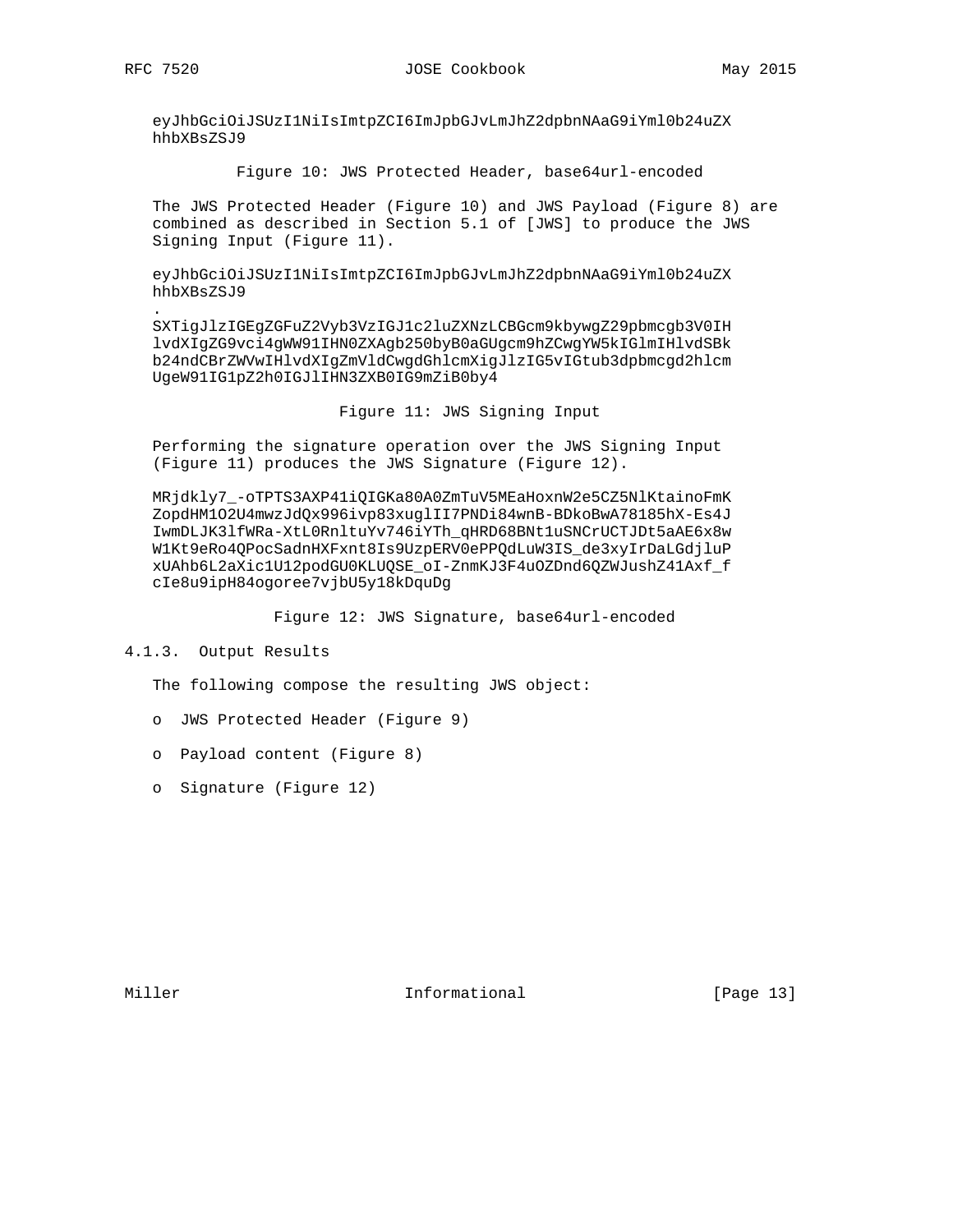.

.

The resulting JWS object using the JWS Compact Serialization:

 eyJhbGciOiJSUzI1NiIsImtpZCI6ImJpbGJvLmJhZ2dpbnNAaG9iYml0b24uZX hhbXBsZSJ9

 SXTigJlzIGEgZGFuZ2Vyb3VzIGJ1c2luZXNzLCBGcm9kbywgZ29pbmcgb3V0IH lvdXIgZG9vci4gWW91IHN0ZXAgb250byB0aGUgcm9hZCwgYW5kIGlmIHlvdSBk b24ndCBrZWVwIHlvdXIgZmVldCwgdGhlcmXigJlzIG5vIGtub3dpbmcgd2hlcm UgeW91IG1pZ2h0IGJlIHN3ZXB0IG9mZiB0by4

 MRjdkly7\_-oTPTS3AXP41iQIGKa80A0ZmTuV5MEaHoxnW2e5CZ5NlKtainoFmK ZopdHM1O2U4mwzJdQx996ivp83xuglII7PNDi84wnB-BDkoBwA78185hX-Es4J IwmDLJK3lfWRa-XtL0RnltuYv746iYTh\_qHRD68BNt1uSNCrUCTJDt5aAE6x8w W1Kt9eRo4QPocSadnHXFxnt8Is9UzpERV0ePPQdLuW3IS\_de3xyIrDaLGdjluP xUAhb6L2aXic1U12podGU0KLUQSE\_oI-ZnmKJ3F4uOZDnd6QZWJushZ41Axf\_f cIe8u9ipH84ogoree7vjbU5y18kDquDg

Figure 13: JWS Compact Serialization

The resulting JWS object using the general JWS JSON Serialization:

```
\{ \cdot \cdot \cdot \cdot \cdot \cdot \cdot \cdot \cdot \cdot \cdot \cdot \cdot \cdot \cdot \cdot \cdot \cdot \cdot \cdot \cdot \cdot \cdot \cdot \cdot \cdot \cdot \cdot \cdot \cdot \cdot \cdot \cdot \cdot \cdot \cdot 
       "payload": "SXTigJlzIGEgZGFuZ2Vyb3VzIGJ1c2luZXNzLCBGcm9kbywg
            Z29pbmcgb3V0IHlvdXIgZG9vci4gWW91IHN0ZXAgb250byB0aGUgcm9h
            ZCwgYW5kIGlmIHlvdSBkb24ndCBrZWVwIHlvdXIgZmVldCwgdGhlcmXi
            gJlzIG5vIGtub3dpbmcgd2hlcmUgeW91IG1pZ2h0IGJlIHN3ZXB0IG9m
            ZiB0by4",
       "signatures": [
          {
             "protected": "eyJhbGciOiJSUzI1NiIsImtpZCI6ImJpbGJvLmJhZ2
                  dpbnNAaG9iYml0b24uZXhhbXBsZSJ9",
             "signature": "MRjdkly7_-oTPTS3AXP41iQIGKa80A0ZmTuV5MEaHo
                  xnW2e5CZ5NlKtainoFmKZopdHM1O2U4mwzJdQx996ivp83xuglII
                  7PNDi84wnB-BDkoBwA78185hX-Es4JIwmDLJK3lfWRa-XtL0Rnlt
                  uYv746iYTh_qHRD68BNt1uSNCrUCTJDt5aAE6x8wW1Kt9eRo4QPo
                  cSadnHXFxnt8Is9UzpERV0ePPQdLuW3IS_de3xyIrDaLGdjluPxU
                  Ahb6L2aXic1U12podGU0KLUQSE_oI-ZnmKJ3F4uOZDnd6QZWJush
                  Z41Axf_fcIe8u9ipH84ogoree7vjbU5y18kDquDg"
          }
       ]
    }
```
Figure 14: General JWS JSON Serialization

Miller **Informational Informational** [Page 14]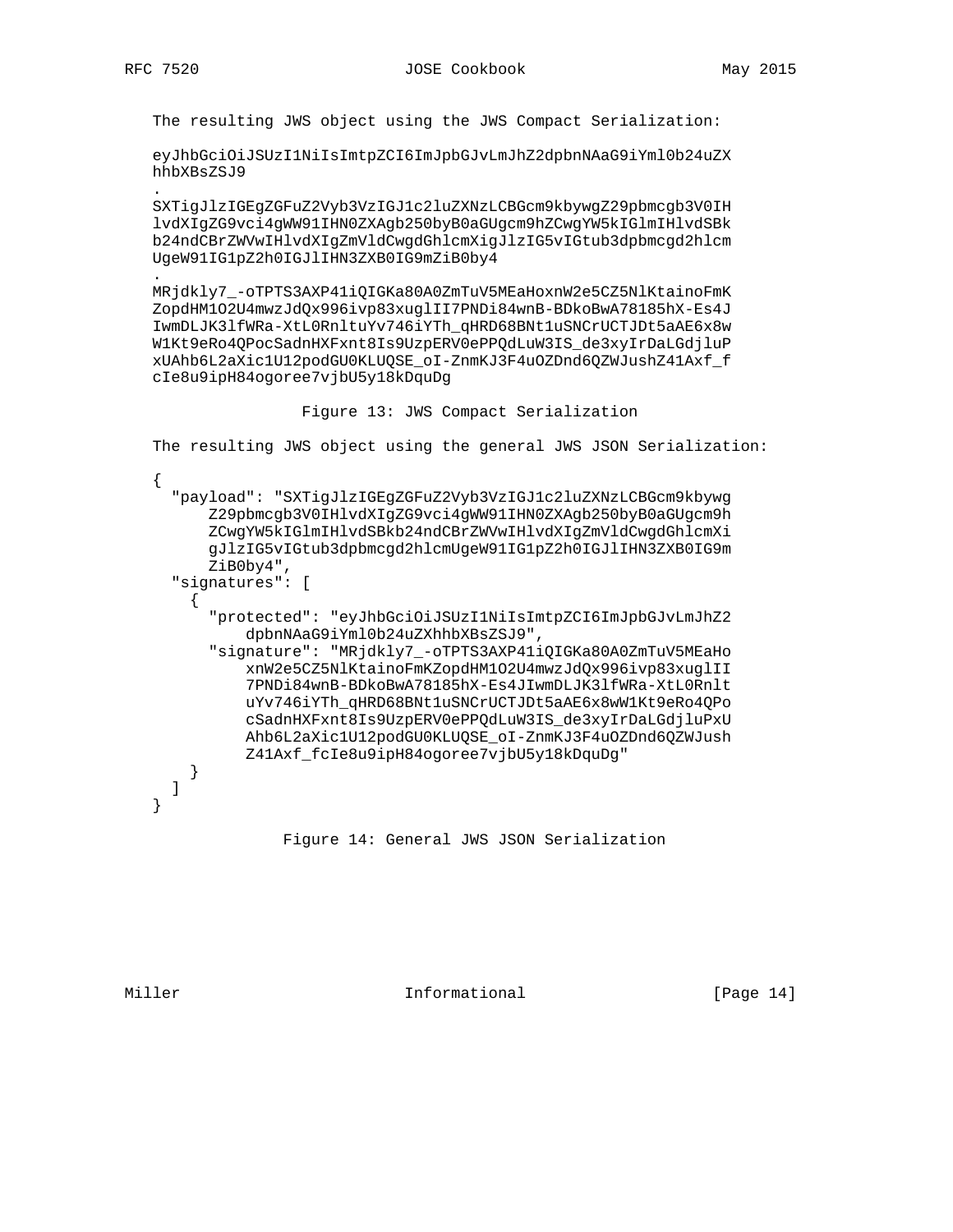The resulting JWS object using the flattened JWS JSON Serialization:

- {
- "payload": "SXTigJlzIGEgZGFuZ2Vyb3VzIGJ1c2luZXNzLCBGcm9kbywg Z29pbmcgb3V0IHlvdXIgZG9vci4gWW91IHN0ZXAgb250byB0aGUgcm9h ZCwgYW5kIGlmIHlvdSBkb24ndCBrZWVwIHlvdXIgZmVldCwgdGhlcmXi gJlzIG5vIGtub3dpbmcgd2hlcmUgeW91IG1pZ2h0IGJlIHN3ZXB0IG9m ZiB0by4",
- "protected": "eyJhbGciOiJSUzI1NiIsImtpZCI6ImJpbGJvLmJhZ2dpbn NAaG9iYml0b24uZXhhbXBsZSJ9",
- "signature": "MRjdkly7\_-oTPTS3AXP41iQIGKa80A0ZmTuV5MEaHoxnW2 e5CZ5NlKtainoFmKZopdHM1O2U4mwzJdQx996ivp83xuglII7PNDi84w nB-BDkoBwA78185hX-Es4JIwmDLJK3lfWRa-XtL0RnltuYv746iYTh\_q HRD68BNt1uSNCrUCTJDt5aAE6x8wW1Kt9eRo4QPocSadnHXFxnt8Is9U zpERV0ePPQdLuW3IS\_de3xyIrDaLGdjluPxUAhb6L2aXic1U12podGU0 KLUQSE\_oI-ZnmKJ3F4uOZDnd6QZWJushZ41Axf\_fcIe8u9ipH84ogore e7vjbU5y18kDquDg"

}

Figure 15: Flattened JWS JSON Serialization

4.2. RSA-PSS Signature

 This example illustrates signing content using the "PS384" (RSASSA- PSS with SHA-384) algorithm.

 Note that RSASSA-PSS uses random data to generate the signature; it might not be possible to exactly replicate the results in this section.

 Note that whitespace is added for readability as described in Section 1.1.

4.2.1. Input Factors

The following are supplied before beginning the signing operation:

- o Payload content; this example uses the content from Figure 7, encoded using base64url [RFC4648] to produce Figure 8.
- o RSA private key; this example uses the key from Figure 4.
- o "alg" parameter of "PS384".

Miller **Informational** [Page 15]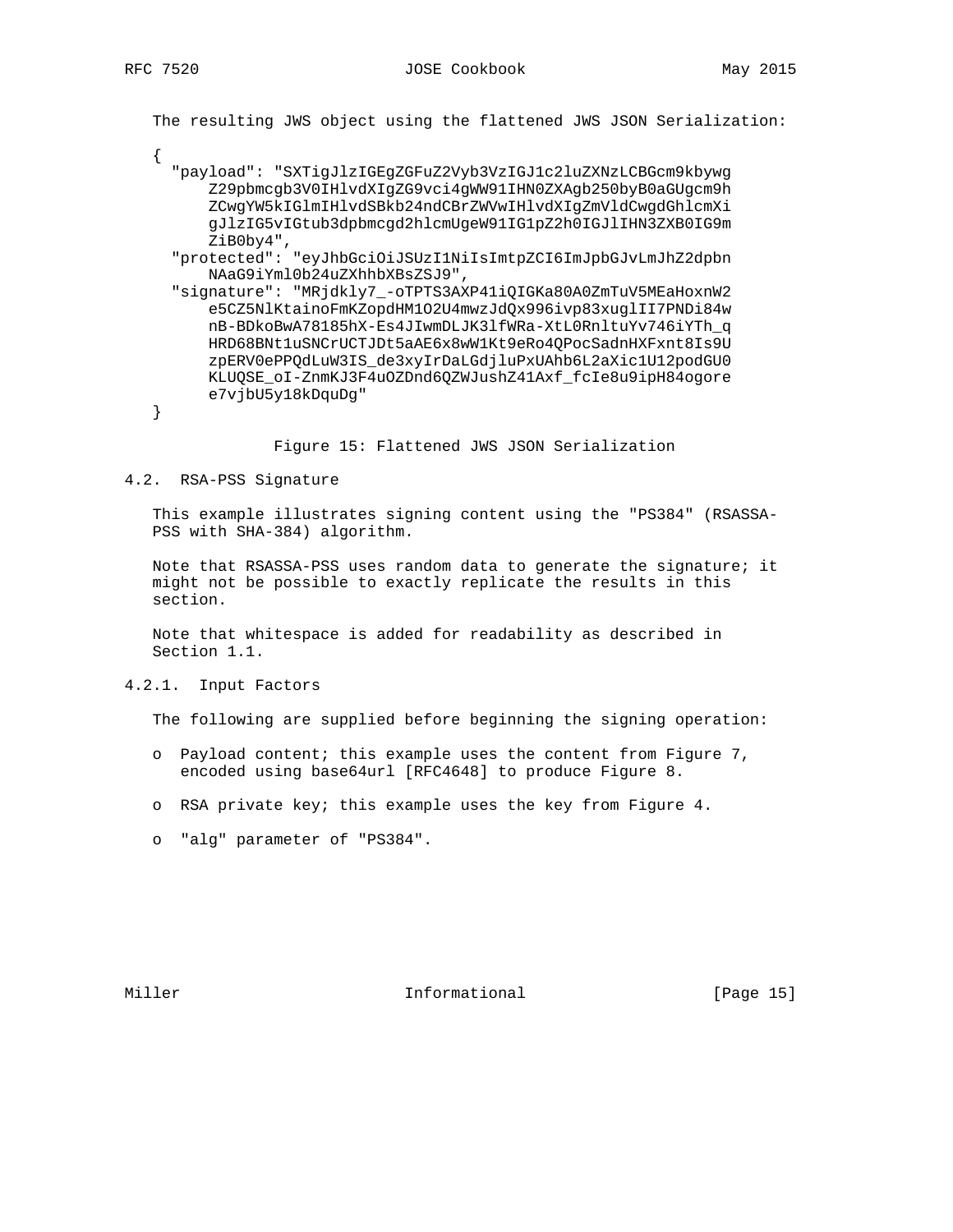## 4.2.2. Signing Operation

The following is generated to complete the signing operation:

 o JWS Protected Header; this example uses the header from Figure 16, encoded using base64url [RFC4648] to produce Figure 17. { "alg": "PS384", "kid": "bilbo.baggins@hobbiton.example" }

#### Figure 16: JWS Protected Header JSON

 eyJhbGciOiJQUzM4NCIsImtpZCI6ImJpbGJvLmJhZ2dpbnNAaG9iYml0b24uZX hhbXBsZSJ9

Figure 17: JWS Protected Header, base64url-encoded

 The JWS Protected Header (Figure 17) and JWS Payload (Figure 8) are combined as described in [JWS] to produce the JWS Signing Input (Figure 18).

 eyJhbGciOiJQUzM4NCIsImtpZCI6ImJpbGJvLmJhZ2dpbnNAaG9iYml0b24uZX hhbXBsZSJ9

 SXTigJlzIGEgZGFuZ2Vyb3VzIGJ1c2luZXNzLCBGcm9kbywgZ29pbmcgb3V0IH lvdXIgZG9vci4gWW91IHN0ZXAgb250byB0aGUgcm9hZCwgYW5kIGlmIHlvdSBk b24ndCBrZWVwIHlvdXIgZmVldCwgdGhlcmXigJlzIG5vIGtub3dpbmcgd2hlcm UgeW91IG1pZ2h0IGJlIHN3ZXB0IG9mZiB0by4

#### Figure 18: JWS Signing Input

 Performing the signature operation over the JWS Signing Input (Figure 18) produces the JWS Signature (Figure 19).

 cu22eBqkYDKgIlTpzDXGvaFfz6WGoz7fUDcfT0kkOy42miAh2qyBzk1xEsnk2I pN6-tPid6VrklHkqsGqDqHCdP6O8TTB5dDDItllVo6\_1OLPpcbUrhiUSMxbbXU vdvWXzg-UD8biiReQFlfz28zGWVsdiNAUf8ZnyPEgVFn442ZdNqiVJRmBqrYRX e8P\_ijQ7p8Vdz0TTrxUeT3lm8d9shnr2lfJT8ImUjvAA2Xez2Mlp8cBE5awDzT 0qI0n6uiP1aCN\_2\_jLAeQTlqRHtfa64QQSUmFAAjVKPbByi7xho0uTOcbH510a 6GYmJUAfmWjwZ6oD4ifKo8DYM-X72Eaw

Figure 19: JWS Signature, base64url-encoded

.

Miller **Informational** [Page 16]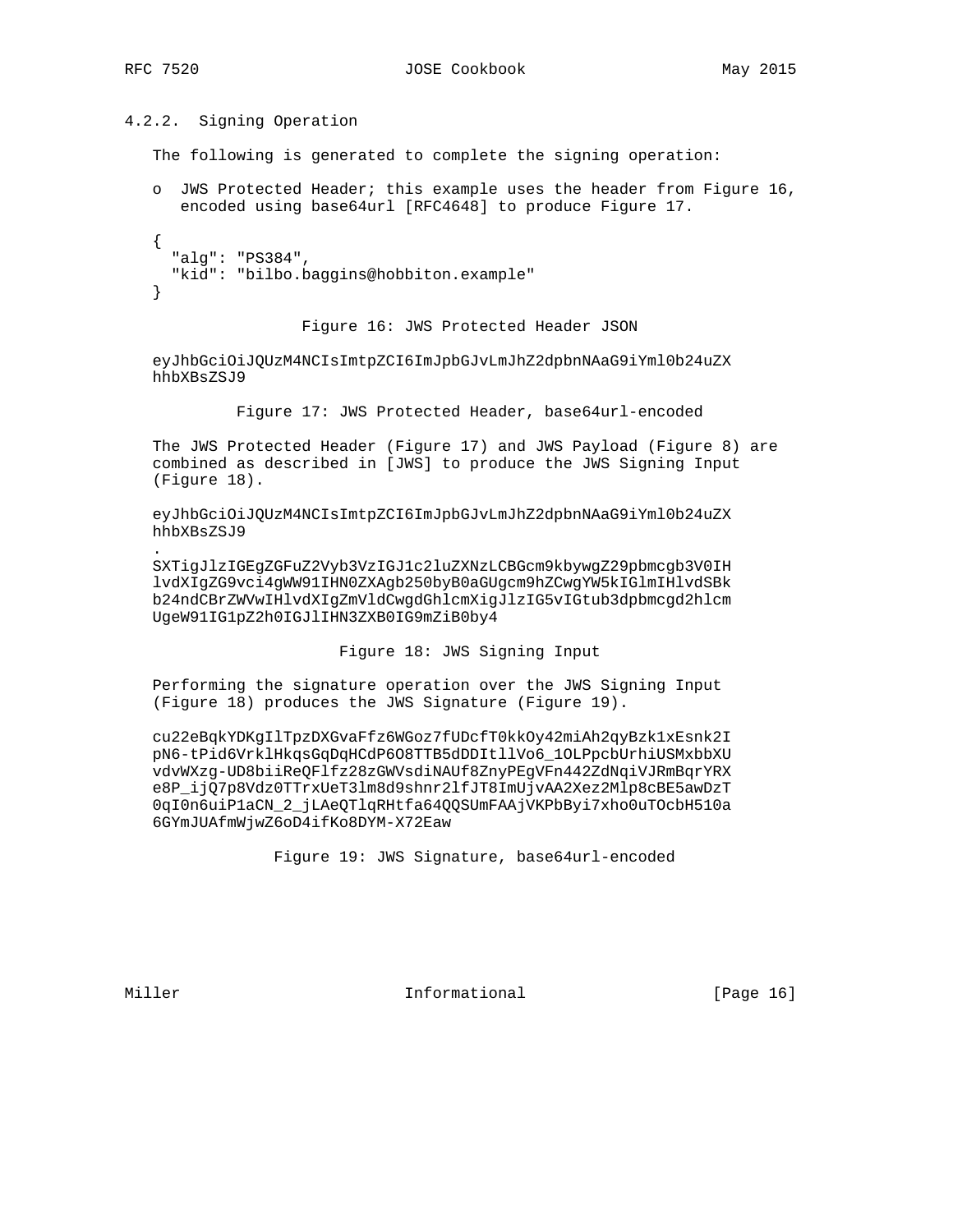.

## 4.2.3. Output Results

The following compose the resulting JWS object:

- o JWS Protected Header (Figure 17)
- o Payload content (Figure 8)
- o Signature (Figure 19)

The resulting JWS object using the JWS Compact Serialization:

 eyJhbGciOiJQUzM4NCIsImtpZCI6ImJpbGJvLmJhZ2dpbnNAaG9iYml0b24uZX hhbXBsZSJ9

 SXTigJlzIGEgZGFuZ2Vyb3VzIGJ1c2luZXNzLCBGcm9kbywgZ29pbmcgb3V0IH lvdXIgZG9vci4gWW91IHN0ZXAgb250byB0aGUgcm9hZCwgYW5kIGlmIHlvdSBk b24ndCBrZWVwIHlvdXIgZmVldCwgdGhlcmXigJlzIG5vIGtub3dpbmcgd2hlcm UgeW91IG1pZ2h0IGJlIHN3ZXB0IG9mZiB0by4

 . cu22eBqkYDKgIlTpzDXGvaFfz6WGoz7fUDcfT0kkOy42miAh2qyBzk1xEsnk2I pN6-tPid6VrklHkqsGqDqHCdP6O8TTB5dDDItllVo6\_1OLPpcbUrhiUSMxbbXU vdvWXzg-UD8biiReQFlfz28zGWVsdiNAUf8ZnyPEgVFn442ZdNqiVJRmBqrYRX e8P\_ijQ7p8Vdz0TTrxUeT3lm8d9shnr2lfJT8ImUjvAA2Xez2Mlp8cBE5awDzT 0qI0n6uiP1aCN\_2\_jLAeQTlqRHtfa64QQSUmFAAjVKPbByi7xho0uTOcbH510a 6GYmJUAfmWjwZ6oD4ifKo8DYM-X72Eaw

Figure 20: JWS Compact Serialization

Miller **Informational** [Page 17]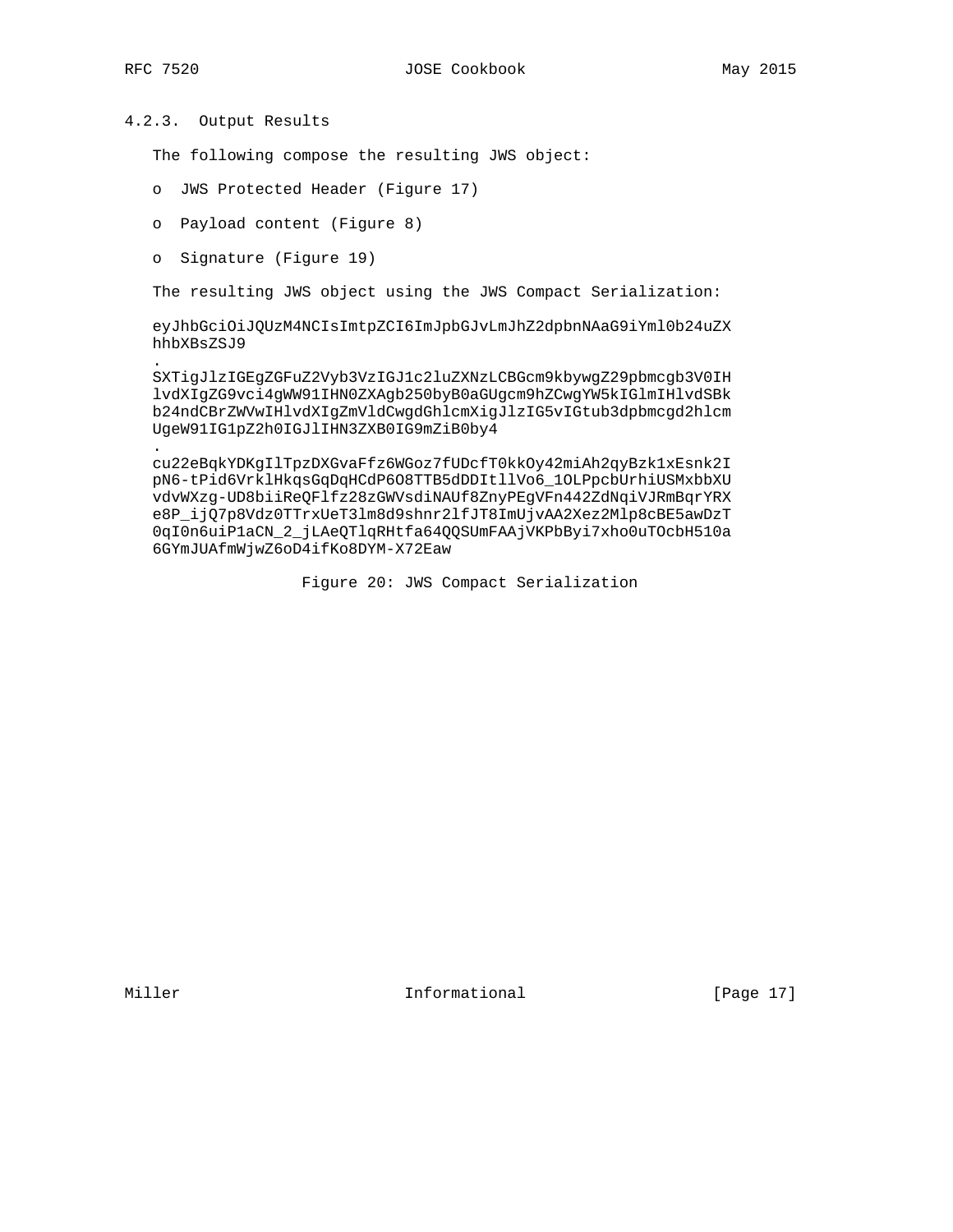```
 The resulting JWS object using the general JWS JSON Serialization:
    {
      "payload": "SXTigJlzIGEgZGFuZ2Vyb3VzIGJ1c2luZXNzLCBGcm9kbywg
           Z29pbmcgb3V0IHlvdXIgZG9vci4gWW91IHN0ZXAgb250byB0aGUgcm9h
           ZCwgYW5kIGlmIHlvdSBkb24ndCBrZWVwIHlvdXIgZmVldCwgdGhlcmXi
           gJlzIG5vIGtub3dpbmcgd2hlcmUgeW91IG1pZ2h0IGJlIHN3ZXB0IG9m
           ZiB0by4",
      "signatures": [
         {
           "protected": "eyJhbGciOiJQUzM4NCIsImtpZCI6ImJpbGJvLmJhZ2
               dpbnNAaG9iYml0b24uZXhhbXBsZSJ9",
           "signature": "cu22eBqkYDKgIlTpzDXGvaFfz6WGoz7fUDcfT0kkOy
                42miAh2qyBzk1xEsnk2IpN6-tPid6VrklHkqsGqDqHCdP6O8TTB5
                dDDItllVo6_1OLPpcbUrhiUSMxbbXUvdvWXzg-UD8biiReQFlfz2
                8zGWVsdiNAUf8ZnyPEgVFn442ZdNqiVJRmBqrYRXe8P_ijQ7p8Vd
                z0TTrxUeT3lm8d9shnr2lfJT8ImUjvAA2Xez2Mlp8cBE5awDzT0q
                I0n6uiP1aCN_2_jLAeQTlqRHtfa64QQSUmFAAjVKPbByi7xho0uT
               OcbH510a6GYmJUAfmWjwZ6oD4ifKo8DYM-X72Eaw"
        }
      ]
    }
                    Figure 21: General JWS JSON Serialization
    The resulting JWS object using the flattened JWS JSON Serialization:
\{ \cdot \cdot \cdot \cdot \cdot \cdot \cdot \cdot \cdot \cdot \cdot \cdot \cdot \cdot \cdot \cdot \cdot \cdot \cdot \cdot \cdot \cdot \cdot \cdot \cdot \cdot \cdot \cdot \cdot \cdot \cdot \cdot \cdot \cdot \cdot \cdot 
       "payload": "SXTigJlzIGEgZGFuZ2Vyb3VzIGJ1c2luZXNzLCBGcm9kbywg
           Z29pbmcgb3V0IHlvdXIgZG9vci4gWW91IHN0ZXAgb250byB0aGUgcm9h
           ZCwgYW5kIGlmIHlvdSBkb24ndCBrZWVwIHlvdXIgZmVldCwgdGhlcmXi
           gJlzIG5vIGtub3dpbmcgd2hlcmUgeW91IG1pZ2h0IGJlIHN3ZXB0IG9m
           ZiB0by4",
      "protected": "eyJhbGciOiJQUzM4NCIsImtpZCI6ImJpbGJvLmJhZ2dpbn
           NAaG9iYml0b24uZXhhbXBsZSJ9",
      "signature": "cu22eBqkYDKgIlTpzDXGvaFfz6WGoz7fUDcfT0kkOy42mi
           Ah2qyBzk1xEsnk2IpN6-tPid6VrklHkqsGqDqHCdP6O8TTB5dDDItllV
           o6_1OLPpcbUrhiUSMxbbXUvdvWXzg-UD8biiReQFlfz28zGWVsdiNAUf
           8ZnyPEgVFn442ZdNqiVJRmBqrYRXe8P_ijQ7p8Vdz0TTrxUeT3lm8d9s
           hnr2lfJT8ImUjvAA2Xez2Mlp8cBE5awDzT0qI0n6uiP1aCN_2_jLAeQT
           lqRHtfa64QQSUmFAAjVKPbByi7xho0uTOcbH510a6GYmJUAfmWjwZ6oD
           4ifKo8DYM-X72Eaw"
    }
```
Figure 22: Flattened JWS JSON Serialization

Miller **Informational Informational** [Page 18]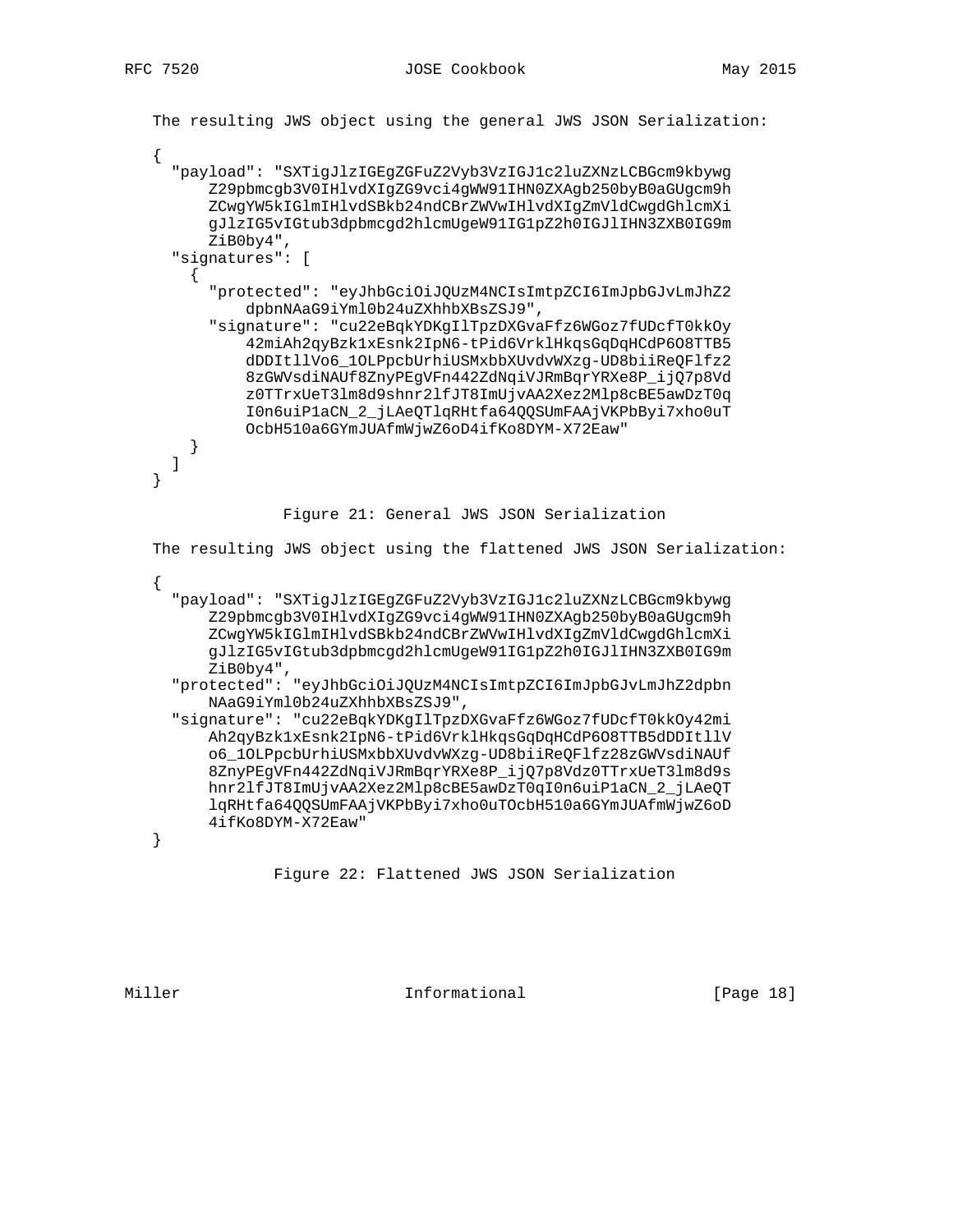4.3. ECDSA Signature

 This example illustrates signing content using the "ES512" (Elliptic Curve Digital Signature Algorithm (ECDSA) with curve P-521 and SHA- 512) algorithm.

Note that ECDSA uses random data to generate the signature; it might not be possible to exactly replicate the results in this section.

 Note that whitespace is added for readability as described in Section 1.1.

4.3.1. Input Factors

The following are supplied before beginning the signing operation:

- o Payload content; this example uses the content from Figure 7, encoded using base64url [RFC4648] to produce Figure 8.
- o EC private key on the curve P-521; this example uses the key from Figure 2.
- o "alg" parameter of "ES512".

4.3.2. Signing Operation

The following is generated before beginning the signature process:

 o JWS Protected Header; this example uses the header from Figure 23, encoded using base64url [RFC4648] to produce Figure 24.

```
 {
   "alg": "ES512",
   "kid": "bilbo.baggins@hobbiton.example"
 }
```
Figure 23: JWS Protected Header JSON

 eyJhbGciOiJFUzUxMiIsImtpZCI6ImJpbGJvLmJhZ2dpbnNAaG9iYml0b24uZX hhbXBsZSJ9

Figure 24: JWS Protected Header, base64url-encoded

Miller **Informational** [Page 19]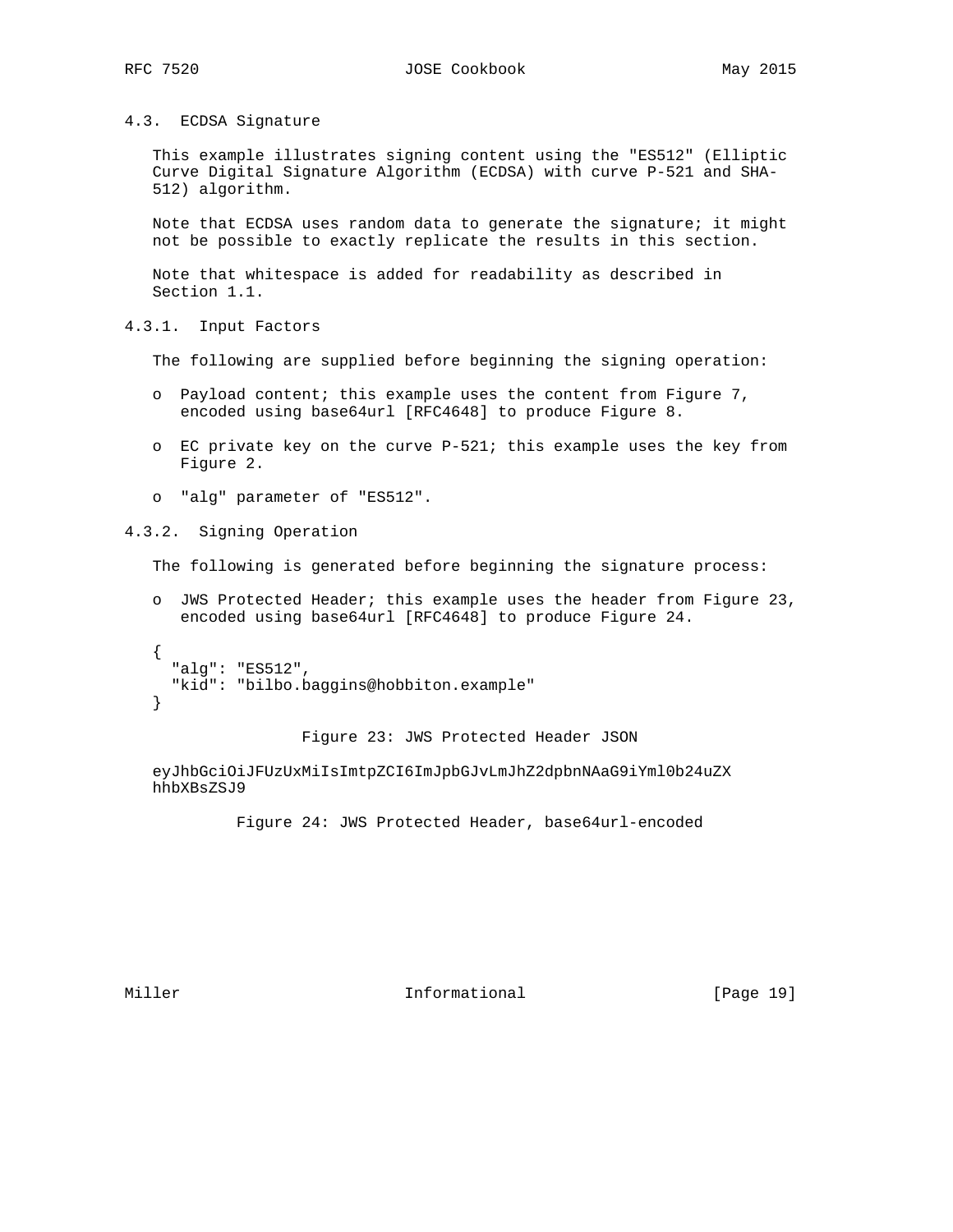The JWS Protected Header (Figure 24) and JWS Payload (Figure 8) are combined as described in [JWS] to produce the JWS Signing Input (Figure 25).

 eyJhbGciOiJFUzUxMiIsImtpZCI6ImJpbGJvLmJhZ2dpbnNAaG9iYml0b24uZX hhbXBsZSJ9

 SXTigJlzIGEgZGFuZ2Vyb3VzIGJ1c2luZXNzLCBGcm9kbywgZ29pbmcgb3V0IH lvdXIgZG9vci4gWW91IHN0ZXAgb250byB0aGUgcm9hZCwgYW5kIGlmIHlvdSBk b24ndCBrZWVwIHlvdXIgZmVldCwgdGhlcmXigJlzIG5vIGtub3dpbmcgd2hlcm UgeW91IG1pZ2h0IGJlIHN3ZXB0IG9mZiB0by4

Figure 25: JWS Signing Input

 Performing the signature operation over the JWS Signing Input (Figure 25) produces the JWS Signature (Figure 26).

 AE\_R\_YZCChjn4791jSQCrdPZCNYqHXCTZH0-JZGYNlaAjP2kqaluUIIUnC9qvb u9Plon7KRTzoNEuT4Va2cmL1eJAQy3mtPBu\_u\_sDDyYjnAMDxXPn7XrT0lw-kv AD890jl8e2puQens\_IEKBpHABlsbEPX6sFY8OcGDqoRuBomu9xQ2

Figure 26: JWS Signature, base64url-encoded

### 4.3.3. Output Results

The following compose the resulting JWS object:

- o JWS Protected Header (Figure 24)
- o Payload content (Figure 8)
- o Signature (Figure 26)

The resulting JWS object using the JWS Compact Serialization:

 eyJhbGciOiJFUzUxMiIsImtpZCI6ImJpbGJvLmJhZ2dpbnNAaG9iYml0b24uZX hhbXBsZSJ9

 . SXTigJlzIGEgZGFuZ2Vyb3VzIGJ1c2luZXNzLCBGcm9kbywgZ29pbmcgb3V0IH lvdXIgZG9vci4gWW91IHN0ZXAgb250byB0aGUgcm9hZCwgYW5kIGlmIHlvdSBk b24ndCBrZWVwIHlvdXIgZmVldCwgdGhlcmXigJlzIG5vIGtub3dpbmcgd2hlcm UgeW91IG1pZ2h0IGJlIHN3ZXB0IG9mZiB0by4

 AE\_R\_YZCChjn4791jSQCrdPZCNYqHXCTZH0-JZGYNlaAjP2kqaluUIIUnC9qvb u9Plon7KRTzoNEuT4Va2cmL1eJAQy3mtPBu\_u\_sDDyYjnAMDxXPn7XrT0lw-kv AD890jl8e2puQens\_IEKBpHABlsbEPX6sFY8OcGDqoRuBomu9xQ2

Figure 27: JWS Compact Serialization

.

Miller **Informational Informational** [Page 20]

.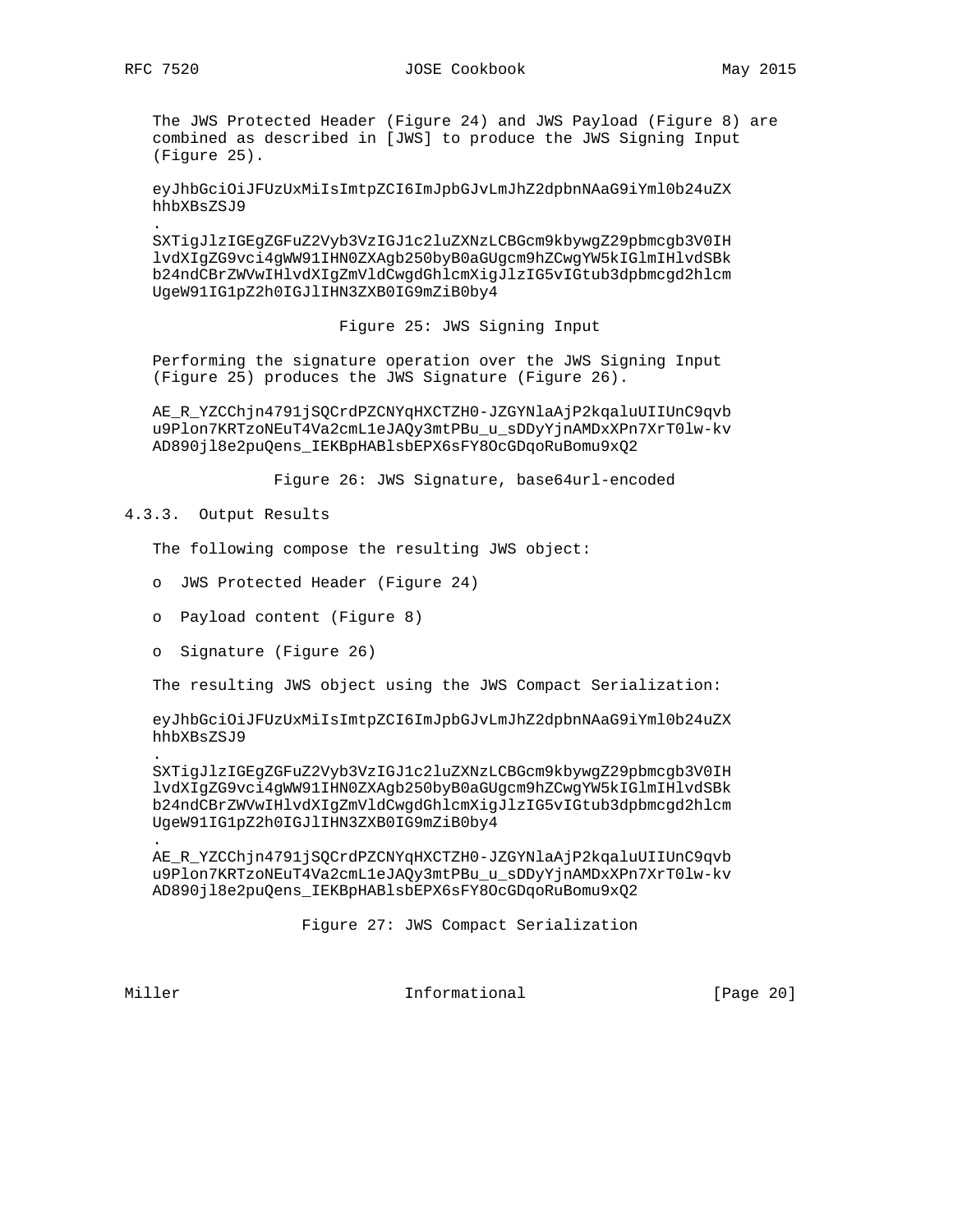```
 The resulting JWS object using the general JWS JSON Serialization:
    {
      "payload": "SXTigJlzIGEgZGFuZ2Vyb3VzIGJ1c2luZXNzLCBGcm9kbywg
          Z29pbmcgb3V0IHlvdXIgZG9vci4gWW91IHN0ZXAgb250byB0aGUgcm9h
          ZCwgYW5kIGlmIHlvdSBkb24ndCBrZWVwIHlvdXIgZmVldCwgdGhlcmXi
          gJlzIG5vIGtub3dpbmcgd2hlcmUgeW91IG1pZ2h0IGJlIHN3ZXB0IG9m
          ZiB0by4",
      "signatures": [
        {
          "protected": "eyJhbGciOiJFUzUxMiIsImtpZCI6ImJpbGJvLmJhZ2
              dpbnNAaG9iYml0b24uZXhhbXBsZSJ9",
          "signature": "AE_R_YZCChjn4791jSQCrdPZCNYqHXCTZH0-JZGYNl
              aAjP2kqaluUIIUnC9qvbu9Plon7KRTzoNEuT4Va2cmL1eJAQy3mt
              PBu_u_sDDyYjnAMDxXPn7XrT0lw-kvAD890jl8e2puQens_IEKBp
              HABlsbEPX6sFY8OcGDqoRuBomu9xQ2"
        }
      ]
    }
                  Figure 28: General JWS JSON Serialization
    The resulting JWS object using the flattened JWS JSON Serialization:
    {
      "payload": "SXTigJlzIGEgZGFuZ2Vyb3VzIGJ1c2luZXNzLCBGcm9kbywg
          Z29pbmcgb3V0IHlvdXIgZG9vci4gWW91IHN0ZXAgb250byB0aGUgcm9h
          ZCwgYW5kIGlmIHlvdSBkb24ndCBrZWVwIHlvdXIgZmVldCwgdGhlcmXi
          gJlzIG5vIGtub3dpbmcgd2hlcmUgeW91IG1pZ2h0IGJlIHN3ZXB0IG9m
          ZiB0by4",
      "protected": "eyJhbGciOiJFUzUxMiIsImtpZCI6ImJpbGJvLmJhZ2dpbn
          NAaG9iYml0b24uZXhhbXBsZSJ9",
      "signature": "AE_R_YZCChjn4791jSQCrdPZCNYqHXCTZH0-JZGYNlaAjP
          2kqaluUIIUnC9qvbu9Plon7KRTzoNEuT4Va2cmL1eJAQy3mtPBu_u_sD
          DyYjnAMDxXPn7XrT0lw-kvAD890jl8e2puQens_IEKBpHABlsbEPX6sF
          Y8OcGDqoRuBomu9xQ2"
    }
                 Figure 29: Flattened JWS JSON Serialization
4.4. HMAC-SHA2 Integrity Protection
```
 This example illustrates integrity protecting content using the "HS256" (HMAC-SHA-256) algorithm.

 Note that whitespace is added for readability as described in Section 1.1.

Miller **Informational Informational** [Page 21]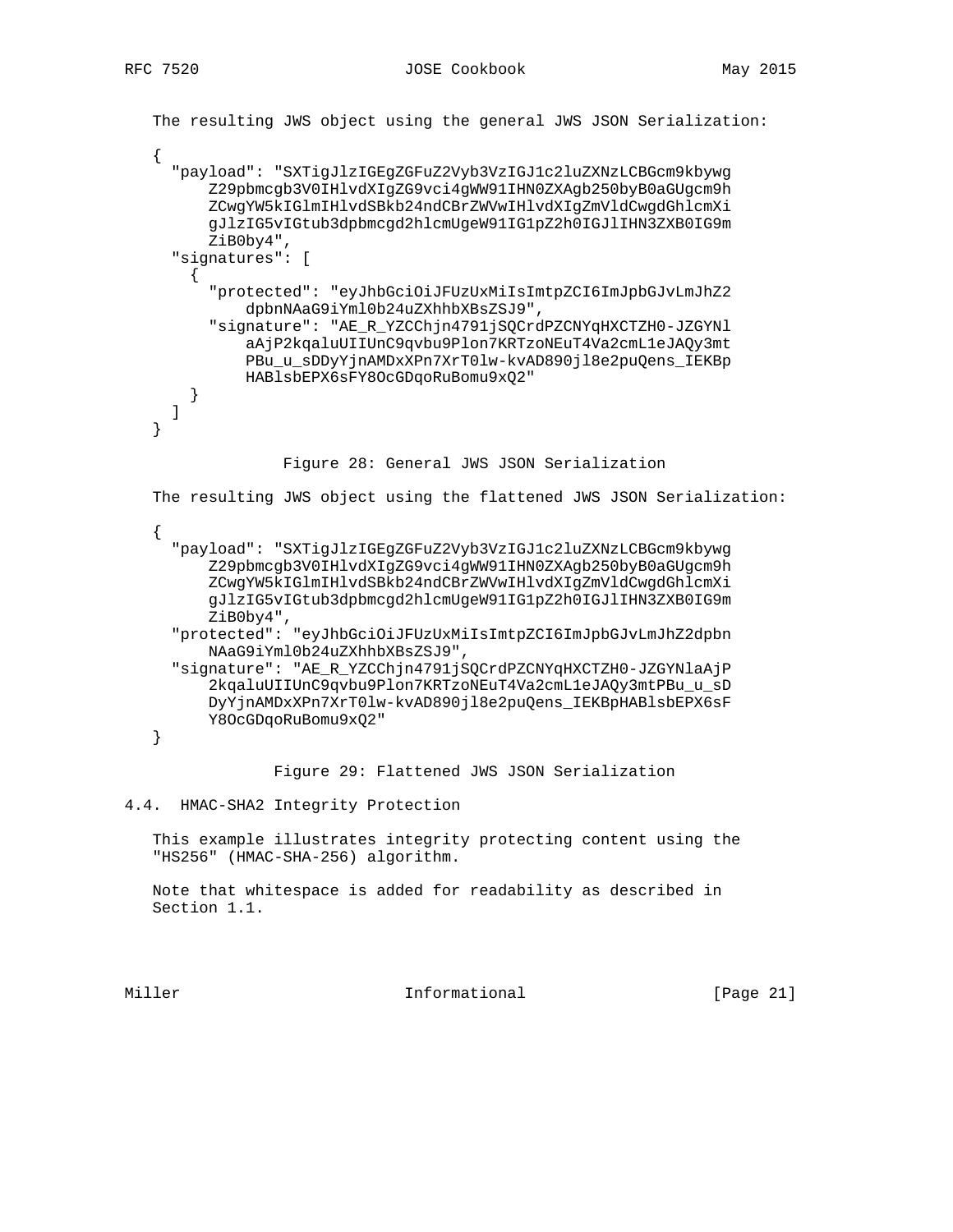4.4.1. Input Factors

The following are supplied before beginning the signing operation:

- o Payload content; this example uses the content from Figure 7, encoded using base64url [RFC4648] to produce Figure 8.
- o HMAC symmetric key; this example uses the key from Figure 5.
- o "alg" parameter of "HS256".

4.4.2. Signing Operation

The following is generated before completing the signing operation:

 o JWS Protected Header; this example uses the header from Figure 30, encoded using base64url [RFC4648] to produce Figure 31.

```
 {
   "alg": "HS256",
   "kid": "018c0ae5-4d9b-471b-bfd6-eef314bc7037"
 }
```
Figure 30: JWS Protected Header JSON

 eyJhbGciOiJIUzI1NiIsImtpZCI6IjAxOGMwYWU1LTRkOWItNDcxYi1iZmQ2LW VlZjMxNGJjNzAzNyJ9

Figure 31: JWS Protected Header, base64url-encoded

 The JWS Protected Header (Figure 31) and JWS Payload (Figure 8) are combined as described in [JWS] to produce the JWS Signing Input (Figure 32).

 eyJhbGciOiJIUzI1NiIsImtpZCI6IjAxOGMwYWU1LTRkOWItNDcxYi1iZmQ2LW VlZjMxNGJjNzAzNyJ9

 SXTigJlzIGEgZGFuZ2Vyb3VzIGJ1c2luZXNzLCBGcm9kbywgZ29pbmcgb3V0IH lvdXIgZG9vci4gWW91IHN0ZXAgb250byB0aGUgcm9hZCwgYW5kIGlmIHlvdSBk b24ndCBrZWVwIHlvdXIgZmVldCwgdGhlcmXigJlzIG5vIGtub3dpbmcgd2hlcm UgeW91IG1pZ2h0IGJlIHN3ZXB0IG9mZiB0by4

Figure 32: JWS Signing Input

.

Miller **Informational** [Page 22]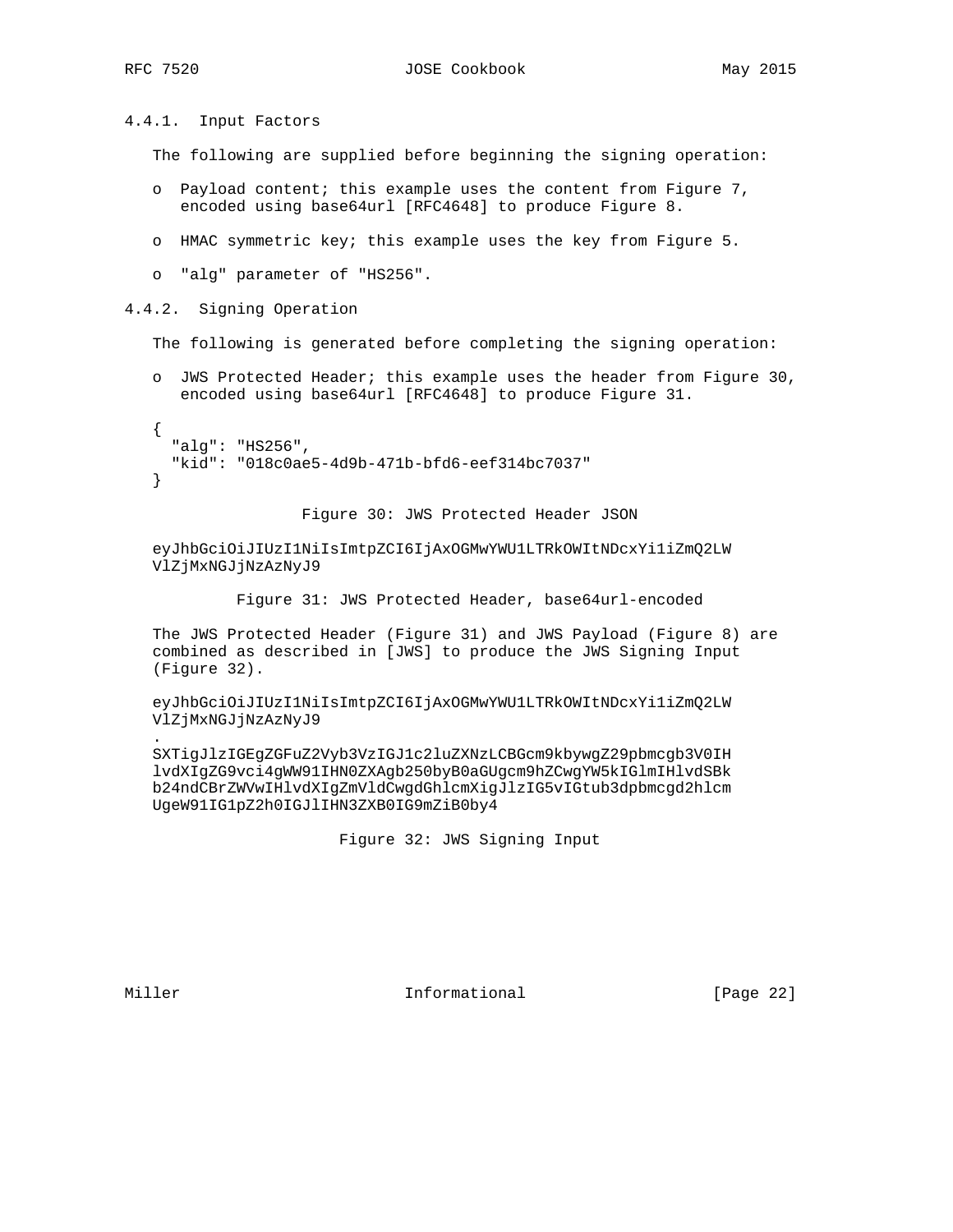.

.

 Performing the signature operation over the JWS Signing Input (Figure 32) produces the JWS Signature (Figure 33).

s0h6KThzkfBBBkLspW1h84VsJZFTsPPqMDA7g1Md7p0

Figure 33: JWS Signature, base64url-encoded

4.4.3. Output Results

The following compose the resulting JWS object:

- o JWS Protected Header (Figure 31)
- o Payload content (Figure 8)
- o Signature (Figure 33)

The resulting JWS object using the JWS Compact Serialization:

 eyJhbGciOiJIUzI1NiIsImtpZCI6IjAxOGMwYWU1LTRkOWItNDcxYi1iZmQ2LW VlZjMxNGJjNzAzNyJ9

 SXTigJlzIGEgZGFuZ2Vyb3VzIGJ1c2luZXNzLCBGcm9kbywgZ29pbmcgb3V0IH lvdXIgZG9vci4gWW91IHN0ZXAgb250byB0aGUgcm9hZCwgYW5kIGlmIHlvdSBk b24ndCBrZWVwIHlvdXIgZmVldCwgdGhlcmXigJlzIG5vIGtub3dpbmcgd2hlcm UgeW91IG1pZ2h0IGJlIHN3ZXB0IG9mZiB0by4

s0h6KThzkfBBBkLspW1h84VsJZFTsPPqMDA7g1Md7p0

Figure 34: JWS Compact Serialization

Miller **Informational** [Page 23]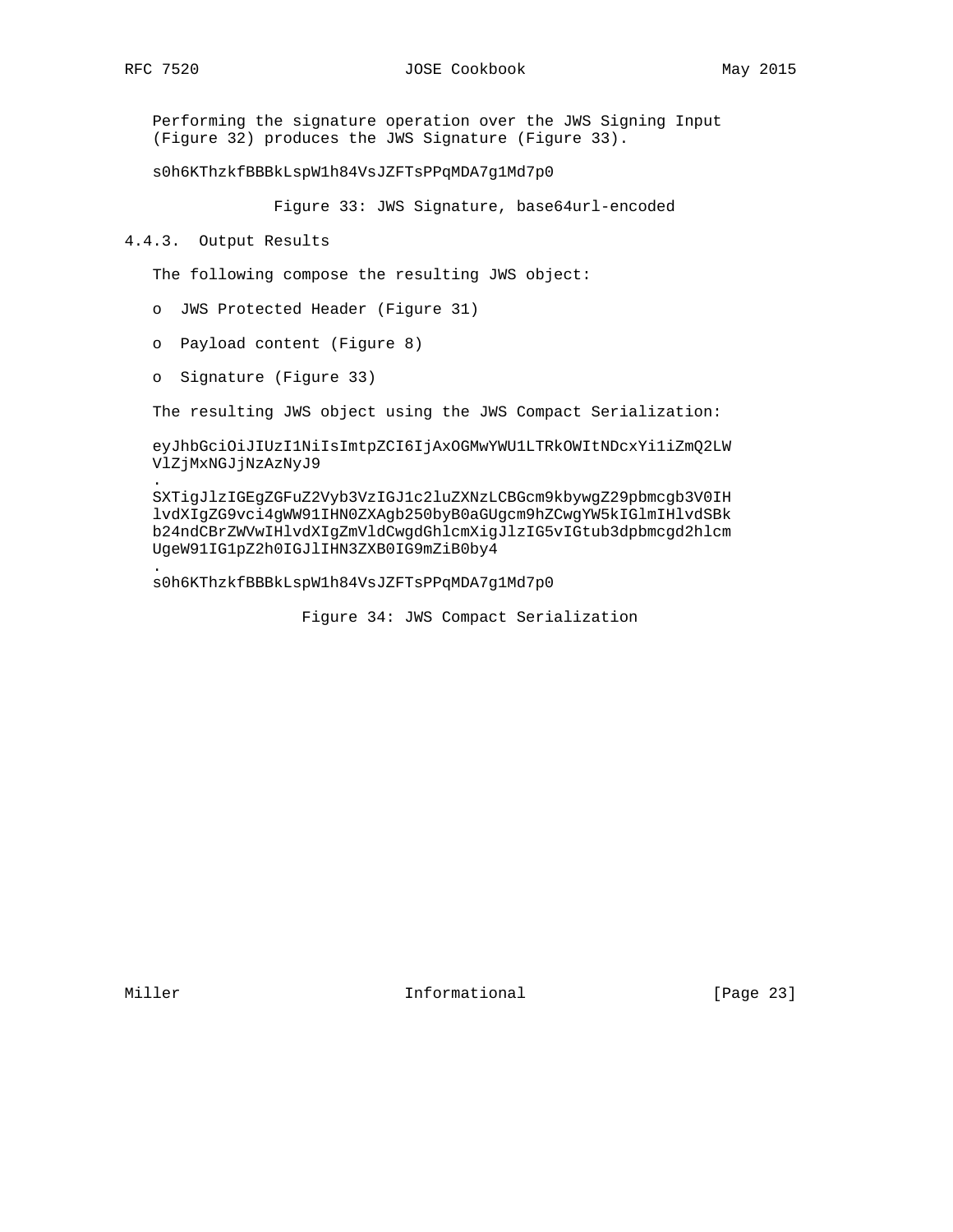```
 The resulting JWS object using the general JWS JSON Serialization:
    {
       "payload": "SXTigJlzIGEgZGFuZ2Vyb3VzIGJ1c2luZXNzLCBGcm9kbywg
           Z29pbmcgb3V0IHlvdXIgZG9vci4gWW91IHN0ZXAgb250byB0aGUgcm9h
           ZCwgYW5kIGlmIHlvdSBkb24ndCBrZWVwIHlvdXIgZmVldCwgdGhlcmXi
           gJlzIG5vIGtub3dpbmcgd2hlcmUgeW91IG1pZ2h0IGJlIHN3ZXB0IG9m
           ZiB0by4",
       "signatures": [
         {
            "protected": "eyJhbGciOiJIUzI1NiIsImtpZCI6IjAxOGMwYWU1LT
                RkOWItNDcxYi1iZmQ2LWVlZjMxNGJjNzAzNyJ9",
            "signature": "s0h6KThzkfBBBkLspW1h84VsJZFTsPPqMDA7g1Md7p
 0"
         }
      ]
    }
                     Figure 35: General JWS JSON Serialization
    The resulting JWS object using the flattened JWS JSON Serialization:
\{ \cdot \cdot \cdot \cdot \cdot \cdot \cdot \cdot \cdot \cdot \cdot \cdot \cdot \cdot \cdot \cdot \cdot \cdot \cdot \cdot \cdot \cdot \cdot \cdot \cdot \cdot \cdot \cdot \cdot \cdot \cdot \cdot \cdot \cdot \cdot \cdot 
       "payload": "SXTigJlzIGEgZGFuZ2Vyb3VzIGJ1c2luZXNzLCBGcm9kbywg
           Z29pbmcgb3V0IHlvdXIgZG9vci4gWW91IHN0ZXAgb250byB0aGUgcm9h
           ZCwgYW5kIGlmIHlvdSBkb24ndCBrZWVwIHlvdXIgZmVldCwgdGhlcmXi
           gJlzIG5vIGtub3dpbmcgd2hlcmUgeW91IG1pZ2h0IGJlIHN3ZXB0IG9m
           ZiB0by4",
       "protected": "eyJhbGciOiJIUzI1NiIsImtpZCI6IjAxOGMwYWU1LTRkOW
            ItNDcxYi1iZmQ2LWVlZjMxNGJjNzAzNyJ9",
       "signature": "s0h6KThzkfBBBkLspW1h84VsJZFTsPPqMDA7g1Md7p0"
    }
```
Figure 36: Flattened JWS JSON Serialization

```
4.5. Signature with Detached Content
```
 This example illustrates a signature with detached content. This example is identical to other examples in Section 4, except the resulting JWS objects do not include the JWS Payload field. Instead, the application is expected to locate it elsewhere. For example, the signature might be in a metadata section, with the payload being the content.

 Note that whitespace is added for readability as described in Section 1.1.

Miller **Informational** [Page 24]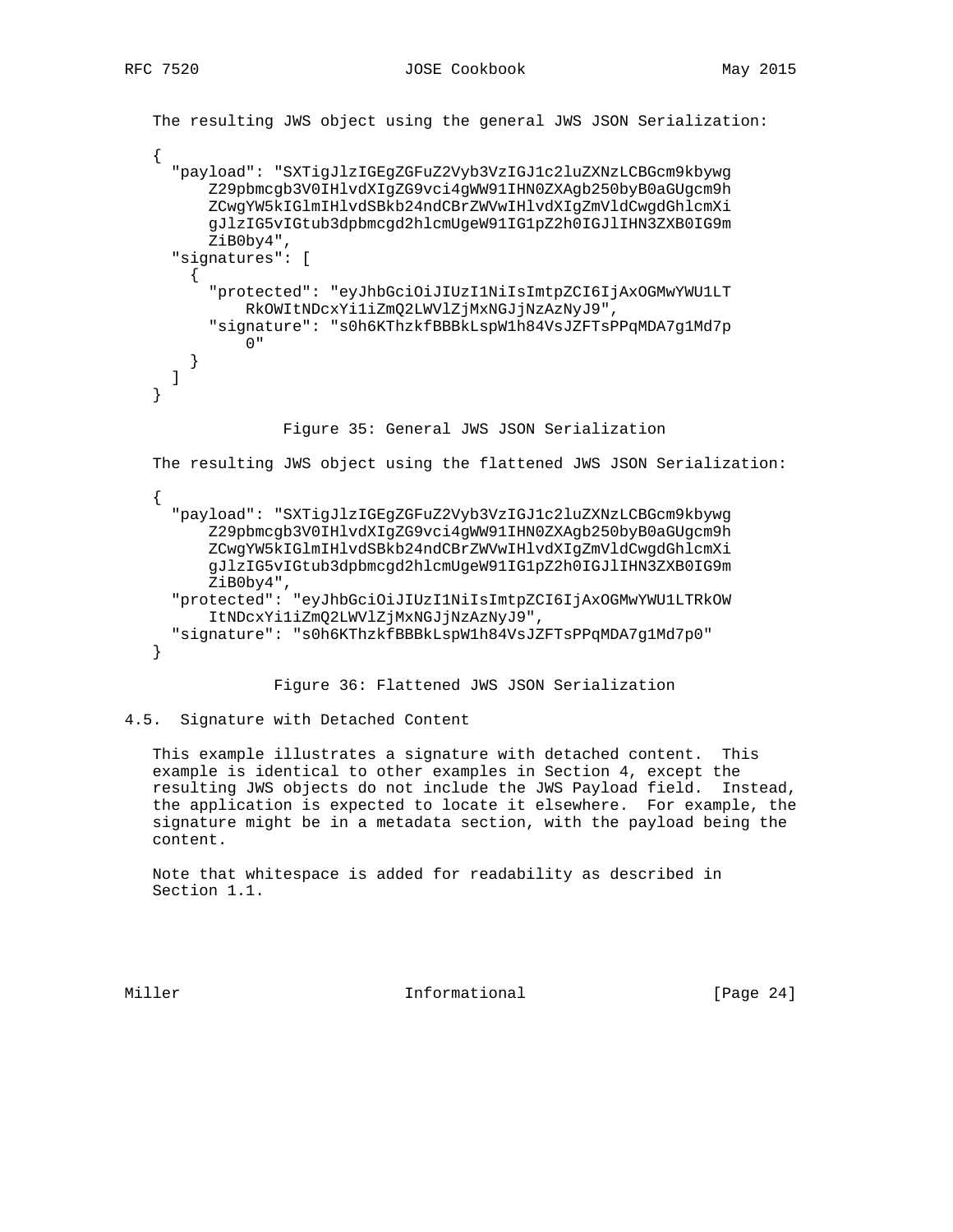4.5.1. Input Factors

The following are supplied before beginning the signing operation:

- o Payload content; this example uses the content from Figure 7, encoded using base64url [RFC4648] to produce Figure 8.
- o Signing key; this example uses the AES symmetric key from Figure 5.
- o Signing algorithm; this example uses "HS256".

4.5.2. Signing Operation

The following is generated before completing the signing operation:

 o JWS Protected Header; this example uses the header from Figure 37, encoded using base64url [RFC4648] to produce Figure 38.

```
\left\{ \right. "alg": "HS256",
   "kid": "018c0ae5-4d9b-471b-bfd6-eef314bc7037"
 }
```
Figure 37: JWS Protected Header JSON

 eyJhbGciOiJIUzI1NiIsImtpZCI6IjAxOGMwYWU1LTRkOWItNDcxYi1iZmQ2LW VlZjMxNGJjNzAzNyJ9

Figure 38: JWS Protected Header, base64url-encoded

 The JWS Protected Header (Figure 38) and JWS Payload (Figure 8) are combined as described in [JWS] to produce the JWS Signing Input (Figure 39).

 eyJhbGciOiJIUzI1NiIsImtpZCI6IjAxOGMwYWU1LTRkOWItNDcxYi1iZmQ2LW VlZjMxNGJjNzAzNyJ9

 SXTigJlzIGEgZGFuZ2Vyb3VzIGJ1c2luZXNzLCBGcm9kbywgZ29pbmcgb3V0IH lvdXIgZG9vci4gWW91IHN0ZXAgb250byB0aGUgcm9hZCwgYW5kIGlmIHlvdSBk b24ndCBrZWVwIHlvdXIgZmVldCwgdGhlcmXigJlzIG5vIGtub3dpbmcgd2hlcm UgeW91IG1pZ2h0IGJlIHN3ZXB0IG9mZiB0by4

Figure 39: JWS Signing Input

.

Miller **Informational** [Page 25]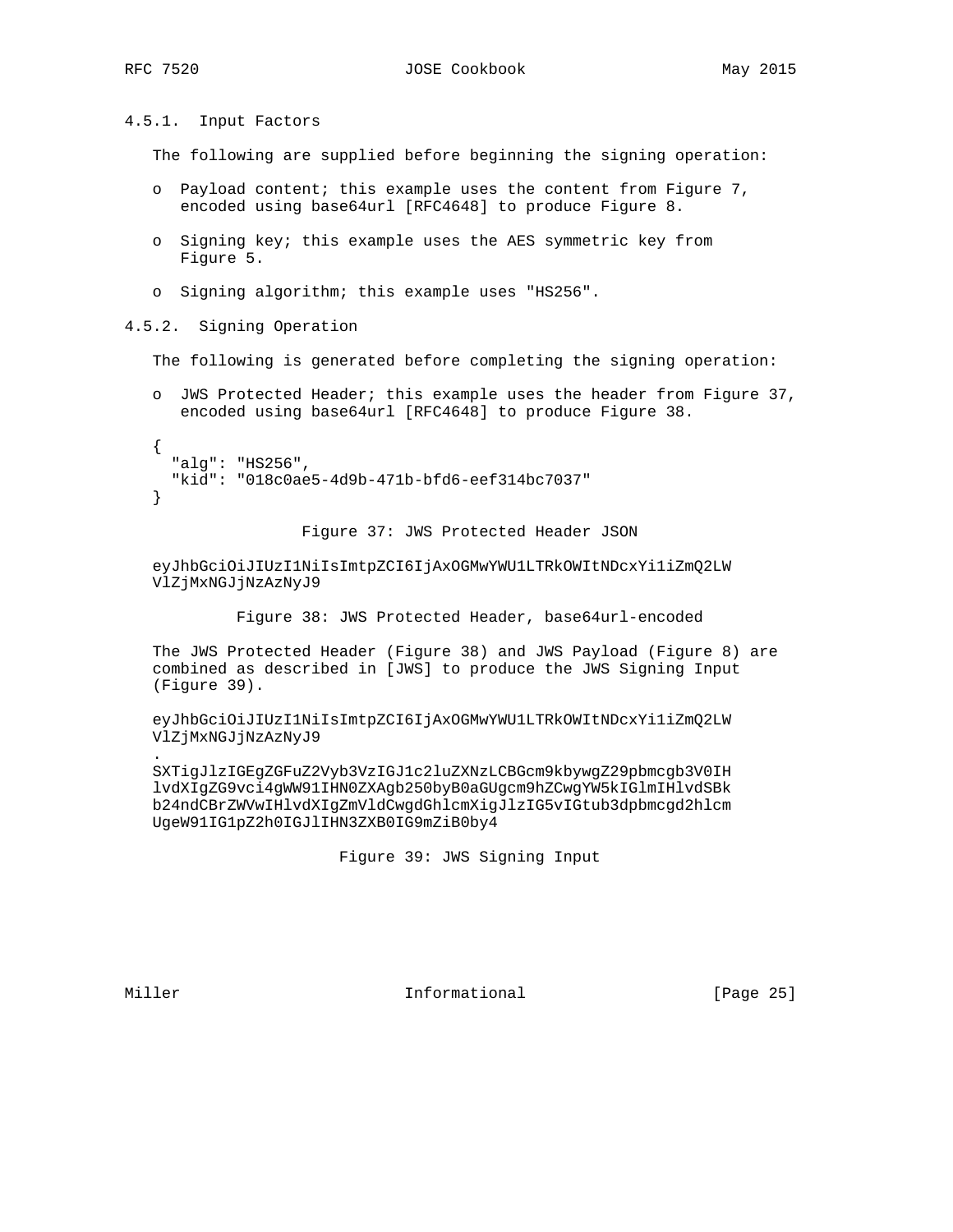. .

 Performing the signature operation over the JWS Signing Input (Figure 39) produces the JWS Signature (Figure 40).

s0h6KThzkfBBBkLspW1h84VsJZFTsPPqMDA7g1Md7p0

Figure 40: JWS Signature, base64url-encoded

```
4.5.3. Output Results
```
The following compose the resulting JWS object:

o JWS Protected Header (Figure 38)

o Signature (Figure 40)

The resulting JWS object using the JWS Compact Serialization:

 eyJhbGciOiJIUzI1NiIsImtpZCI6IjAxOGMwYWU1LTRkOWItNDcxYi1iZmQ2LW VlZjMxNGJjNzAzNyJ9

s0h6KThzkfBBBkLspW1h84VsJZFTsPPqMDA7g1Md7p0

Figure 41: General JWS JSON Serialization

The resulting JWS object using the general JWS JSON Serialization:

```
 {
   "signatures": [
     {
       "protected": "eyJhbGciOiJIUzI1NiIsImtpZCI6IjAxOGMwYWU1LT
           RkOWItNDcxYi1iZmQ2LWVlZjMxNGJjNzAzNyJ9",
       "signature": "s0h6KThzkfBBBkLspW1h84VsJZFTsPPqMDA7g1Md7p
           0"
     }
   ]
 }
```
Figure 42: General JWS JSON Serialization

Miller **Informational** [Page 26]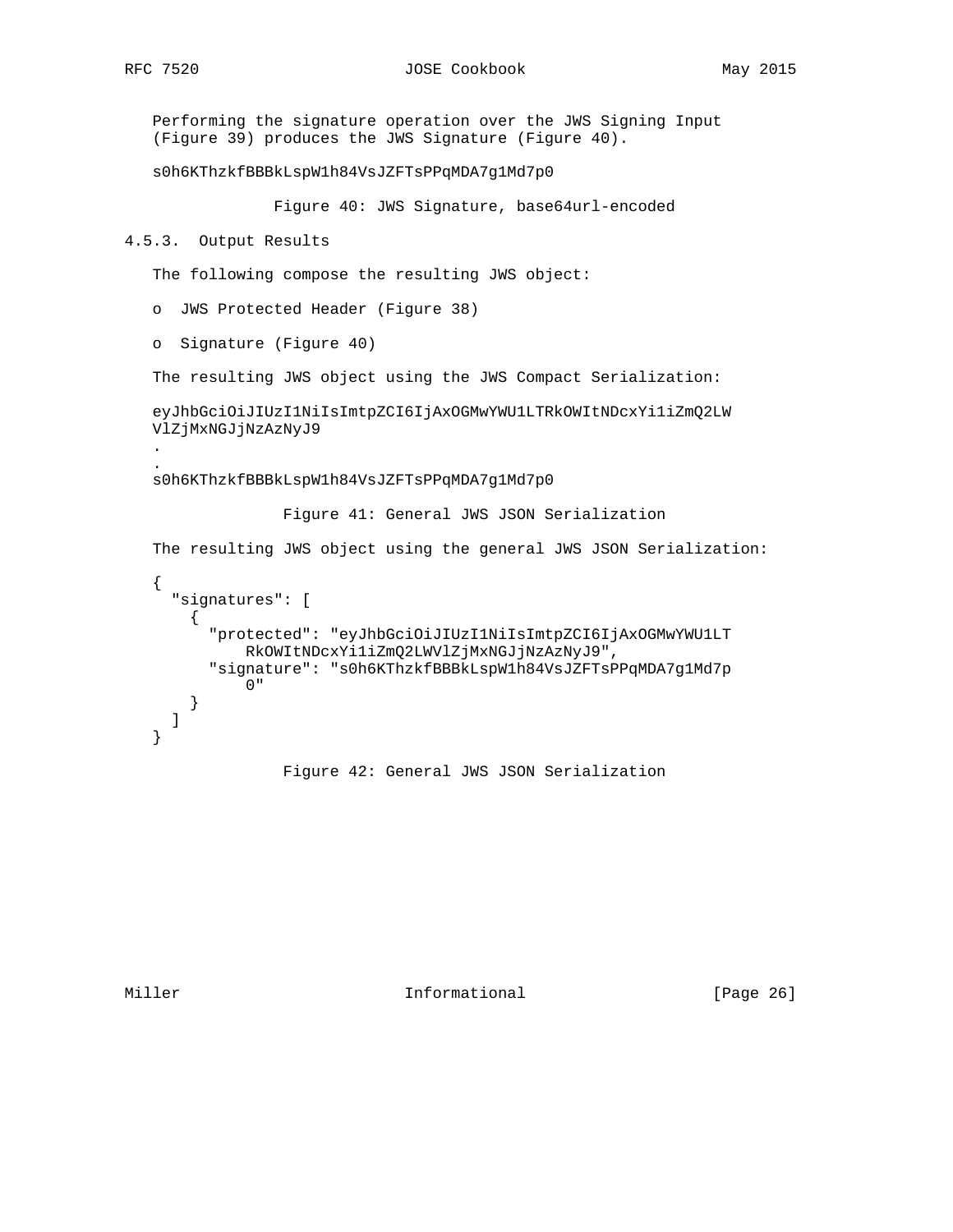The resulting JWS object using the flattened JWS JSON Serialization:

```
\left\{ \right. "protected": "eyJhbGciOiJIUzI1NiIsImtpZCI6IjAxOGMwYWU1LTRkOW
       ItNDcxYi1iZmQ2LWVlZjMxNGJjNzAzNyJ9",
   "signature": "s0h6KThzkfBBBkLspW1h84VsJZFTsPPqMDA7g1Md7p0"
 }
```
Figure 43: Flattened JWS JSON Serialization

4.6. Protecting Specific Header Fields

 This example illustrates a signature where only certain Header Parameters are protected. Since this example contains both unprotected and protected Header Parameters, only the general JWS JSON Serialization and flattened JWS JSON Serialization are possible.

 Note that whitespace is added for readability as described in Section 1.1.

4.6.1. Input Factors

The following are supplied before beginning the signing operation:

- o Payload content; this example uses the content from Figure 7, encoded using base64url [RFC4648] to produce Figure 8.
- o Signing key; this example uses the AES symmetric key from Figure 5.
- o Signing algorithm; this example uses "HS256".
- 4.6.2. Signing Operation

The following are generated before completing the signing operation:

- o JWS Protected Header; this example uses the header from Figure 44, encoded using base64url [RFC4648] to produce Figure 45.
- o JWS Unprotected Header; this example uses the header from Figure 46.

```
 {
   "alg": "HS256"
 }
```

```
 Figure 44: JWS Protected Header JSON
```
Miller **Informational** [Page 27]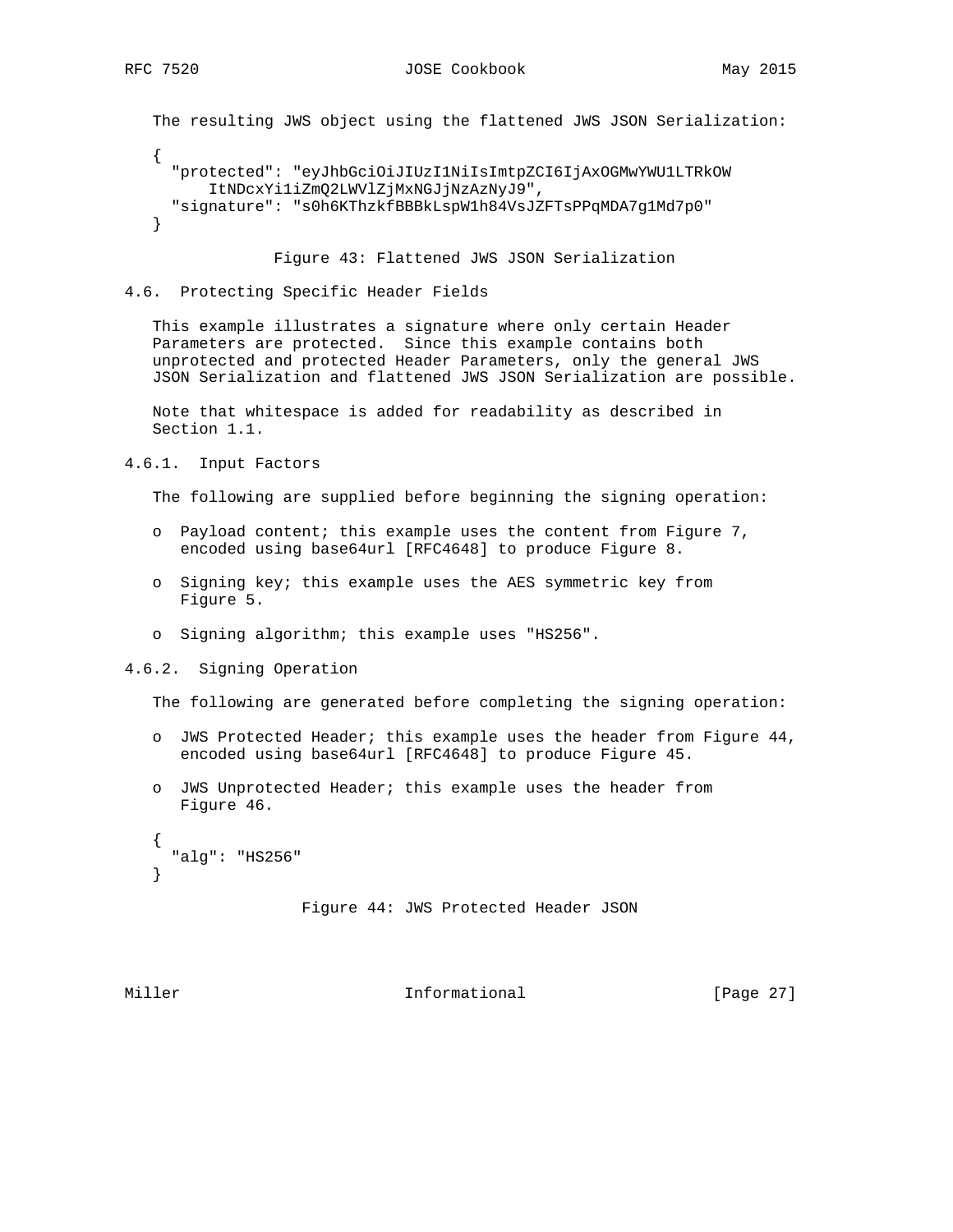.

eyJhbGciOiJIUzI1NiJ9

Figure 45: JWS Protected Header, base64url-encoded

 { "kid": "018c0ae5-4d9b-471b-bfd6-eef314bc7037" }

Figure 46: JWS Unprotected Header JSON

 The JWS Protected Header (Figure 45) and JWS Payload (Figure 8) are combined as described in [JWS] to produce the JWS Signing Input (Figure 47).

eyJhbGciOiJIUzI1NiJ9

 SXTigJlzIGEgZGFuZ2Vyb3VzIGJ1c2luZXNzLCBGcm9kbywgZ29pbmcgb3V0IH lvdXIgZG9vci4gWW91IHN0ZXAgb250byB0aGUgcm9hZCwgYW5kIGlmIHlvdSBk b24ndCBrZWVwIHlvdXIgZmVldCwgdGhlcmXigJlzIG5vIGtub3dpbmcgd2hlcm UgeW91IG1pZ2h0IGJlIHN3ZXB0IG9mZiB0by4

Figure 47: JWS Signing Input

 Performing the signature operation over the JWS Signing Input (Figure 47) produces the JWS Signature (Figure 48).

bWUSVaxorn7bEF1djytBd0kHv70Ly5pvbomzMWSOr20

Figure 48: JWS Signature, base64url-encoded

### 4.6.3. Output Results

The following compose the resulting JWS object:

- o JWS Protected Header (Figure 45)
- o JWS Unprotected Header (Figure 46)
- o Payload content (Figure 8)
- o Signature (Figure 48)

 The JWS Compact Serialization is not presented because it does not support this use case.

Miller **Informational** [Page 28]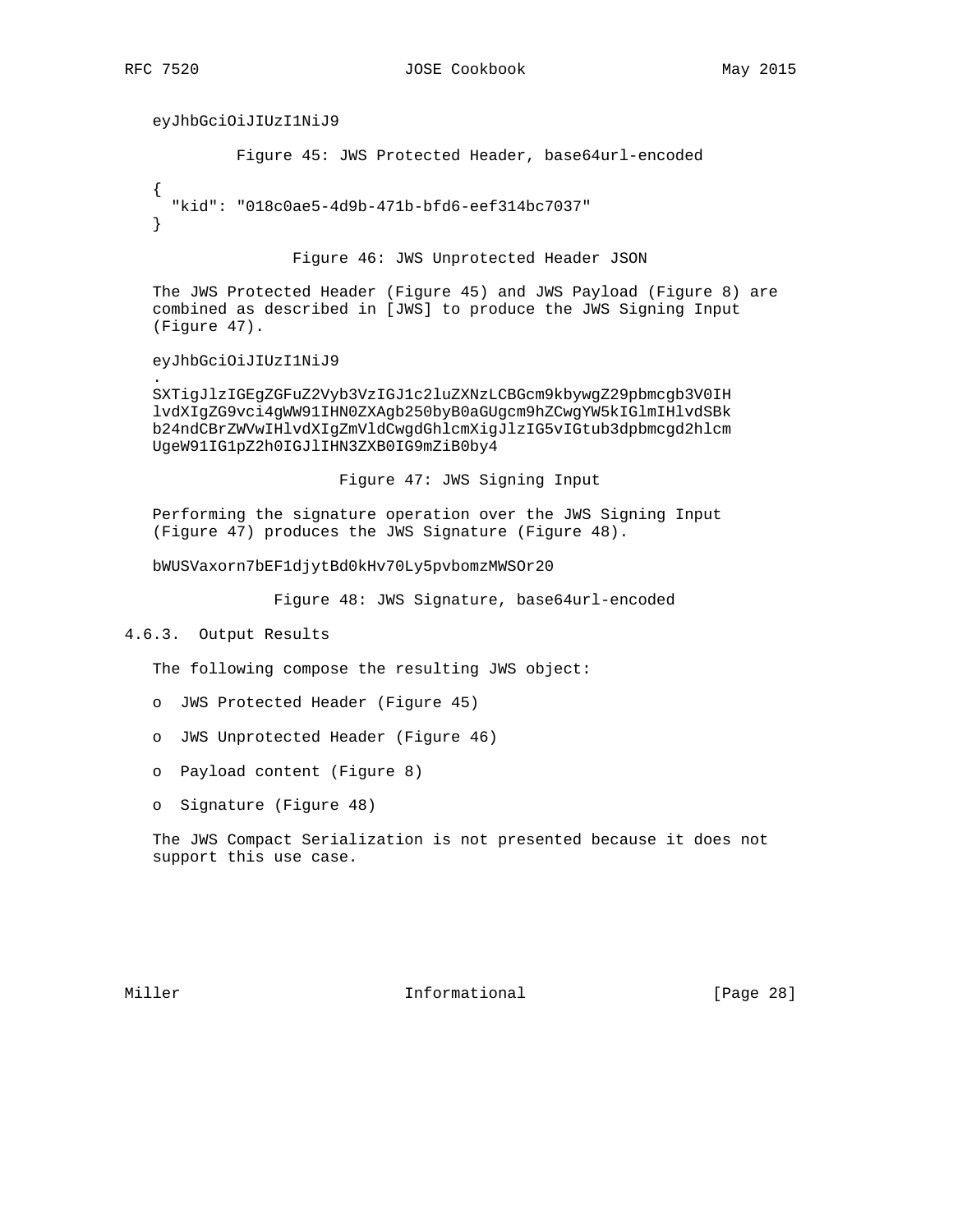```
 The resulting JWS object using the general JWS JSON Serialization:
    {
      "payload": "SXTigJlzIGEgZGFuZ2Vyb3VzIGJ1c2luZXNzLCBGcm9kbywg
          Z29pbmcgb3V0IHlvdXIgZG9vci4gWW91IHN0ZXAgb250byB0aGUgcm9h
          ZCwgYW5kIGlmIHlvdSBkb24ndCBrZWVwIHlvdXIgZmVldCwgdGhlcmXi
          gJlzIG5vIGtub3dpbmcgd2hlcmUgeW91IG1pZ2h0IGJlIHN3ZXB0IG9m
          ZiB0by4",
      "signatures": [
        {
          "protected": "eyJhbGciOiJIUzI1NiJ9",
          "header": {
            "kid": "018c0ae5-4d9b-471b-bfd6-eef314bc7037"
 },
          "signature": "bWUSVaxorn7bEF1djytBd0kHv70Ly5pvbomzMWSOr2
              0"
        }
      ]
   }
                  Figure 49: General JWS JSON Serialization
   The resulting JWS object using the flattened JWS JSON Serialization:
    {
      "payload": "SXTigJlzIGEgZGFuZ2Vyb3VzIGJ1c2luZXNzLCBGcm9kbywg
          Z29pbmcgb3V0IHlvdXIgZG9vci4gWW91IHN0ZXAgb250byB0aGUgcm9h
          ZCwgYW5kIGlmIHlvdSBkb24ndCBrZWVwIHlvdXIgZmVldCwgdGhlcmXi
          gJlzIG5vIGtub3dpbmcgd2hlcmUgeW91IG1pZ2h0IGJlIHN3ZXB0IG9m
          ZiB0by4",
      "protected": "eyJhbGciOiJIUzI1NiJ9",
      "header": {
        "kid": "018c0ae5-4d9b-471b-bfd6-eef314bc7037"
      },
      "signature": "bWUSVaxorn7bEF1djytBd0kHv70Ly5pvbomzMWSOr20"
   }
```
Figure 50: Flattened JWS JSON Serialization

## 4.7. Protecting Content Only

 This example illustrates a signature where none of the Header Parameters are protected. Since this example contains only unprotected Header Parameters, only the general JWS JSON Serialization and flattened JWS JSON Serialization are possible.

 Note that whitespace is added for readability as described in Section 1.1.

Miller **Informational** [Page 29]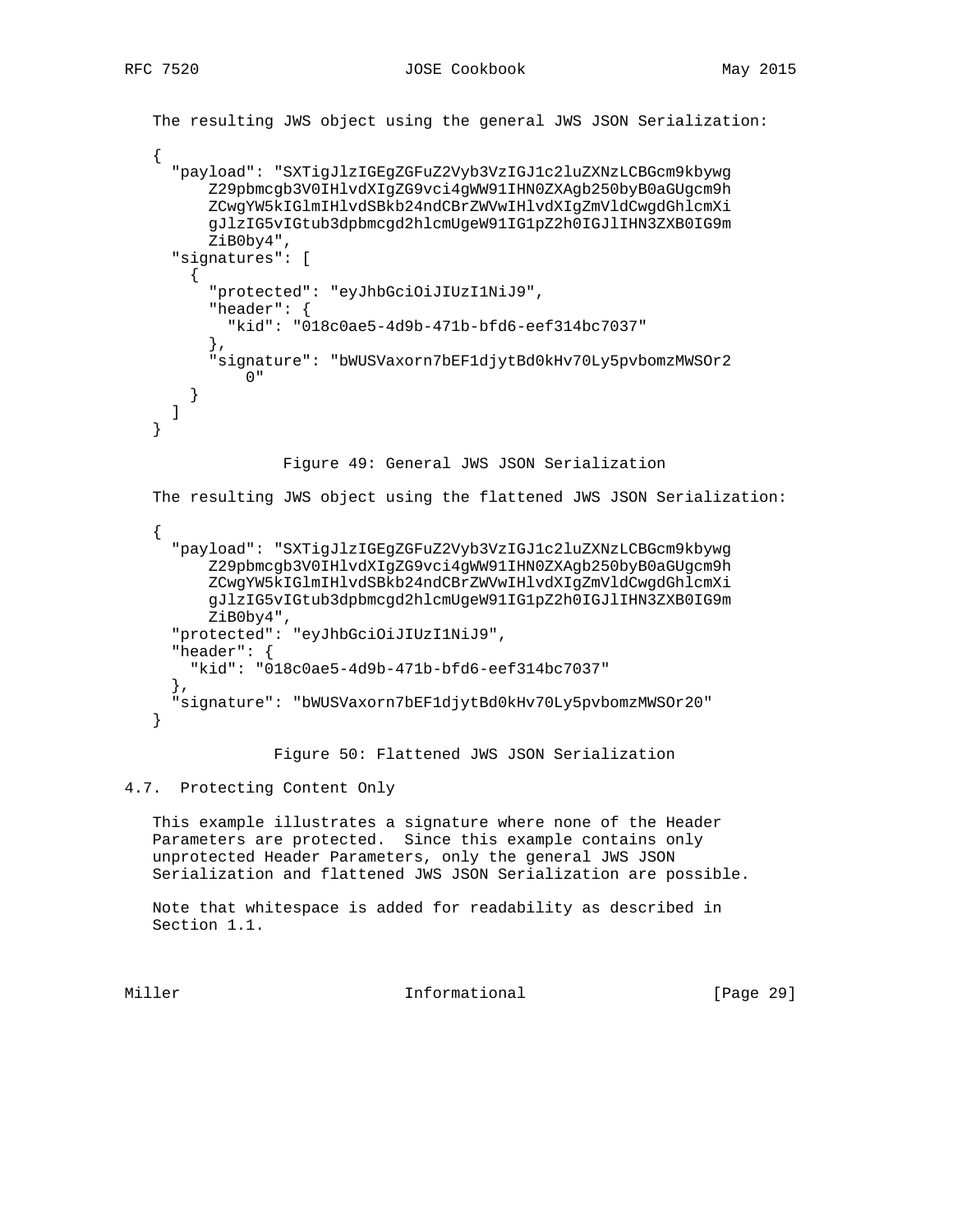4.7.1. Input Factors

The following are supplied before beginning the signing operation:

- o Payload content; this example uses the content from Figure 7, encoded using base64url [RFC4648] to produce Figure 8.
- o Signing key; this example uses the AES symmetric key from Figure 5.
- o Signing algorithm; this example uses "HS256".

4.7.2. Signing Operation

The following is generated before completing the signing operation:

```
 o JWS Unprotected Header; this example uses the header from
   Figure 51.
\{
```

```
 "alg": "HS256",
   "kid": "018c0ae5-4d9b-471b-bfd6-eef314bc7037"
 }
```
Figure 51: JWS Unprotected Header JSON

 The empty string (as there is no JWS Protected Header) and JWS Payload (Figure 8) are combined as described in [JWS] to produce the JWS Signing Input (Figure 52).

 SXTigJlzIGEgZGFuZ2Vyb3VzIGJ1c2luZXNzLCBGcm9kbywgZ29pbmcgb3V0IH lvdXIgZG9vci4gWW91IHN0ZXAgb250byB0aGUgcm9hZCwgYW5kIGlmIHlvdSBk b24ndCBrZWVwIHlvdXIgZmVldCwgdGhlcmXigJlzIG5vIGtub3dpbmcgd2hlcm UgeW91IG1pZ2h0IGJlIHN3ZXB0IG9mZiB0by4

Figure 52: JWS Signing Input

 Performing the signature operation over the JWS Signing Input (Figure 52) produces the JWS Signature (Figure 53).

xuLifqLGiblpv9zBpuZczWhNj1gARaLV3UxvxhJxZuk

Figure 53: JWS Signature, base64url-encoded

.

Miller **Informational** [Page 30]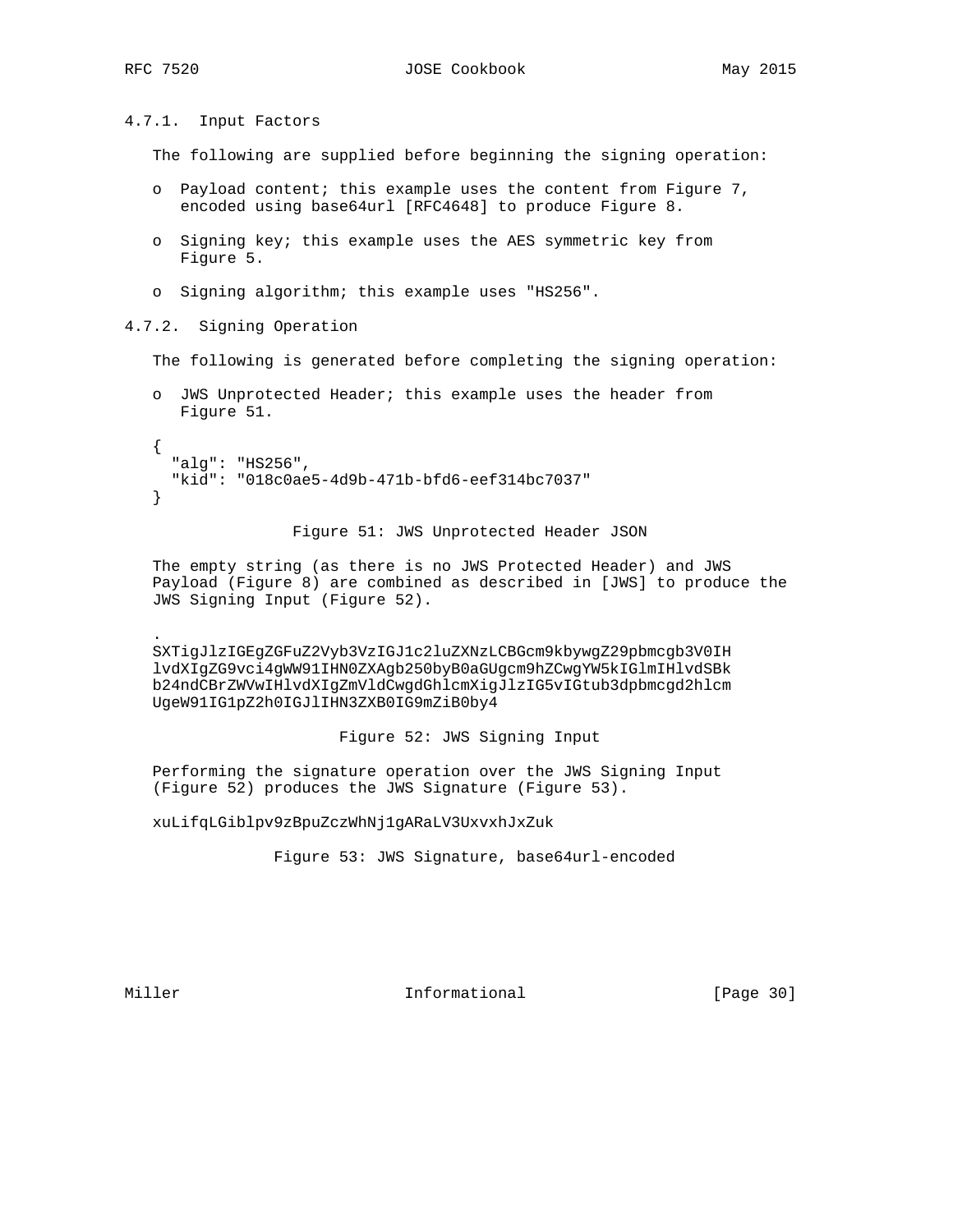```
4.7.3. Output Results
```
The following compose the resulting JWS object:

```
 o JWS Unprotected Header (Figure 51)
```

```
 o Payload content (Figure 8)
```

```
 o Signature (Figure 53)
```
 The JWS Compact Serialization is not presented because it does not support this use case.

```
 The resulting JWS object using the general JWS JSON Serialization:
```

```
 {
   "payload": "SXTigJlzIGEgZGFuZ2Vyb3VzIGJ1c2luZXNzLCBGcm9kbywg
       Z29pbmcgb3V0IHlvdXIgZG9vci4gWW91IHN0ZXAgb250byB0aGUgcm9h
       ZCwgYW5kIGlmIHlvdSBkb24ndCBrZWVwIHlvdXIgZmVldCwgdGhlcmXi
       gJlzIG5vIGtub3dpbmcgd2hlcmUgeW91IG1pZ2h0IGJlIHN3ZXB0IG9m
       ZiB0by4",
   "signatures": [
     {
       "header": {
         "alg": "HS256",
         "kid": "018c0ae5-4d9b-471b-bfd6-eef314bc7037"
       },
       "signature": "xuLifqLGiblpv9zBpuZczWhNj1gARaLV3UxvxhJxZu
           k"
     }
   ]
 }
```
## Figure 54: General JWS JSON Serialization

Miller **Informational** [Page 31]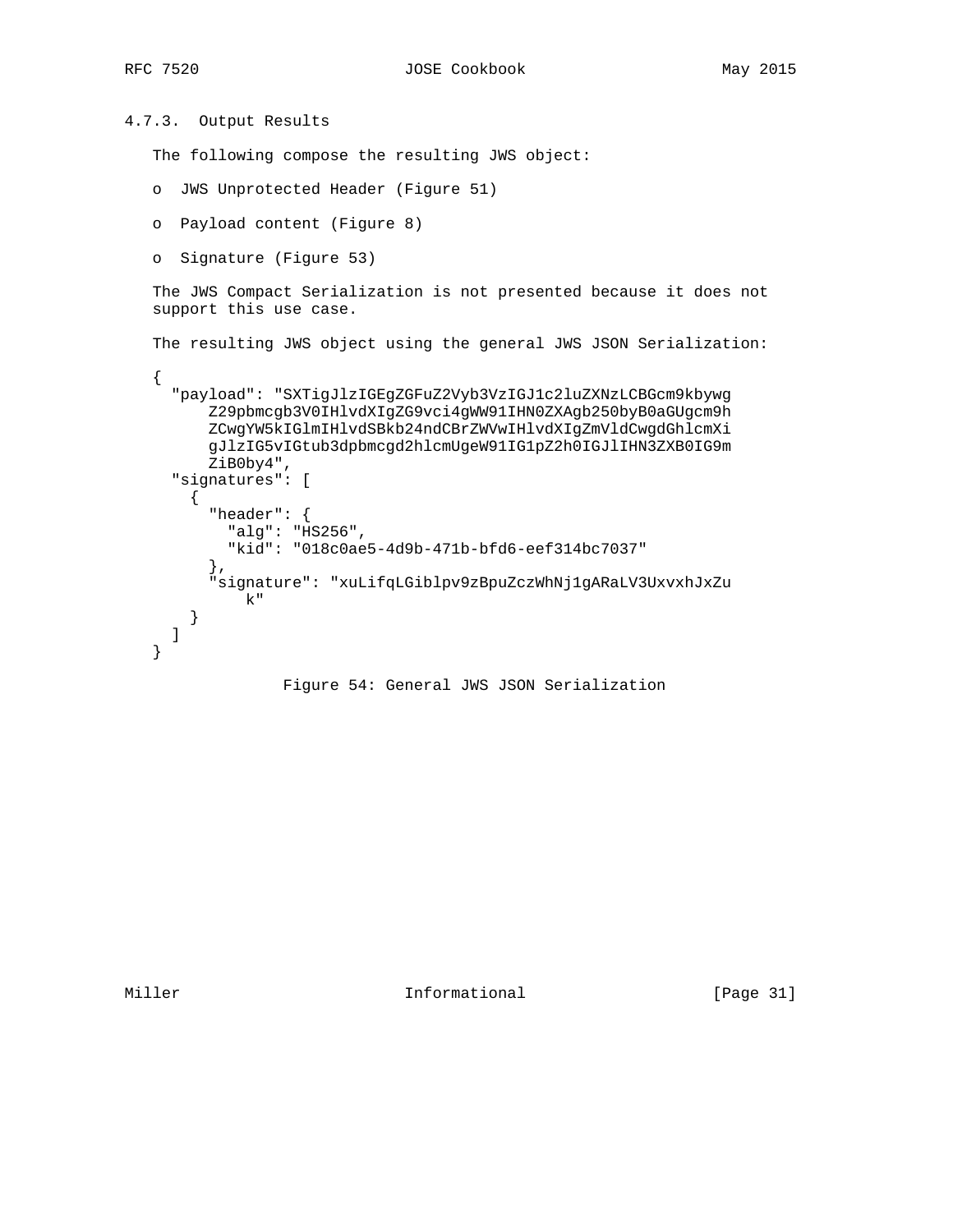The resulting JWS object using the flattened JWS JSON Serialization: { "payload": "SXTigJlzIGEgZGFuZ2Vyb3VzIGJ1c2luZXNzLCBGcm9kbywg Z29pbmcgb3V0IHlvdXIgZG9vci4gWW91IHN0ZXAgb250byB0aGUgcm9h ZCwgYW5kIGlmIHlvdSBkb24ndCBrZWVwIHlvdXIgZmVldCwgdGhlcmXi gJlzIG5vIGtub3dpbmcgd2hlcmUgeW91IG1pZ2h0IGJlIHN3ZXB0IG9m ZiB0by4", "header": { "alg": "HS256", "kid": "018c0ae5-4d9b-471b-bfd6-eef314bc7037" }, "signature": "xuLifqLGiblpv9zBpuZczWhNj1gARaLV3UxvxhJxZuk" }

Figure 55: Flattened JWS JSON Serialization

4.8. Multiple Signatures

 This example illustrates multiple signatures applied to the same payload. Since this example contains more than one signature, only the JSON General Serialization is possible.

 Note that whitespace is added for readability as described in Section 1.1.

4.8.1. Input Factors

The following are supplied before beginning the signing operation:

- o Payload content; this example uses the content from Figure 7, encoded using base64url [RFC4648] to produce Figure 8.
- o Signing keys; this example uses the following:
	- \* RSA private key from Figure 4 for the first signature
	- \* EC private key from Figure 2 for the second signature
	- \* AES symmetric key from Figure 5 for the third signature
- o Signing algorithms; this example uses the following:
	- \* "RS256" for the first signature
	- \* "ES512" for the second signature
	- \* "HS256" for the third signature

Miller **Informational** [Page 32]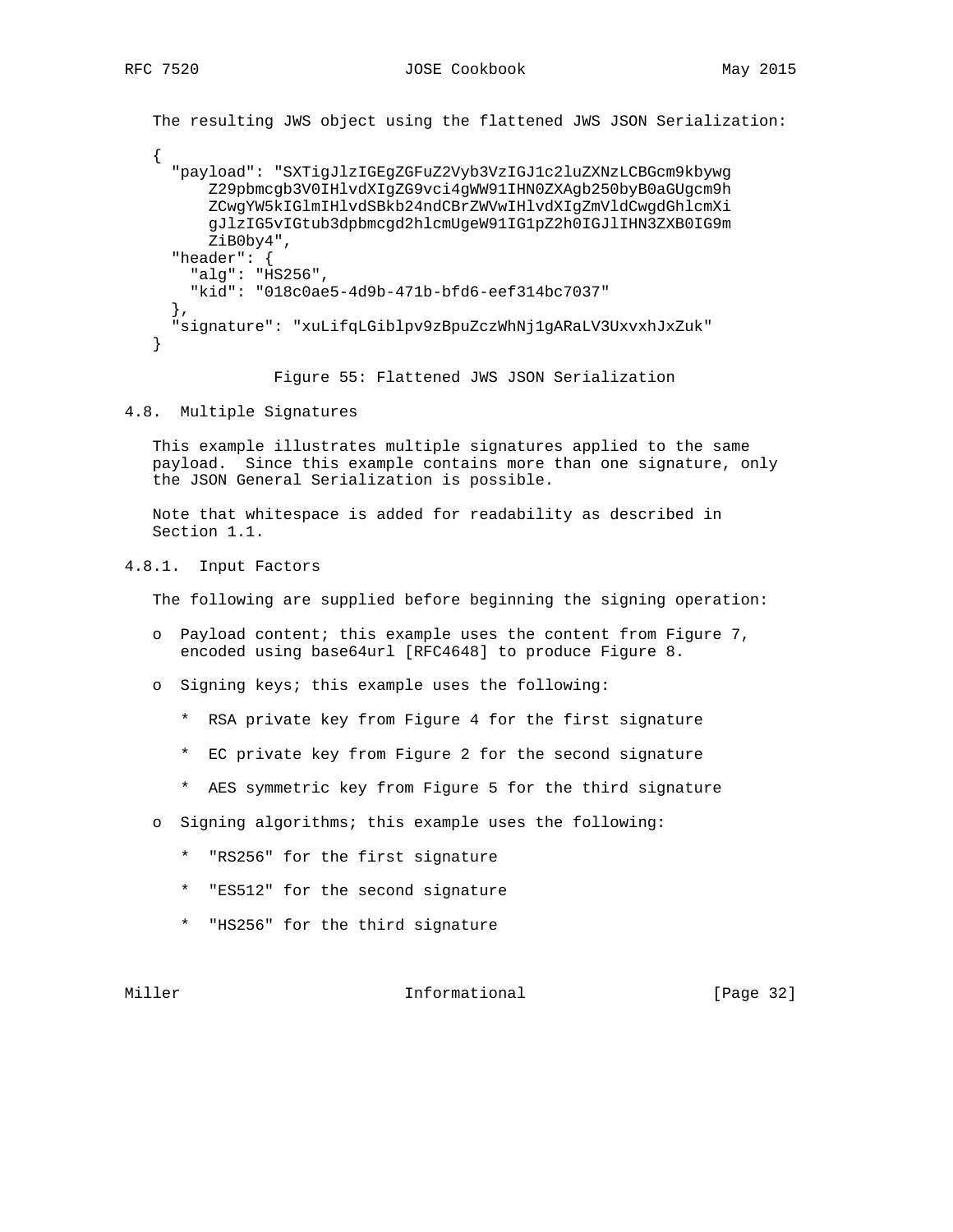# 4.8.2. First Signing Operation

 The following are generated before completing the first signing operation:

- o JWS Protected Header; this example uses the header from Figure 56, encoded using base64url [RFC4648] to produce Figure 57.
- o JWS Unprotected Header; this example uses the header from Figure 58.

```
 {
   "alg": "RS256"
 }
```
Figure 56: Signature #1 JWS Protected Header JSON

#### eyJhbGciOiJSUzI1NiJ9

 Figure 57: Signature #1 JWS Protected Header, base64url-encoded { "kid": "bilbo.baggins@hobbiton.example" }

Figure 58: Signature #1 JWS Unprotected Header JSON

 The JWS Protected Header (Figure 57) and JWS Payload (Figure 8) are combined as described in [JWS] to produce the JWS Signing Input (Figure 59).

#### eyJhbGciOiJSUzI1NiJ9

 SXTigJlzIGEgZGFuZ2Vyb3VzIGJ1c2luZXNzLCBGcm9kbywgZ29pbmcgb3V0IH lvdXIgZG9vci4gWW91IHN0ZXAgb250byB0aGUgcm9hZCwgYW5kIGlmIHlvdSBk b24ndCBrZWVwIHlvdXIgZmVldCwgdGhlcmXigJlzIG5vIGtub3dpbmcgd2hlcm UgeW91IG1pZ2h0IGJlIHN3ZXB0IG9mZiB0by4

Figure 59: JWS Signing Input

.

Miller **Informational** [Page 33]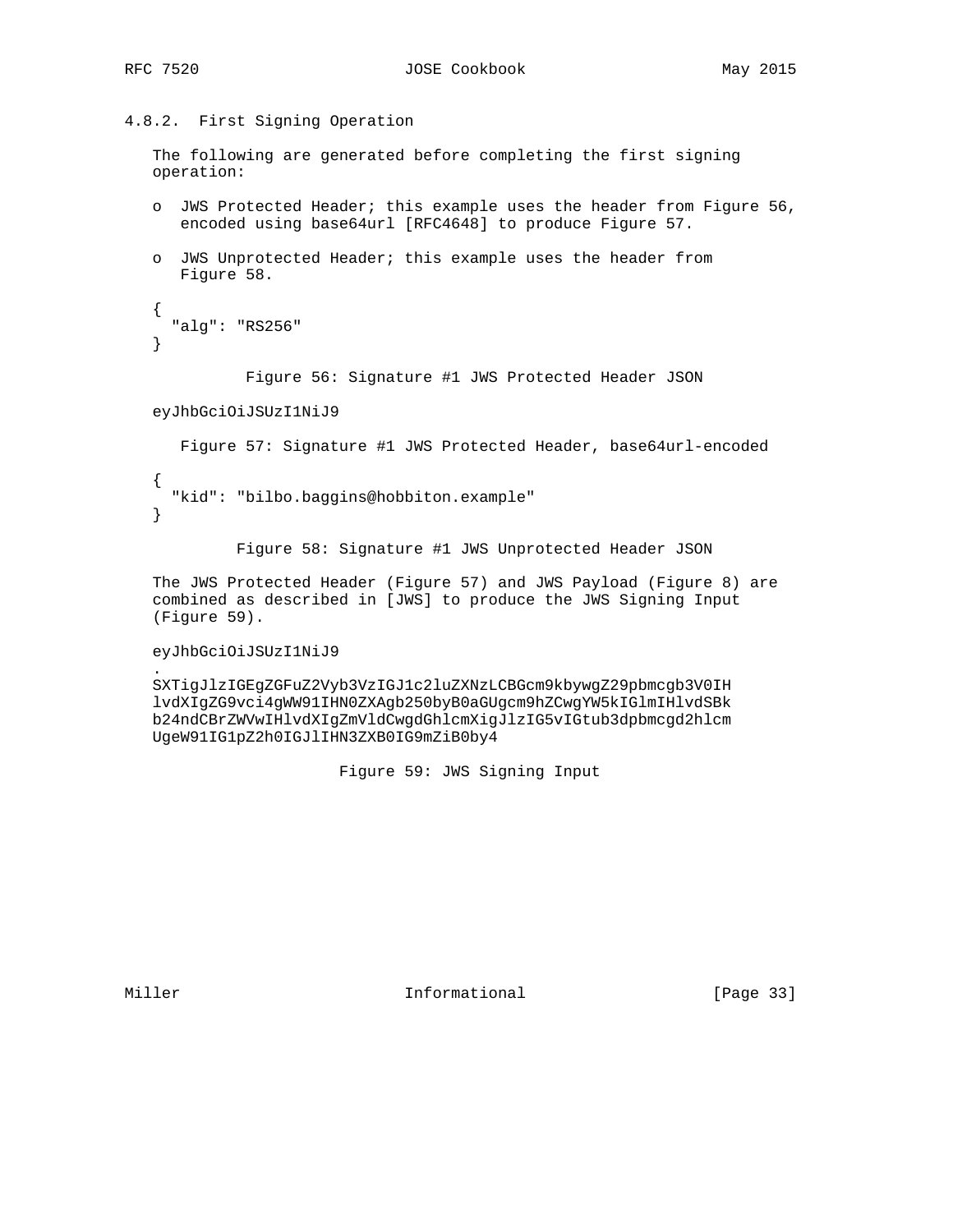Performing the signature operation over the JWS Signing Input (Figure 59) produces the JWS Signature (Figure 60).

 MIsjqtVlOpa71KE-Mss8\_Nq2YH4FGhiocsqrgi5NvyG53uoimic1tcMdSg-qpt rzZc7CG6Svw2Y13TDIqHzTUrL\_lR2ZFcryNFiHkSw129EghGpwkpxaTn\_THJTC glNbADko1MZBCdwzJxwqZc-1RlpO2HibUYyXSwO97BSe0\_evZKdjvvKSgsIqjy tKSeAMbhMBdMma622\_BG5t4sdbuCHtFjp9iJmkio47AIwqkZV1aIZsv33uPUqB BCXbYoQJwt7mxPftHmNlGoOSMxR\_3thmXTCm4US-xiNOyhbm8afKK64jU6\_TPt QHiJeQJxz9G3Tx-083B745\_AfYOnlC9w

 Figure 60: JWS Signature #1, base64url-encoded The following is the assembled first signature serialized as JSON: { "protected": "eyJhbGciOiJSUzI1NiJ9", "header": { "kid": "bilbo.baggins@hobbiton.example" }, "signature": "MIsjqtVlOpa71KE-Mss8\_Nq2YH4FGhiocsqrgi5NvyG53u oimic1tcMdSg-qptrzZc7CG6Svw2Y13TDIqHzTUrL\_lR2ZFcryNFiHkS w129EghGpwkpxaTn\_THJTCglNbADko1MZBCdwzJxwqZc-1RlpO2HibUY yXSwO97BSe0\_evZKdjvvKSgsIqjytKSeAMbhMBdMma622\_BG5t4sdbuC HtFjp9iJmkio47AIwqkZV1aIZsv33uPUqBBCXbYoQJwt7mxPftHmNlGo OSMxR\_3thmXTCm4US-xiNOyhbm8afKK64jU6\_TPtQHiJeQJxz9G3Tx-0 83B745\_AfYOnlC9w" }

Figure 61: Signature #1 JSON

```
4.8.3. Second Signing Operation
```
 The following is generated before completing the second signing operation:

```
 o JWS Unprotected Header; this example uses the header from
   Figure 62.
```
 { "alg": "ES512", "kid": "bilbo.baggins@hobbiton.example" }

Figure 62: Signature #2 JWS Unprotected Header JSON

Miller **Informational Informational** [Page 34]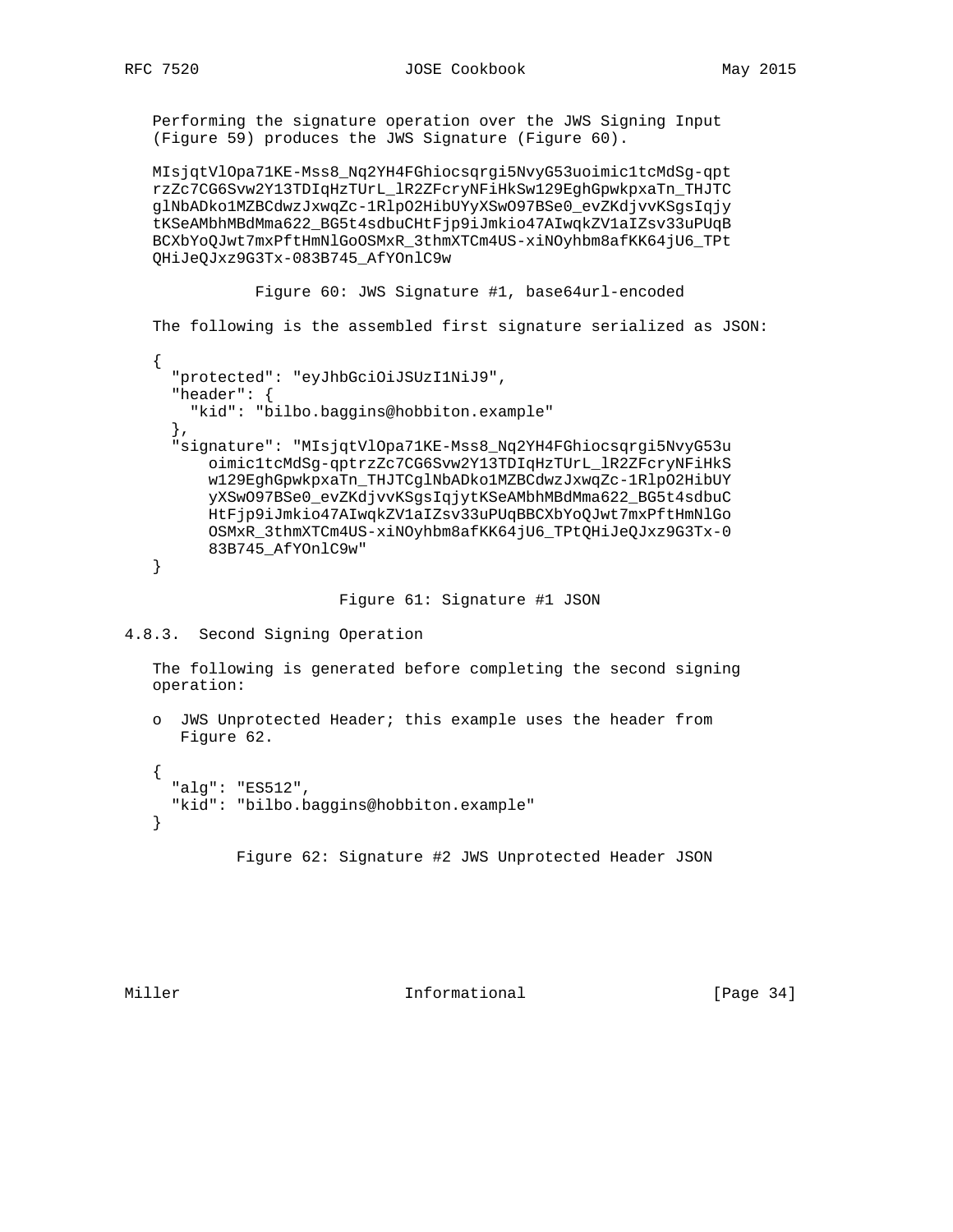The empty string (as there is no JWS Protected Header) and JWS Payload (Figure 8) are combined as described in [JWS] to produce the JWS Signing Input (Figure 63).

 SXTigJlzIGEgZGFuZ2Vyb3VzIGJ1c2luZXNzLCBGcm9kbywgZ29pbmcgb3V0IH lvdXIgZG9vci4gWW91IHN0ZXAgb250byB0aGUgcm9hZCwgYW5kIGlmIHlvdSBk b24ndCBrZWVwIHlvdXIgZmVldCwgdGhlcmXigJlzIG5vIGtub3dpbmcgd2hlcm UgeW91IG1pZ2h0IGJlIHN3ZXB0IG9mZiB0by4

Figure 63: JWS Signing Input

 Performing the signature operation over the JWS Signing Input (Figure 63) produces the JWS Signature (Figure 64).

 ARcVLnaJJaUWG8fG-8t5BREVAuTY8n8YHjwDO1muhcdCoFZFFjfISu0Cdkn9Yb dlmi54ho0x924DUz8sK7ZXkhc7AFM8ObLfTvNCrqcI3Jkl2U5IX3utNhODH6v7 xgy1Qahsn0fyb4zSAkje8bAWz4vIfj5pCMYxxm4fgV3q7ZYhm5eD

Figure 64: JWS Signature #2, base64url-encoded

The following is the assembled second signature serialized as JSON:

```
\{ \cdot \cdot \cdot \cdot \cdot \cdot \cdot \cdot \cdot \cdot \cdot \cdot \cdot \cdot \cdot \cdot \cdot \cdot \cdot \cdot \cdot \cdot \cdot \cdot \cdot \cdot \cdot \cdot \cdot \cdot \cdot \cdot \cdot \cdot \cdot \cdot 
          "header": {
             "alg": "ES512",
             "kid": "bilbo.baggins@hobbiton.example"
          },
          "signature": "ARcVLnaJJaUWG8fG-8t5BREVAuTY8n8YHjwDO1muhcdCoF
                 ZFFjfISu0Cdkn9Ybdlmi54ho0x924DUz8sK7ZXkhc7AFM8ObLfTvNCrq
                 cI3Jkl2U5IX3utNhODH6v7xgy1Qahsn0fyb4zSAkje8bAWz4vIfj5pCM
                Yxxm4fgV3q7ZYhm5eD"
      }
```
Figure 65: Signature #2 JSON

Miller **Informational** [Page 35]

.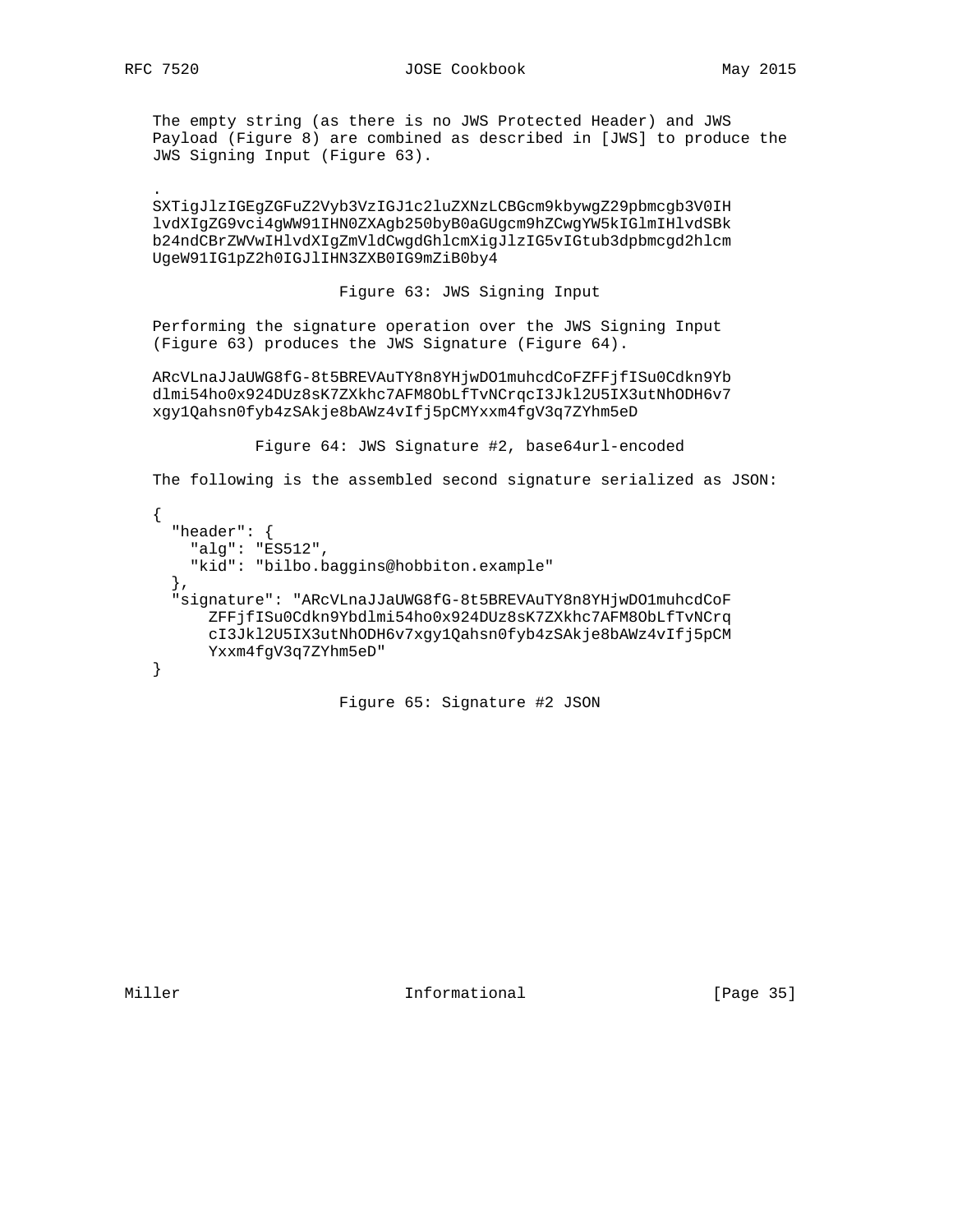## 4.8.4. Third Signing Operation

 The following is generated before completing the third signing operation:

 o JWS Protected Header; this example uses the header from Figure 66, encoded using base64url [RFC4648] to produce Figure 67.

```
 {
   "alg": "HS256",
   "kid": "018c0ae5-4d9b-471b-bfd6-eef314bc7037"
 }
```
Figure 66: Signature #3 JWS Protected Header JSON

 eyJhbGciOiJIUzI1NiIsImtpZCI6IjAxOGMwYWU1LTRkOWItNDcxYi1iZmQ2LW VlZjMxNGJjNzAzNyJ9

Figure 67: Signature #3 JWS Protected Header, base64url-encoded

 The JWS Protected Header (Figure 67) and JWS Payload (Figure 8) are combined as described in [JWS] to produce the JWS Signing Input (Figure 68).

 eyJhbGciOiJIUzI1NiIsImtpZCI6IjAxOGMwYWU1LTRkOWItNDcxYi1iZmQ2LW VlZjMxNGJjNzAzNyJ9

 SXTigJlzIGEgZGFuZ2Vyb3VzIGJ1c2luZXNzLCBGcm9kbywgZ29pbmcgb3V0IH lvdXIgZG9vci4gWW91IHN0ZXAgb250byB0aGUgcm9hZCwgYW5kIGlmIHlvdSBk b24ndCBrZWVwIHlvdXIgZmVldCwgdGhlcmXigJlzIG5vIGtub3dpbmcgd2hlcm UgeW91IG1pZ2h0IGJlIHN3ZXB0IG9mZiB0by4

Figure 68: JWS Signing Input

 Performing the signature operation over the JWS Signing Input (Figure 68) produces the JWS Signature (Figure 69).

s0h6KThzkfBBBkLspW1h84VsJZFTsPPqMDA7g1Md7p0

Figure 69: JWS Signature #3, base64url-encoded

.

Miller **Informational** [Page 36]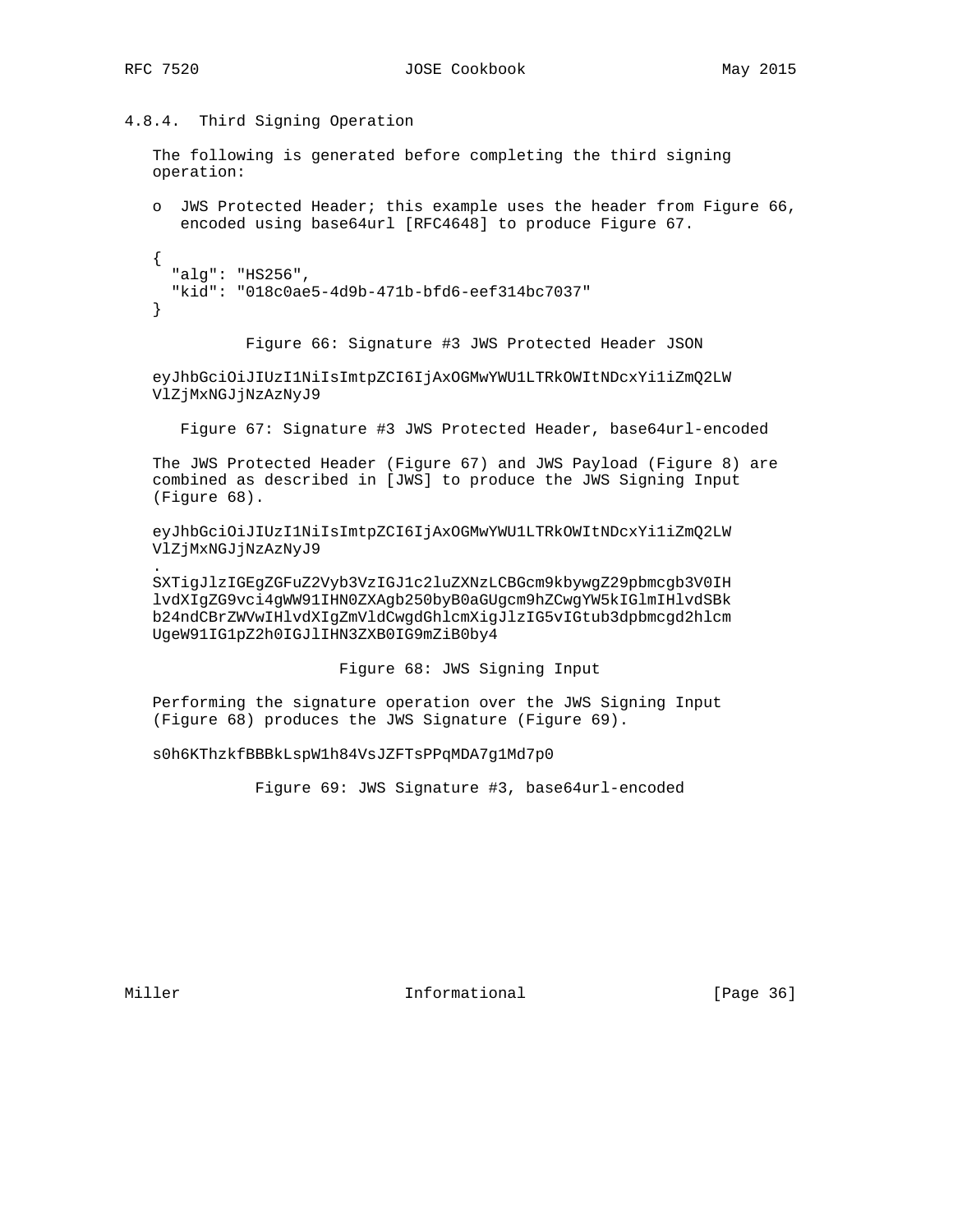```
 The following is the assembled third signature serialized as JSON:
 {
   "protected": "eyJhbGciOiJIUzI1NiIsImtpZCI6IjAxOGMwYWU1LTRkOW
       ItNDcxYi1iZmQ2LWVlZjMxNGJjNzAzNyJ9",
   "signature": "s0h6KThzkfBBBkLspW1h84VsJZFTsPPqMDA7g1Md7p0"
 }
```
Figure 70: Signature #3 JSON

# 4.8.5. Output Results

The following compose the resulting JWS object:

- o Payload content (Figure 8)
- o Signature #1 JSON (Figure 61)
- o Signature #2 JSON (Figure 65)
- o Signature #3 JSON (Figure 70)

 The JWS Compact Serialization is not presented because it does not support this use case; the flattened JWS JSON Serialization is not presented because there is more than one signature.

Miller **Informational** [Page 37]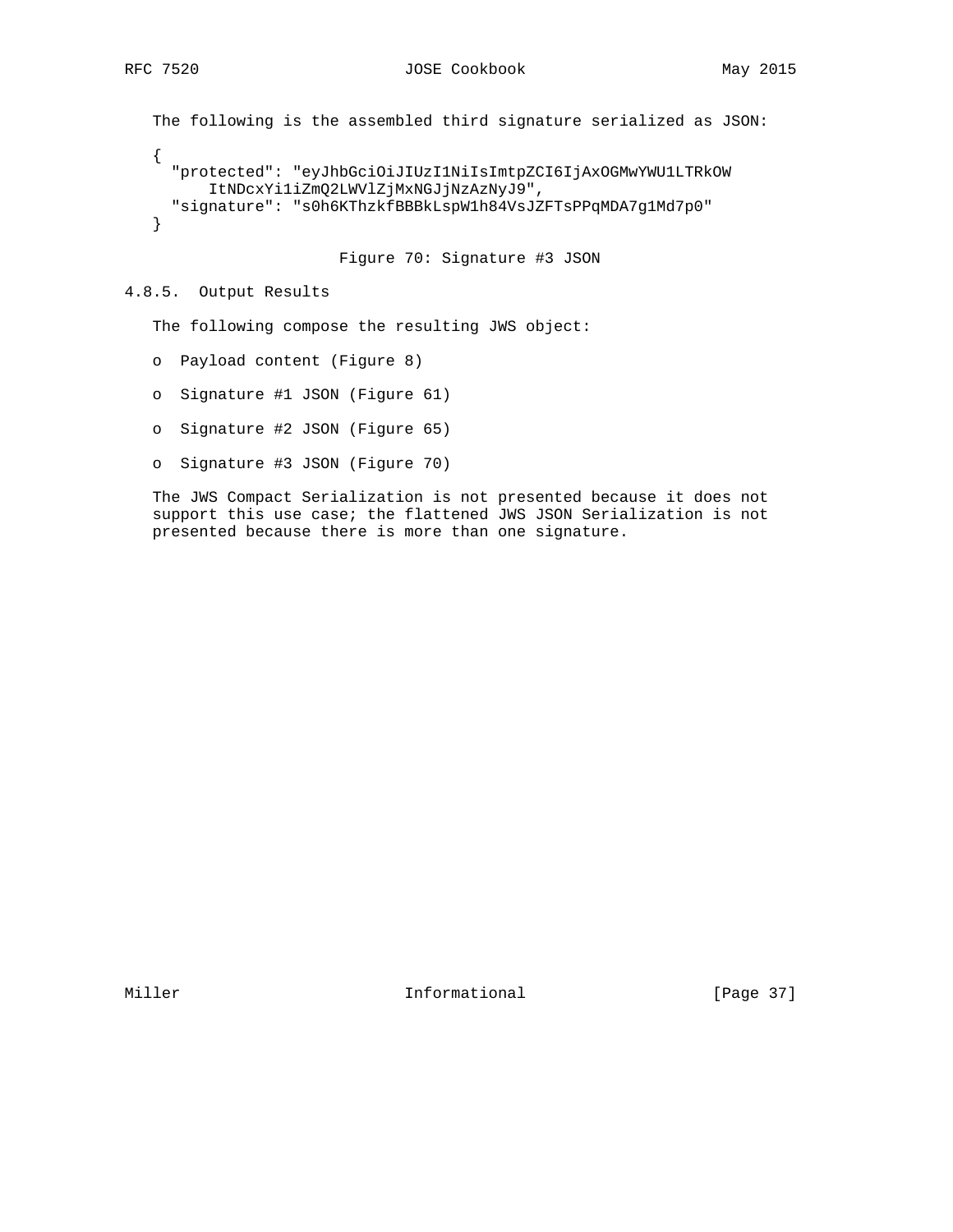```
 The resulting JWS object using the general JWS JSON Serialization:
    {
      "payload": "SXTigJlzIGEgZGFuZ2Vyb3VzIGJ1c2luZXNzLCBGcm9kbywg
          Z29pbmcgb3V0IHlvdXIgZG9vci4gWW91IHN0ZXAgb250byB0aGUgcm9h
         ZCwgYW5kIGlmIHlvdSBkb24ndCBrZWVwIHlvdXIgZmVldCwgdGhlcmXi
         gJlzIG5vIGtub3dpbmcgd2hlcmUgeW91IG1pZ2h0IGJlIHN3ZXB0IG9m
         ZiB0by4",
      "signatures": [
        {
          "protected": "eyJhbGciOiJSUzI1NiJ9",
          "header": {
            "kid": "bilbo.baggins@hobbiton.example"
          },
          "signature": "MIsjqtVlOpa71KE-Mss8_Nq2YH4FGhiocsqrgi5Nvy
              G53uoimic1tcMdSg-qptrzZc7CG6Svw2Y13TDIqHzTUrL_lR2ZFc
              ryNFiHkSw129EghGpwkpxaTn_THJTCglNbADko1MZBCdwzJxwqZc
              -1RlpO2HibUYyXSwO97BSe0_evZKdjvvKSgsIqjytKSeAMbhMBdM
              ma622_BG5t4sdbuCHtFjp9iJmkio47AIwqkZV1aIZsv33uPUqBBC
              XbYoQJwt7mxPftHmNlGoOSMxR_3thmXTCm4US-xiNOyhbm8afKK6
              4jU6_TPtQHiJeQJxz9G3Tx-083B745_AfYOnlC9w"
        },
\{ "header": {
            "alg": "ES512",
            "kid": "bilbo.baggins@hobbiton.example"
          },
          "signature": "ARcVLnaJJaUWG8fG-8t5BREVAuTY8n8YHjwDO1muhc
              dCoFZFFjfISu0Cdkn9Ybdlmi54ho0x924DUz8sK7ZXkhc7AFM8Ob
              LfTvNCrqcI3Jkl2U5IX3utNhODH6v7xgy1Qahsn0fyb4zSAkje8b
              AWz4vIfj5pCMYxxm4fgV3q7ZYhm5eD"
        },
\{ "protected": "eyJhbGciOiJIUzI1NiIsImtpZCI6IjAxOGMwYWU1LT
             RkOWItNDcxYi1iZmQ2LWVlZjMxNGJjNzAzNyJ9",
          "signature": "s0h6KThzkfBBBkLspW1h84VsJZFTsPPqMDA7g1Md7p
 0"
        }
     ]
   }
```
Figure 71: General JWS JSON Serialization

Miller **Informational Informational** [Page 38]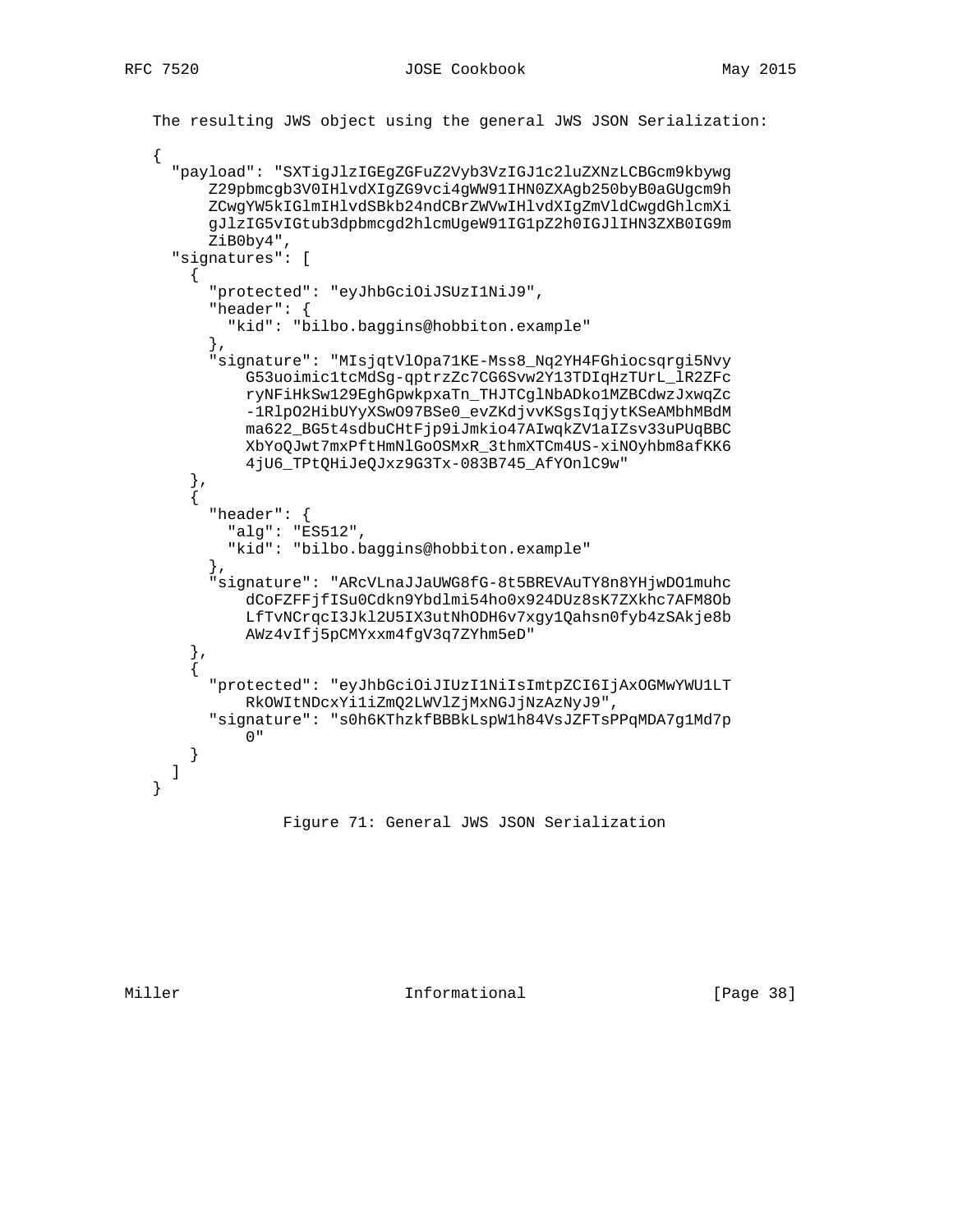5. JSON Web Encryption Examples

 The following sections demonstrate how to generate various JWE objects.

 All of the encryption examples (unless otherwise noted) use the following Plaintext content (an abridged quote from "The Fellowship of the Ring" [LOTR-FELLOWSHIP]), serialized as UTF-8. The Plaintext is presented here as a series of quoted strings that are concatenated to produce the JWE Plaintext. The sequence " $xe2\x80\x93"$  is substituted for (U+2013 EN DASH), and quotation marks (U+0022 QUOTATION MARK) are added for readability but are not present in the JWE Plaintext.

 "You can trust us to stick with you through thick and " "thin\xe2\x80\x93to the bitter end. And you can trust us to " "keep any secret of yours\xe2\x80\x93closer than you keep it " "yourself. But you cannot trust us to let you face trouble " "alone, and go off without a word. We are your friends, Frodo."

Figure 72: Plaintext Content

5.1. Key Encryption Using RSA v1.5 and AES-HMAC-SHA2

 This example illustrates encrypting content using the "RSA1\_5" (RSAES-PKCS1-v1\_5) key encryption algorithm and the "A128CBC-HS256" (AES-128-CBC-HMAC-SHA-256) content encryption algorithm.

 Note that RSAES-PKCS1-v1\_5 uses random data to generate the ciphertext; it might not be possible to exactly replicate the results in this section.

 Note that only the RSA public key is necessary to perform the encryption. However, the example includes the RSA private key to allow readers to validate the output.

 Note that whitespace is added for readability as described in Section 1.1.

5.1.1. Input Factors

The following are supplied before beginning the encryption process:

- o Plaintext content; this example uses the content from Figure 72.
- o RSA public key; this example uses the key from Figure 73.

Miller **Informational** [Page 39]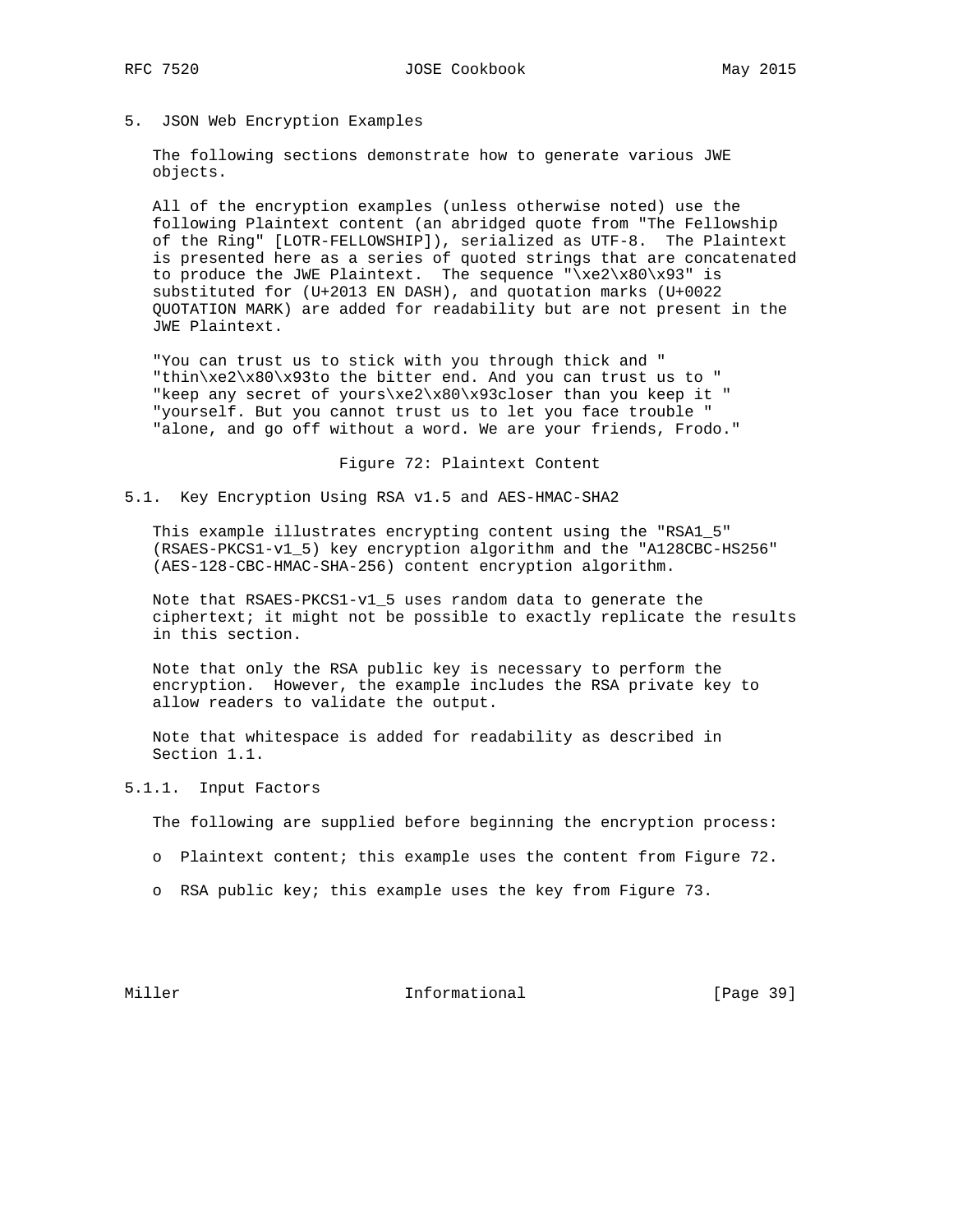```
 o "alg" parameter of "RSA1_5".
```

```
 o "enc" parameter of "A128CBC-HS256".
```
{

```
 "kty": "RSA",
```
"kid": "frodo.baggins@hobbiton.example",

"use": "enc",

 "n": "maxhbsmBtdQ3CNrKvprUE6n9lYcregDMLYNeTAWcLj8NnPU9XIYegT HVHQjxKDSHP2l-F5jS7sppG1wgdAqZyhnWvXhYNvcM7RfgKxqNx\_xAHx 6f3yy7s-M9PSNCwPC2lh6UAkR4I00EhV9lrypM9Pi4lBUop9t5fS9W5U NwaAllhrd-osQGPjIeI1deHTwx-ZTHu3C60Pu\_LJIl6hKn9wbwaUmA4c R5Bd2pgbaY7ASgsjCUbtYJaNIHSoHXprUdJZKUMAzV0WOKPfA6OPI4oy pBadjvMZ4ZAj3BnXaSYsEZhaueTXvZB4eZOAjIyh2e\_VOIKVMsnDrJYA VotGlvMQ",

"e": "AQAB",

- "d": "Kn9tgoHfiTVi8uPu5b9TnwyHwG5dK6RE0uFdlpCGnJN7ZEi963R7wy bQ1PLAHmpIbNTztfrheoAniRV1NCIqXaW\_qS461xiDTp4ntEPnqcKsyO 5jMAji7-CL8vhpYYowNFvIesgMoVaPRYMYT9TW63hNM0aWs7USZ\_hLg6 Oe1mY0vHTI3FucjSM86Nff4oIENt43r2fspgEPGRrdE6fpLc9Oaq-qeP 1GFULimrRdndm-P8q8kvN3KHlNAtEgrQAgTTgz80S-3VD0FgWfgnb1PN miuPUxO8OpI9KDIfu\_acc6fg14nsNaJqXe6RESvhGPH2afjHqSy\_Fd2v pzj85bQQ",
- "p": "2DwQmZ43FoTnQ8IkUj3BmKRf5Eh2mizZA5xEJ2MinUE3sdTYKSLtaE oekX9vbBZuWxHdVhM6UnKCJ\_2iNk8Z0ayLYHL0\_G21aXf9-unynEpUsH 7HHTklLpYAzOOx1ZgVljoxAdWNn3hiEFrjZLZGS7lOH-a3QQlDDQoJOJ 2VFmU",
- "q": "te8LY4-W7IyaqH1ExujjMqkTAlTeRbv0VLQnfLY2xINnrWdwiQ93\_V F099aP1ESeLja2nw-6iKIe-qT7mtCPozKfVtUYfz5HrJ\_XY2kfexJINb 9lhZHMv5p1skZpeIS-GPHCC6gRlKo1q-idn\_qxyusfWv7WAxlSVfQfk8 d6Et0",
- "dp": "UfYKcL\_or492vVc0PzwLSplbg4L3-Z5wL48mwiswbpzOyIgd2xHTH QmjJpFAIZ8q-zf9RmgJXkDrFs9rkdxPtAsL1WYdeCT5c125Fkdg317JV RDo1inX7x2Kdh8ERCreW8\_4zXItuTl\_KiXZNU5lvMQjWbIw2eTx1lpsf lo0rYU",
- "dq": "iEgcO-QfpepdH8FWd7mUFyrXdnOkXJBCogChY6YKuIHGc\_p8Le9Mb pFKESzEaLlN1Ehf3B6oGBl5Iz\_ayUlZj2IoQZ82znoUrpa9fVYNot87A CfzIG7q9Mv7RiPAderZi03tkVXAdaBau\_9vs5rS-7HMtxkVrxSUvJY14 TkXlHE",
- "qi": "kC-lzZOqoFaZCr5l0tOVtREKoVqaAYhQiqIRGL-MzS4sCmRkxm5vZ lXYx6RtE1n\_AagjqajlkjieGlxTTThHD8Iga6foGBMaAr5uR1hGQpSc7 Gl7CF1DZkBJMTQN6EshYzZfxW08mIO8M6Rzuh0beL6fG9mkDcIyPrBXx 2bQ\_mM"

}

Figure 73: RSA 2048-Bit Key, in JWK Format

Miller **Informational Informational** [Page 40]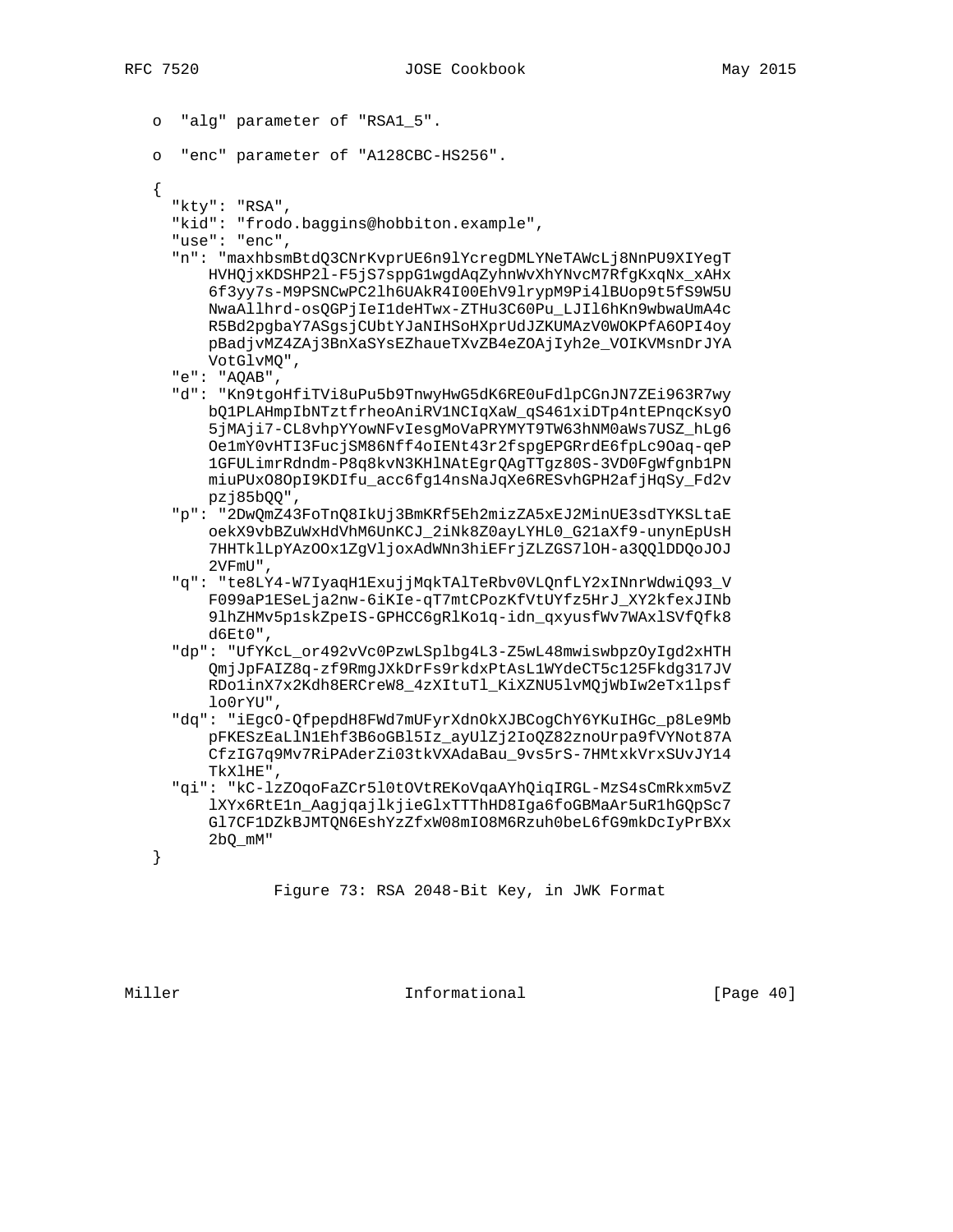(NOTE: While the key includes the private parameters, only the public parameters "e" and "n" are necessary for the encryption operation.)

5.1.2. Generated Factors

The following are generated before encrypting:

- o AES symmetric key as the Content Encryption Key (CEK); this example uses the key from Figure 74.
- o Initialization Vector; this example uses the Initialization Vector from Figure 75.

3qyTVhIWt5juqZUCpfRqpvauwB956MEJL2Rt-8qXKSo

Figure 74: Content Encryption Key, base64url-encoded

bbd5sTkYwhAIqfHsx8DayA

Figure 75: Initialization Vector, base64url-encoded

5.1.3. Encrypting the Key

 Performing the key encryption operation over the CEK (Figure 74) with the RSA key (Figure 73) results in the following Encrypted Key:

 laLxI0j-nLH-\_BgLOXMozKxmy9gffy2gTdvqzfTihJBuuzxg0V7yk1WClnQePF vG2K-pvSlWc9BRIazDrn50RcRai\_\_3TDON395H3c62tIouJJ4XaRvYHFjZTZ2G Xfz8YAImcc91Tfk0WXC2F5Xbb71ClQ1DDH151tlpH77f2ff7xiSxh9oSewYrcG TSLUeeCt36r1Kt3OSj7EyBQXoZlN7IxbyhMAfgIe7Mv1rOTOI5I8NQqeXXW8Vl zNmoxaGMny3YnGir5Wf6Qt2nBq4qDaPdnaAuuGUGEecelIO1wx1BpyIfgvfjOh MBs9M8XL223Fg47xlGsMXdfuY-4jaqVw

Figure 76: Encrypted Key, base64url-encoded

Miller **Informational** [Page 41]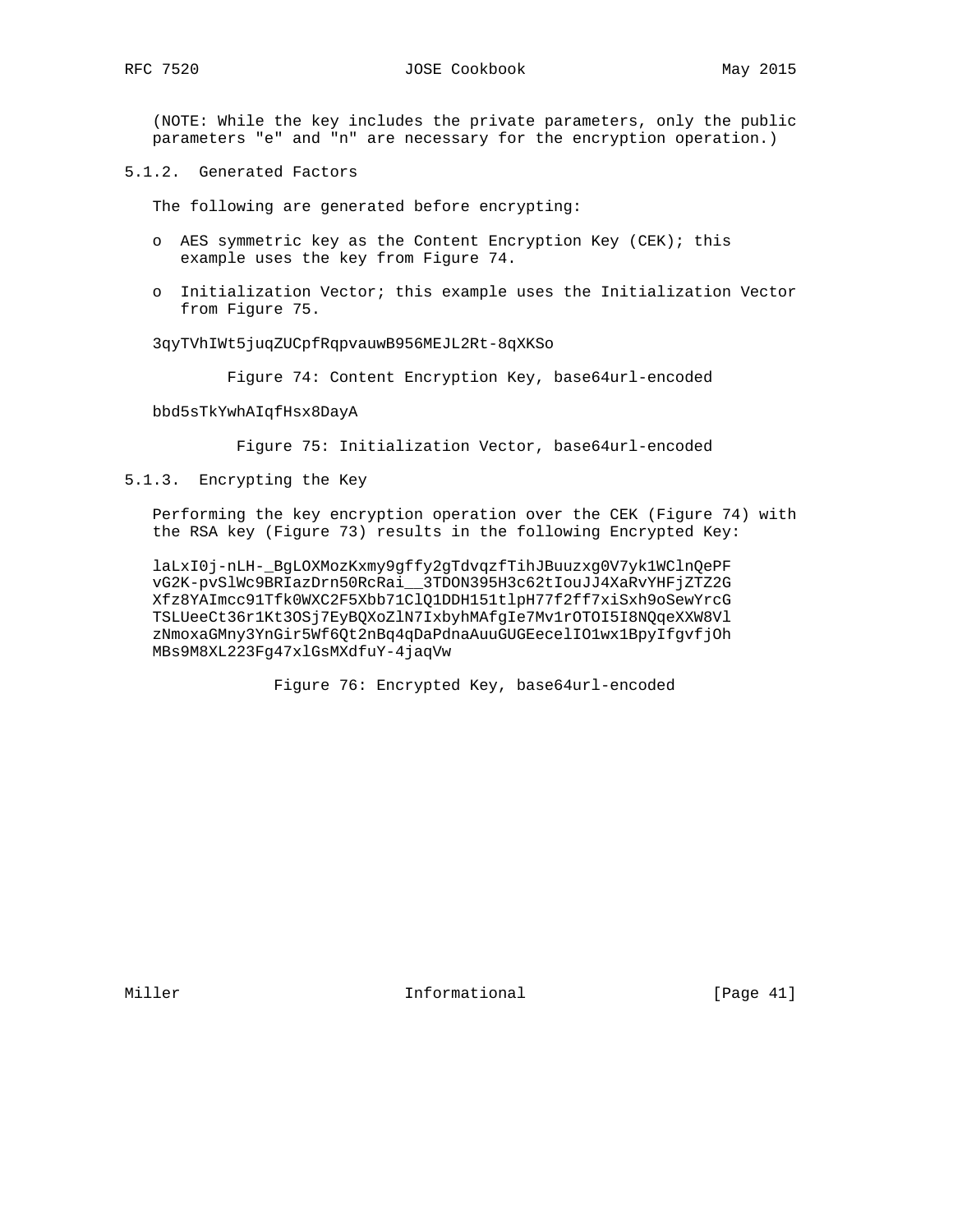5.1.4. Encrypting the Content

The following is generated before encrypting the Plaintext:

 o JWE Protected Header; this example uses the header from Figure 77, encoded using base64url [RFC4648] to produce Figure 78.

```
 {
   "alg": "RSA1_5",
   "kid": "frodo.baggins@hobbiton.example",
   "enc": "A128CBC-HS256"
 }
```
Figure 77: JWE Protected Header JSON

 eyJhbGciOiJSU0ExXzUiLCJraWQiOiJmcm9kby5iYWdnaW5zQGhvYmJpdG9uLm V4YW1wbGUiLCJlbmMiOiJBMTI4Q0JDLUhTMjU2In0

Figure 78: JWE Protected Header, base64url-encoded

 Performing the content encryption operation on the Plaintext (Figure 72) using the following:

o CEK (Figure 74);

- o Initialization Vector (Figure 75); and
- o JWE Protected Header (Figure 77) as authenticated data

produces the following:

- o Ciphertext from Figure 79.
- o Authentication Tag from Figure 80.

 0fys\_TY\_na7f8dwSfXLiYdHaA2DxUjD67ieF7fcVbIR62JhJvGZ4\_FNVSiGc\_r aa0HnLQ6s1P2sv3Xzl1p1l\_o5wR\_RsSzrS8Z-wnI3Jvo0mkpEEnlDmZvDu\_k8O WzJv7eZVEqiWKdyVzFhPpiyQU28GLOpRc2VbVbK4dQKPdNTjPPEmRqcaGeTWZV yeSUvf5k59yJZxRuSvWFf6KrNtmRdZ8R4mDOjHSrM\_s8uwIFcqt4r5GX8TKaI0 zT5CbL5Qlw3sRc7u\_hg0yKVOiRytEAEs3vZkcfLkP6nbXdC\_PkMdNS-ohP78T2 O6\_7uInMGhFeX4ctHG7VelHGiT93JfWDEQi5\_V9UN1rhXNrYu-0fVMkZAKX3VW i7lzA6BP430m

Figure 79: Ciphertext, base64url-encoded

kvKuFBXHe5mQr4lqgobAUg

Figure 80: Authentication Tag, base64url-encoded

Miller **Informational Informational** [Page 42]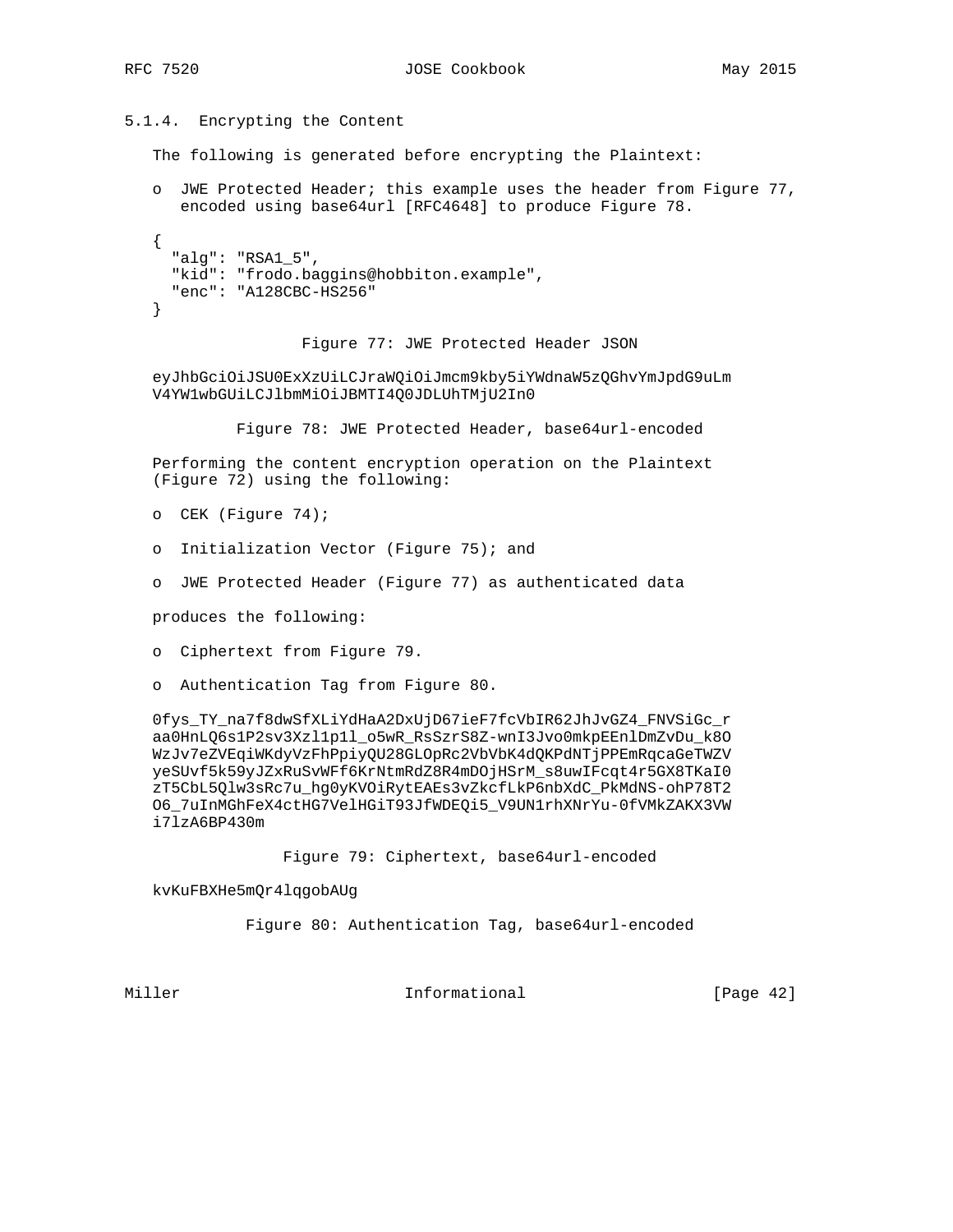.

.

.

.

# 5.1.5. Output Results

The following compose the resulting JWE object:

- o JWE Protected Header (Figure 78)
- o Encrypted Key (Figure 76)
- o Initialization Vector (Figure 75)
- o Ciphertext (Figure 79)
- o Authentication Tag (Figure 80)

The resulting JWE object using the JWE Compact Serialization:

 eyJhbGciOiJSU0ExXzUiLCJraWQiOiJmcm9kby5iYWdnaW5zQGhvYmJpdG9uLm V4YW1wbGUiLCJlbmMiOiJBMTI4Q0JDLUhTMjU2In0

 laLxI0j-nLH-\_BgLOXMozKxmy9gffy2gTdvqzfTihJBuuzxg0V7yk1WClnQePF vG2K-pvSlWc9BRIazDrn50RcRai\_\_3TDON395H3c62tIouJJ4XaRvYHFjZTZ2G Xfz8YAImcc91Tfk0WXC2F5Xbb71ClQ1DDH151tlpH77f2ff7xiSxh9oSewYrcG TSLUeeCt36r1Kt3OSj7EyBQXoZlN7IxbyhMAfgIe7Mv1rOTOI5I8NQqeXXW8Vl zNmoxaGMny3YnGir5Wf6Qt2nBq4qDaPdnaAuuGUGEecelIO1wx1BpyIfgvfjOh MBs9M8XL223Fg47xlGsMXdfuY-4jaqVw

## bbd5sTkYwhAIqfHsx8DayA

 0fys\_TY\_na7f8dwSfXLiYdHaA2DxUjD67ieF7fcVbIR62JhJvGZ4\_FNVSiGc\_r aa0HnLQ6s1P2sv3Xzl1p1l\_o5wR\_RsSzrS8Z-wnI3Jvo0mkpEEnlDmZvDu\_k8O WzJv7eZVEqiWKdyVzFhPpiyQU28GLOpRc2VbVbK4dQKPdNTjPPEmRqcaGeTWZV yeSUvf5k59yJZxRuSvWFf6KrNtmRdZ8R4mDOjHSrM\_s8uwIFcqt4r5GX8TKaI0 zT5CbL5Qlw3sRc7u\_hg0yKVOiRytEAEs3vZkcfLkP6nbXdC\_PkMdNS-ohP78T2 O6\_7uInMGhFeX4ctHG7VelHGiT93JfWDEQi5\_V9UN1rhXNrYu-0fVMkZAKX3VW i7lzA6BP430m

kvKuFBXHe5mQr4lqgobAUg

Figure 81: JWE Compact Serialization

Miller **Informational** [Page 43]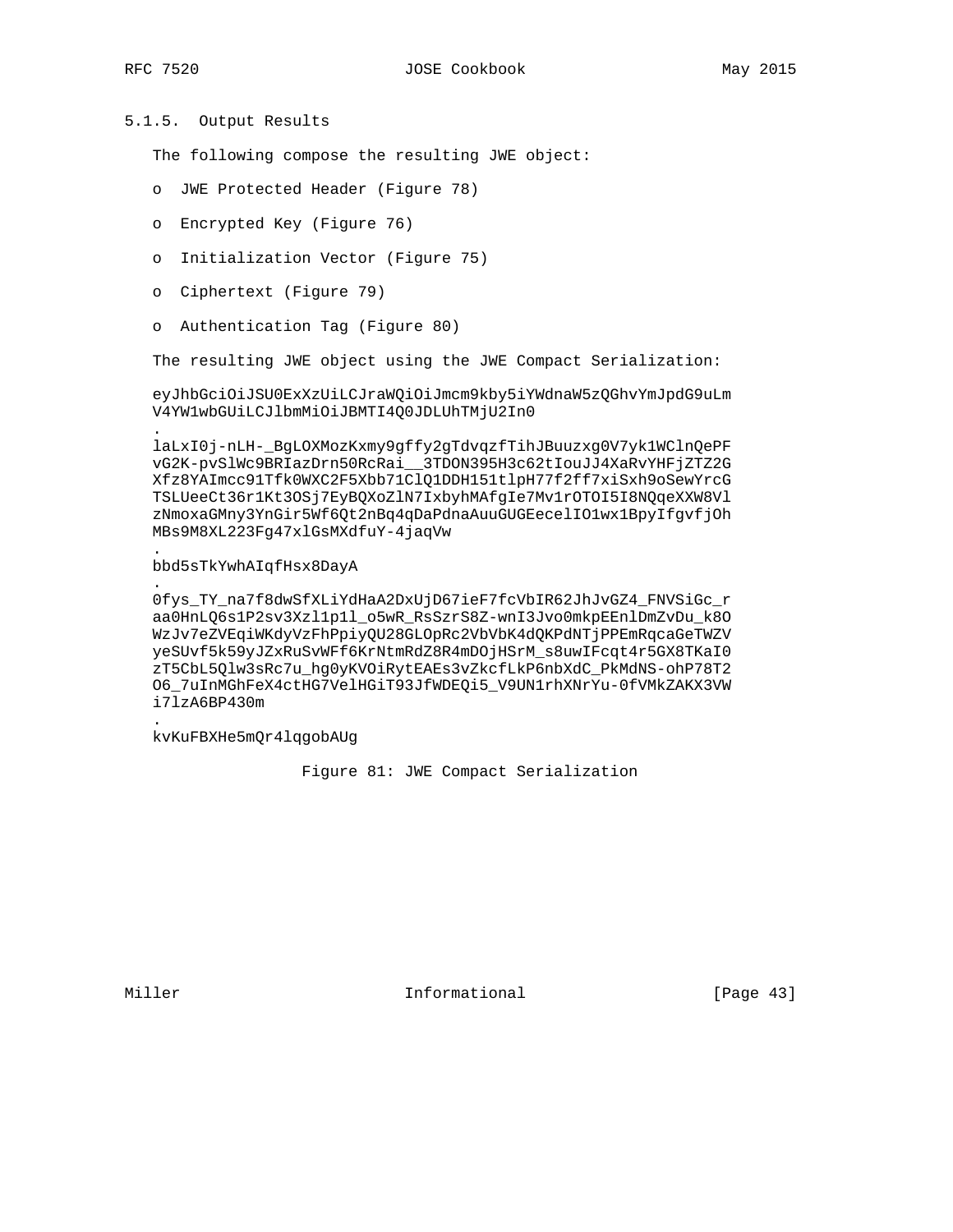```
 The resulting JWE object using the general JWE JSON Serialization:
 {
   "recipients": [
```

```
\left\{ \right. "encrypted_key": "laLxI0j-nLH-_BgLOXMozKxmy9gffy2gTdvqzf
           TihJBuuzxg0V7yk1WClnQePFvG2K-pvSlWc9BRIazDrn50RcRai_
           _3TDON395H3c62tIouJJ4XaRvYHFjZTZ2GXfz8YAImcc91Tfk0WX
           C2F5Xbb71ClQ1DDH151tlpH77f2ff7xiSxh9oSewYrcGTSLUeeCt
           36r1Kt3OSj7EyBQXoZlN7IxbyhMAfgIe7Mv1rOTOI5I8NQqeXXW8
           VlzNmoxaGMny3YnGir5Wf6Qt2nBq4qDaPdnaAuuGUGEecelIO1wx
           1BpyIfgvfjOhMBs9M8XL223Fg47xlGsMXdfuY-4jaqVw"
     }
  \mathbf{I},
   "protected": "eyJhbGciOiJSU0ExXzUiLCJraWQiOiJmcm9kby5iYWdnaW
       5zQGhvYmJpdG9uLmV4YW1wbGUiLCJlbmMiOiJBMTI4Q0JDLUhTMjU2In
     0",
   "iv": "bbd5sTkYwhAIqfHsx8DayA",
   "ciphertext": "0fys_TY_na7f8dwSfXLiYdHaA2DxUjD67ieF7fcVbIR62
       JhJvGZ4_FNVSiGc_raa0HnLQ6s1P2sv3Xzl1p1l_o5wR_RsSzrS8Z-wn
       I3Jvo0mkpEEnlDmZvDu_k8OWzJv7eZVEqiWKdyVzFhPpiyQU28GLOpRc
       2VbVbK4dQKPdNTjPPEmRqcaGeTWZVyeSUvf5k59yJZxRuSvWFf6KrNtm
       RdZ8R4mDOjHSrM_s8uwIFcqt4r5GX8TKaI0zT5CbL5Qlw3sRc7u_hg0y
       KVOiRytEAEs3vZkcfLkP6nbXdC_PkMdNS-ohP78T2O6_7uInMGhFeX4c
       tHG7VelHGiT93JfWDEQi5_V9UN1rhXNrYu-0fVMkZAKX3VWi7lzA6BP4
       30m",
   "tag": "kvKuFBXHe5mQr4lqgobAUg"
 }
```
Figure 82: General JWE JSON Serialization

Miller **Informational** [Page 44]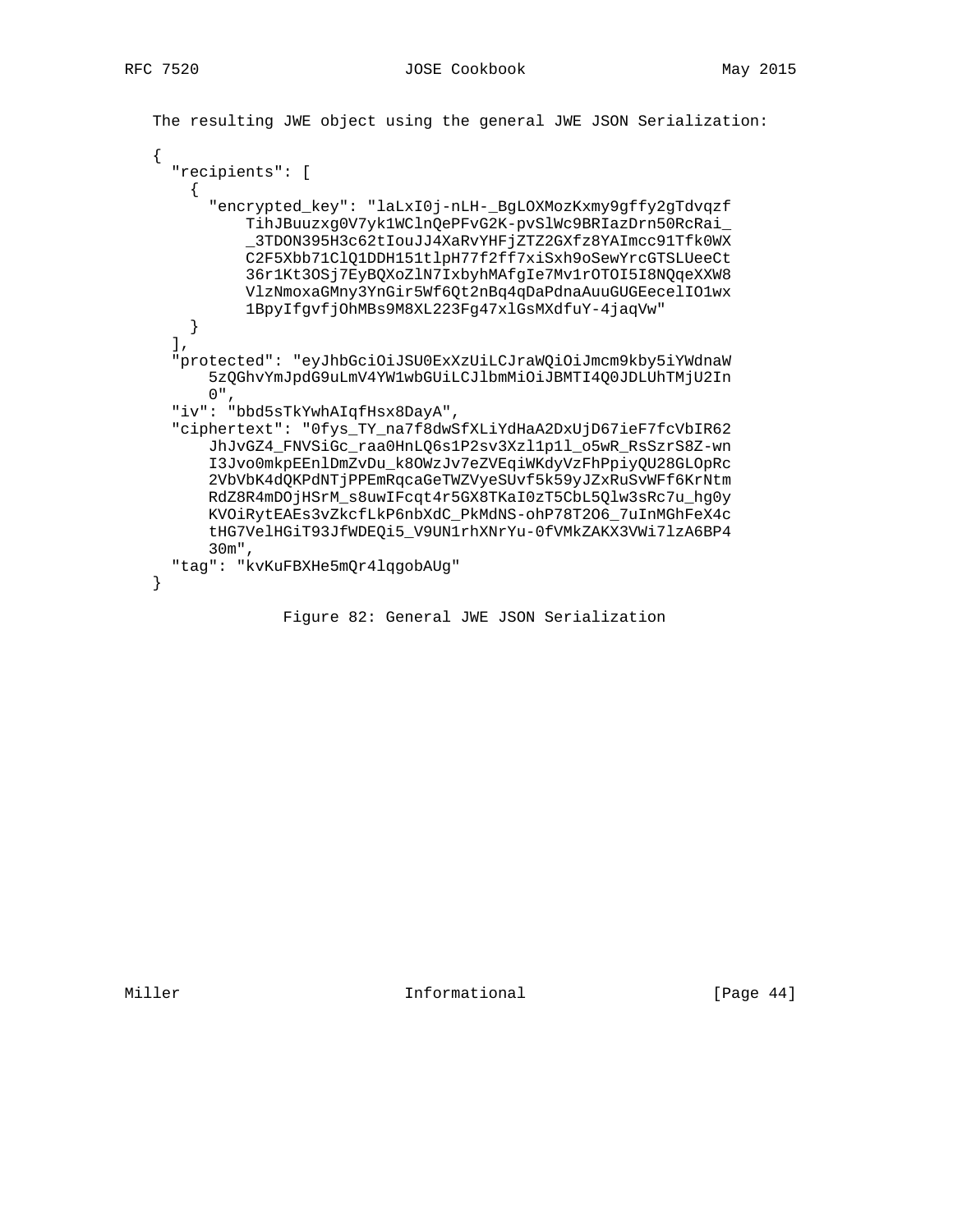{

The resulting JWE object using the flattened JWE JSON Serialization:

- "protected": "eyJhbGciOiJSU0ExXzUiLCJraWQiOiJmcm9kby5iYWdnaW 5zQGhvYmJpdG9uLmV4YW1wbGUiLCJlbmMiOiJBMTI4Q0JDLUhTMjU2In 0",
- "encrypted\_key": "laLxI0j-nLH-\_BgLOXMozKxmy9gffy2gTdvqzfTihJ Buuzxg0V7yk1WClnQePFvG2K-pvSlWc9BRIazDrn50RcRai\_\_3TDON39 5H3c62tIouJJ4XaRvYHFjZTZ2GXfz8YAImcc91Tfk0WXC2F5Xbb71ClQ 1DDH151tlpH77f2ff7xiSxh9oSewYrcGTSLUeeCt36r1Kt3OSj7EyBQX oZlN7IxbyhMAfgIe7Mv1rOTOI5I8NQqeXXW8VlzNmoxaGMny3YnGir5W f6Qt2nBq4qDaPdnaAuuGUGEecelIO1wx1BpyIfgvfjOhMBs9M8XL223F g47xlGsMXdfuY-4jaqVw",
- "iv": "bbd5sTkYwhAIqfHsx8DayA",
- "ciphertext": "0fys\_TY\_na7f8dwSfXLiYdHaA2DxUjD67ieF7fcVbIR62 JhJvGZ4\_FNVSiGc\_raa0HnLQ6s1P2sv3Xzl1p1l\_o5wR\_RsSzrS8Z-wn I3Jvo0mkpEEnlDmZvDu\_k8OWzJv7eZVEqiWKdyVzFhPpiyQU28GLOpRc 2VbVbK4dQKPdNTjPPEmRqcaGeTWZVyeSUvf5k59yJZxRuSvWFf6KrNtm RdZ8R4mDOjHSrM\_s8uwIFcqt4r5GX8TKaI0zT5CbL5Qlw3sRc7u\_hg0y KVOiRytEAEs3vZkcfLkP6nbXdC\_PkMdNS-ohP78T2O6\_7uInMGhFeX4c tHG7VelHGiT93JfWDEQi5\_V9UN1rhXNrYu-0fVMkZAKX3VWi7lzA6BP4 30m",

"tag": "kvKuFBXHe5mQr4lqgobAUg"

}

Figure 83: Flattened JWE JSON Serialization

#### 5.2. Key Encryption Using RSA-OAEP with AES-GCM

 This example illustrates encrypting content using the "RSA-OAEP" (RSAES-OAEP) key encryption algorithm and the "A256GCM" (AES-GCM) content encryption algorithm.

 Note that RSAES-OAEP uses random data to generate the ciphertext; it might not be possible to exactly replicate the results in this section.

 Note that only the RSA public key is necessary to perform the encryption. However, the example includes the RSA private key to allow readers to validate the output.

 Note that whitespace is added for readability as described in Section 1.1.

Miller **Informational** [Page 45]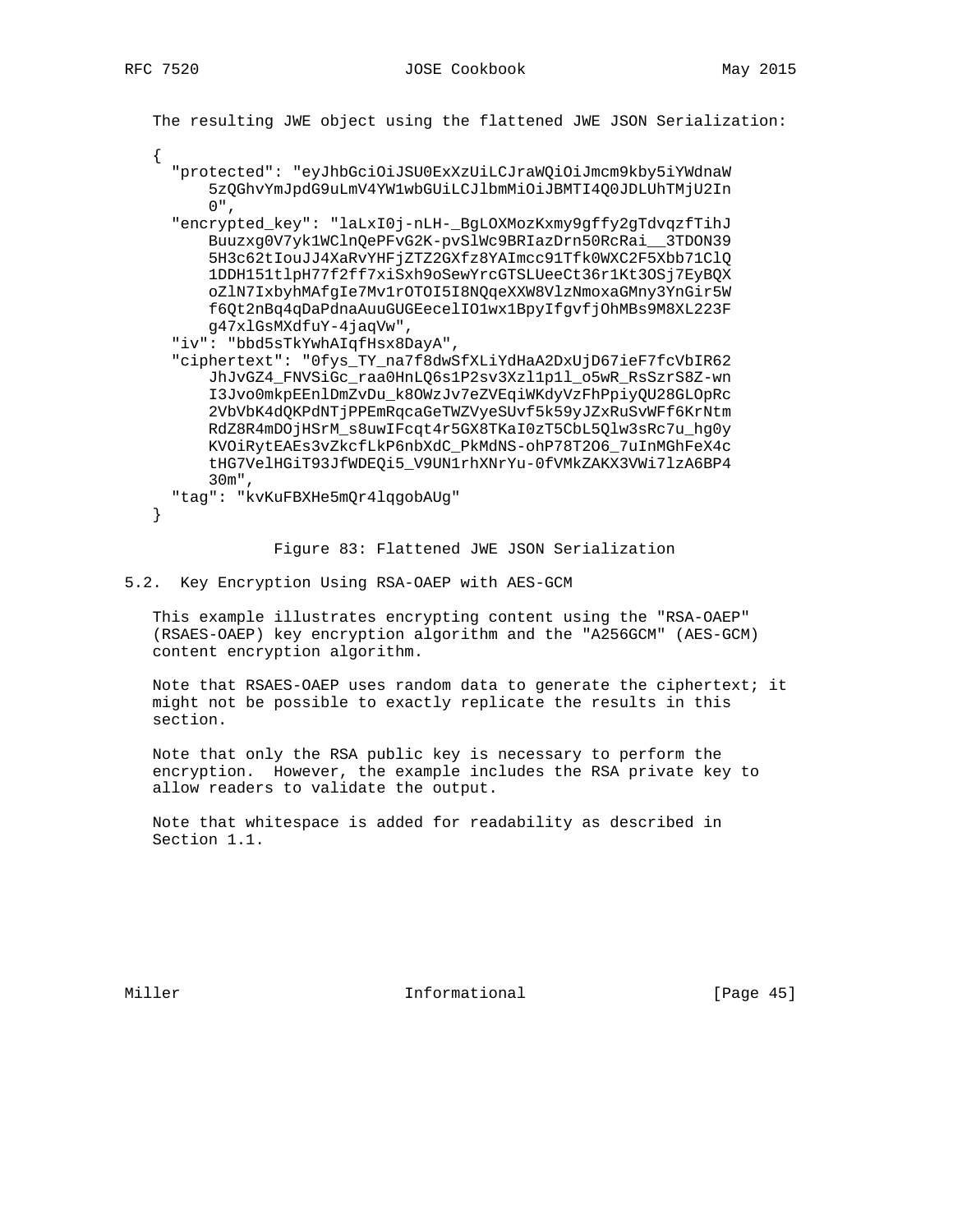```
5.2.1. Input Factors
    The following are supplied before beginning the encryption process:
    o Plaintext content; this example uses the Plaintext from Figure 72.
    o RSA public key; this example uses the key from Figure 84.
    o "alg" parameter of "RSA-OAEP".
    o "enc" parameter of "A256GCM".
    {
      "kty": "RSA",
      "kid": "samwise.gamgee@hobbiton.example",
      "use": "enc",
      "n": "wbdxI55VaanZXPY29Lg5hdmv2XhvqAhoxUkanfzf2-5zVUxa6prHRr
          I4pP1AhoqJRlZfYtWWd5mmHRG2pAHIlh0ySJ9wi0BioZBl1XP2e-C-Fy
          XJGcTy0HdKQWlrfhTm42EW7Vv04r4gfao6uxjLGwfpGrZLarohiWCPnk
          Nrg71S2CuNZSQBIPGjXfkmIy2tl_VWgGnL22GplyXj5YlBLdxXp3XeSt
          sqo571utNfoUTU8E4qdzJ3U1DItoVkPGsMwlmmnJiwA7sXRItBCivR4M
          5qnZtdw-7v4WuR4779ubDuJ5nalMv2S66-RPcnFAzWSKxtBDnFJJDGIU
          e7Tzizjg1nms0Xq_yPub_UOlWn0ec85FCft1hACpWG8schrOBeNqHBOD
          FskYpUc2LC5JA2TaPF2dA67dg1TTsC_FupfQ2kNGcE1LgprxKHcVWYQb
          86B-HozjHZcqtauBzFNV5tbTuB-TpkcvJfNcFLlH3b8mb-H_ox35FjqB
          SAjLKyoeqfKTpVjvXhd09knwgJf6VKq6UC418_TOljMVfFTWXUxlnfhO
          OnzW6HSSzD1c9WrCuVzsUMv54szidQ9wf1cYWf3g5qFDxDQKis99gcDa
          iCAwM3yEBIzuNeeCa5dartHDb1xEB_HcHSeYbghbMjGfasvKn0aZRsnT
         yC0xhWBlsolZE",
      "e": "AQAB",
      "alg": "RSA-OAEP",
      "d": "n7fzJc3_WG59VEOBTkayzuSMM780OJQuZjN_KbH8lOZG25ZoA7T4Bx
          cc0xQn5oZE5uSCIwg91oCt0JvxPcpmqzaJZg1nirjcWZ-oBtVk7gCAWq
          -B3qhfF3izlbkosrzjHajIcY33HBhsy4_WerrXg4MDNE4HYojy68TcxT
          2LYQRxUOCf5TtJXvM8olexlSGtVnQnDRutxEUCwiewfmmrfveEogLx9E
          A-KMgAjTiISXxqIXQhWUQX1G7v_mV_Hr2YuImYcNcHkRvp9E7ook0876
          DhkO8v4UOZLwA1OlUX98mkoqwc58A_Y2lBYbVx1_s5lpPsEqbbH-nqIj
          h1fL0gdNfihLxnclWtW7pCztLnImZAyeCWAG7ZIfv-Rn9fLIv9jZ6r7r
          -MSH9sqbuziHN2grGjD_jfRluMHa0l84fFKl6bcqN1JWxPVhzNZo01yD
          F-1LiQnqUYSepPf6X3a2SOdkqBRiquE6EvLuSYIDpJq3jDIsgoL8Mo1L
          oomgiJxUwL_GWEOGu28gplyzm-9Q0U0nyhEf1uhSR8aJAQWAiFImWH5W
          _IQT9I7-yrindr_2fWQ_i1UgMsGzA7aOGzZfPljRy6z-tY_KuBG00-28
          S_aWvjyUc-Alp8AUyKjBZ-7CWH32fGWK48j1t-zomrwjL_mnhsPbGs0c
          9WsWgRzI-K8gE",
      "p": "7_2v3OQZzlPFcHyYfLABQ3XP85Es4hCdwCkbDeltaUXgVy9l9etKgh
          vM4hRkOvbb01kYVuLFmxIkCDtpi-zLCYAdXKrAK3PtSbtzld_XZ9nlsY
          a_QZWpXB_IrtFjVfdKUdMz94pHUhFGFj7nr6NNxfpiHSHWFE1zD_AC3m
          Y46J961Y2LRnreVwAGNw53p07Db8yD_92pDa97vqcZOdgtybH9q6uma-
```
Miller **Informational Informational** [Page 46]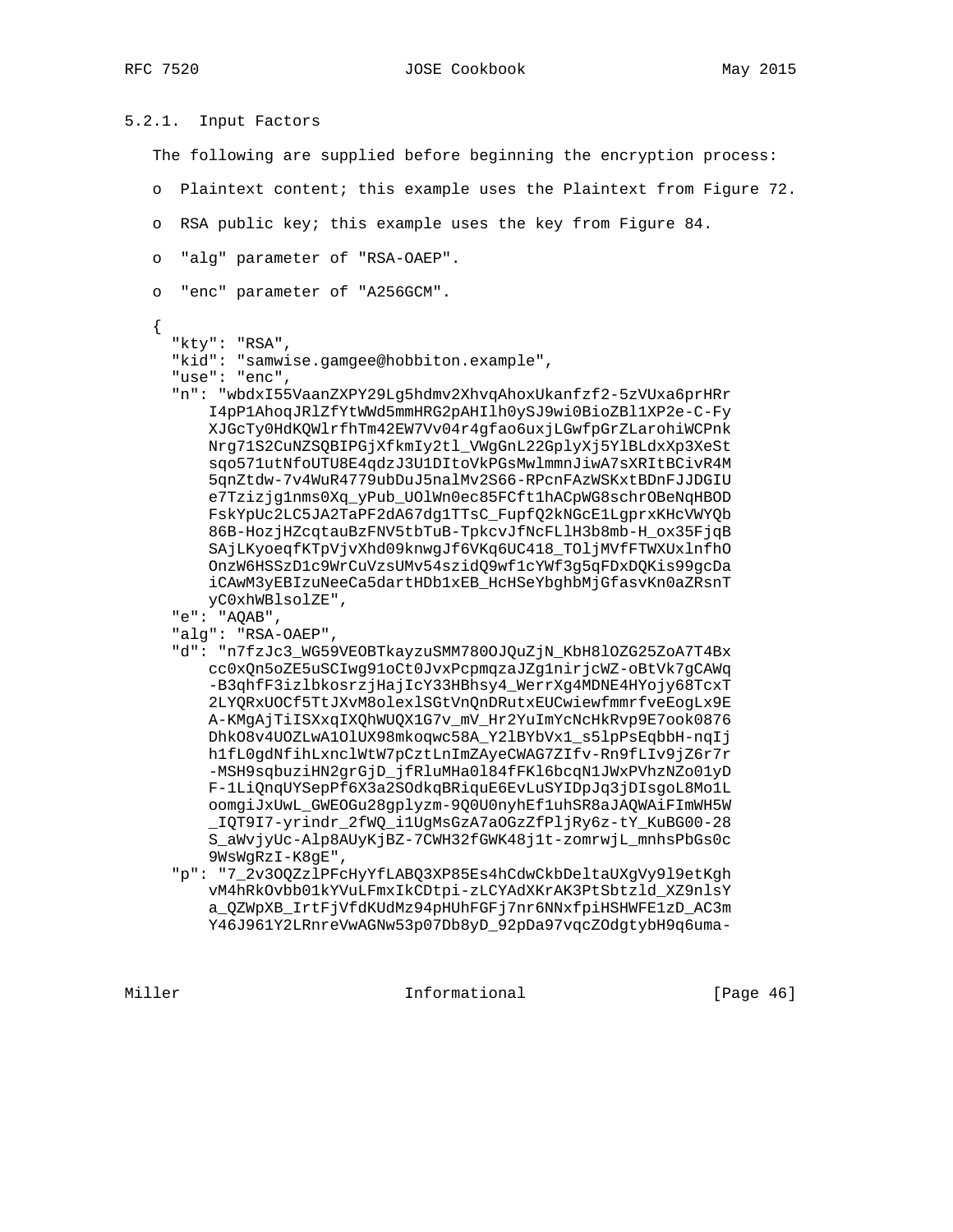RFNhO1AoiJhYZj69hjmMRXx-x56HO9cnXNbmzNSCFCKnQmn4GQLmRj9s fbZRqL94bbtE4\_e0Zrpo8RNo8vxRLqQNwIy85fc6BRgBJomt8QdQvIgP gWCv5HoQ",

- "q": "zqOHk1P6WN\_rHuM7ZF1cXH0x6RuOHq67WuHiSknqQeefGBA9PWs6Zy KQCO-O6mKXtcgE8\_Q\_hA2kMRcKOcvHillhqMCNSXlflM7WPRPZu2qCDc qssd\_uMbP-DqYthH\_EzwL9KnYoH7JQFxxmcv5An8oXUtTwk4knKjkIYG RuUwfQTus0w1NfjFAyxOOiAQ37ussIcE6C6ZSsM3n41UlbJ7TCqewzVJ aPJN5cxjySPZPD3Vp01a9YgAD6a3IIaKJdIxJS1ImnfPevSJQBE79-EX e2kSwVgOzvt-gsmM29QQ8veHy4uAqca5dZzMs7hkkHtw1z0jHV90epQJ JlXXnH8Q",
- "dp": "19oDkBh1AXelMIxQFm2zZTqUhAzCIr4xNIGEPNoDt1jK83\_FJA-xn x5kA7-1erdHdms\_Ef67HsONNv5A60JaR7w8LHnDiBGnjdaUmmuO8XAxQ J\_ia5mxjxNjS6E2yD44USo2JmHvzeeNczq25elqbTPLhUpGo1IZuG72F ZQ5gTjXoTXC2-xtCDEUZfaUNh4IeAipfLugbpe0JAFlFfrTDAMUFpC3i XjxqzbEanflwPvj6V9iDSgjj8SozSM0dLtxvu0LIeIQAeEgT\_yXcrKGm pKdSO08kLBx8VUjkbv\_3Pn20Gyu2YEuwpFlM\_H1NikuxJNKFGmnAq9Lc nwwT0jvoQ",
- "dq": "S6p59KrlmzGzaQYQM3o0XfHCGvfqHLYjCO557HYQf72O9kLMCfd\_1 VBEqeD-1jjwELKDjck8kOBl5UvohK1oDfSP1DleAy-cnmL29DqWmhgwM 1ip0CCNmkmsmDSlqkUXDi6sAaZuntyukyflI-qSQ3C\_BafPyFaKrt1fg dyEwYa08pESKwwWisy7KnmoUvaJ3SaHmohFS78TJ25cfc10wZ9hQNOrI ChZlkiOdFCtxDqdmCqNacnhgE3bZQjGp3n83ODSz9zwJcSUvODlXBPc2 AycH6Ci5yjbxt4Ppox\_5pjm6xnQkiPgj01GpsUssMmBN7iHVsrE7N2iz nBNCeOUIQ",
- "qi": "FZhClBMywVVjnuUud-05qd5CYU0dK79akAgy9oX6RX6I3IIIPckCc iRrokxglZn-omAY5CnCe4KdrnjFOT5YUZE7G\_Pg44XgCXaarLQf4hl80 oPEf6-jJ5Iy6wPRx7G2e8qLxnh9cOdf-kRqgOS3F48Ucvw3ma5V6KGMw QqWFeV31XtZ8l5cVI-I3NzBS7qltpUVgz2Ju021eyc7IlqgzR98qKONl 27DuEES0aK0WE97jnsyO27Yp88Wa2RiBrEocM89QZI1seJiGDizHRUP4 UZxw9zsXww46wy0P6f9grnYp7t8LkyDDk8eoI4KX6SNMNVcyVS9IWjlq 8EzqZEKIA"

#### }

## Figure 84: RSA 4096-Bit Key

 (NOTE: While the key includes the private parameters, only the public parameters "e" and "n" are necessary for the encryption operation.)

5.2.2. Generated Factors

The following are generated before encrypting:

- o AES symmetric key as the Content Encryption Key (CEK); this example uses the key from Figure 85.
- o Initialization Vector; this example uses the Initialization Vector from Figure 86.

Miller **Informational** [Page 47]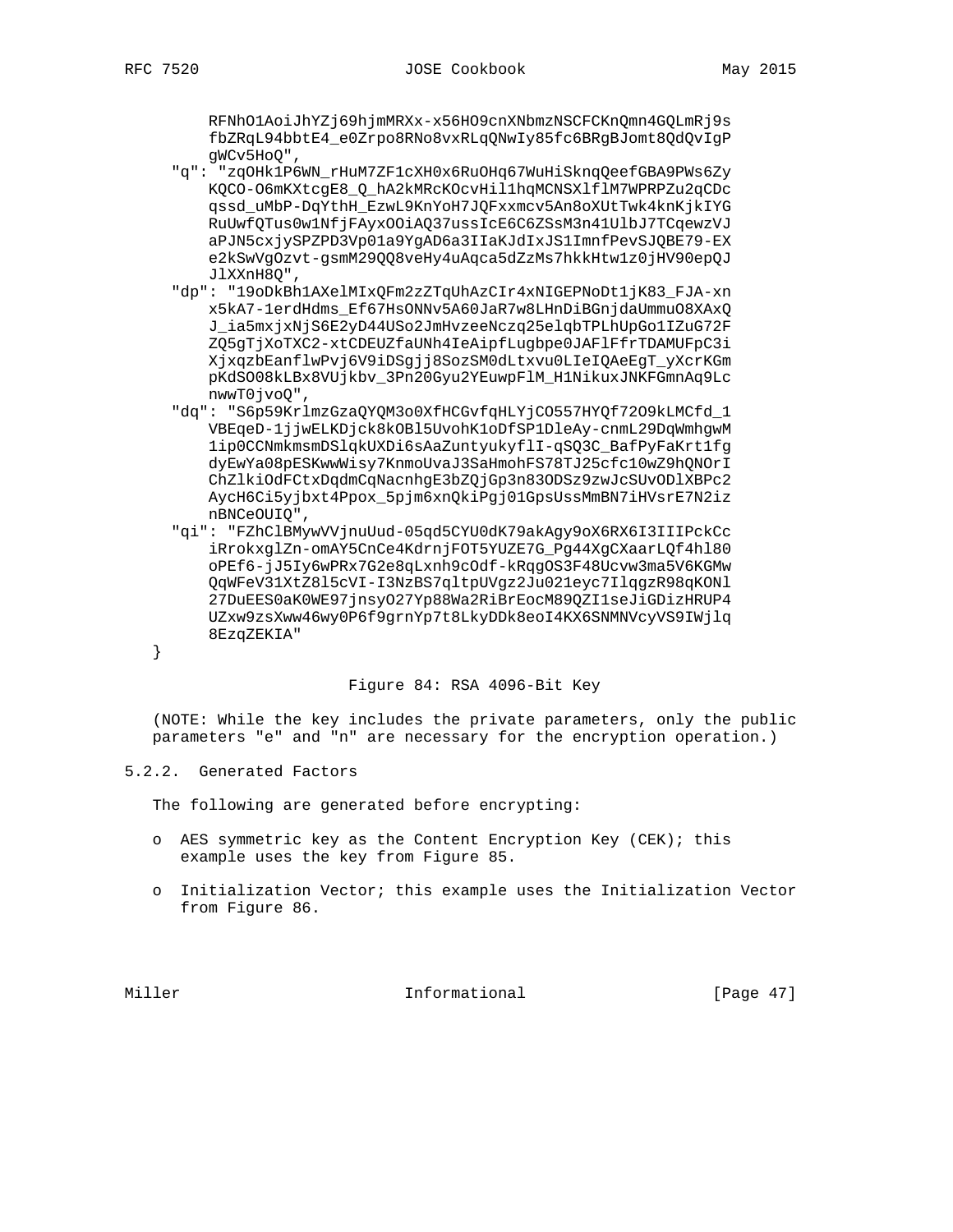mYMfsggkTAm0TbvtlFh2hyoXnbEzJQjMxmgLN3d8xXA

Figure 85: Content Encryption Key, base64url-encoded

-nBoKLH0YkLZPSI9

Figure 86: Initialization Vector, base64url-encoded

5.2.3. Encrypting the Key

 Performing the key encryption operation over the CEK (Figure 85) with the RSA key (Figure 84) produces the following Encrypted Key:

 rT99rwrBTbTI7IJM8fU3Eli7226HEB7IchCxNuh7lCiud48LxeolRdtFF4nzQi beYOl5S\_PJsAXZwSXtDePz9hk-BbtsTBqC2UsPOdwjC9NhNupNNu9uHIVftDyu cvI6hvALeZ6OGnhNV4v1zx2k7O1D89mAzfw-\_kT3tkuorpDU-CpBENfIHX1Q58 -Aad3FzMuo3Fn9buEP2yXakLXYa15BUXQsupM4A1GD4\_H4Bd7V3u9h8Gkg8Bpx KdUV9ScfJQTcYm6eJEBz3aSwIaK4T3-dwWpuBOhROQXBosJzS1asnuHtVMt2pK IIfux5BC6huIvmY7kzV7W7aIUrpYm\_3H4zYvyMeq5pGqFmW2k8zpO878TRlZx7 pZfPYDSXZyS0CfKKkMozT\_qiCwZTSz4duYnt8hS4Z9sGthXn9uDqd6wycMagnQ fOTs\_lycTWmY-aqWVDKhjYNRf03NiwRtb5BE-tOdFwCASQj3uuAgPGrO2AWBe3 8UjQb0lvXn1SpyvYZ3WFc7WOJYaTa7A8DRn6MC6T-xDmMuxC0G7S2rscw5lQQU 06MvZTlFOt0UvfuKBa03cxA\_nIBIhLMjY2kOTxQMmpDPTr6Cbo8aKaOnx6ASE5 Jx9paBpnNmOOKH35j\_QlrQhDWUN6A2Gg8iFayJ69xDEdHAVCGRzN3woEI2ozDR s

Figure 87: Encrypted Key, base64url-encoded

## 5.2.4. Encrypting the Content

The following is generated before encrypting the Plaintext:

 o JWE Protected Header; this example uses the header from Figure 88, encoded using base64url [RFC4648] to produce Figure 89.

 { "alg": "RSA-OAEP", "kid": "samwise.gamgee@hobbiton.example", "enc": "A256GCM" }

Figure 88: JWE Protected Header JSON

 eyJhbGciOiJSU0EtT0FFUCIsImtpZCI6InNhbXdpc2UuZ2FtZ2VlQGhvYmJpdG 9uLmV4YW1wbGUiLCJlbmMiOiJBMjU2R0NNIn0

Figure 89: JWE Protected Header, base64url-encoded

Miller **Informational Informational** [Page 48]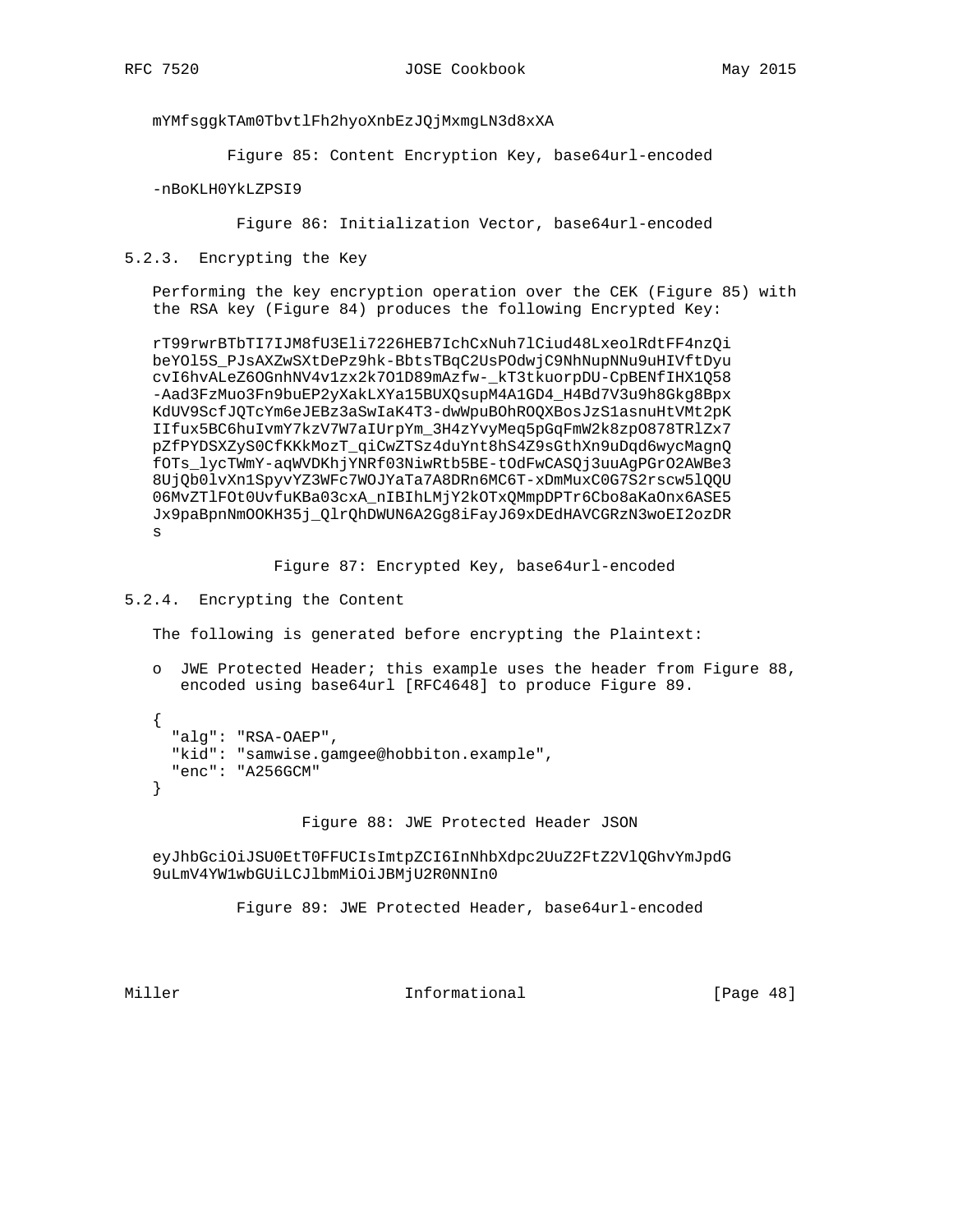Performing the content encryption operation over the Plaintext (Figure 72) with the following:

- o CEK (Figure 85);
- o Initialization Vector (Figure 86); and
- o JWE Protected Header (Figure 89) as authenticated data

produces the following:

- o Ciphertext from Figure 90.
- o Authentication Tag from Figure 91.

 o4k2cnGN8rSSw3IDo1YuySkqeS\_t2m1GXklSgqBdpACm6UJuJowOHC5ytjqYgR L-I-soPlwqMUf4UgRWWeaOGNw6vGW-xyM01lTYxrXfVzIIaRdhYtEMRBvBWbEw P7ua1DRfvaOjgZv6Ifa3brcAM64d8p5lhhNcizPersuhw5f-pGYzseva-TUaL8 iWnctc-sSwy7SQmRkfhDjwbz0fz6kFovEgj64X1I5s7E6GLp5fnbYGLa1QUiML 7Cc2GxgvI7zqWo0YIEc7aCflLG1-8BboVWFdZKLK9vNoycrYHumwzKluLWEbSV maPpOslY2n525DxDfWaVFUfKQxMF56vn4B9QMpWAbnypNimbM8zVOw

Figure 90: Ciphertext, base64url-encoded

UCGiqJxhBI3IFVdPalHHvA

Figure 91: Authentication Tag, base64url-encoded

### 5.2.5. Output Results

The following compose the resulting JWE object:

- o JWE Protected Header (Figure 89)
- o Encrypted Key (Figure 87)
- o Initialization Vector (Figure 86)
- o Ciphertext (Figure 90)
- o Authentication Tag (Figure 91)

Miller **Informational** [Page 49]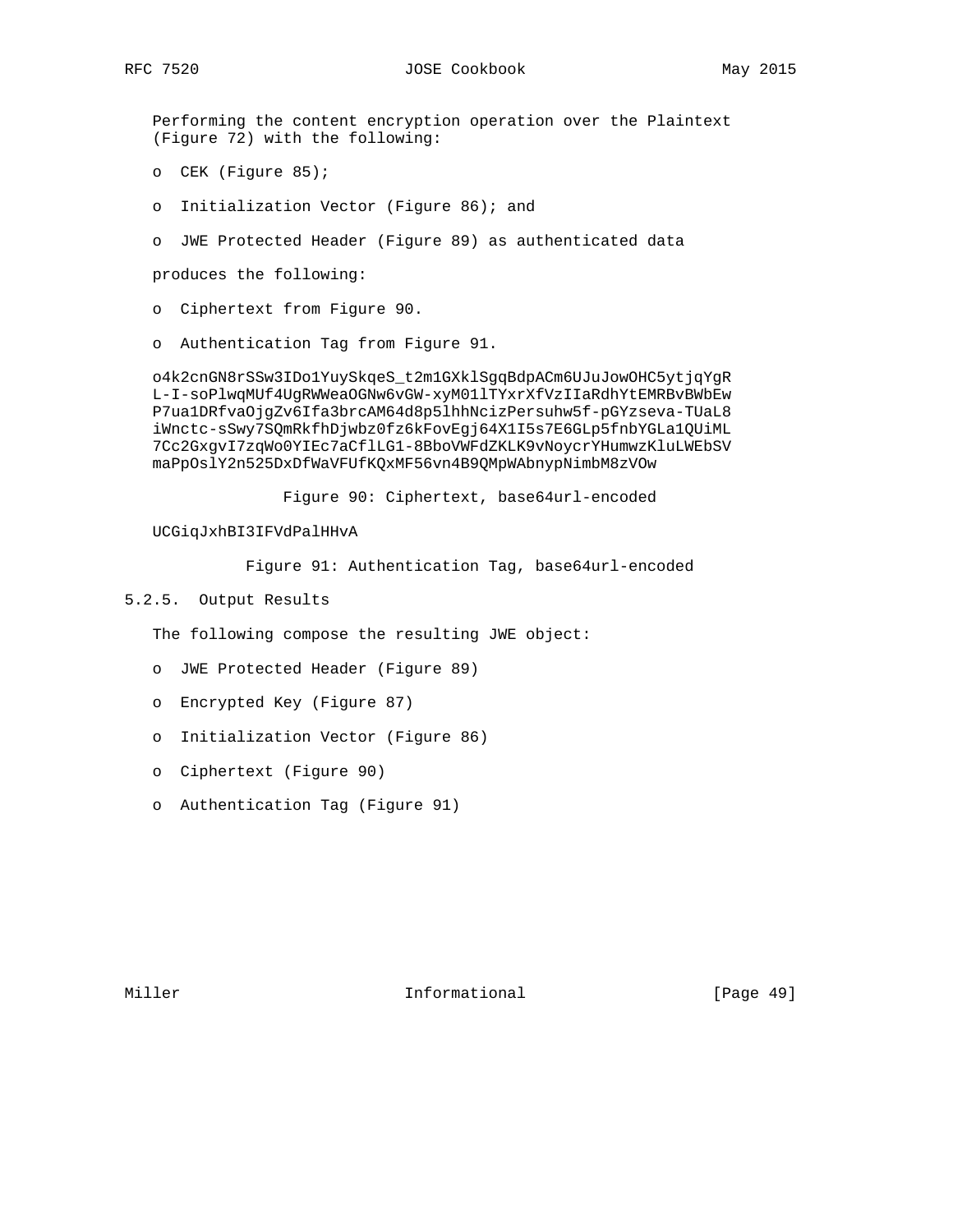The resulting JWE object using the JWE Compact Serialization:

eyJhbGciOiJSU0EtT0FFUCIsImtpZCI6InNhbXdpc2UuZ2FtZ2VlQGhvYmJpdG 9uLmV4YW1wbGUiLCJlbmMiOiJBMjU2R0NNIn0

rT99rwrBTbTI7IJM8fU3Eli7226HEB7IchCxNuh7lCiud48LxeolRdtFF4nzQi beYO15S\_PJsAXZwSXtDePz9hk-BbtsTBqC2UsPOdwjC9NhNupNNu9uHIVftDyu cvI6hvALeZ6OGnhNV4v1zx2k701D89mAzfw-\_kT3tkuorpDU-CpBENfIHX1Q58 -Aad3FzMuo3Fn9buEP2yXakLXYa15BUXQsupM4A1GD4\_H4Bd7V3u9h8Gkg8Bpx KdUV9ScfJQTcYm6eJEBz3aSwIaK4T3-dwWpuBOhROQXBosJzS1asnuHtVMt2pK IIfux5BC6huIvmY7kzV7W7aIUrpYm\_3H4zYvyMeq5pGqFmW2k8zpO878TR1Zx7 pZfPYDSXZyS0CfKKkMozT\_qiCwZTSz4duYnt8hS4Z9sGthXn9uDqd6wycMagnQ fOTs\_lycTWmY-aqWVDKhjYNRf03NiwRtb5BE-tOdFwCASQj3uuAgPGrO2AWBe3 8UjQb0lvXn1SpyvYZ3WFc7WOJYaTa7A8DRn6MC6T-xDmMuxC0G7S2rscw51QQU 06MvZTlFOt0UvfuKBa03cxA\_nIBIhLMjY2kOTxQMmpDPTr6Cbo8aKaOnx6ASE5 Jx9paBpnNmOOKH35j QlrQhDWUN6A2Gq8iFayJ69xDEdHAVCGRzN3woEI2ozDR S

-nBoKLH0YkLZPSI9

o4k2cnGN8rSSw3IDo1YuySkqeS\_t2m1GXk1SgqBdpACm6UJuJowOHC5ytjqYgR L-I-soPlwqMUf4UqRWWeaOGNw6vGW-xyM01lTYxrXfVzIIaRdhYtEMRBvBWbEw P7ua1DRfva0jgZv6Ifa3brcAM64d8p51hhNcizPersuhw5f-pGYzseva-TUaL8 iWnctc-sSwy7SQmRkfhDjwbz0fz6kFovEgj64X1I5s7E6GLp5fnbYGLa1QUiML 7Cc2GxgvI7zqWo0YIEc7aCflLG1-8BboVWFdZKLK9vNoycrYHumwzKluLWEbSV maPpOslY2n525DxDfWaVFUfKQxMF56vn4B9QMpWAbnypNimbM8zVOw

UCGiqJxhBI3IFVdPalHHvA

Figure 92: JWE Compact Serialization

Informational

[Page 50]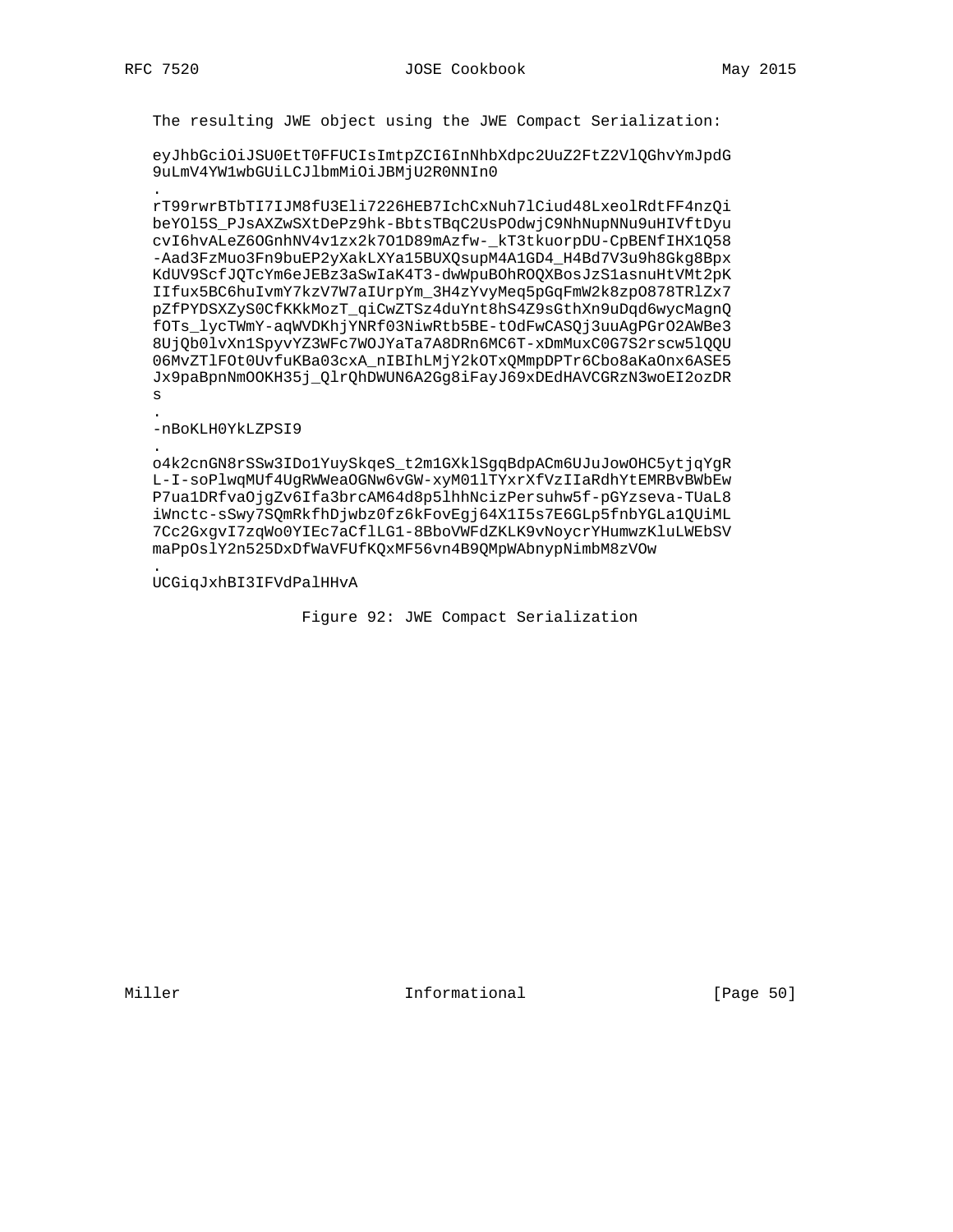The resulting JWE object using the general JWE JSON Serialization:

```
\left\{ \right."recipients": [
    \mathcal{L}"encrypted_key": "rT99rwrBTbTI7IJM8fU3Eli7226HEB7IchCxNu
          h71Ciud48LxeolRdtFF4nzQibeYO15S_PJsAXZwSXtDePz9hk-Bb
          tsTBqC2UsPOdwjC9NhNupNNu9uHIVftDyucvI6hvALeZ6OGnhNV4
          v1zx2k701D89mAzfw-_kT3tkuorpDU-CpBENfIHX1Q58-Aad3FzM
          uo3Fn9buEP2yXakLXYa15BUXQsupM4A1GD4_H4Bd7V3u9h8Gkg8B
          pxKdUV9ScfJQTcYm6eJEBz3aSwIaK4T3-dwWpuBOhROQXBosJzS1
          asnuHtVMt2pKIIfux5BC6huIvmY7kzV7W7aIUrpYm_3H4zYvyMeq
          5pGqFmW2k8zp0878TRlZx7pZfPYDSXZyS0CfKKkMozT qiCwZTSz
          4duYnt8hS4Z9sGthXn9uDqd6wycMagnQfOTs_lycTWmY-aqWVDKh
          jYNRf03NiwRtb5BE-tOdFwCASQj3uuAgPGrO2AWBe38UjQb0lvXn
          1SpyvYZ3WFc7WOJYaTa7A8DRn6MC6T-xDmMuxC0G7S2rscw51QQU
          06MvZTlFOt0UvfuKBa03cxA_nIBIhLMjY2kOTxQMmpDPTr6Cbo8a
          KaOnx6ASE5Jx9paBpnNmOOKH35j_QlrQhDWUN6A2Gg8iFayJ69xD
          EdHAVCGRZN3woEI2ozDRs"
   }
  \mathbf{1}.
  "protected": "eyJhbGciOiJSU0EtT0FFUCIsImtpZCI6InNhbXdpc2UuZ2
     FtZ2VlQGhvYmJpdG9uLmV4YWlwbGUiLCJlbmMiOiJBMjU2R0NNIn0",
  "iv": "-nBoKLH0YkLZPSI9",
  "ciphertext": "o4k2cnGN8rSSw3IDo1YuySkqeS_t2m1GXklSgqBdpACm6
      UJuJowOHC5ytjqYgRL-I-soPlwqMUf4UgRWWeaOGNw6vGW-xyM011TYx
      rXfVzIIaRdhYtEMRBvBWbEwP7ua1DRfvaOjgZv6Ifa3brcAM64d8p51h
      hNcizPersuhw5f-pGYzseva-TUaL8iWnctc-sSwy7SQmRkfhDjwbz0fz
      6kFovEgj64X1I5s7E6GLp5fnbYGLa1QUiML7Cc2GxgvI7zqWo0YIEc7a
      CflLG1-8BboVWFdZKLK9vNoycrYHumwzKluLWEbSVmaPpOslY2n525Dx
      DfWaVFUfKQxMF56vn4B9QMpWAbnypNimbM8zVOw",
  "tag": "UCGiqJxhBI3IFVdPalHHvA"
\mathcal{E}
```
Figure 93: General JWE JSON Serialization

Informational

[Page  $51$ ]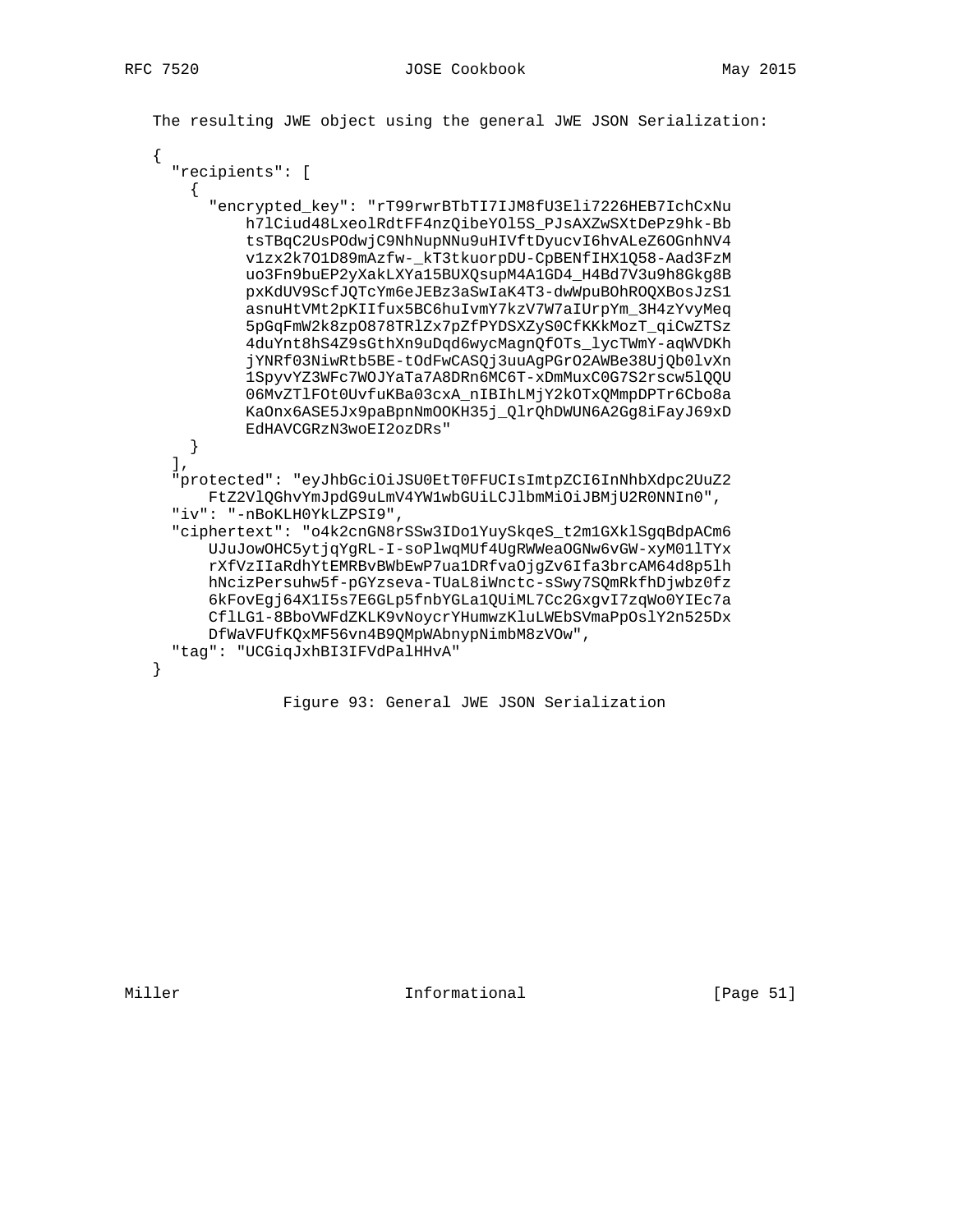The resulting JWE object using the flattened JWE JSON Serialization: "protected": "eyJhbGciOiJSU0EtT0FFUCIsImtpZCI6InNhbXdpc2UuZ2 FtZ2VlQGhvYmJpdG9uLmV4YWlwbGUiLCJlbmMiOiJBMjU2R0NNIn0", "encrypted\_key": "rT99rwrBTbTI7IJM8fU3Eli7226HEB7IchCxNuh7lC iud48LxeolRdtFF4nzQibeYOl5S\_PJsAXZwSXtDePz9hk-BbtsTBqC2U sPOdwjC9NhNupNNu9uHIVftDyucvI6hvALeZ6OGnhNV4v1zx2k7O1D89 mAzfw-\_kT3tkuorpDU-CpBENfIHX1Q58-Aad3FzMuo3Fn9buEP2yXakL XYa15BUXQsupM4A1GD4\_H4Bd7V3u9h8Gkg8BpxKdUV9ScfJQTcYm6eJE Bz3aSwIaK4T3-dwWpuBOhROQXBosJzS1asnuHtVMt2pKIIfux5BC6huI vmY7kzV7W7aIUrpYm\_3H4zYvyMeq5pGqFmW2k8zp0878TRlZx7pZfPYD SXZyS0CfKKkMozT\_qiCwZTSz4duYnt8hS4Z9sGthXn9uDqd6wycMagnQ fOTs\_lycTWmY-aqWVDKhjYNRf03NiwRtb5BE-tOdFwCASQj3uuAgPGrO 2AWBe38UjQb0lvXn1SpyvYZ3WFc7WOJYaTa7A8DRn6MC6T-xDmMuxC0G 7S2rscw5lQQU06MvZTlFOt0UvfuKBa03cxA\_nIBIhLMjY2kOTxQMmpDP Tr6Cbo8aKaOnx6ASE5Jx9paBpnNmOOKH35j\_QlrQhDWUN6A2Gg8iFayJ 69xDEdHAVCGRzN3woEI2ozDRs", "iv": "-nBoKLH0YkLZPSI9", "ciphertext": "o4k2cnGN8rSSw3IDo1YuySkqeS\_t2m1GXklSgqBdpACm6 UJuJowOHC5ytjqYgRL-I-soPlwqMUf4UgRWWeaOGNw6vGW-xyM01lTYx rXfVzIIaRdhYtEMRBvBWbEwP7ua1DRfvaOjgZv6Ifa3brcAM64d8p5lh hNcizPersuhw5f-pGYzseva-TUaL8iWnctc-sSwy7SQmRkfhDjwbz0fz 6kFovEgj64X1I5s7E6GLp5fnbYGLa1QUiML7Cc2GxgvI7zqWo0YIEc7a CflLG1-8BboVWFdZKLK9vNoycrYHumwzKluLWEbSVmaPpOslY2n525Dx DfWaVFUfKQxMF56vn4B9QMpWAbnypNimbM8zVOw", "tag": "UCGiqJxhBI3IFVdPalHHvA"  $\left\{ \right\}$ 

Figure 94: Flattened JWE JSON Serialization

5.3. Key Wrap Using PBES2-AES-KeyWrap with AES-CBC-HMAC-SHA2

The example illustrates encrypting content using the "PBES2-HS512+A256KW" (PBES2 Password-based Encryption using HMAC-SHA-512 and AES-256-KeyWrap) key encryption algorithm with the "A128CBC-HS256" (AES-128-CBC-HMAC-SHA-256) content encryption algorithm.

A common use of password-based encryption is the import/export of keys. Therefore, this example uses a JWK Set for the Plaintext content instead of the Plaintext from Figure 72.

Miller

Informational

[Page 52]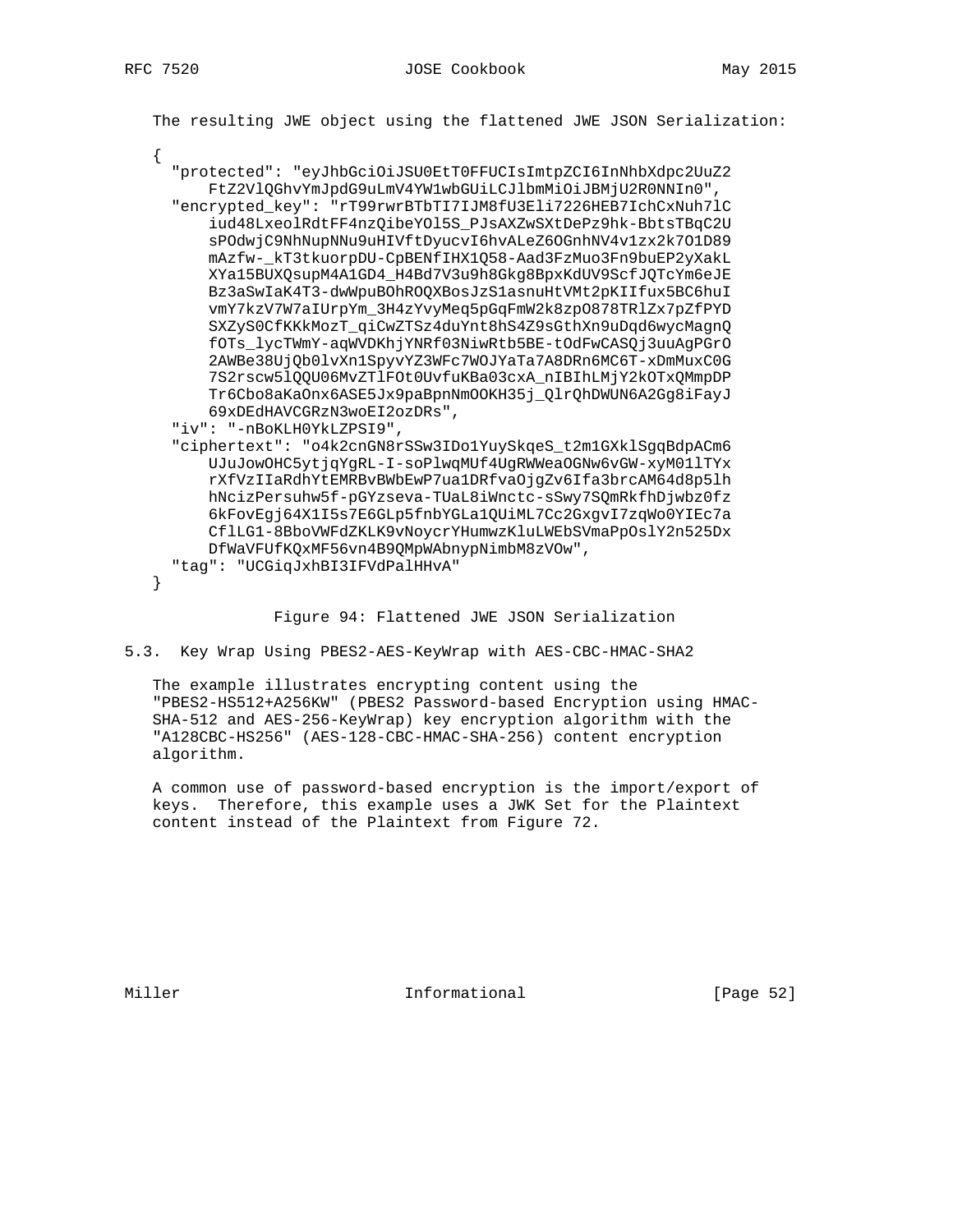Note that if password-based encryption is used for multiple recipients, it is expected that each recipient use different values for the PBES2 parameters "p2s" and "p2c".

 Note that whitespace is added for readability as described in Section 1.1.

#### 5.3.1. Input Factors

The following are supplied before beginning the encryption process:

- o Plaintext content; this example uses the Plaintext from Figure 95 (NOTE: All whitespace was added for readability).
- o Password; this example uses the password from Figure 96 -- with the sequence "\xe2\x80\x93" replaced with (U+2013 EN DASH).
- o "alg" parameter of "PBES2-HS512+A256KW".

```
 o "enc" parameter of "A128CBC-HS256".
```

```
 {
   "keys": [
    \mathcal{A} "kty": "oct",
       "kid": "77c7e2b8-6e13-45cf-8672-617b5b45243a",
       "use": "enc",
       "alg": "A128GCM",
       "k": "XctOhJAkA-pD9Lh7ZgW_2A"
     },
     {
       "kty": "oct",
       "kid": "81b20965-8332-43d9-a468-82160ad91ac8",
       "use": "enc",
       "alg": "A128KW",
       "k": "GZy6sIZ6wl9NJOKB-jnmVQ"
     },
     {
       "kty": "oct",
       "kid": "18ec08e1-bfa9-4d95-b205-2b4dd1d4321d",
       "use": "enc",
       "alg": "A256GCMKW",
       "k": "qC57l_uxcm7Nm3K-ct4GFjx8tM1U8CZ0NLBvdQstiS8"
     }
   ]
 }
```


Miller **Informational** [Page 53]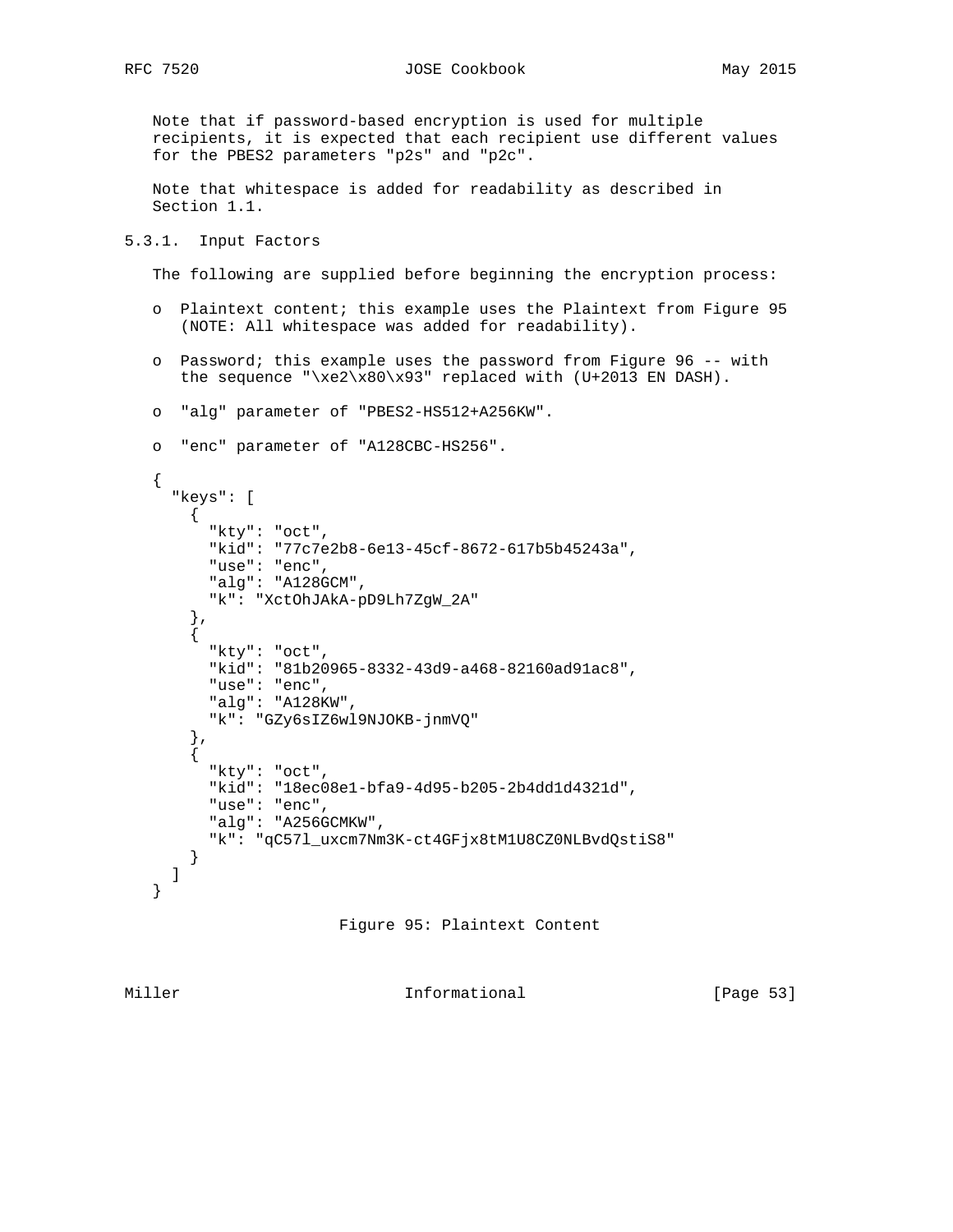entrap\_o\xe2\x80\x93peter\_long\xe2\x80\x93credit\_tun

#### Figure 96: Password

5.3.2. Generated Factors

The following are generated before encrypting:

- o AES symmetric key as the Content Encryption Key (CEK); this example uses the key from Figure 97.
- o Initialization Vector; this example uses the Initialization Vector from Figure 98.

uwsjJXaBK407Qaf0\_zpcpmr1Cs0CC50hIUEyGNEt3m0

Figure 97: Content Encryption Key, base64url-encoded

VBiCzVHNoLiR3F4V82uoTQ

Figure 98: Initialization Vector, base64url-encoded

5.3.3. Encrypting the Key

The following are generated before encrypting the CEK:

- o Salt input; this example uses the salt input from Figure 99.
- o Iteration count; this example uses the iteration count 8192.

8Q1SzinasR3xchYz6ZZcHA

Figure 99: Salt Input, base64url-encoded

 Performing the key encryption operation over the CEK (Figure 97) with the following:

- o Password (Figure 96);
- o Salt input (Figure 99), encoded as an octet string; and

o Iteration count (8192)

produces the following Encrypted Key:

d3qNhUWfqheyPp4H8sjOWsDYajoej4c5Je6rlUtFPWdgtURtmeDV1g

Figure 100: Encrypted Key, base64url-encoded

Miller **Informational Informational** [Page 54]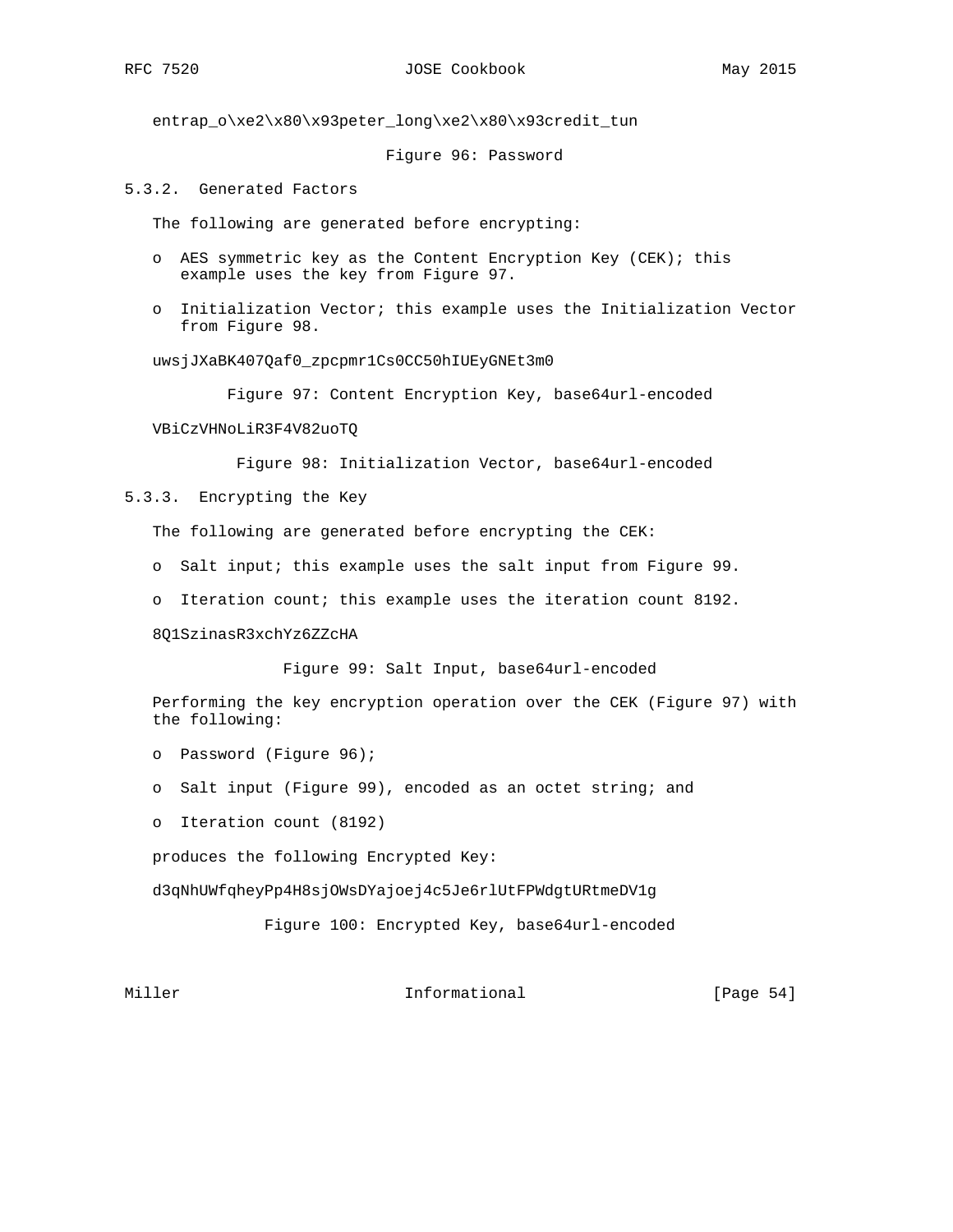5.3.4. Encrypting the Content

The following is generated before encrypting the content:

 o JWE Protected Header; this example uses the header from Figure 101, encoded using base64url [RFC4648] to produce Figure 102.

```
 {
   "alg": "PBES2-HS512+A256KW",
   "p2s": "8Q1SzinasR3xchYz6ZZcHA",
   "p2c": 8192,
   "cty": "jwk-set+json",
   "enc": "A128CBC-HS256"
 }
```
Figure 101: JWE Protected Header JSON

 eyJhbGciOiJQQkVTMi1IUzUxMitBMjU2S1ciLCJwMnMiOiI4UTFTemluYXNSM3 hjaFl6NlpaY0hBIiwicDJjIjo4MTkyLCJjdHkiOiJqd2stc2V0K2pzb24iLCJl bmMiOiJBMTI4Q0JDLUhTMjU2In0

Figure 102: JWE Protected Header, base64url-encoded

 Performing the content encryption operation over the Plaintext (Figure 95) with the following:

- o CEK (Figure 97);
- o Initialization Vector (Figure 98); and
- o JWE Protected Header (Figure 102) as authenticated data

produces the following:

- o Ciphertext from Figure 103.
- o Authentication Tag from Figure 104.

Miller **Informational** [Page 55]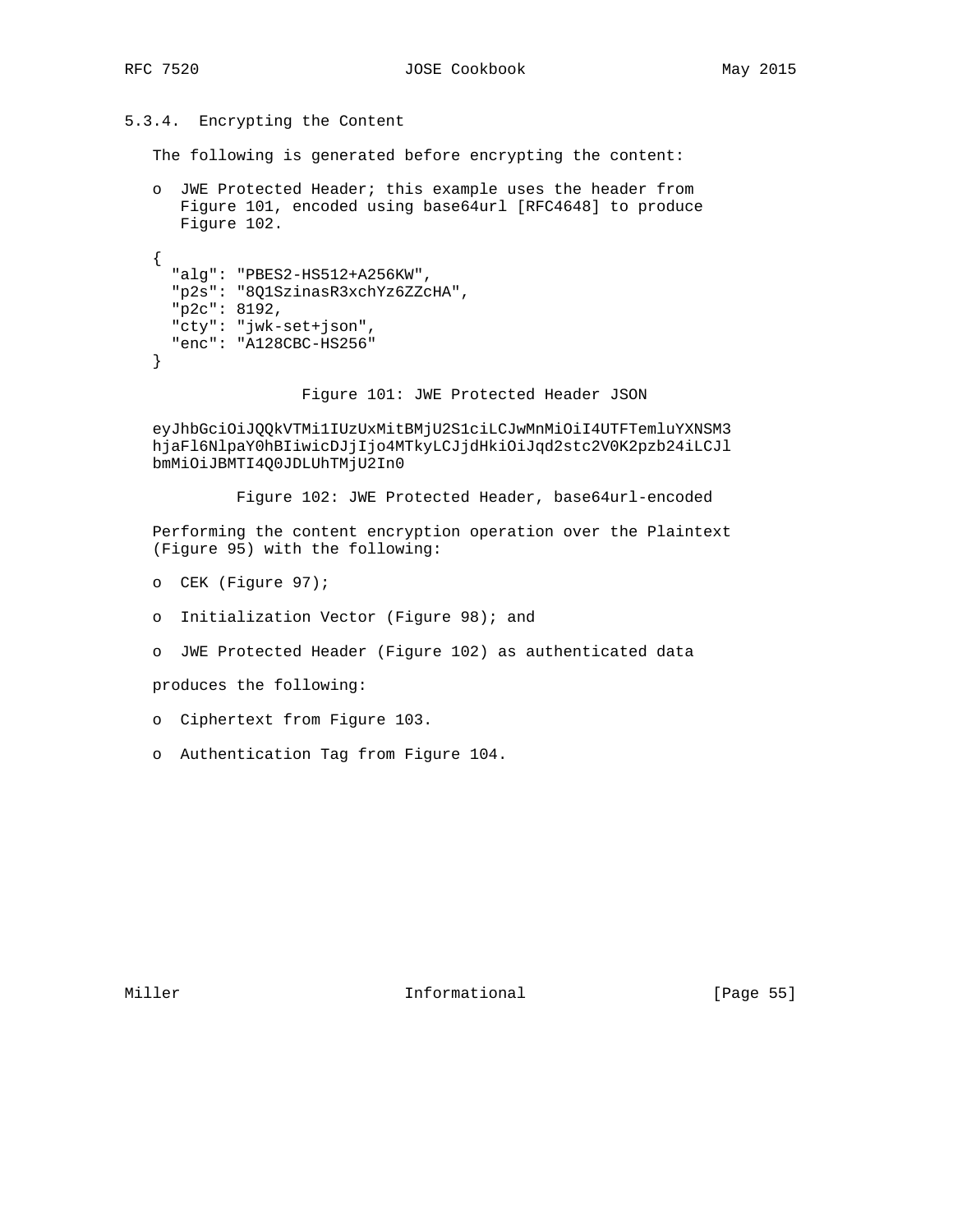23i-Tb1AV4n0WKVSSgcQrdg6GRqsUKxjruHXYsTHAJLZ2nsnGIX86vMXqIi6IR sfywCRFzLxEcZBRnTvG3nhzPk0GDD7FMyXhUHpDjEYCNA\_XOmzg8yZR9oyjo6l TF6si4q9FZ2EhzgFQCLO\_6h5EVg3vR75\_hkBsnuoqoM3dwejXBtIodN84PeqMb 6asmas\_dpSsz7H10fC5ni9xIz424givB1YLldF6exVmL93R3fOoOJbmk2GBQZL \_SEGllv2cQsBgeprARsaQ7Bq99tT80coH8ItBjgV08AtzXFFsx9qKvC982KLKd PQMTlVJKkqtV4Ru5LEVpBZXBnZrtViSOgyg6AiuwaS-rCrcD\_ePOGSuxvgtrok AKYPqmXUeRdjFJwafkYEkiuDCV9vWGAi1DH2xTafhJwcmywIyzi4BqRpmdn\_N zl5tuJYyuvKhjKv6ihbsV\_k1hJGPGAxJ6wUpmwC4PTQ2izEm0TuSE8oMKdTw8V 3kobXZ77ulMwDs4p

Figure 103: Ciphertext, base64url-encoded

0HlwodAhOCILG5SQ2LQ9dg

Figure 104: Authentication Tag, base64url-encoded

## 5.3.5. Output Results

The following compose the resulting JWE object:

- o JWE Protected Header (Figure 102)
- o Encrypted Key (Figure 100)
- o Initialization Vector (Figure 98)
- o Ciphertext (Figure 103)
- o Authentication Tag (Figure 104)

Miller **Informational** [Page 56]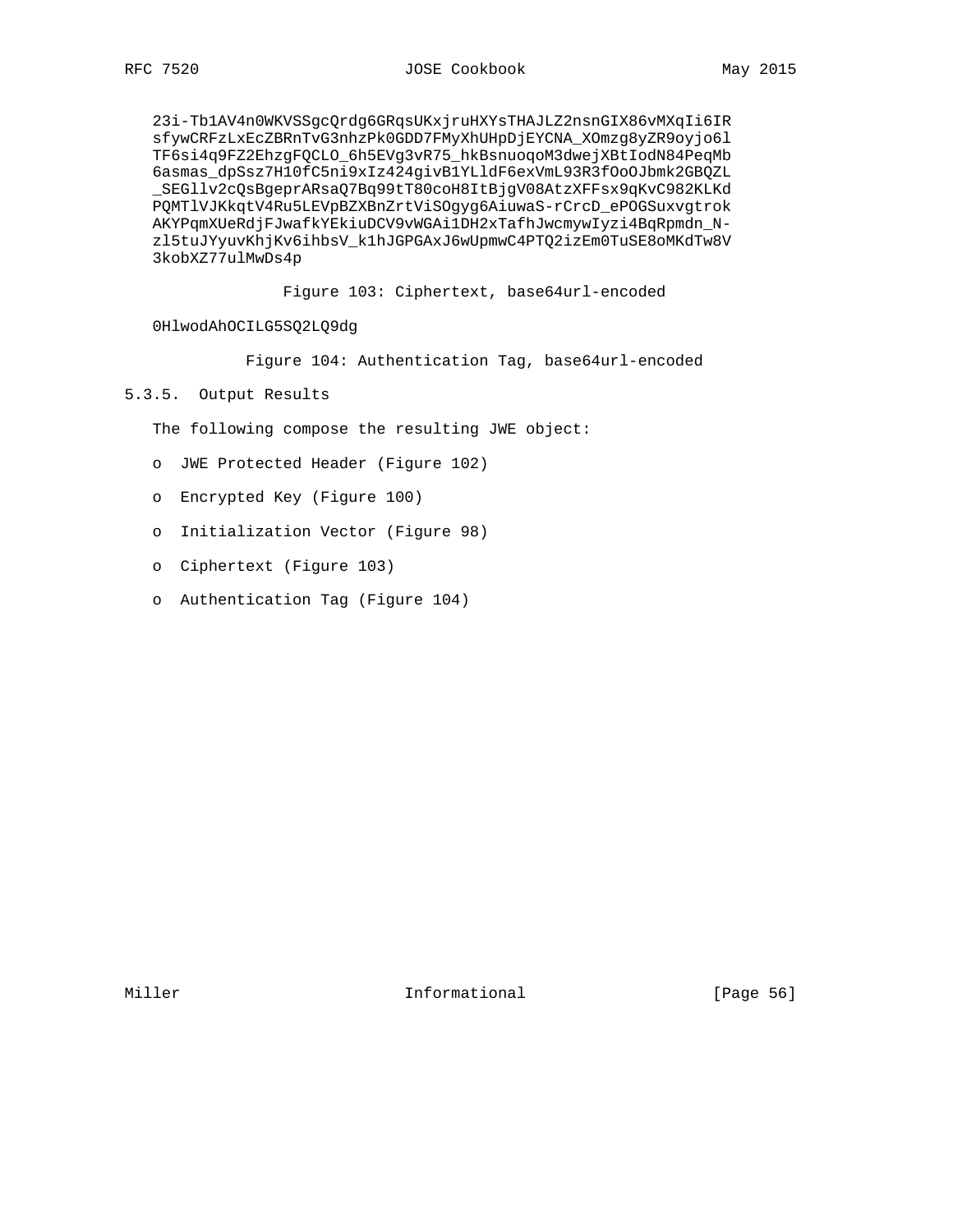The resulting JWE object using the JWE Compact Serialization:

eyJhbGciOiJQQkVTMilIUzUxMitBMjU2S1ciLCJwMnMiOiI4UTFTemluYXNSM3 hjaFl6NlpaY0hBIiwicDJjIjo4MTkyLCJjdHkiOiJqd2stc2V0K2pzb24iLCJl bmMiOiJBMTI4Q0JDLUhTMjU2In0

d3qNhUWfqheyPp4H8sjOWsDYajoej4c5Je6rlUtFPWdgtURtmeDV1g

## VBiCzVHNoLiR3F4V82uoTQ

23i-Tb1AV4n0WKVSSgcQrdg6GRqsUKxjruHXYsTHAJLZ2nsnGIX86vMXqIi6IR sfywCRFzLxEcZBRnTvG3nhzPk0GDD7FMyXhUHpDjEYCNA\_XOmzg8yZR9oyjo61 TF6si4q9FZ2EhzgFQCLO\_6h5EVg3vR75\_hkBsnuoqoM3dwejXBtIodN84PeqMb 6asmas\_dpSsz7H10fC5ni9xIz424givB1YLldF6exVmL93R3fOoOJbmk2GBQZL \_SEGllv2cQsBgeprARsaQ7Bq99tT80coH8ItBjgV08AtzXFFsx9qKvC982KLKd PQMTlVJKkqtV4Ru5LEVpBZXBnZrtViSOgyg6AiuwaS-rCrcD\_ePOGSuxvgtrok AKYPqmXUeRdjFJwafkYEkiuDCV9vWGAi1DH2xTafhJwcmywIyzi4BqRpmdn\_Nzl5tuJYyuvKhjKv6ihbsV\_k1hJGPGAxJ6wUpmwC4PTQ2izEm0TuSE8oMKdTw8V 3kobXZ77ulMwDs4p

## 0HlwodAhOCILG5SQ2LQ9dg

Figure 105: JWE Compact Serialization

Informational

[Page 57]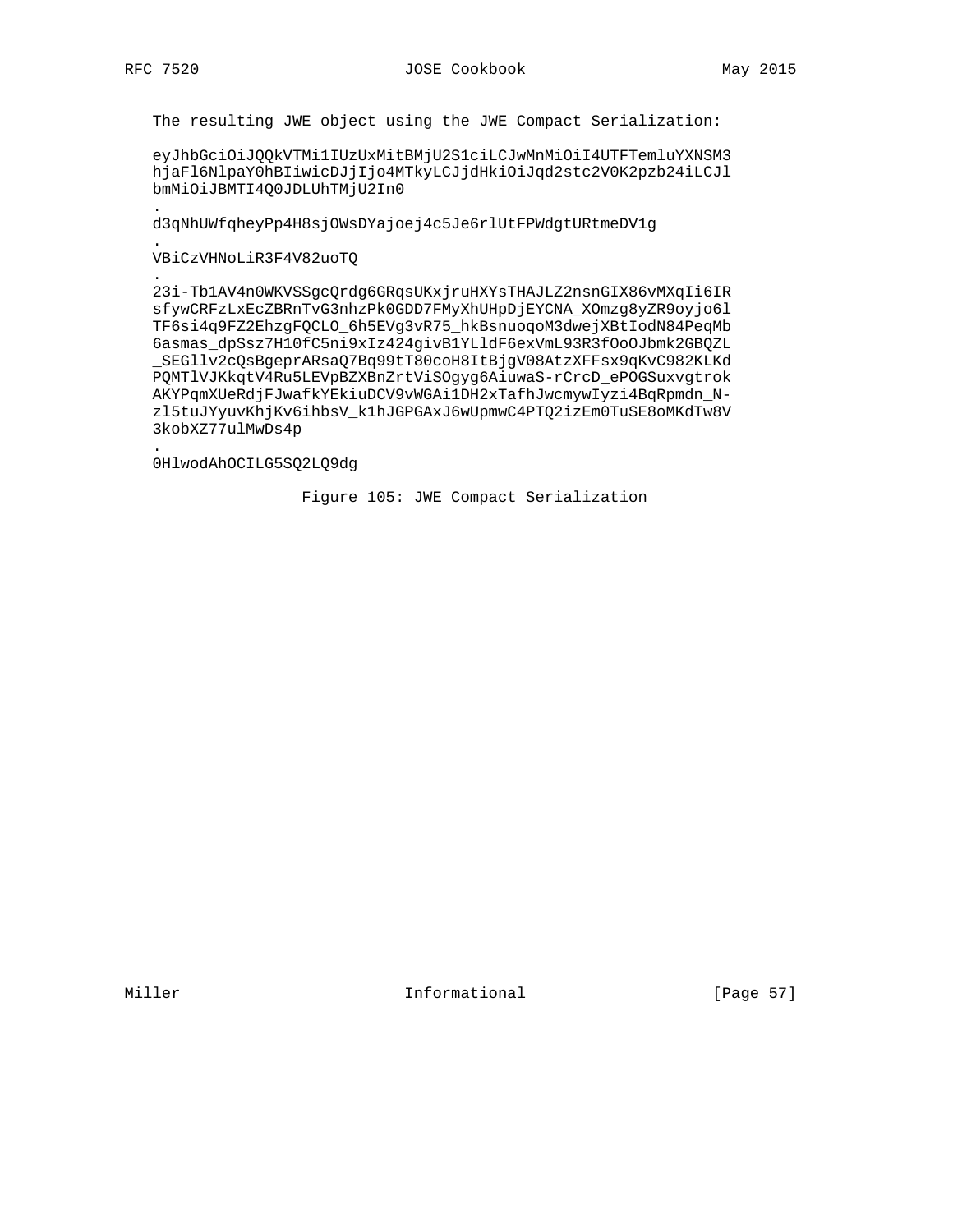```
 The resulting JWE object using the general JWE JSON Serialization:
 {
   "recipients": [
   \mathcal{A} "encrypted_key": "d3qNhUWfqheyPp4H8sjOWsDYajoej4c5Je6rlU
           tFPWdgtURtmeDV1g"
    }
  \mathbf{1},
   "protected": "eyJhbGciOiJQQkVTMi1IUzUxMitBMjU2S1ciLCJwMnMiOi
       I4UTFTemluYXNSM3hjaFl6NlpaY0hBIiwicDJjIjo4MTkyLCJjdHkiOi
       Jqd2stc2V0K2pzb24iLCJlbmMiOiJBMTI4Q0JDLUhTMjU2In0",
   "iv": "VBiCzVHNoLiR3F4V82uoTQ",
   "ciphertext": "23i-Tb1AV4n0WKVSSgcQrdg6GRqsUKxjruHXYsTHAJLZ2
       nsnGIX86vMXqIi6IRsfywCRFzLxEcZBRnTvG3nhzPk0GDD7FMyXhUHpD
       jEYCNA_XOmzg8yZR9oyjo6lTF6si4q9FZ2EhzgFQCLO_6h5EVg3vR75_
       hkBsnuoqoM3dwejXBtIodN84PeqMb6asmas_dpSsz7H10fC5ni9xIz42
       4givB1YLldF6exVmL93R3fOoOJbmk2GBQZL_SEGllv2cQsBgeprARsaQ
       7Bq99tT80coH8ItBjgV08AtzXFFsx9qKvC982KLKdPQMTlVJKkqtV4Ru
       5LEVpBZXBnZrtViSOgyg6AiuwaS-rCrcD_ePOGSuxvgtrokAKYPqmXUe
       RdjFJwafkYEkiuDCV9vWGAi1DH2xTafhJwcmywIyzi4BqRpmdn_N-zl5
       tuJYyuvKhjKv6ihbsV_k1hJGPGAxJ6wUpmwC4PTQ2izEm0TuSE8oMKdT
       w8V3kobXZ77ulMwDs4p",
   "tag": "0HlwodAhOCILG5SQ2LQ9dg"
 }
```
Figure 106: General JWE JSON Serialization

Miller **Informational** [Page 58]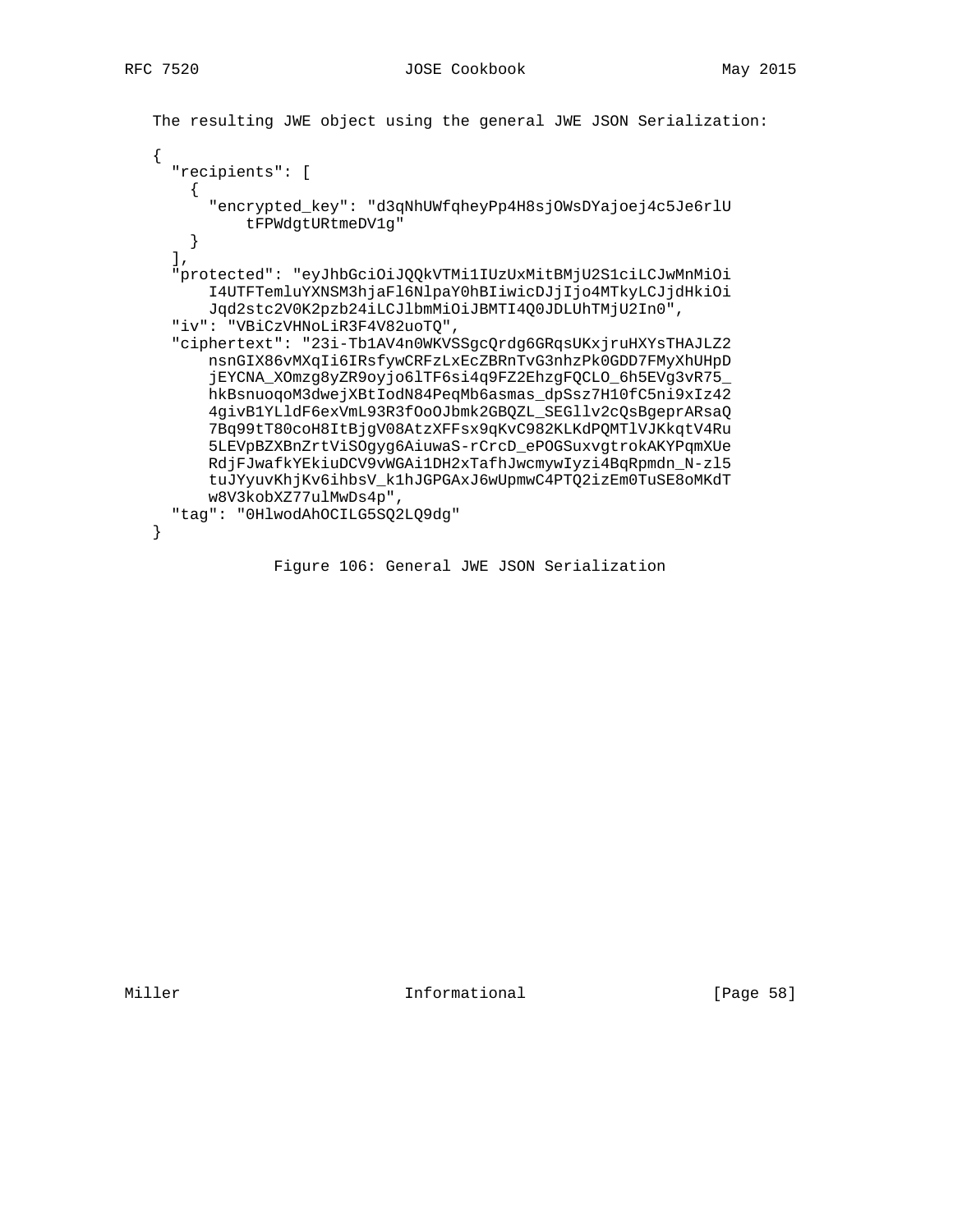| The resulting JWE object using the flattened JWE JSON Serialization: |
|----------------------------------------------------------------------|
|                                                                      |
| "protected": "eyJhbGciOiJQQkVTMilIUzUxMitBMjU2S1ciLCJwMnMiOi         |
| I4UTFTemluYXNSM3hjaFl6NlpaY0hBIiwicDJjIjo4MTkyLCJjdHkiOi             |
| Jqd2stc2V0K2pzb24iLCJ1bmMiOiJBMTI4O0JDLUhTMjU2In0",                  |
| "encrypted key": "d3qNhUWfqheyPp4H8sjOWsDYajoej4c5Je6rlUtFPW         |
| dqtURtmeDV1q",                                                       |
| "iv": "VBiCzVHNoLiR3F4V82uoTO",                                      |
| "ciphertext": "23i-TblAV4n0WKVSSgcQrdg6GRqsUKxjruHXYsTHAJLZ2         |
| nsnGIX86vMXqIi6IRsfywCRFzLxEcZBRnTvG3nhzPk0GDD7FMyXhUHpD             |
| jEYCNA_XOmzg8yZR9oyjo61TF6si4q9FZ2EhzgFQCLO_6h5EVg3vR75_             |
| hkBsnuoqoM3dwejXBtIodN84PeqMb6asmas_dpSsz7H10fC5ni9xIz42             |
| 4givB1YLldF6exVmL93R3fOoOJbmk2GBQZL_SEGllv2cQsBgeprARsaQ             |
| 7Bq99tT80coH8ItBjqV08AtzXFFsx9qKvC982KLKdPQMTlVJKkqtV4Ru             |
| 5LEVpBZXBnZrtViSOgyg6AiuwaS-rCrcD_ePOGSuxvgtrokAKYPqmXUe             |
| RdjFJwafkYEkiuDCV9vWGAi1DH2xTafhJwcmywIyzi4BqRpmdn_N-zl5             |
| tuJYyuvKhjKv6ihbsV_k1hJGPGAxJ6wUpmwC4PTQ2izEm0TuSE8oMKdT             |
| w8V3kobXZ77ulMwDs4p",                                                |
| "tag": "OHlwodAhOCILG5SO2LO9dq"                                      |
|                                                                      |

Figure 107: Flattened JWE JSON Serialization

5.4. Key Agreement with Key Wrapping Using ECDH-ES and AES-KeyWrap with AES-GCM

 This example illustrates encrypting content using the "ECDH- ES+A128KW" (Elliptic Curve Diffie-Hellman Ephemeral-Static with AES- 128-KeyWrap) key encryption algorithm and the "A128GCM" (AES-GCM) content encryption algorithm.

 Note that only the EC public key is necessary to perform the key agreement. However, the example includes the EC private key to allow readers to validate the output.

 Note that whitespace is added for readability as described in Section 1.1.

5.4.1. Input Factors

The following are supplied before beginning the encryption process:

- o Plaintext content; this example uses the content from Figure 72.
- o EC public key; this example uses the public key from Figure 108.

Miller **Informational** [Page 59]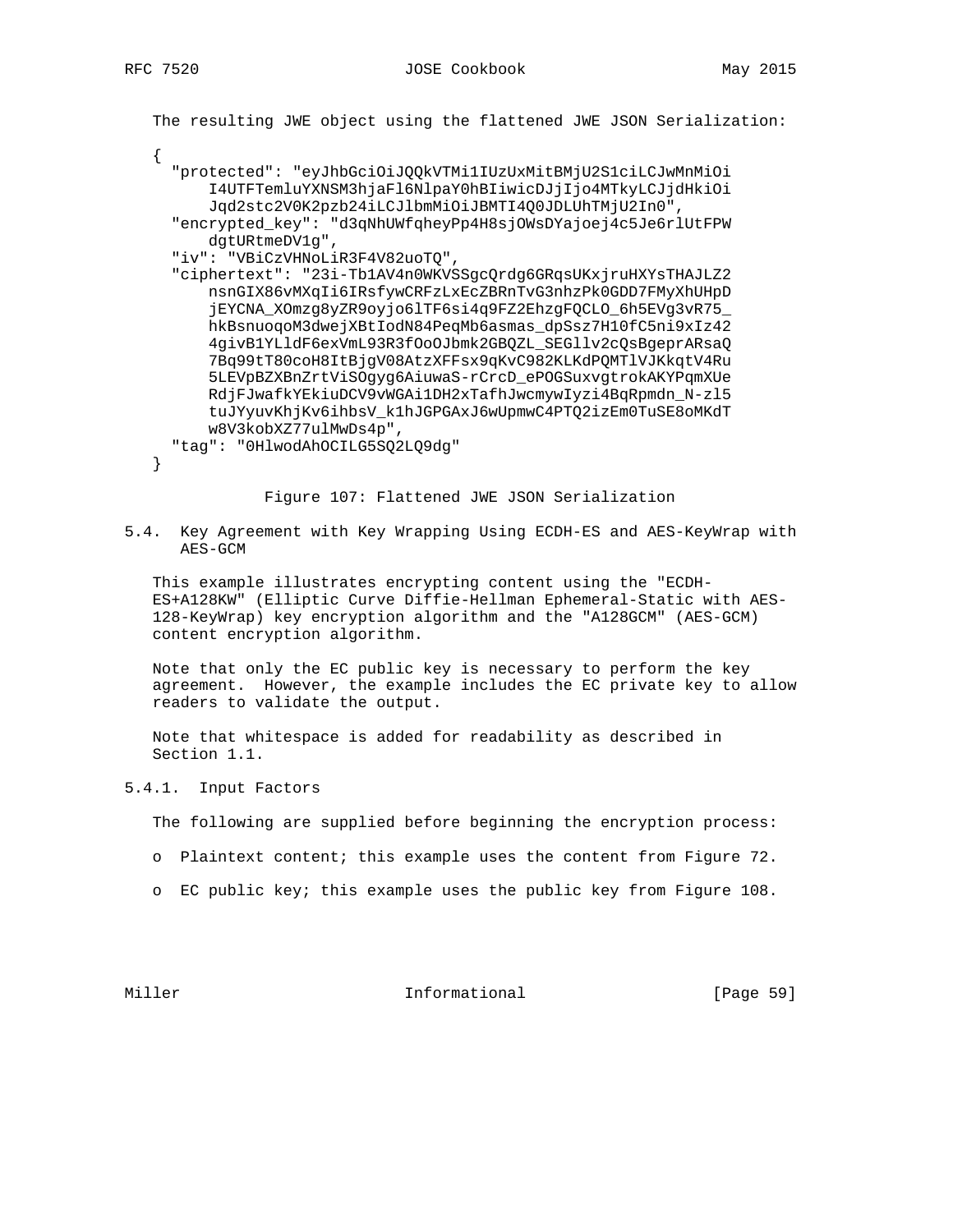```
 o "alg" parameter of "ECDH-ES+A128KW".
 o "enc" parameter of "A128GCM".
\left\{ \right. "kty": "EC",
   "kid": "peregrin.took@tuckborough.example",
   "use": "enc",
   "crv": "P-384",
   "x": "YU4rRUzdmVqmRtWOs2OpDE_T5fsNIodcG8G5FWPrTPMyxpzsSOGaQL
       pe2FpxBmu2",
   "y": "A8-yxCHxkfBz3hKZfI1jUYMjUhsEveZ9THuwFjH2sCNdtksRJU7D5-
       SkgaFL1ETP",
   "d": "iTx2pk7wW-GqJkHcEkFQb2EFyYcO7RugmaW3mRrQVAOUiPommT0Idn
      YK2xDlZh-j"
 }
```
Figure 108: Elliptic Curve P-384 Key, in JWK Format

 (NOTE: While the key includes the private parameters, only the public parameters "crv", "x", and "y" are necessary for the encryption operation.)

## 5.4.2. Generated Factors

The following are generated before encrypting:

- o AES symmetric key as the Content Encryption Key (CEK); this example uses the key from Figure 109.
- o Initialization Vector; this example uses the Initialization Vector from Figure 110.

Nou2ueKlP70ZXDbq9UrRwg

Figure 109: Content Encryption Key, base64url-encoded

mH-G2zVqgztUtnW\_

Figure 110: Initialization Vector, base64url-encoded

- 5.4.3. Encrypting the Key
	- To encrypt the Content Encryption Key, the following is generated:
	- o Ephemeral EC private key on the same curve as the EC public key; this example uses the private key from Figure 111.

Miller **Informational** [Page 60]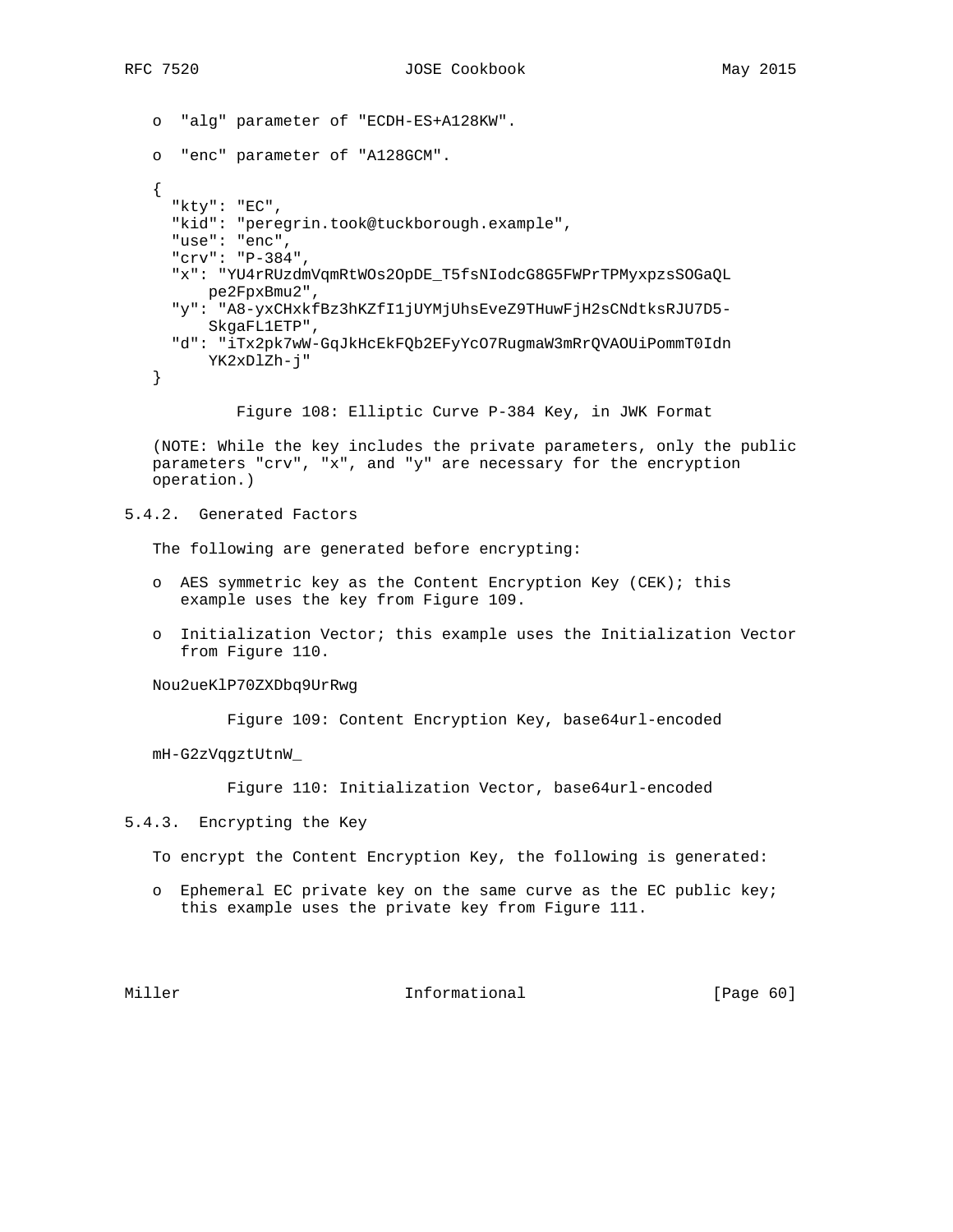```
 {
      "kty": "EC",
      "crv": "P-384",
      "x": "uBo4kHPw6kbjx5l0xowrd_oYzBmaz-GKFZu4xAFFkbYiWgutEK6iuE
          DsQ6wNdNg3",
      "y": "sp3p5SGhZVC2faXumI-e9JU2Mo8KpoYrFDr5yPNVtW4PgEwZOyQTA-
          JdaY8tb7E0",
      "d": "D5H4Y_5PSKZvhfVFbcCYJOtcGZygRgfZkpsBr59Icmmhe9sW6nkZ8W
          fwhinUfWJg"
    }
        Figure 111: Ephemeral Elliptic Curve P-384 Key, in JWK Format
    Performing the key encryption operation over the CEK (Figure 109)
    with the following:
    o The static Elliptic Curve public key (Figure 108); and
    o The ephemeral Elliptic Curve private key (Figure 111)
   produces the following JWE Encrypted Key:
    0DJjBXri_kBcC46IkU5_Jk9BqaQeHdv2
                Figure 112: Encrypted Key, base64url-encoded
5.4.4. Encrypting the Content
    The following is generated before encrypting the content:
    o JWE Protected Header; this example uses the header from
       Figure 113, encoded to base64url [RFC4648] as Figure 114.
    {
      "alg": "ECDH-ES+A128KW",
      "kid": "peregrin.took@tuckborough.example",
      "epk": {
        "kty": "EC",
        "crv": "P-384",
        "x": "uBo4kHPw6kbjx5l0xowrd_oYzBmaz-GKFZu4xAFFkbYiWgutEK6i
           uEDsQ6wNdNg3",
        "y": "sp3p5SGhZVC2faXumI-e9JU2Mo8KpoYrFDr5yPNVtW4PgEwZOyQT
            A-JdaY8tb7E0"
      },
      "enc": "A128GCM"
    }
                    Figure 113: JWE Protected Header JSON
```
Miller **Informational Informational** [Page 61]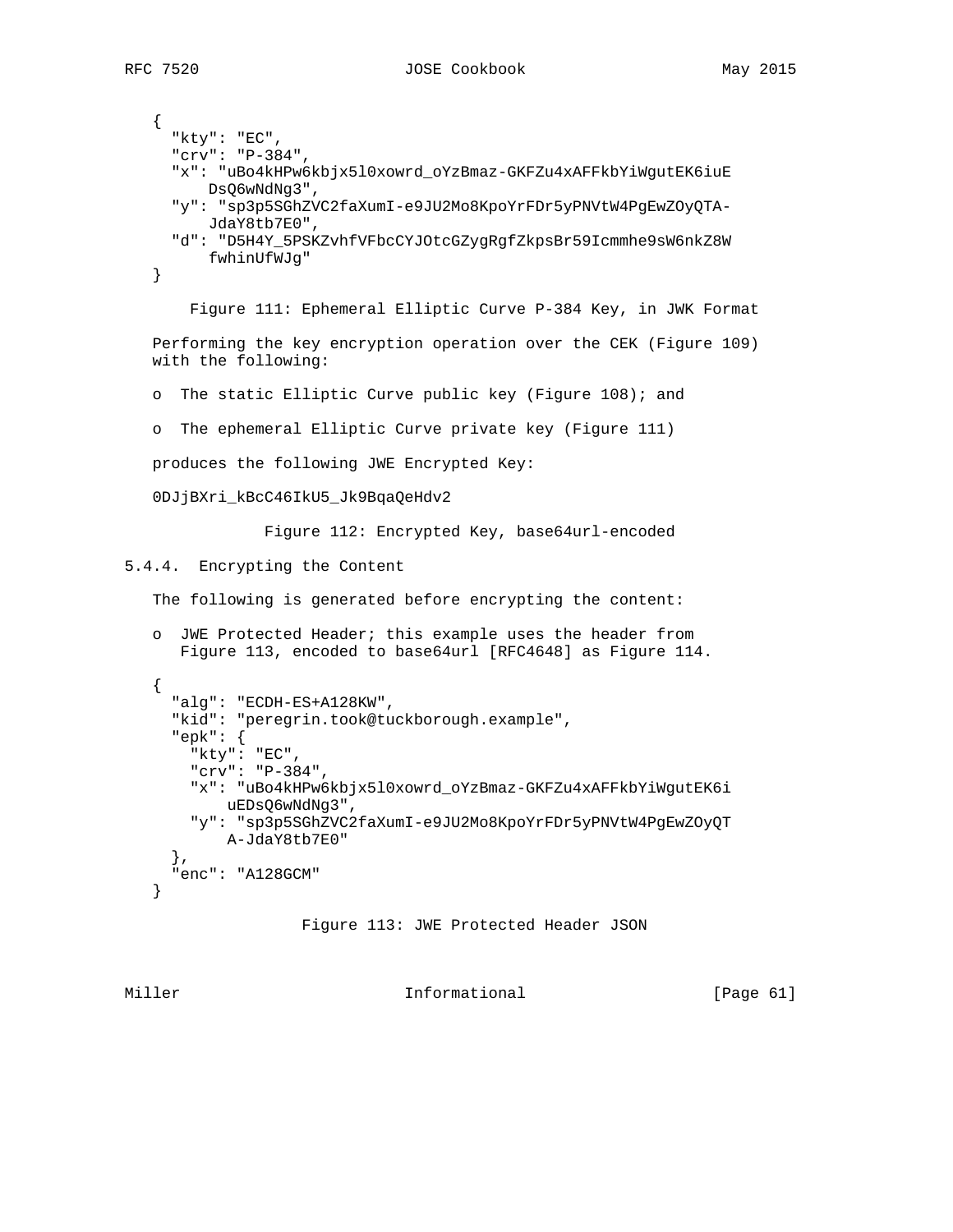eyJhbGciOiJFQ0RILUVTK0ExMjhLVyIsImtpZCI6InBlcmVncmluLnRvb2tAdH Vja2Jvcm91Z2guZXhhbXBsZSIsImVwayI6eyJrdHkiOiJFQyIsImNydiI6IlAt Mzg0IiwieCI6InVCbzRrSFB3Nmtiang1bDB4b3dyZF9vWXpCbWF6LUdLRlp1NH hBRkZrYllpV2d1dEVLNml1RURzUTZ3TmROZzMiLCJ5Ijoic3AzcDVTR2haVkMy ZmFYdW1JLWU5SlUyTW84S3BvWXJGRHI1eVBOVnRXNFBnRXdaT3lRVEEtSmRhWT h0YjdFMCJ9LCJlbmMiOiJBMTI4R0NNIn0

Figure 114: JWE Protected Header, base64url-encoded

 Performing the content encryption operation on the Plaintext (Figure 72) using the following:

- o CEK (Figure 109);
- o Initialization Vector (Figure 110); and
- o JWE Protected Header (Figure 114) as authenticated data

produces the following:

- o Ciphertext from Figure 115.
- o Authentication Tag from Figure 116.

 tkZuOO9h95OgHJmkkrfLBisku8rGf6nzVxhRM3sVOhXgz5NJ76oID7lpnAi\_cP WJRCjSpAaUZ5dOR3Spy7QuEkmKx8-3RCMhSYMzsXaEwDdXta9Mn5B7cCBoJKB0 IgEnj\_qfo1hIi-uEkUpOZ8aLTZGHfpl05jMwbKkTe2yK3mjF6SBAsgicQDVCkc Y9BLluzx1RmC3ORXaM0JaHPB93YcdSDGgpgBWMVrNU1ErkjcMqMoT\_wtCex3w0 3XdLkjXIuEr2hWgeP-nkUZTPU9EoGSPj6fAS-bSz87RCPrxZdj\_iVyC6QWcqAu 07WNhjzJEPc4jVntRJ6K53NgPQ5p99l3Z408OUqj4ioYezbS6vTPlQ

Figure 115: Ciphertext, base64url-encoded

WuGzxmcreYjpHGJoa17EBg

Figure 116: Authentication Tag, base64url-encoded

Miller **Informational** [Page 62]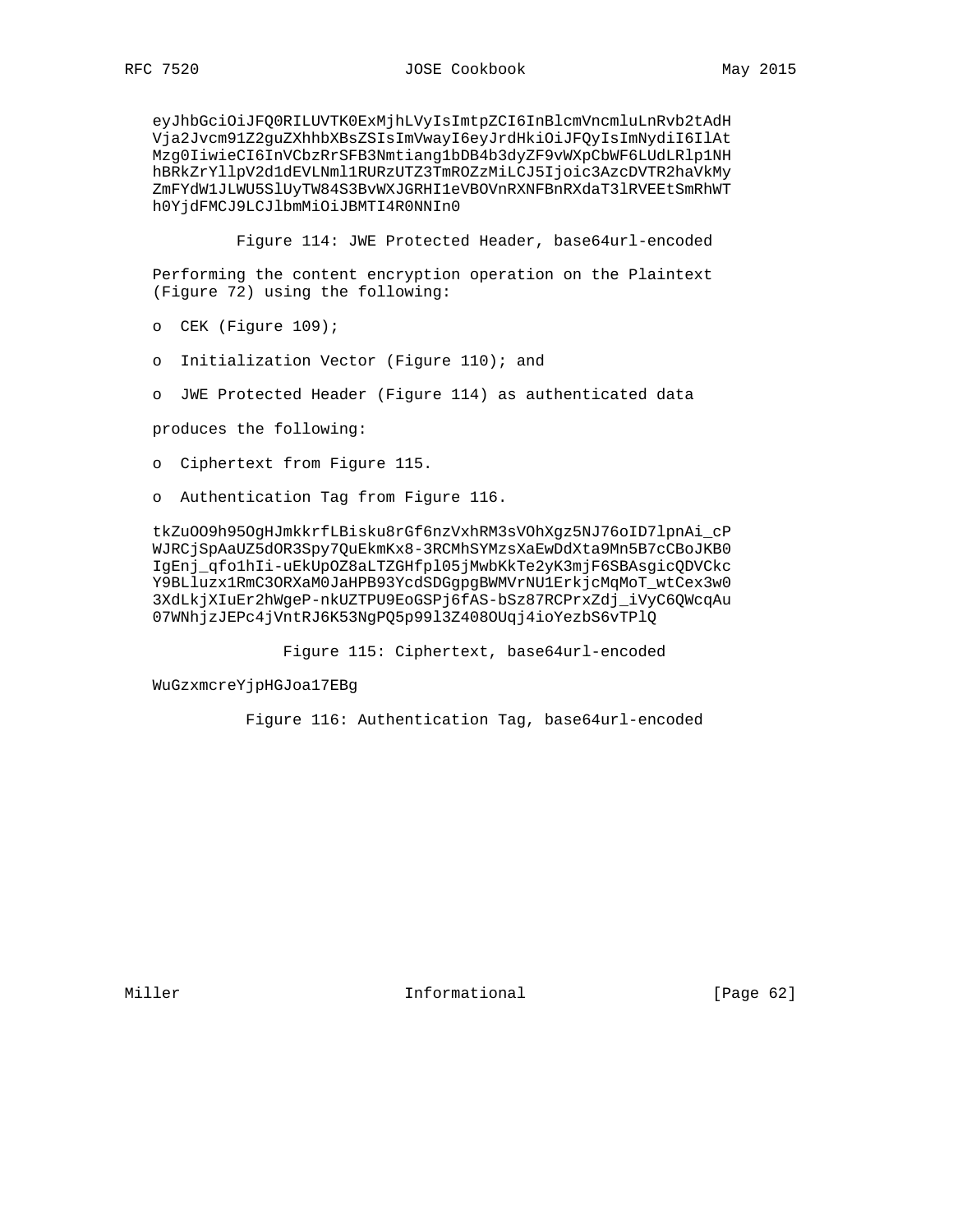# 5.4.5. Output Results

The following compose the resulting JWE object:

- o JWE Protected Header (Figure 114)
- o Encrypted Key (Figure 112)
- o Initialization Vector (Figure 110)
- o Ciphertext (Figure 115)
- o Authentication Tag (Figure 116)

The resulting JWE object using the JWE Compact Serialization:

 eyJhbGciOiJFQ0RILUVTK0ExMjhLVyIsImtpZCI6InBlcmVncmluLnRvb2tAdH Vja2Jvcm91Z2guZXhhbXBsZSIsImVwayI6eyJrdHkiOiJFQyIsImNydiI6IlAt Mzg0IiwieCI6InVCbzRrSFB3Nmtiang1bDB4b3dyZF9vWXpCbWF6LUdLRlp1NH hBRkZrYllpV2d1dEVLNml1RURzUTZ3TmROZzMiLCJ5Ijoic3AzcDVTR2haVkMy ZmFYdW1JLWU5SlUyTW84S3BvWXJGRHI1eVBOVnRXNFBnRXdaT3lRVEEtSmRhWT h0YjdFMCJ9LCJlbmMiOiJBMTI4R0NNIn0

 . 0DJjBXri\_kBcC46IkU5\_Jk9BqaQeHdv2

mH-G2zVqgztUtnW\_

.

.

.

 tkZuOO9h95OgHJmkkrfLBisku8rGf6nzVxhRM3sVOhXgz5NJ76oID7lpnAi\_cP WJRCjSpAaUZ5dOR3Spy7QuEkmKx8-3RCMhSYMzsXaEwDdXta9Mn5B7cCBoJKB0 IgEnj\_qfo1hIi-uEkUpOZ8aLTZGHfpl05jMwbKkTe2yK3mjF6SBAsgicQDVCkc Y9BLluzx1RmC3ORXaM0JaHPB93YcdSDGgpgBWMVrNU1ErkjcMqMoT\_wtCex3w0 3XdLkjXIuEr2hWgeP-nkUZTPU9EoGSPj6fAS-bSz87RCPrxZdj\_iVyC6QWcqAu 07WNhjzJEPc4jVntRJ6K53NgPQ5p99l3Z408OUqj4ioYezbS6vTPlQ

WuGzxmcreYjpHGJoa17EBg

Figure 117: JWE Compact Serialization

Miller **Informational** [Page 63]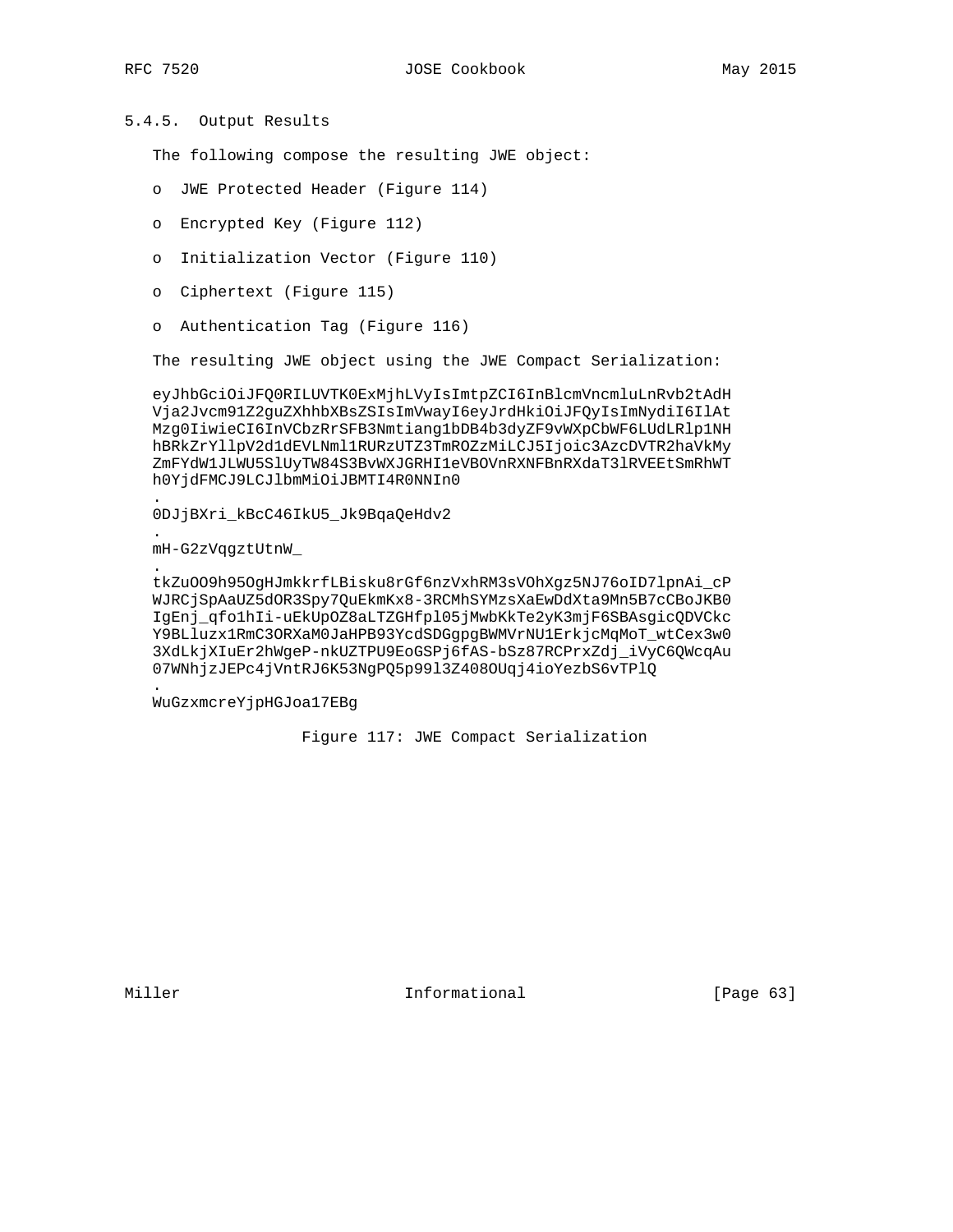The resulting JWE object using the general JWE JSON Serialization:

```
\{"recipients": [
   \mathcal{A}"encrypted_key": "ODJjBXri_kBcC46IkU5_Jk9BqaQeHdv2"
   \}\cdot"protected": "eyJhbGciOiJFQ0RILUVTK0ExMjhLVyIsImtpZCI6InBlcm
     VncmluLnRvb2tAdHVja2Jvcm91Z2guZXhhbXBsZSIsImVwayI6eyJrdH
     kiOiJFQyIsImNydiI6IlAtMzg0IiwieCI6InVCbzRrSFB3Nmtiang1bD
      B4b3dyZF9vWXpCbWF6LUdLRlp1NHhBRkZrYllpV2d1dEVLNml1RURzUT
      Z3TmROZzMiLCJ5Ijoic3AzcDVTR2haVkMyZmFYdW1JLWU5SlUyTW84S3
      BVWXJGRHI1eVBOVnRXNFBnRXdaT31RVEEtSmRhWTh0YjdFMCJ9LCJ1bm
     MiOiJBMTI4R0NNIn0",
  "iv": "mH-G2zVqgztUtnW_",
  "ciphertext": "tkZuOO9h95OgHJmkkrfLBisku8rGf6nzVxhRM3sVOhXgz
      5NJ76oID7lpnAi_cPWJRCjSpAaUZ5dOR3Spy7QuEkmKx8-3RCMhSYMzs
      XaEwDdXta9Mn5B7cCBoJKB0IgEnj_qfo1hIi-uEkUpOZ8aLTZGHfp105
      jMwbKkTe2yK3mjF6SBAsgicQDVCkcY9BLluzx1RmC3ORXaM0JaHPB93Y
      cdSDGgpgBWMVrNU1ErkjcMqMoT_wtCex3w03XdLkjXIuEr2hWgeP-nkU
      ZTPU9EoGSPj6fAS-bSz87RCPrxZdj_iVyC6QWcqAu07WNhjzJEPc4jVn
      tRJ6K53NgPQ5p9913Z408OUqj4ioYezbS6vTPlQ",
  "tag": "WuGzxmcreYjpHGJoa17EBg"
\}
```
Figure 118: General JWE JSON Serialization

Informational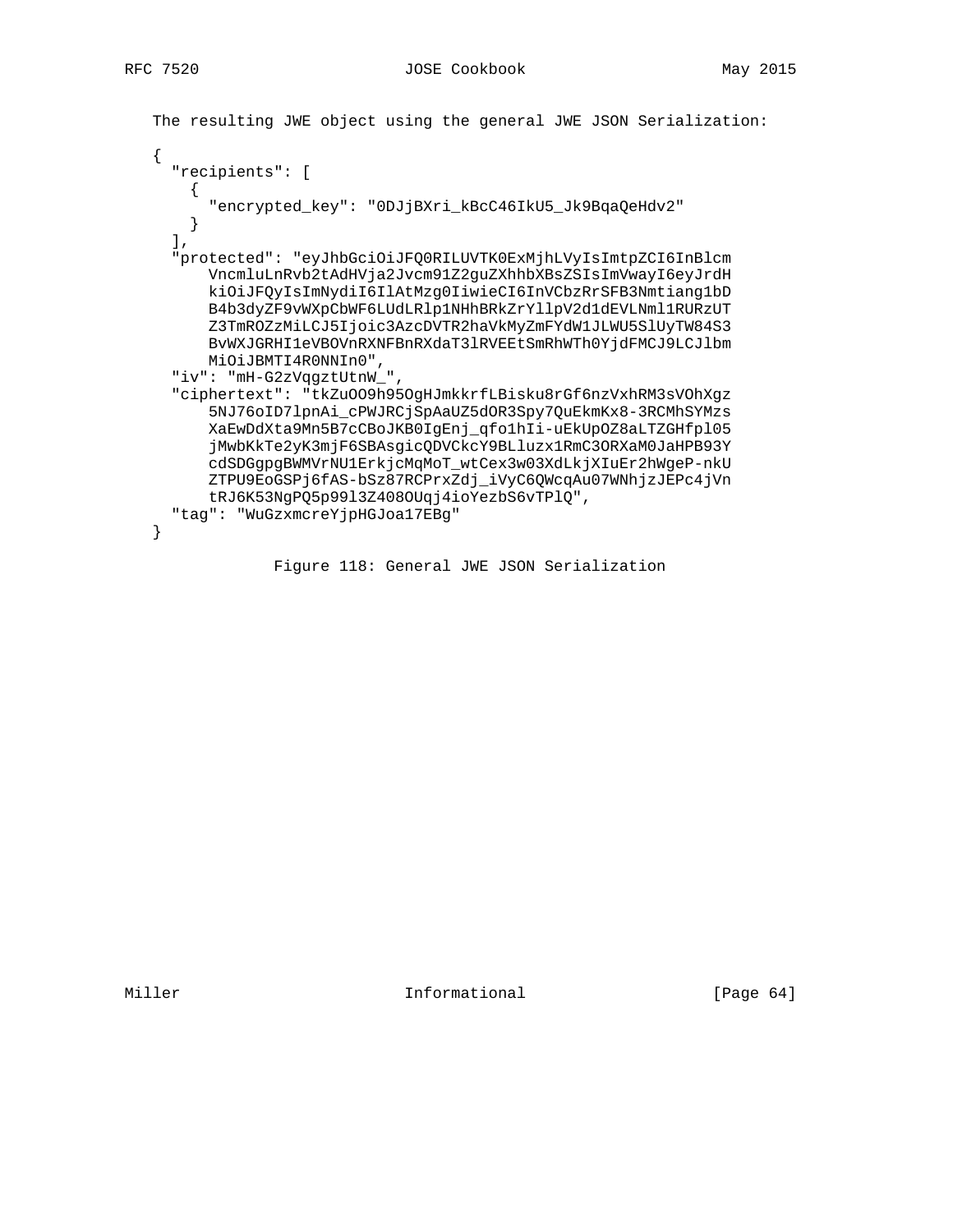The resulting JWE object using the flattened JWE JSON Serialization:

"protected": "eyJhbGciOiJFQ0RILUVTK0ExMjhLVyIsImtpZCI6InBlcm VncmluLnRvb2tAdHVja2Jvcm91Z2guZXhhbXBsZSIsImVwayI6eyJrdH kiOiJFQyIsImNydiI6IlAtMzg0IiwieCI6InVCbzRrSFB3Nmtiang1bD B4b3dyZF9vWXpCbWF6LUdLRlp1NHhBRkZrYllpV2d1dEVLNml1RURzUT Z3TmROZzMiLCJ5Ijoic3AzcDVTR2haVkMyZmFYdW1JLWU5SlUyTW84S3 BVWXJGRHI1eVBOVnRXNFBnRXdaT31RVEEtSmRhWTh0YjdFMCJ9LCJ1bm MiOiJBMTI4R0NNIn0", "encrypted\_key": "0DJjBXri\_kBcC46IkU5\_Jk9BqaQeHdv2", "iv": "mH-G2zVqgztUtnW\_", "ciphertext": "tkZu009h950gHJmkkrfLBisku8rGf6nzVxhRM3sVOhXgz 5NJ76oID71pnAi\_cPWJRCjSpAaUZ5dOR3Spy7QuEkmKx8-3RCMhSYMzs XaEwDdXta9Mn5B7cCBoJKB0IgEnj\_qfo1hIi-uEkUpOZ8aLTZGHfp105 jMwbKkTe2yK3mjF6SBAsgicQDVCkcY9BLluzx1RmC3ORXaM0JaHPB93Y cdSDGgpgBWMVrNU1ErkjcMqMoT\_wtCex3w03XdLkjXIuEr2hWgeP-nkU ZTPU9EoGSPj6fAS-bSz87RCPrxZdj\_iVyC6QWcqAu07WNhjzJEPc4jVn tRJ6K53NgPQ5p9913Z408OUqj4ioYezbS6vTPlQ", "tag": "WuGzxmcreYjpHGJoa17EBg"  $\mathcal{E}$ 

Figure 119: Flattened JWE JSON Serialization

5.5. Key Agreement Using ECDH-ES with AES-CBC-HMAC-SHA2

This example illustrates encrypting content using the "ECDH-ES" (Elliptic Curve Diffie-Hellman Ephemeral-Static) key agreement algorithm and the "A128CBC-HS256" (AES-128-CBC-HMAC-SHA-256) content encryption algorithm.

Note that only the EC public key is necessary to perform the key agreement. However, the example includes the EC private key to allow readers to validate the output.

Note that whitespace is added for readability as described in Section 1.1.

Miller

Informational

 $[Page 65]$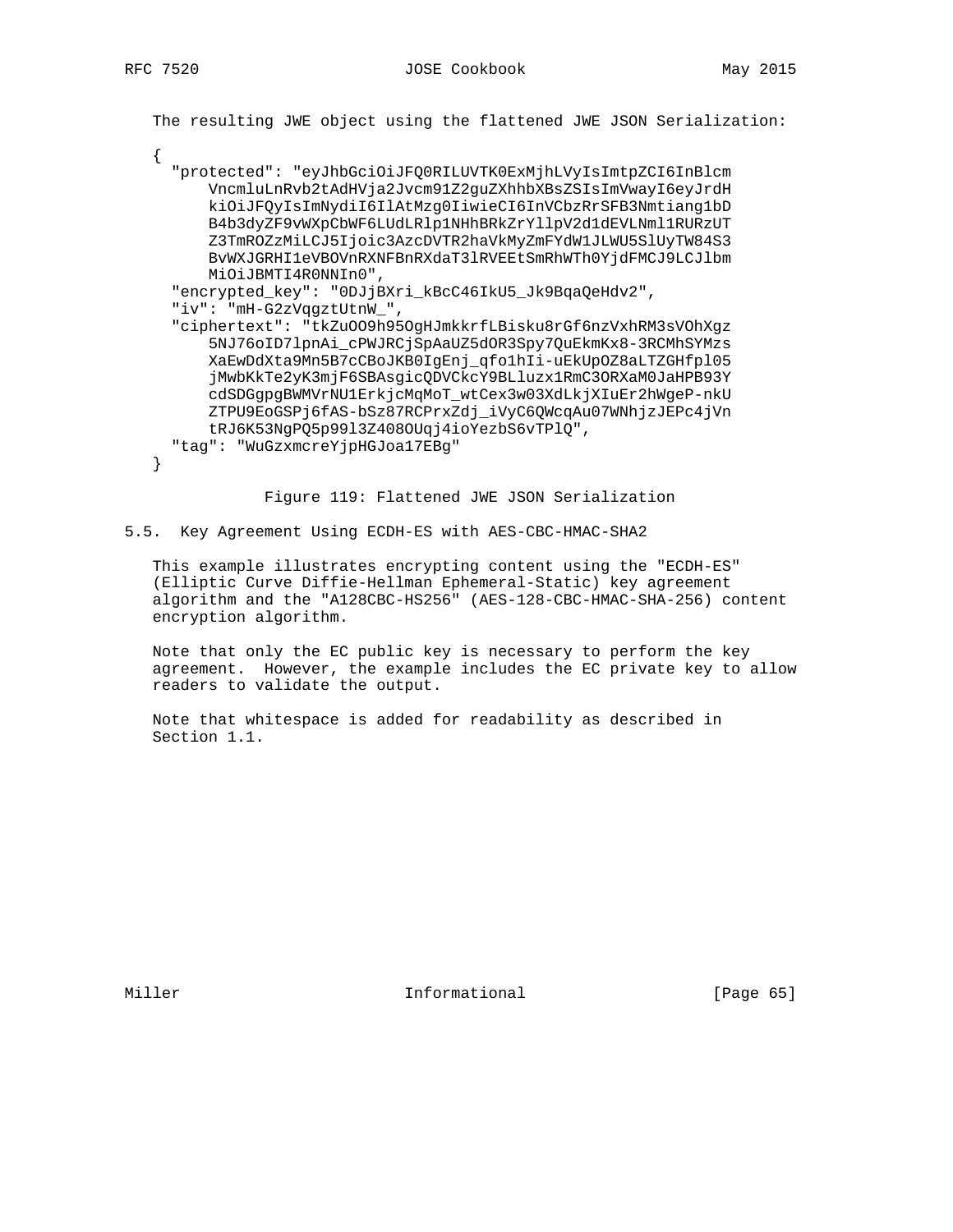RFC 7520 JOSE Cookbook May 2015

5.5.1. Input Factors

The following are supplied before beginning the encryption process:

- o Plaintext content; this example uses the content from Figure 72.
- o EC public key; this example uses the public key from Figure 120.
- o "alg" parameter of "ECDH-ES".

```
 o "enc" parameter of "A128CBC-HS256".
```

```
 {
   "kty": "EC",
   "kid": "meriadoc.brandybuck@buckland.example",
   "use": "enc",
   "crv": "P-256",
   "x": "Ze2loSV3wrroKUN_4zhwGhCqo3Xhu1td4QjeQ5wIVR0",
   "y": "HlLtdXARY_f55A3fnzQbPcm6hgr34Mp8p-nuzQCE0Zw",
   "d": "r_kHyZ-a06rmxM3yESK84r1otSg-aQcVStkRhA-iCM8"
 }
```
Figure 120: Elliptic Curve P-256 Key

 (NOTE: While the key includes the private parameters, only the public parameters "crv", "x", and "y" are necessary for the encryption operation.)

# 5.5.2. Generated Factors

The following is generated before encrypting:

 o Initialization Vector; this example uses the Initialization Vector from Figure 121.

yc9N8v5sYyv3iGQT926IUg

Figure 121: Initialization Vector, base64url-encoded

 NOTE: The Content Encryption Key (CEK) is not randomly generated; instead, it is determined using ECDH-ES key agreement.

Miller **Informational** [Page 66]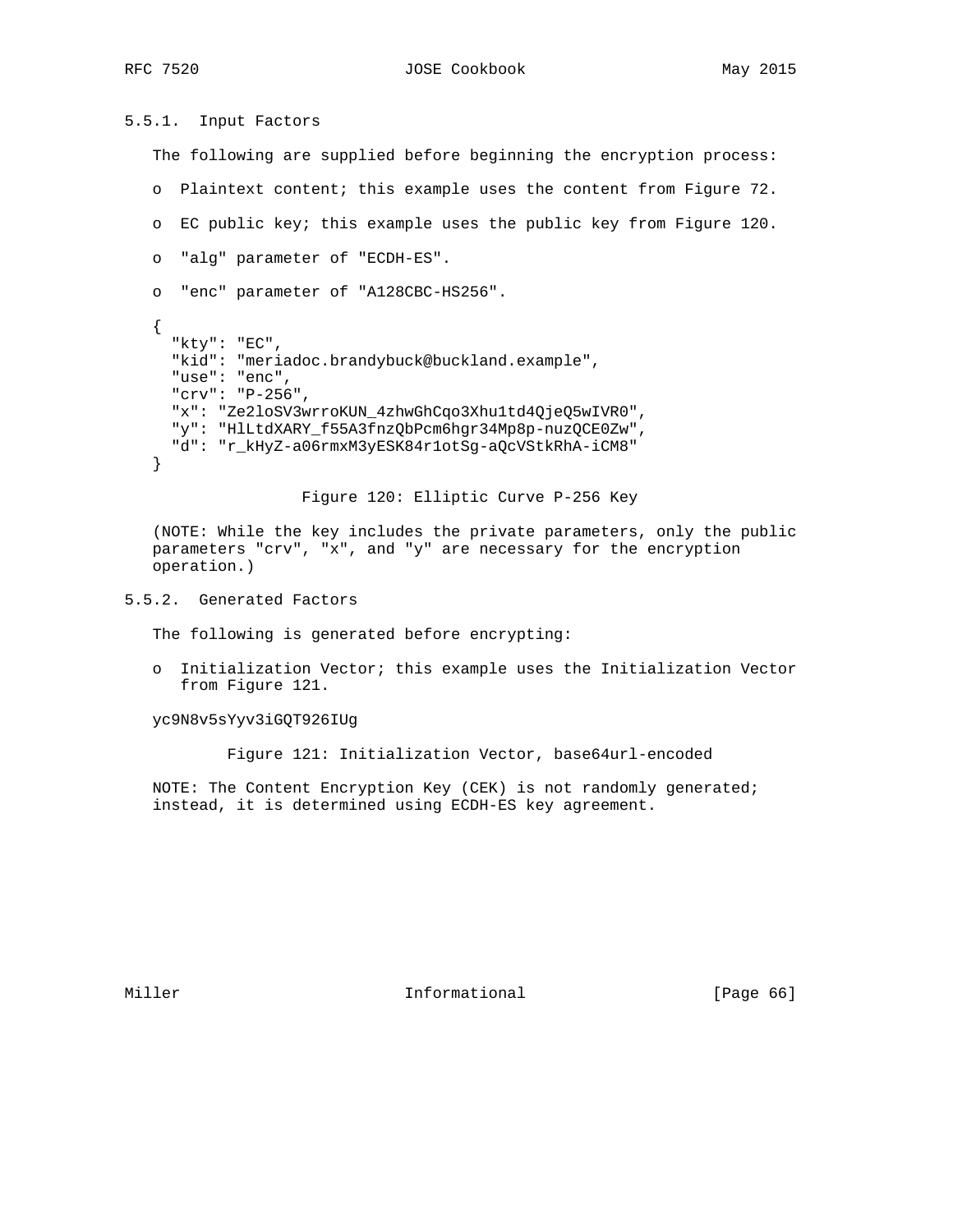5.5.3. Key Agreement

```
 The following is generated to agree on a CEK:
    o Ephemeral private key; this example uses the private key from
       Figure 122.
    {
      "kty": "EC",
      "crv": "P-256",
      "x": "mPUKT_bAWGHIhg0TpjjqVsP1rXWQu_vwVOHHtNkdYoA",
      "y": "8BQAsImGeAS46fyWw5MhYfGTT0IjBpFw2SS34Dv4Irs",
      "d": "AtH35vJsQ9SGjYfOsjUxYXQKrPH3FjZHmEtSKoSN8cM"
    }
              Figure 122: Ephemeral Private Key, in JWK Format
    Performing the ECDH operation using the static EC public key
    (Figure 120) over the ephemeral private key (Figure 122) produces the
    following CEK:
   hzHdlfQIAEehb8Hrd_mFRhKsKLEzPfshfXs9l6areCc
       Figure 123: Agreed-to Content Encryption Key, base64url-encoded
5.5.4. Encrypting the Content
    The following is generated before encrypting the content:
    o JWE Protected Header; this example uses the header from
       Figure 124, encoded to base64url [RFC4648] as Figure 125.
    {
      "alg": "ECDH-ES",
      "kid": "meriadoc.brandybuck@buckland.example",
      "epk": {
        "kty": "EC",
        "crv": "P-256",
        "x": "mPUKT_bAWGHIhg0TpjjqVsP1rXWQu_vwVOHHtNkdYoA",
        "y": "8BQAsImGeAS46fyWw5MhYfGTT0IjBpFw2SS34Dv4Irs"
      },
      "enc": "A128CBC-HS256"
    }
                    Figure 124: JWE Protected Header JSON
```
Miller **Informational** [Page 67]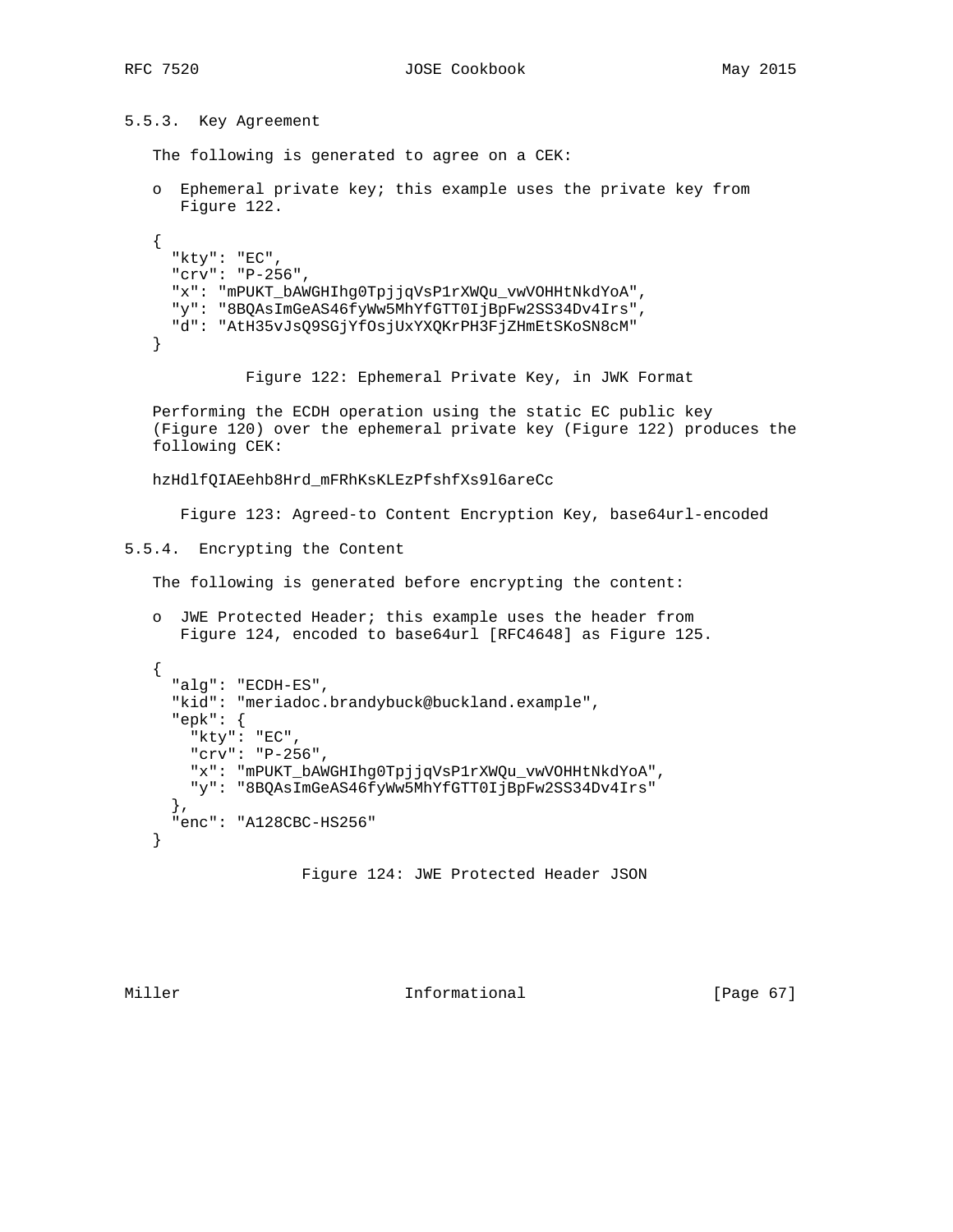eyJhbGciOiJFQ0RILUVTIiwia2lkIjoibWVyaWFkb2MuYnJhbmR5YnVja0BidW NrbGFuZC5leGFtcGxlIiwiZXBrIjp7Imt0eSI6IkVDIiwiY3J2IjoiUC0yNTYi LCJ4IjoibVBVS1RfYkFXR0hJaGcwVHBqanFWc1AxclhXUXVfdndWT0hIdE5rZF lvQSIsInkiOiI4QlFBc0ltR2VBUzQ2ZnlXdzVNaFlmR1RUMElqQnBGdzJTUzM0 RHY0SXJzIn0sImVuYyI6IkExMjhDQkMtSFMyNTYifQ

Figure 125: JWE Protected Header, base64url-encoded

 Performing the content encryption operation on the Plaintext (Figure 72) using the following:

- o CEK (Figure 123);
- o Initialization Vector (Figure 121); and
- o JWE Protected Header (Figure 125) as authenticated data

produces the following:

- o Ciphertext from Figure 126.
- o Authentication Tag from Figure 127.

 BoDlwPnTypYq-ivjmQvAYJLb5Q6l-F3LIgQomlz87yW4OPKbWE1zSTEFjDfhU9 IPIOSA9Bml4m7iDFwA-1ZXvHteLDtw4R1XRGMEsDIqAYtskTTmzmzNa-\_q4F\_e vAPUmwlO-ZG45Mnq4uhM1fm\_D9rBtWolqZSF3xGNNkpOMQKF1Cl8i8wjzRli7- IXgyirlKQsbhhqRzkv8IcY6aHl24j03C-AR2le1r7URUhArM79BY8soZU0lzwI -sD5PZ3l4NDCCei9XkoIAfsXJWmySPoeRb2Ni5UZL4mYpvKDiwmyzGd65KqVw7 MsFfI\_K767G9C9Azp73gKZD0DyUn1mn0WW5LmyX\_yJ-3AROq8p1WZBfG-ZyJ61 95\_JGG2m9Csg

Figure 126: Ciphertext, base64url-encoded

WCCkNa-x4BeB9hIDIfFuhg

Figure 127: Authentication Tag, base64url-encoded

#### 5.5.5. Output Results

The following compose the resulting JWE object:

- o JWE Protected Header (Figure 114)
- o Initialization Vector (Figure 110)
- o Ciphertext (Figure 115)
- o Authentication Tag (Figure 116)

Miller **Informational Informational** [Page 68]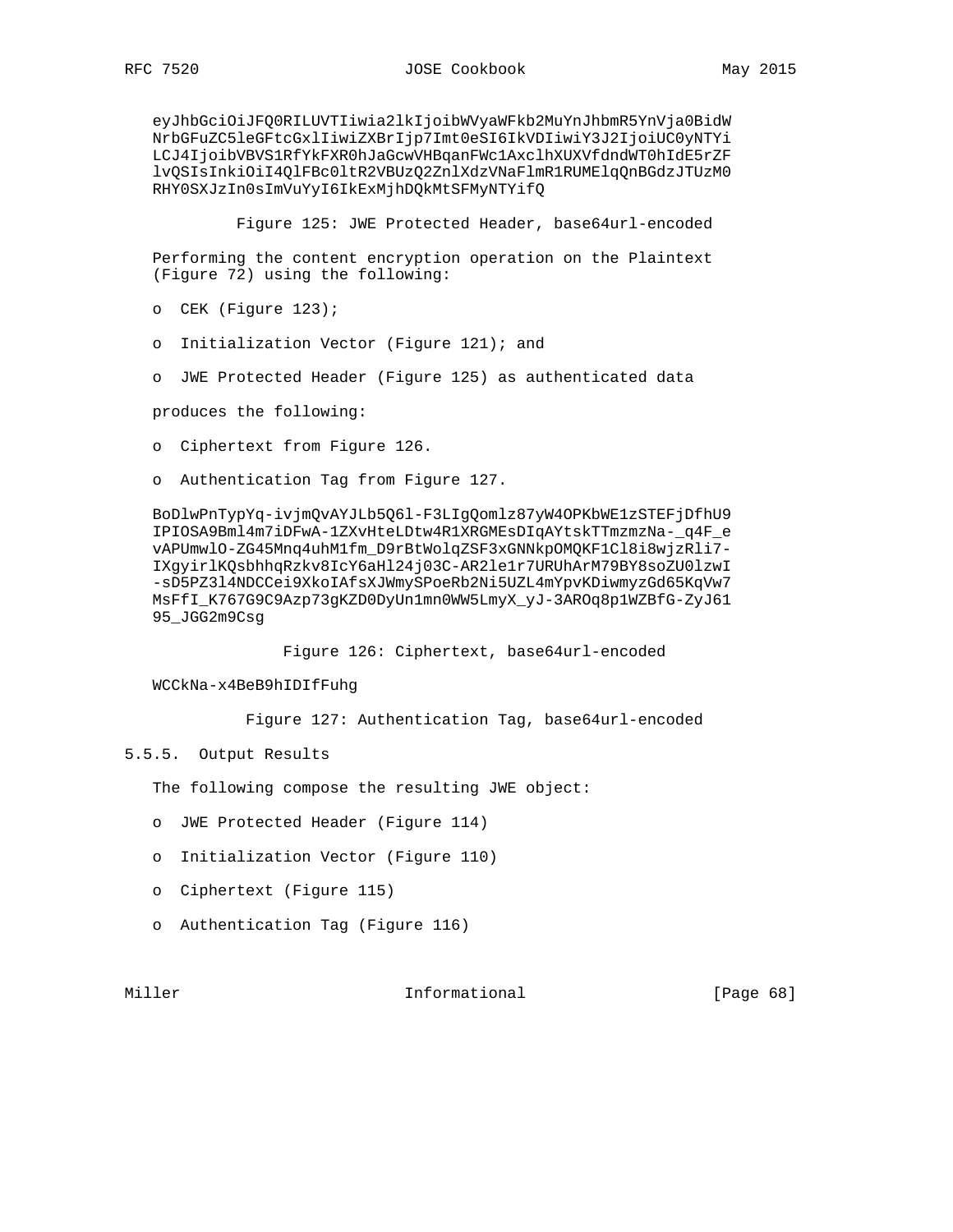Only the general JWE JSON Serialization is presented because the flattened JWE JSON Serialization is identical.

The resulting JWE object using the JWE Compact Serialization:

 eyJhbGciOiJFQ0RILUVTIiwia2lkIjoibWVyaWFkb2MuYnJhbmR5YnVja0BidW NrbGFuZC5leGFtcGxlIiwiZXBrIjp7Imt0eSI6IkVDIiwiY3J2IjoiUC0yNTYi LCJ4IjoibVBVS1RfYkFXR0hJaGcwVHBqanFWc1AxclhXUXVfdndWT0hIdE5rZF lvQSIsInkiOiI4QlFBc0ltR2VBUzQ2ZnlXdzVNaFlmR1RUMElqQnBGdzJTUzM0 RHY0SXJzIn0sImVuYyI6IkExMjhDQkMtSFMyNTYifQ

 . .

.

.

yc9N8v5sYyv3iGQT926IUg

 BoDlwPnTypYq-ivjmQvAYJLb5Q6l-F3LIgQomlz87yW4OPKbWE1zSTEFjDfhU9 IPIOSA9Bml4m7iDFwA-1ZXvHteLDtw4R1XRGMEsDIqAYtskTTmzmzNa-\_q4F\_e vAPUmwlO-ZG45Mnq4uhM1fm\_D9rBtWolqZSF3xGNNkpOMQKF1Cl8i8wjzRli7- IXgyirlKQsbhhqRzkv8IcY6aHl24j03C-AR2le1r7URUhArM79BY8soZU0lzwI -sD5PZ3l4NDCCei9XkoIAfsXJWmySPoeRb2Ni5UZL4mYpvKDiwmyzGd65KqVw7 MsFfI\_K767G9C9Azp73gKZD0DyUn1mn0WW5LmyX\_yJ-3AROq8p1WZBfG-ZyJ61 95\_JGG2m9Csg

WCCkNa-x4BeB9hIDIfFuhg

Figure 128: JWE Compact Serialization

The resulting JWE object using the general JWE JSON Serialization:

 $\{$  "protected": "eyJhbGciOiJFQ0RILUVTIiwia2lkIjoibWVyaWFkb2MuYn JhbmR5YnVja0BidWNrbGFuZC5leGFtcGxlIiwiZXBrIjp7Imt0eSI6Ik VDIiwiY3J2IjoiUC0yNTYiLCJ4IjoibVBVS1RfYkFXR0hJaGcwVHBqan FWc1AxclhXUXVfdndWT0hIdE5rZFlvQSIsInkiOiI4QlFBc0ltR2VBUz Q2ZnlXdzVNaFlmR1RUMElqQnBGdzJTUzM0RHY0SXJzIn0sImVuYyI6Ik ExMjhDQkMtSFMyNTYifQ", "iv": "yc9N8v5sYyv3iGQT926IUg",

 "ciphertext": "BoDlwPnTypYq-ivjmQvAYJLb5Q6l-F3LIgQomlz87yW4O PKbWE1zSTEFjDfhU9IPIOSA9Bml4m7iDFwA-1ZXvHteLDtw4R1XRGMEs DIqAYtskTTmzmzNa-\_q4F\_evAPUmwlO-ZG45Mnq4uhM1fm\_D9rBtWolq ZSF3xGNNkpOMQKF1Cl8i8wjzRli7-IXgyirlKQsbhhqRzkv8IcY6aHl2 4j03C-AR2le1r7URUhArM79BY8soZU0lzwI-sD5PZ3l4NDCCei9XkoIA fsXJWmySPoeRb2Ni5UZL4mYpvKDiwmyzGd65KqVw7MsFfI\_K767G9C9A zp73gKZD0DyUn1mn0WW5LmyX\_yJ-3AROq8p1WZBfG-ZyJ6195\_JGG2m9 Csg",

"tag": "WCCkNa-x4BeB9hIDIfFuhg"

}

Figure 129: General JWE JSON Serialization

Miller **Informational Informational** [Page 69]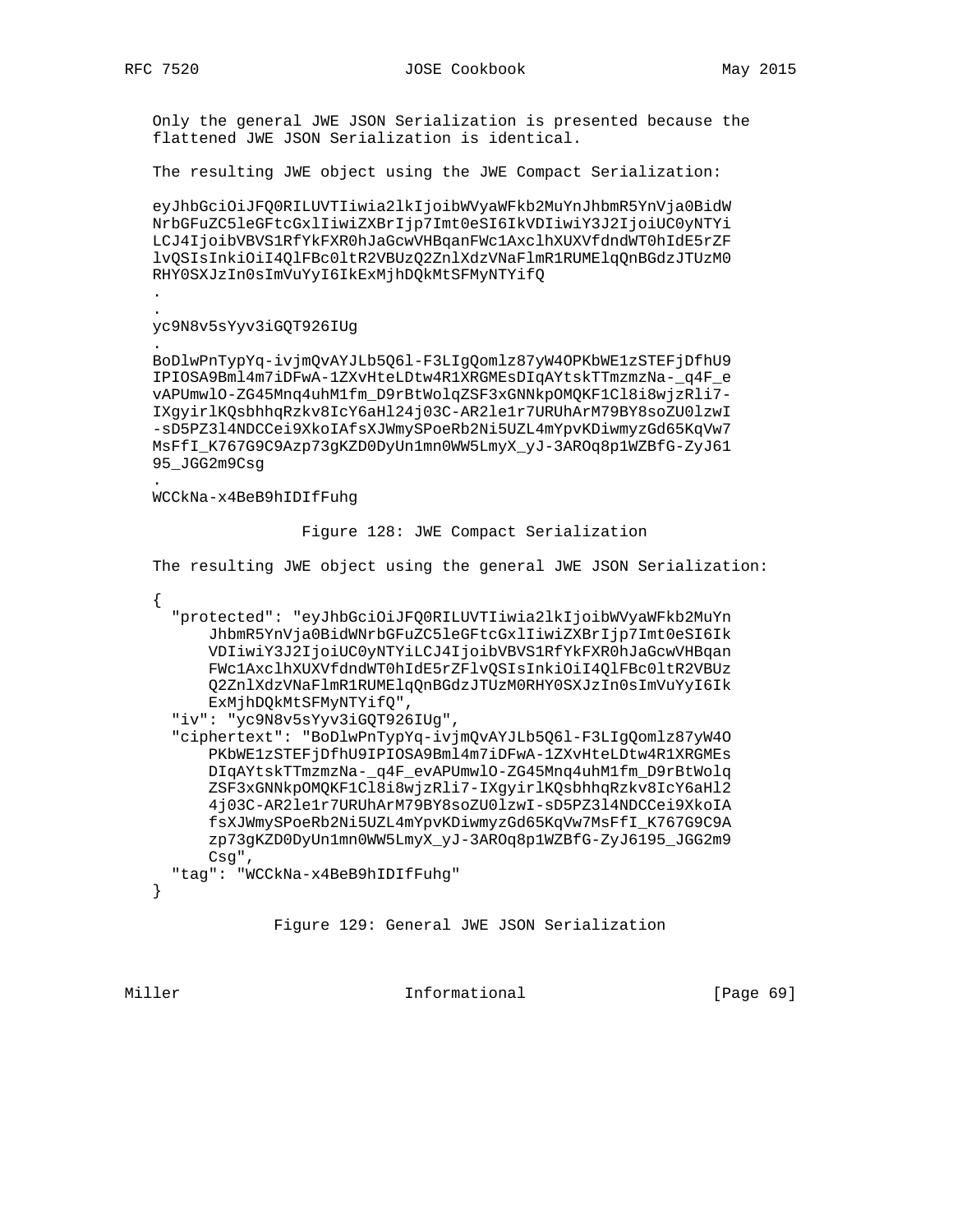5.6. Direct Encryption Using AES-GCM

 This example illustrates encrypting content using a previously exchanged key directly and the "A128GCM" (AES-GCM) content encryption algorithm.

 Note that whitespace is added for readability as described in Section 1.1.

5.6.1. Input Factors

The following are supplied before beginning the encryption process:

- o Plaintext content; this example uses the content from Figure 72.
- o AES symmetric key as the Content Encryption Key (CEK); this example uses the key from Figure 130.
- o "alg" parameter of "dir".
- o "enc" parameter of "A128GCM".

```
 {
   "kty": "oct",
   "kid": "77c7e2b8-6e13-45cf-8672-617b5b45243a",
   "use": "enc",
   "alg": "A128GCM",
   "k": "XctOhJAkA-pD9Lh7ZgW_2A"
 }
```
Figure 130: AES 128-Bit Key, in JWK Format

#### 5.6.2. Generated Factors

The following is generated before encrypting:

 o Initialization Vector; this example uses the Initialization Vector from Figure 131.

refa467QzzKx6QAB

Figure 131: Initialization Vector, base64url-encoded

Miller **Informational** [Page 70]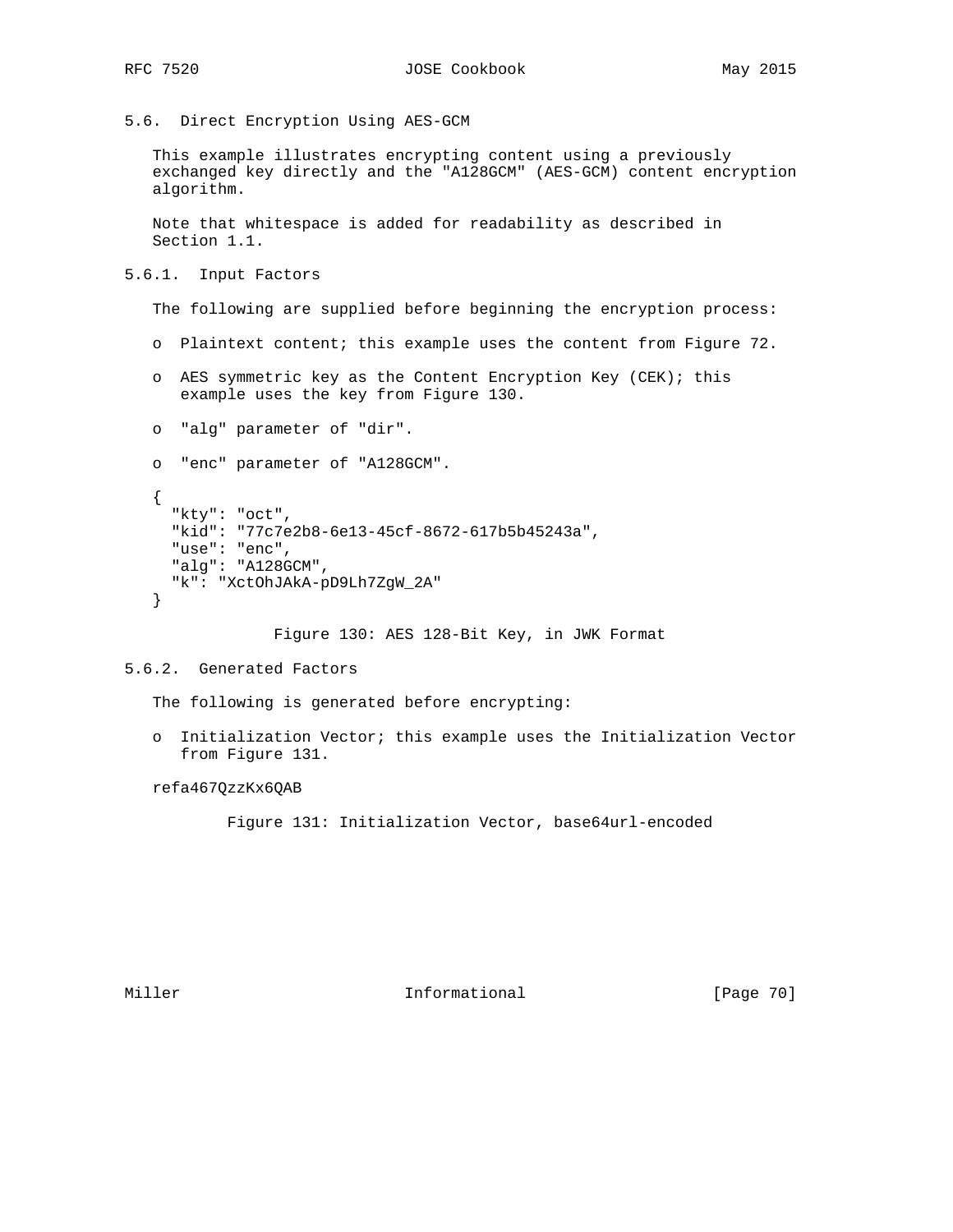5.6.3. Encrypting the Content

The following is generated before encrypting the content:

 o JWE Protected Header; this example uses the header from Figure 132, encoded as base64url [RFC4648] to produce Figure 133. { "alg": "dir", "kid": "77c7e2b8-6e13-45cf-8672-617b5b45243a", "enc": "A128GCM" }

Figure 132: JWE Protected Header JSON

 eyJhbGciOiJkaXIiLCJraWQiOiI3N2M3ZTJiOC02ZTEzLTQ1Y2YtODY3Mi02MT diNWI0NTI0M2EiLCJlbmMiOiJBMTI4R0NNIn0

Figure 133: JWE Protected Header, base64url-encoded

 Performing the encryption operation on the Plaintext (Figure 72) using the following:

o CEK (Figure 130);

- o Initialization Vector (Figure 131); and
- o JWE Protected Header (Figure 133) as authenticated data

produces the following:

- o Ciphertext from Figure 134.
- o Authentication Tag from Figure 135.

 JW\_i\_f52hww\_ELQPGaYyeAB6HYGcR559l9TYnSovc23XJoBcW29rHP8yZOZG7Y hLpT1bjFuvZPjQS-m0IFtVcXkZXdH\_lr\_FrdYt9HRUYkshtrMmIUAyGmUnd9zM DB2n0cRDIHAzFVeJUDxkUwVAE7\_YGRPdcqMyiBoCO-FBdE-Nceb4h3-FtBP-c\_ BIwCPTjb9o0SbdcdREEMJMyZBH8ySWMVi1gPD9yxi-aQpGbSv\_F9N4IZAxscj5 g-NJsUPbjk29-s7LJAGb15wEBtXphVCgyy53CoIKLHHeJHXex45Uz9aKZSRSIn ZI-wjsY0yu3cT4\_aQ3i1o-tiE-F8Ios61EKgyIQ4CWao8PFMj8TTnp

Figure 134: Ciphertext, base64url-encoded

vbb32Xvllea2OtmHAdccRQ

Figure 135: Authentication Tag, base64url-encoded

Miller **Informational Informational** [Page 71]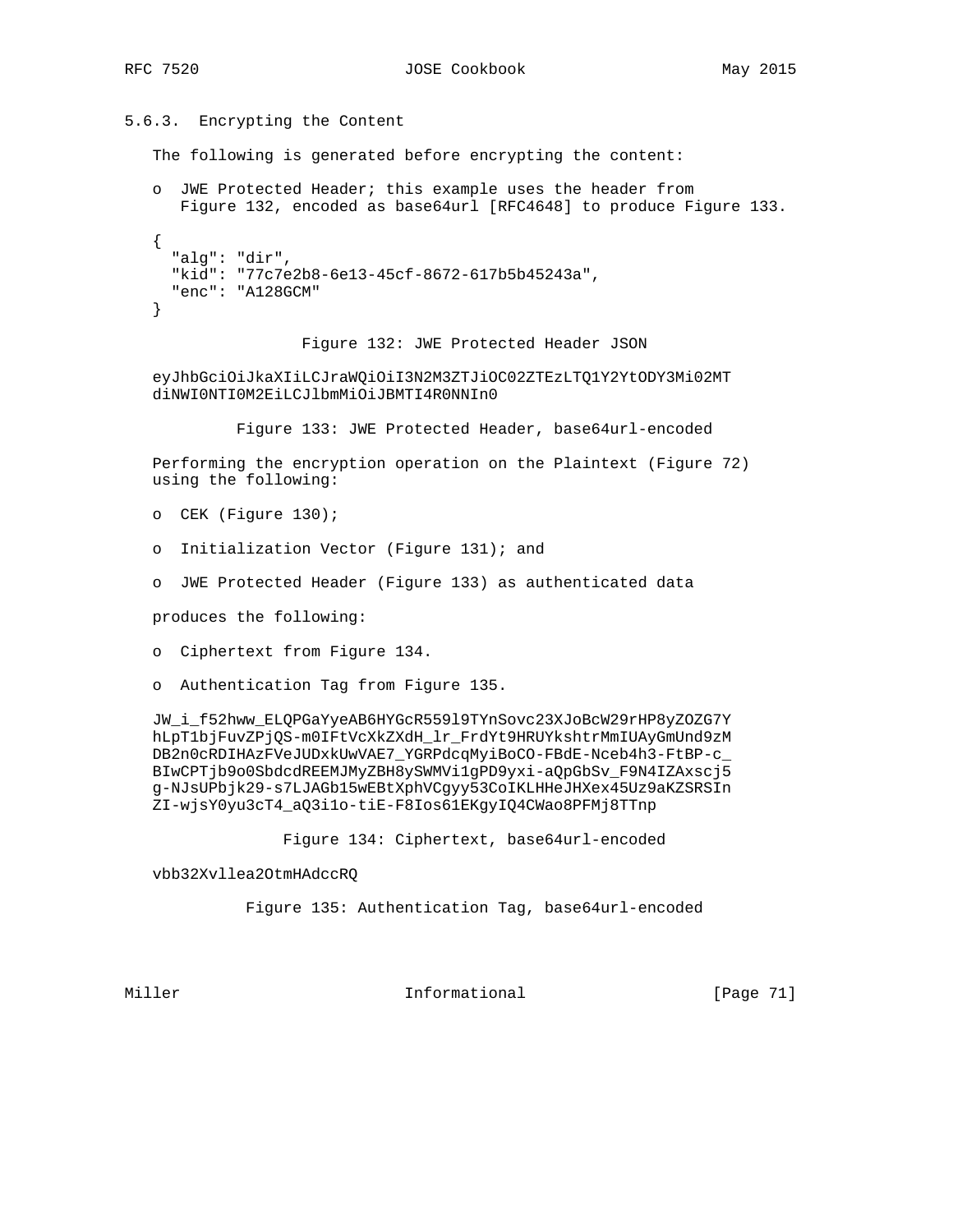# 5.6.4. Output Results

The following compose the resulting JWE object:

- o JWE Protected Header (Figure 133)
- o Initialization Vector (Figure 131)
- o Ciphertext (Figure 134)
- o Authentication Tag (Figure 135)

 Only the general JWE JSON Serialization is presented because the flattened JWE JSON Serialization is identical.

The resulting JWE object using the JWE Compact Serialization:

 eyJhbGciOiJkaXIiLCJraWQiOiI3N2M3ZTJiOC02ZTEzLTQ1Y2YtODY3Mi02MT diNWI0NTI0M2EiLCJlbmMiOiJBMTI4R0NNIn0

#### refa467QzzKx6QAB

 . .

.

 JW\_i\_f52hww\_ELQPGaYyeAB6HYGcR559l9TYnSovc23XJoBcW29rHP8yZOZG7Y hLpT1bjFuvZPjQS-m0IFtVcXkZXdH\_lr\_FrdYt9HRUYkshtrMmIUAyGmUnd9zM DB2n0cRDIHAzFVeJUDxkUwVAE7\_YGRPdcqMyiBoCO-FBdE-Nceb4h3-FtBP-c\_ BIwCPTjb9o0SbdcdREEMJMyZBH8ySWMVi1gPD9yxi-aQpGbSv\_F9N4IZAxscj5 g-NJsUPbjk29-s7LJAGb15wEBtXphVCgyy53CoIKLHHeJHXex45Uz9aKZSRSIn ZI-wjsY0yu3cT4\_aQ3i1o-tiE-F8Ios61EKgyIQ4CWao8PFMj8TTnp .

vbb32Xvllea2OtmHAdccRQ

Figure 136: JWE Compact Serialization

Miller **Informational** [Page 72]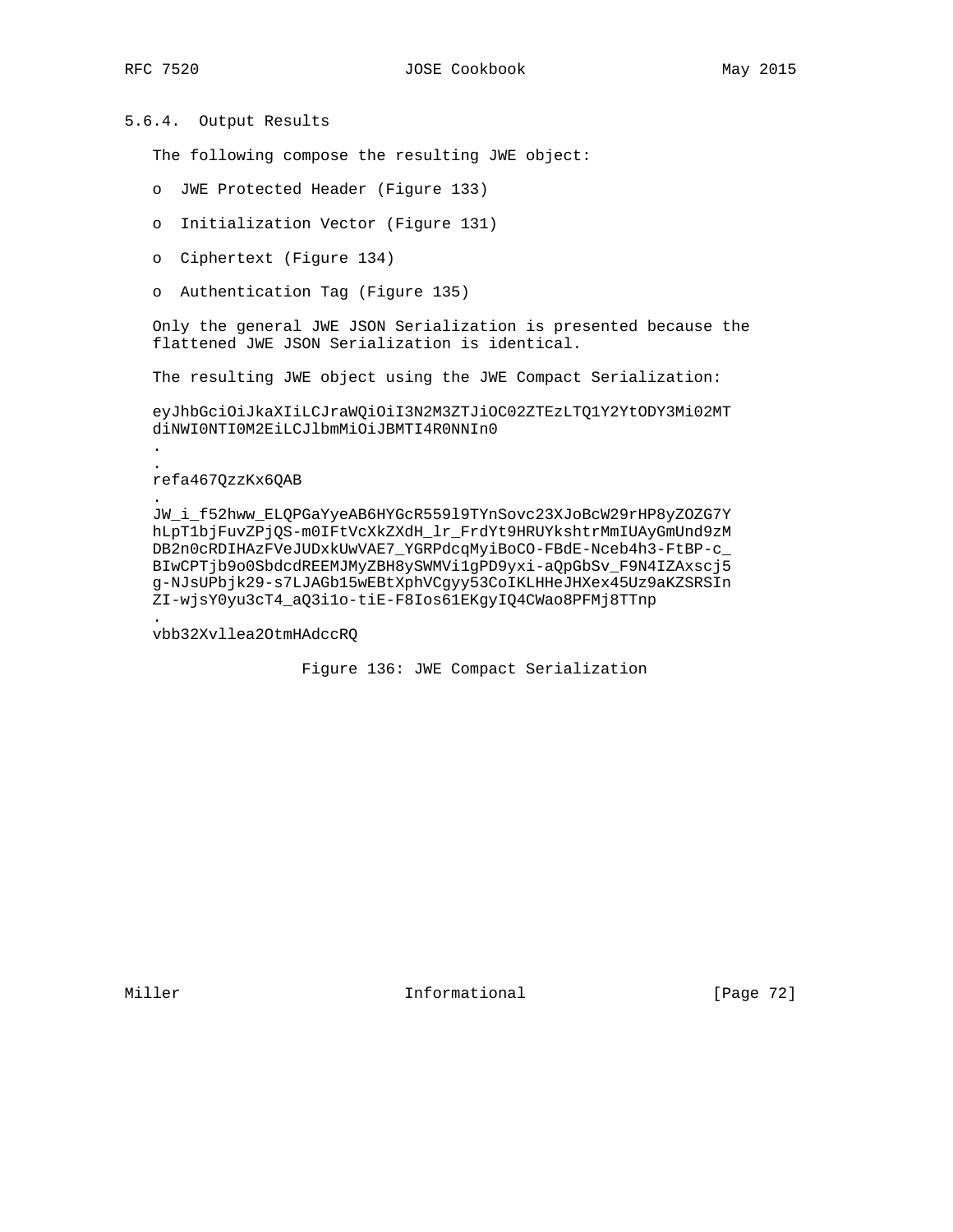The resulting JWE object using the general JWE JSON Serialization: { "protected": "eyJhbGciOiJkaXIiLCJraWQiOiI3N2M3ZTJiOC02ZTEzLT Q1Y2YtODY3Mi02MTdiNWI0NTI0M2EiLCJlbmMiOiJBMTI4R0NNIn0", "iv": "refa467QzzKx6QAB", "ciphertext": "JW\_i\_f52hww\_ELQPGaYyeAB6HYGcR559l9TYnSovc23XJ oBcW29rHP8yZOZG7YhLpT1bjFuvZPjQS-m0IFtVcXkZXdH\_lr\_FrdYt9 HRUYkshtrMmIUAyGmUnd9zMDB2n0cRDIHAzFVeJUDxkUwVAE7\_YGRPdc qMyiBoCO-FBdE-Nceb4h3-FtBP-c\_BIwCPTjb9o0SbdcdREEMJMyZBH8 ySWMVi1gPD9yxi-aQpGbSv\_F9N4IZAxscj5g-NJsUPbjk29-s7LJAGb1 5wEBtXphVCgyy53CoIKLHHeJHXex45Uz9aKZSRSInZI-wjsY0yu3cT4\_ aQ3i1o-tiE-F8Ios61EKgyIQ4CWao8PFMj8TTnp", "tag": "vbb32Xvllea2OtmHAdccRQ" }

Figure 137: General JWE JSON Serialization

5.7. Key Wrap Using AES-GCM KeyWrap with AES-CBC-HMAC-SHA2

 This example illustrates encrypting content using the "A256GCMKW" (AES-256-GCM-KeyWrap) key encryption algorithm with the "A128CBC- HS256" (AES-128-CBC-HMAC-SHA-256) content encryption algorithm.

 Note that whitespace is added for readability as described in Section 1.1.

5.7.1. Input Factors

The following are supplied before beginning the encryption process:

- o Plaintext content; this example uses the content from Figure 72.
- o AES symmetric key; this example uses the key from Figure 138.
- o "alg" parameter of "A256GCMKW".
- o "enc" parameter of "A128CBC-HS256".

Miller **Informational** [Page 73]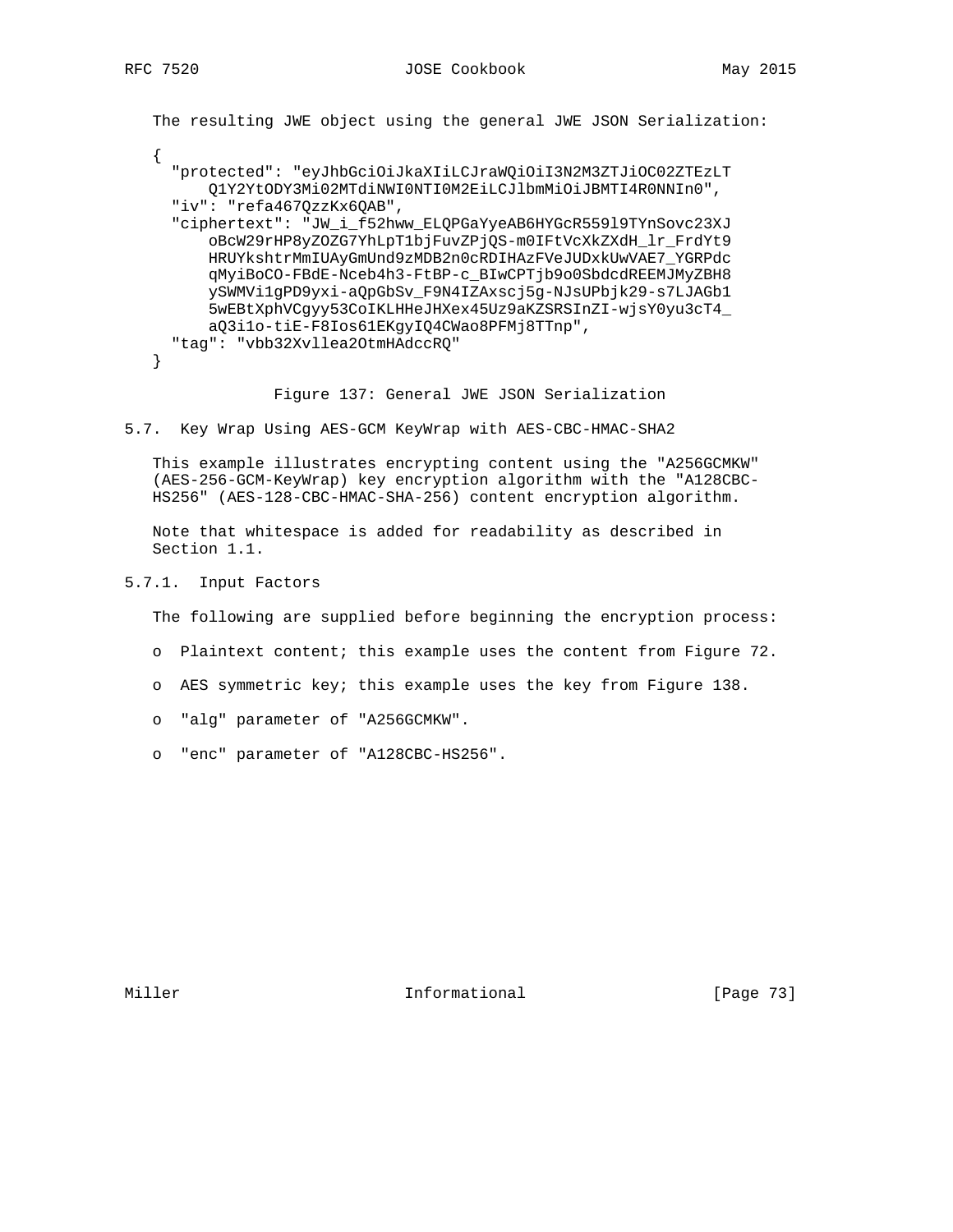{ "kty": "oct", "kid": "18ec08e1-bfa9-4d95-b205-2b4dd1d4321d", "use": "enc", "alg": "A256GCMKW", "k": "qC57l\_uxcm7Nm3K-ct4GFjx8tM1U8CZ0NLBvdQstiS8" }

Figure 138: AES 256-Bit Key

# 5.7.2. Generated Factors

The following are generated before encrypting:

- o AES symmetric key as the Content Encryption Key (CEK); this example uses the key from Figure 139.
- o Initialization Vector for content encryption; this example uses the Initialization Vector from Figure 140.

UWxARpat23nL9ReIj4WG3D1ee9I4r-Mv5QLuFXdy\_rE

Figure 139: Content Encryption Key, base64url-encoded

gz6NjyEFNm\_vm8Gj6FwoFQ

Figure 140: Initialization Vector, base64url-encoded

5.7.3. Encrypting the Key

The following is generated before encrypting the CEK:

 o Initialization Vector for key wrapping; this example uses the Initialization Vector from Figure 141.

KkYT0GX\_2jHlfqN\_

Figure 141: Initialization Vector for Key Wrapping, base64url-encoded

Miller **Informational** [Page 74]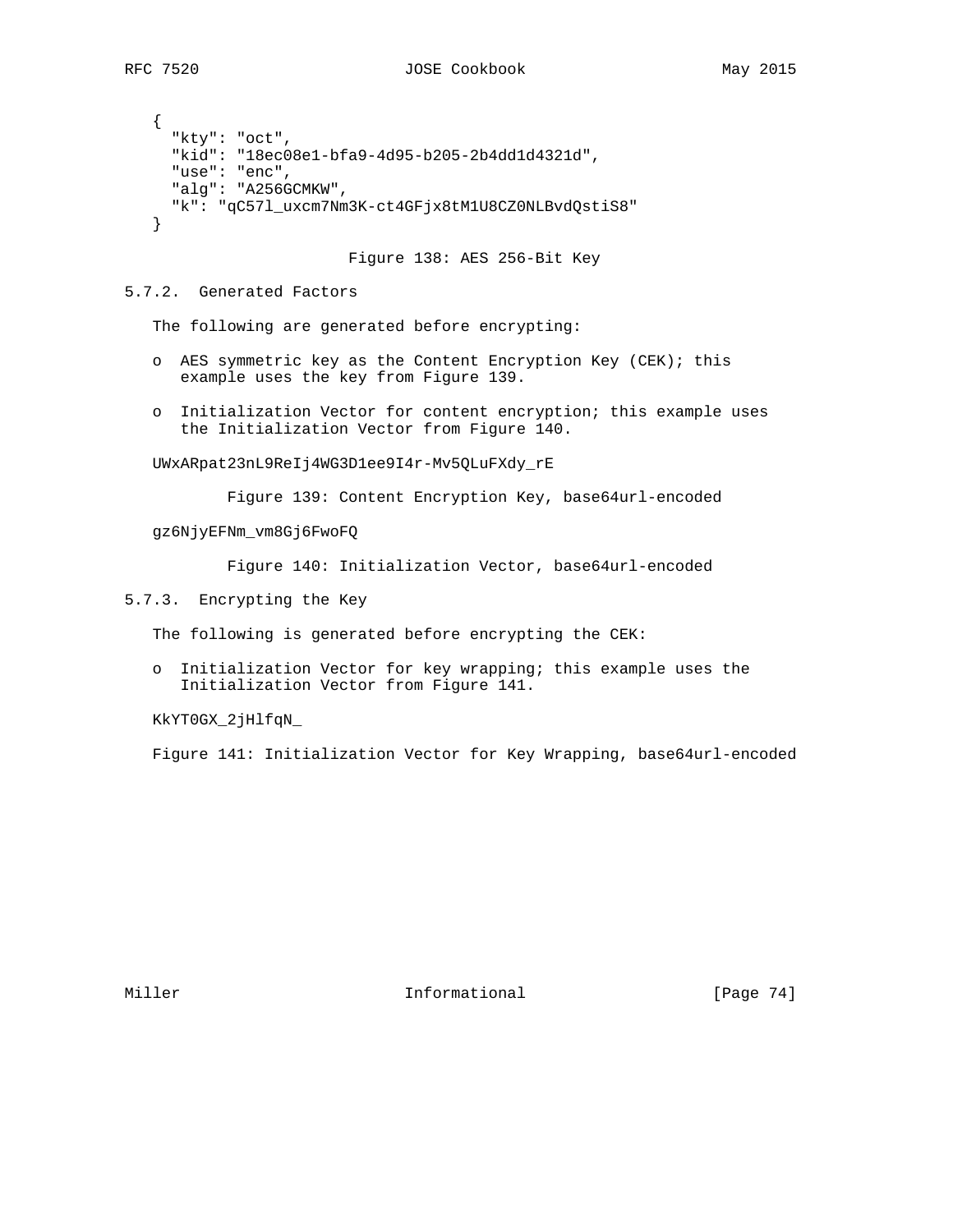Performing the key encryption operation over the CEK (Figure 139) with the following:

- o AES symmetric key (Figure 138);
- o Initialization Vector (Figure 141); and
- o The empty string as authenticated data

produces the following:

- o Encrypted Key from Figure 142.
- o Authentication Tag from Figure 143.

lJf3HbOApxMEBkCMOoTnnABxs\_CvTWUmZQ2ElLvYNok

Figure 142: Encrypted Key, base64url-encoded

kfPduVQ3T3H6vnewt--ksw

Figure 143: Authentication Tag from Key Wrapping, base64url-encoded

5.7.4. Encrypting the Content

The following is generated before encrypting the content:

- o JWE Protected Header; this example uses the header from Figure 144, encoded to base64url [RFC4648] as Figure 145.
- { "alg": "A256GCMKW", "kid": "18ec08e1-bfa9-4d95-b205-2b4dd1d4321d", "tag": "kfPduVQ3T3H6vnewt--ksw", "iv": "KkYT0GX\_2jHlfqN\_", "enc": "A128CBC-HS256" }

Figure 144: JWE Protected Header JSON

Miller **Informational** [Page 75]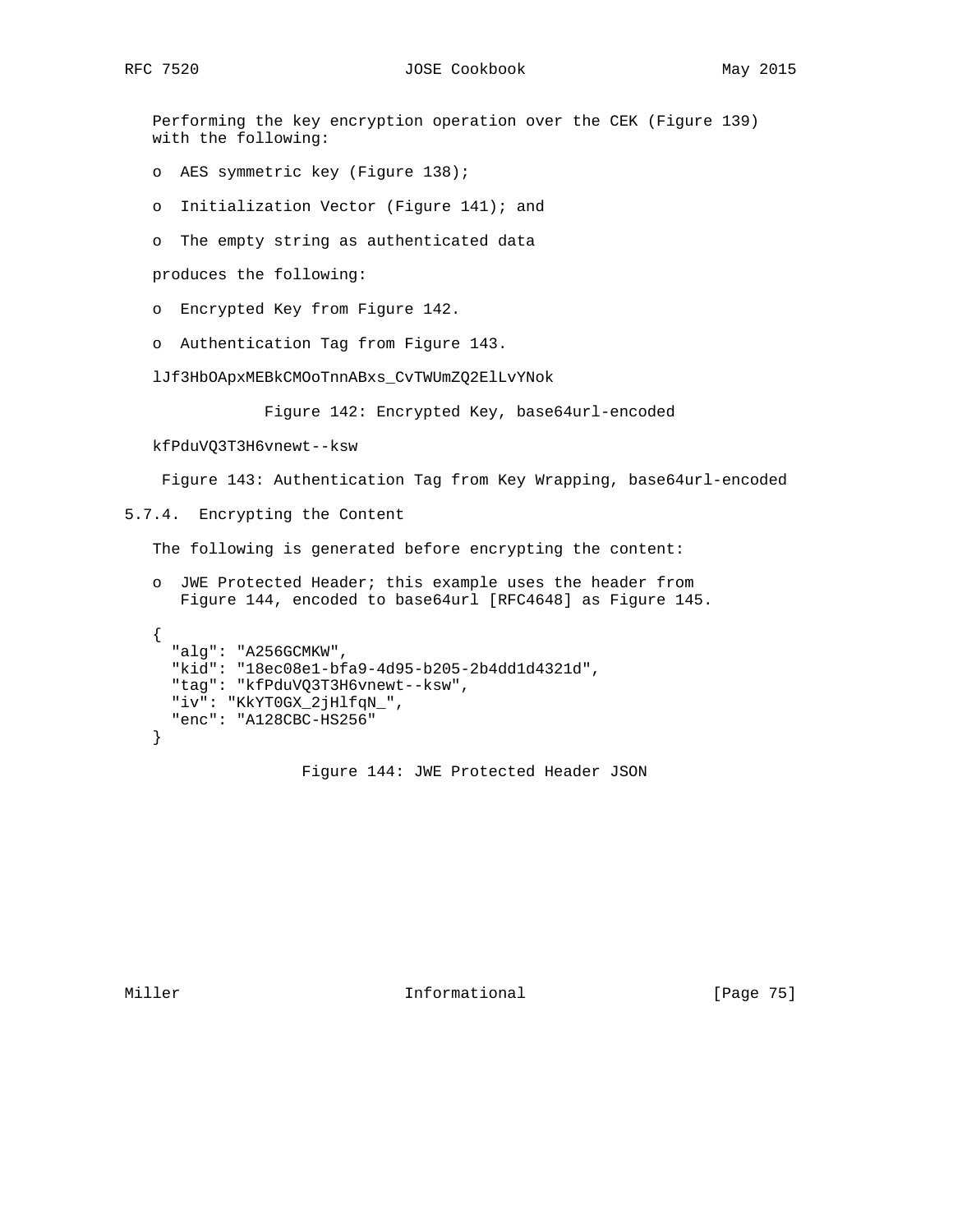eyJhbGciOiJBMjU2R0NNS1ciLCJraWQiOiIxOGVjMDhlMS1iZmE5LTRkOTUtYj IwNS0yYjRkZDFkNDMyMWQiLCJ0YWciOiJrZlBkdVZRM1QzSDZ2bmV3dC0ta3N3 IiwiaXYiOiJLa1lUMEdYXzJqSGxmcU5fIiwiZW5jIjoiQTEyOENCQy1IUzI1Ni J9

Figure 145: JWE Protected Header, base64url-encoded

 Performing the content encryption operation over the Plaintext (Figure 72) with the following:

- o CEK (Figure 139);
- o Initialization Vector (Figure 140); and
- o JWE Protected Header (Figure 145) as authenticated data

produces the following:

- o Ciphertext from Figure 146.
- o Authentication Tag from Figure 147.

 Jf5p9-ZhJlJy\_IQ\_byKFmI0Ro7w7G1QiaZpI8OaiVgD8EqoDZHyFKFBupS8iaE eVIgMqWmsuJKuoVgzR3YfzoMd3GxEm3VxNhzWyWtZKX0gxKdy6HgLvqoGNbZCz LjqcpDiF8q2\_62EVAbr2uSc2oaxFmFuIQHLcqAHxy51449xkjZ7ewzZaGV3eFq hpco8o4DijXaG5\_7kp3h2cajRfDgymuxUbWgLqaeNQaJtvJmSMFuEOSAzw9Hde b6yhdTynCRmu-kqtO5Dec4lT2OMZKpnxc\_F1\_4yDJFcqb5CiDSmA-psB2k0Jtj xAj4UPI61oONK7zzFIu4gBfjJCndsZfdvG7h8wGjV98QhrKEnR7xKZ3KCr0\_qR 1B-gxpNk3xWU

Figure 146: Ciphertext, base64url-encoded

DKW7jrb4WaRSNfbXVPlT5g

Figure 147: Authentication Tag, base64url-encoded

Miller **Informational** [Page 76]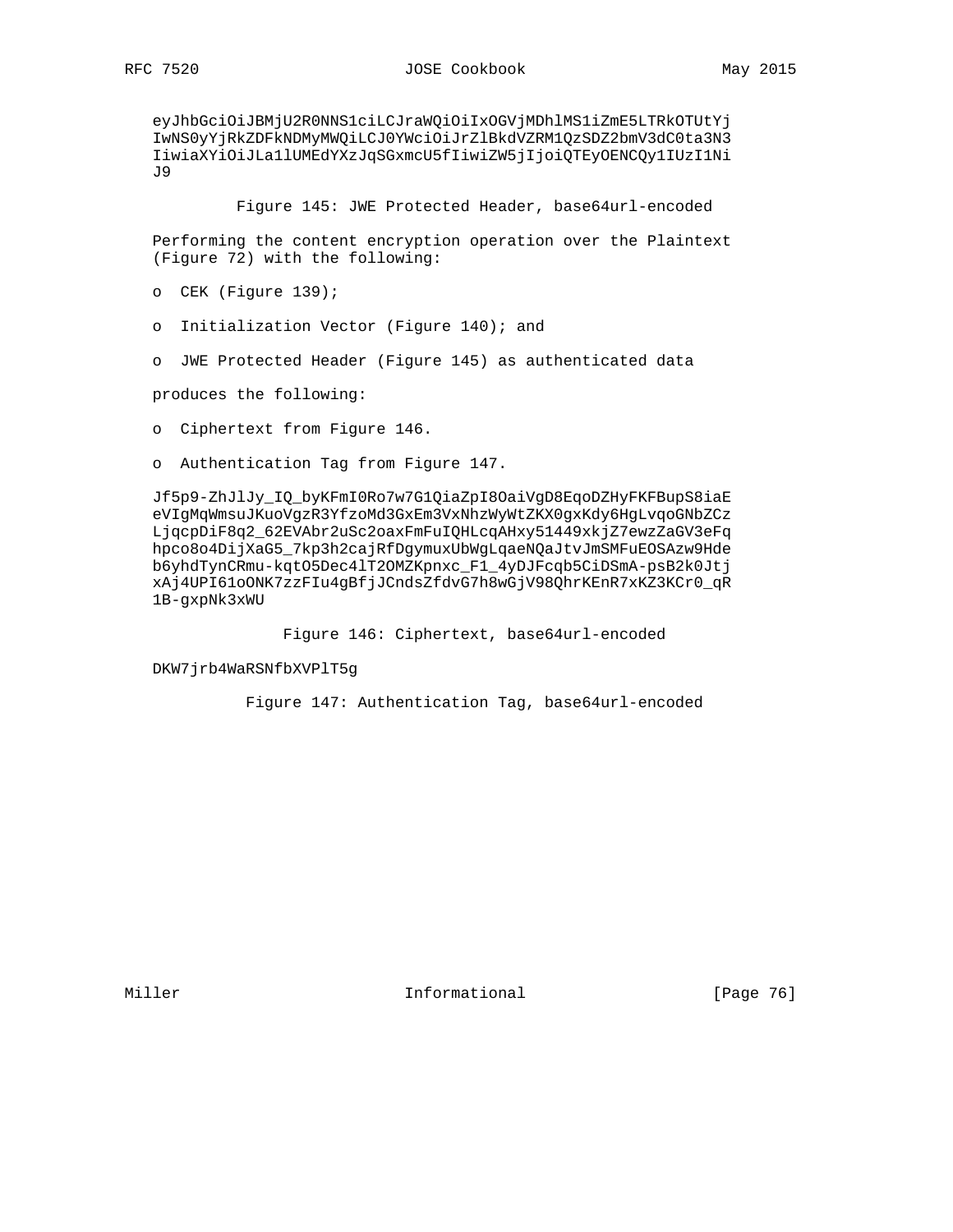.

.

.

.

# 5.7.5. Output Results

The following compose the resulting JWE object:

- o JWE Protected Header (Figure 145)
- o Encrypted Key (Figure 142)
- o Initialization Vector (Figure 140)
- o Ciphertext (Figure 146)
- o Authentication Tag (Figure 147)

The resulting JWE object using the JWE Compact Serialization:

 eyJhbGciOiJBMjU2R0NNS1ciLCJraWQiOiIxOGVjMDhlMS1iZmE5LTRkOTUtYj IwNS0yYjRkZDFkNDMyMWQiLCJ0YWciOiJrZlBkdVZRM1QzSDZ2bmV3dC0ta3N3 IiwiaXYiOiJLa1lUMEdYXzJqSGxmcU5fIiwiZW5jIjoiQTEyOENCQy1IUzI1Ni J9

lJf3HbOApxMEBkCMOoTnnABxs\_CvTWUmZQ2ElLvYNok

### gz6NjyEFNm\_vm8Gj6FwoFQ

 Jf5p9-ZhJlJy\_IQ\_byKFmI0Ro7w7G1QiaZpI8OaiVgD8EqoDZHyFKFBupS8iaE eVIgMqWmsuJKuoVgzR3YfzoMd3GxEm3VxNhzWyWtZKX0gxKdy6HgLvqoGNbZCz LjqcpDiF8q2\_62EVAbr2uSc2oaxFmFuIQHLcqAHxy51449xkjZ7ewzZaGV3eFq hpco8o4DijXaG5\_7kp3h2cajRfDgymuxUbWgLqaeNQaJtvJmSMFuEOSAzw9Hde b6yhdTynCRmu-kqtO5Dec4lT2OMZKpnxc\_F1\_4yDJFcqb5CiDSmA-psB2k0Jtj xAj4UPI61oONK7zzFIu4gBfjJCndsZfdvG7h8wGjV98QhrKEnR7xKZ3KCr0\_qR 1B-gxpNk3xWU

DKW7jrb4WaRSNfbXVPlT5g

Figure 148: JWE Compact Serialization

Miller **Informational Informational** [Page 77]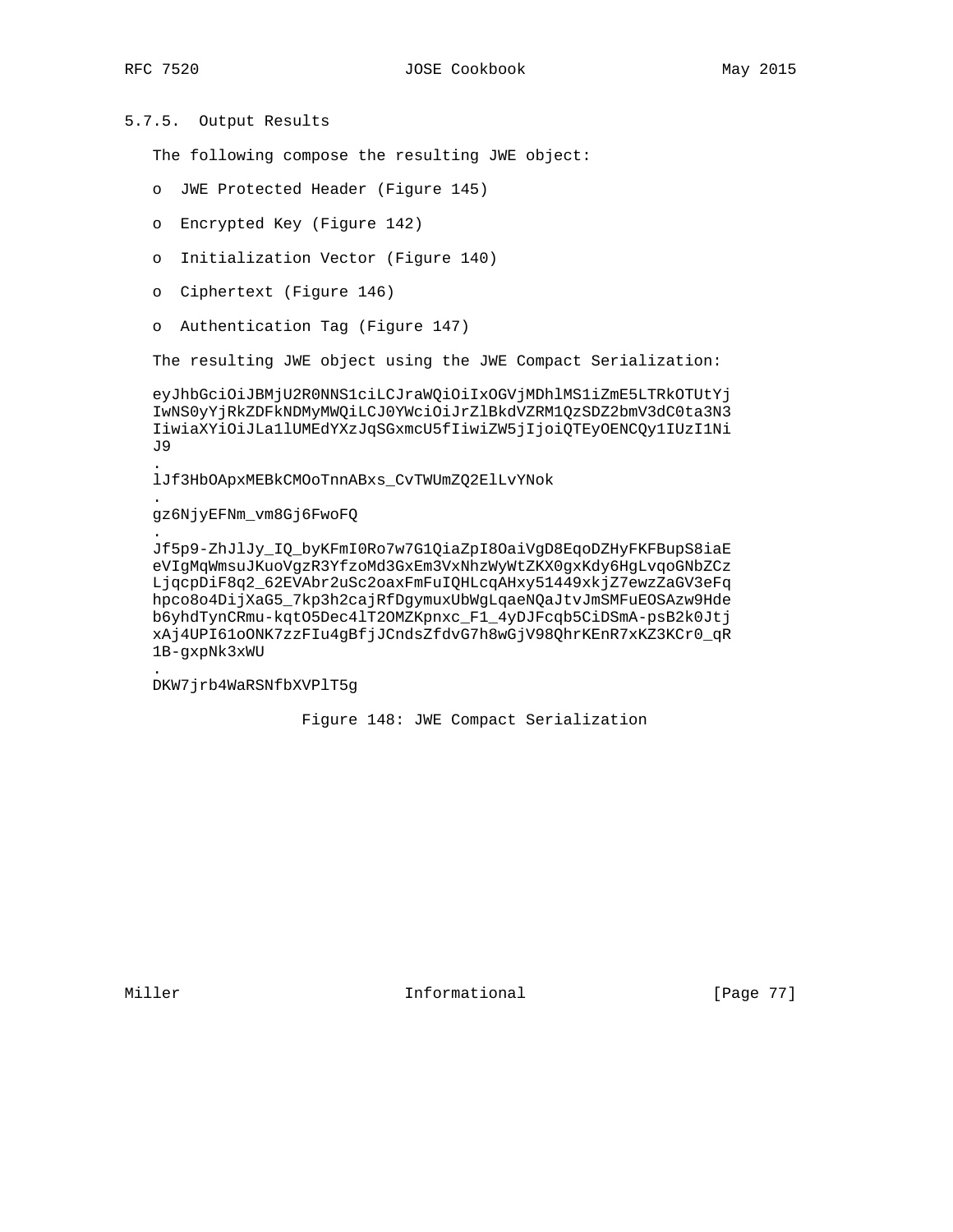```
 The resulting JWE object using the general JWE JSON Serialization:
```

```
 {
   "recipients": [
   \mathcal{A} "encrypted_key": "lJf3HbOApxMEBkCMOoTnnABxs_CvTWUmZQ2ElL
           vYNok"
    }
  \mathbf{I},
   "protected": "eyJhbGciOiJBMjU2R0NNS1ciLCJraWQiOiIxOGVjMDhlMS
       1iZmE5LTRkOTUtYjIwNS0yYjRkZDFkNDMyMWQiLCJ0YWciOiJrZlBkdV
       ZRM1QzSDZ2bmV3dC0ta3N3IiwiaXYiOiJLa1lUMEdYXzJqSGxmcU5fIi
       wiZW5jIjoiQTEyOENCQy1IUzI1NiJ9",
   "iv": "gz6NjyEFNm_vm8Gj6FwoFQ",
   "ciphertext": "Jf5p9-ZhJlJy_IQ_byKFmI0Ro7w7G1QiaZpI8OaiVgD8E
       qoDZHyFKFBupS8iaEeVIgMqWmsuJKuoVgzR3YfzoMd3GxEm3VxNhzWyW
       tZKX0gxKdy6HgLvqoGNbZCzLjqcpDiF8q2_62EVAbr2uSc2oaxFmFuIQ
       HLcqAHxy51449xkjZ7ewzZaGV3eFqhpco8o4DijXaG5_7kp3h2cajRfD
       gymuxUbWgLqaeNQaJtvJmSMFuEOSAzw9Hdeb6yhdTynCRmu-kqtO5Dec
       4lT2OMZKpnxc_F1_4yDJFcqb5CiDSmA-psB2k0JtjxAj4UPI61oONK7z
       zFIu4gBfjJCndsZfdvG7h8wGjV98QhrKEnR7xKZ3KCr0_qR1B-gxpNk3
       xWU",
   "tag": "DKW7jrb4WaRSNfbXVPlT5g"
 }
```
Figure 149: General JWE JSON Serialization

Miller **Informational** [Page 78]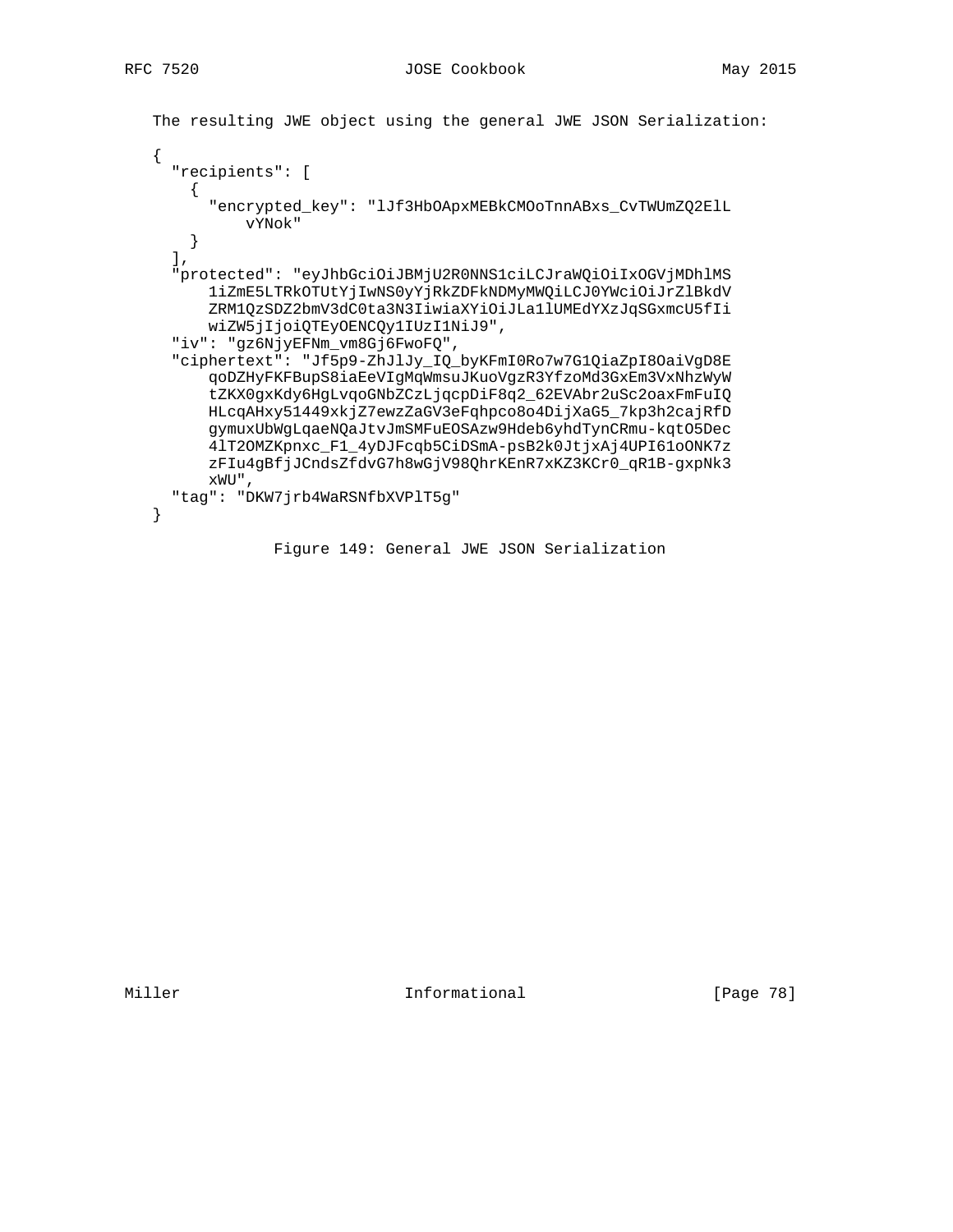```
 The resulting JWE object using the flattened JWE JSON Serialization:
 {
   "protected": "eyJhbGciOiJBMjU2R0NNS1ciLCJpdiI6IktrWVQwR1hfMm
       pIbGZxTl8iLCJraWQiOiIxOGVjMDhlMS1iZmE5LTRkOTUtYjIwNS0yYj
       RkZDFkNDMyMWQiLCJ0YWciOiJrZlBkdVZRM1QzSDZ2bmV3dC0ta3N3Ii
       wiZW5jIjoiQTEyOENCQy1IUzI1NiJ9",
   "encrypted_key": "lJf3HbOApxMEBkCMOoTnnABxs_CvTWUmZQ2ElLvYNo
      k",
   "iv": "gz6NjyEFNm_vm8Gj6FwoFQ",
   "ciphertext": "Jf5p9-ZhJlJy_IQ_byKFmI0Ro7w7G1QiaZpI8OaiVgD8E
       qoDZHyFKFBupS8iaEeVIgMqWmsuJKuoVgzR3YfzoMd3GxEm3VxNhzWyW
       tZKX0gxKdy6HgLvqoGNbZCzLjqcpDiF8q2_62EVAbr2uSc2oaxFmFuIQ
       HLcqAHxy51449xkjZ7ewzZaGV3eFqhpco8o4DijXaG5_7kp3h2cajRfD
       gymuxUbWgLqaeNQaJtvJmSMFuEOSAzw9Hdeb6yhdTynCRmu-kqtO5Dec
       4lT2OMZKpnxc_F1_4yDJFcqb5CiDSmA-psB2k0JtjxAj4UPI61oONK7z
       zFIu4gBfjJCndsZfdvG7h8wGjV98QhrKEnR7xKZ3KCr0_qR1B-gxpNk3
       xWU",
   "tag": "NvBveHr_vonkvflfnUrmBQ"
 }
```
Figure 150: Flattened JWE JSON Serialization

5.8. Key Wrap Using AES-KeyWrap with AES-GCM

 The following example illustrates content encryption using the "A128KW" (AES-128-KeyWrap) key encryption algorithm and the "A128GCM" (AES-128-GCM) content encryption algorithm.

 Note that whitespace is added for readability as described in Section 1.1.

5.8.1. Input Factors

The following are supplied before beginning the encryption process:

- o Plaintext content; this example uses the content from Figure 72.
- o AES symmetric key; this example uses the key from Figure 151.
- o "alg" parameter of "A128KW".
- o "enc" parameter of "A128GCM".

Miller **Informational** [Page 79]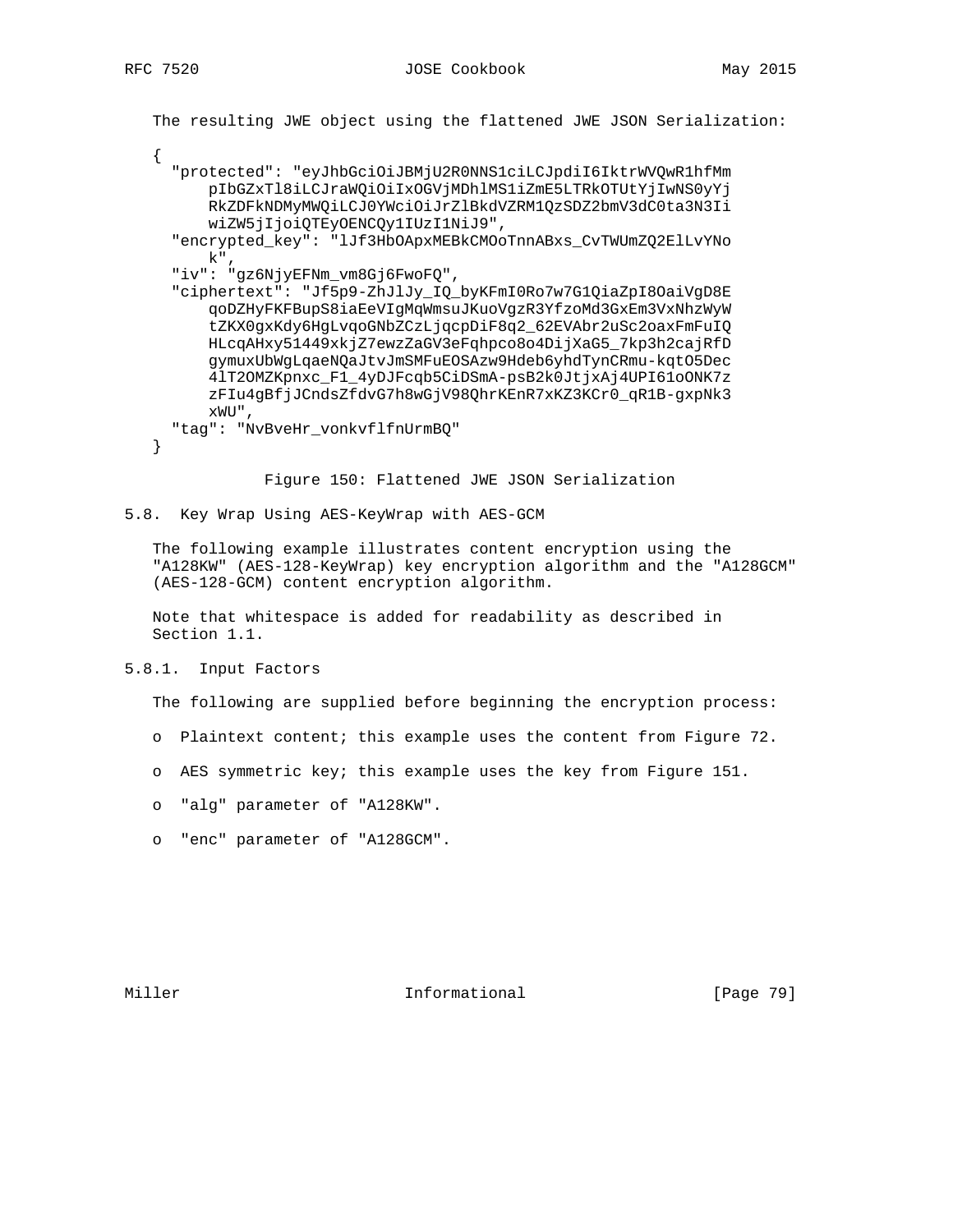{ "kty": "oct", "kid": "81b20965-8332-43d9-a468-82160ad91ac8", "use": "enc", "alg": "A128KW", "k": "GZy6sIZ6wl9NJOKB-jnmVQ" }

Figure 151: AES 128-Bit Key

#### 5.8.2. Generated Factors

The following are generated before encrypting:

- o AES symmetric key as the Content Encryption Key; this example uses the key from Figure 152.
- o Initialization Vector; this example uses the Initialization Vector from Figure 153.

#### aY5\_Ghmk9KxWPBLu\_glx1w

Figure 152: Content Encryption Key, base64url-encoded

Qx0pmsDa8KnJc9Jo

Figure 153: Initialization Vector, base64url-encoded

5.8.3. Encrypting the Key

 Performing the key encryption operation over the CEK (Figure 152) with the AES symmetric key (Figure 151) produces the following Encrypted Key:

CBI6oDw8MydIx1IBntf\_lQcw2MmJKIQx

Figure 154: Encrypted Key, base64url-encoded

5.8.4. Encrypting the Content

The following is generated before encrypting the content:

 o JWE Protected Header; this example uses the header from Figure 155, encoded to base64url [RFC4648] as Figure 156.

Miller **Informational** [Page 80]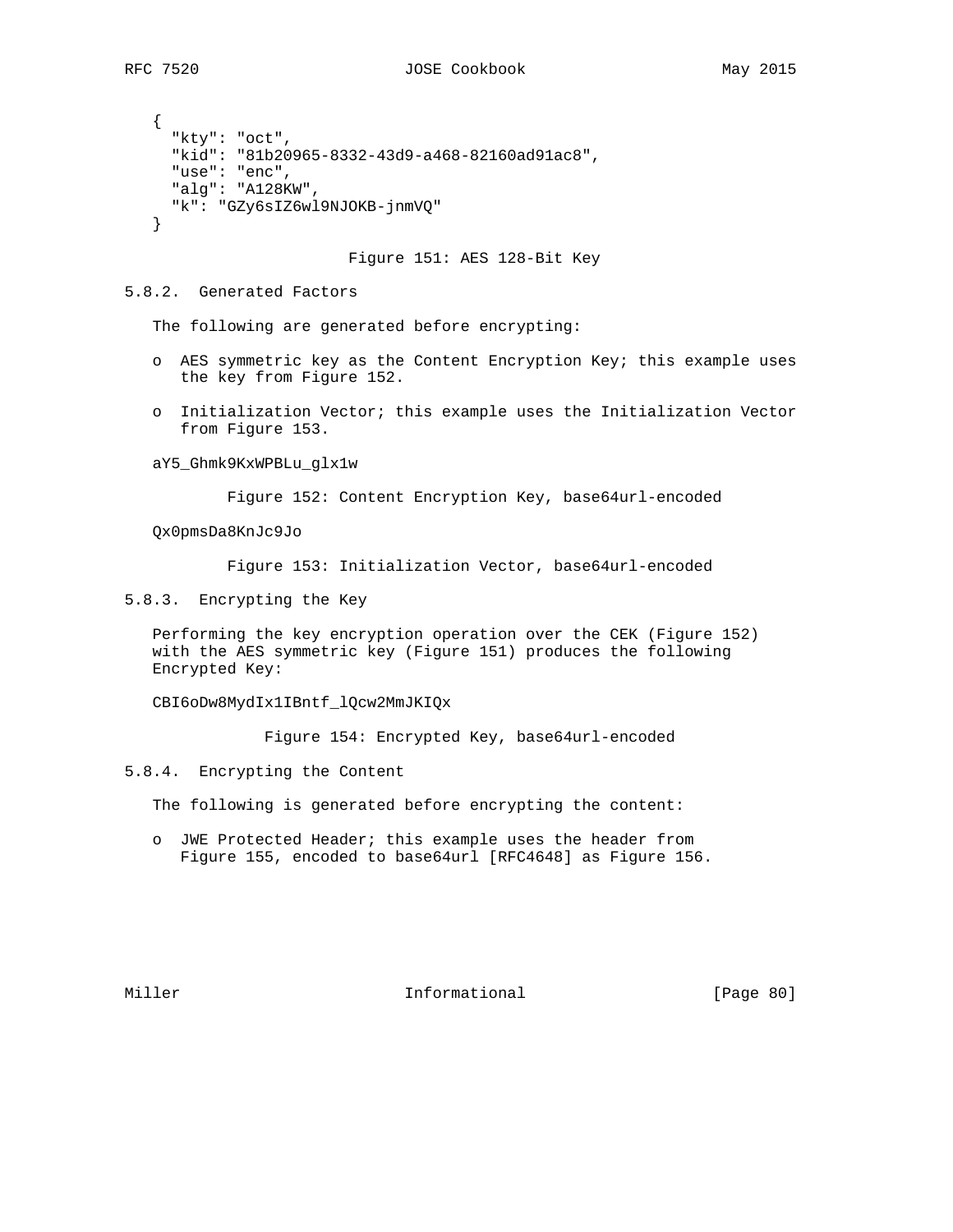```
 {
   "alg": "A128KW",
   "kid": "81b20965-8332-43d9-a468-82160ad91ac8",
   "enc": "A128GCM"
 }
```
Figure 155: JWE Protected Header JSON

 eyJhbGciOiJBMTI4S1ciLCJraWQiOiI4MWIyMDk2NS04MzMyLTQzZDktYTQ2OC 04MjE2MGFkOTFhYzgiLCJlbmMiOiJBMTI4R0NNIn0

Figure 156: JWE Protected Header, base64url-encoded

 Performing the content encryption over the Plaintext (Figure 72) with the following:

- o CEK (Figure 152);
- o Initialization Vector (Figure 153); and
- o JWE Protected Header (Figure 156) as authenticated data

produces the following:

- o Ciphertext from Figure 157.
- o Authentication Tag from Figure 158.

 AwliP-KmWgsZ37BvzCefNen6VTbRK3QMA4TkvRkH0tP1bTdhtFJgJxeVmJkLD6 1A1hnWGetdg11c9ADsnWgL56NyxwSYjU1ZEHcGkd3EkU0vjHi9gTlb90qSYFfe F0LwkcTtjbYKCsiNJQkcIp1yeM03OmuiYSoYJVSpf7ej6zaYcMv3WwdxDFl8RE wOhNImk2Xld2JXq6BR53TSFkyT7PwVLuq-1GwtGHlQeg7gDT6xW0JqHDPn\_H-p uQsmthc9Zg0ojmJfqqFvETUxLAF-KjcBTS5dNy6egwkYtOt8EIHK-oEsKYtZRa a8Z7MOZ7UGxGIMvEmxrGCPeJa14slv2-gaqK0kEThkaSqdYw0FkQZF

Figure 157: Ciphertext, base64url-encoded

ER7MWJZ1FBI\_NKvn7Zb1Lw

Figure 158: Authentication Tag, base64url-encoded

Miller **Informational** [Page 81]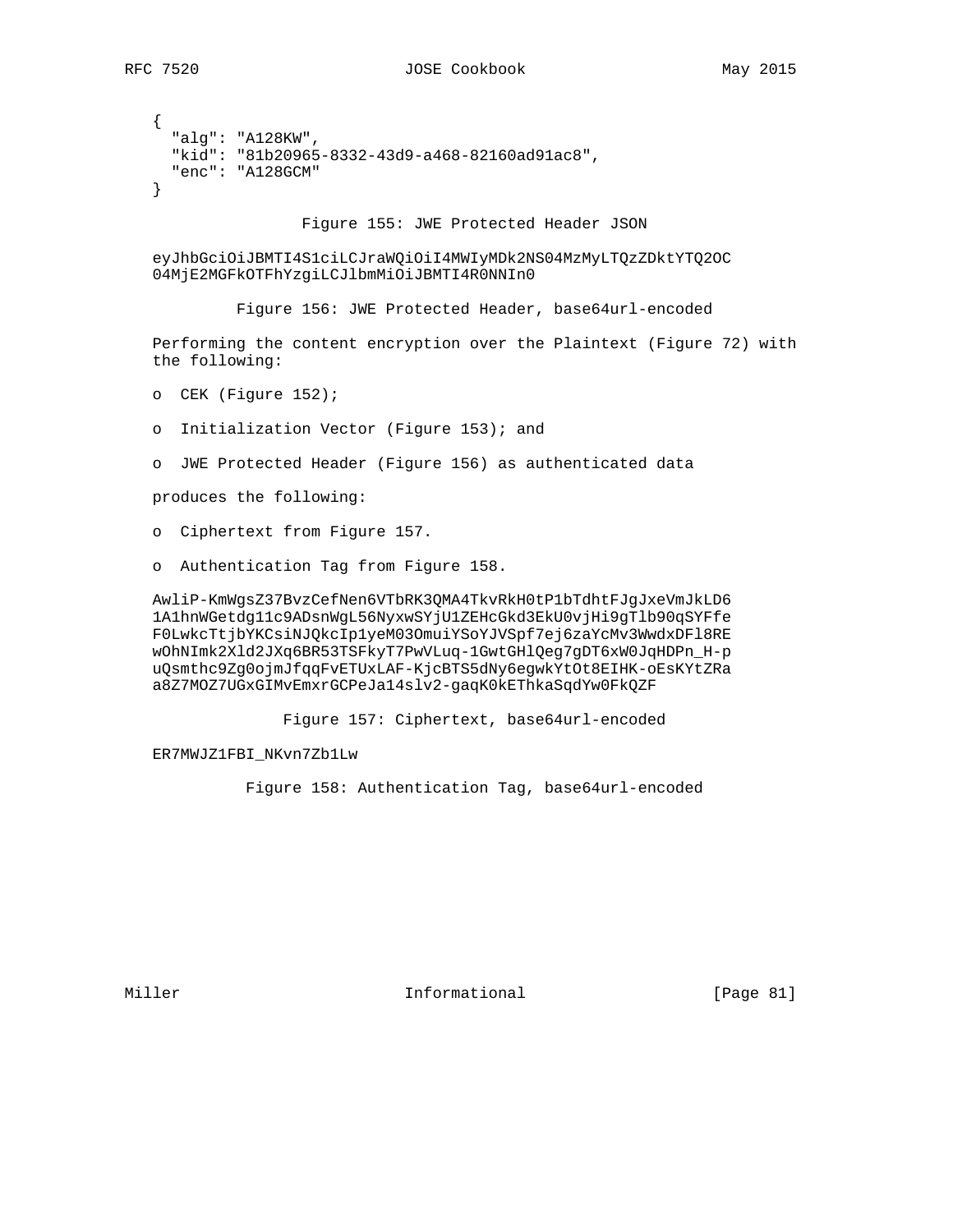.

.

.

.

# 5.8.5. Output Results

The following compose the resulting JWE object:

- o JWE Protected Header (Figure 156)
- o Encrypted Key (Figure 154)
- o Initialization Vector (Figure 153)
- o Ciphertext (Figure 157)
- o Authentication Tag (Figure 158)

The resulting JWE object using the JWE Compact Serialization:

 eyJhbGciOiJBMTI4S1ciLCJraWQiOiI4MWIyMDk2NS04MzMyLTQzZDktYTQ2OC 04MjE2MGFkOTFhYzgiLCJlbmMiOiJBMTI4R0NNIn0

CBI6oDw8MydIx1IBntf\_lQcw2MmJKIQx

Qx0pmsDa8KnJc9Jo

 AwliP-KmWgsZ37BvzCefNen6VTbRK3QMA4TkvRkH0tP1bTdhtFJgJxeVmJkLD6 1A1hnWGetdg11c9ADsnWgL56NyxwSYjU1ZEHcGkd3EkU0vjHi9gTlb90qSYFfe F0LwkcTtjbYKCsiNJQkcIp1yeM03OmuiYSoYJVSpf7ej6zaYcMv3WwdxDFl8RE wOhNImk2Xld2JXq6BR53TSFkyT7PwVLuq-1GwtGHlQeg7gDT6xW0JqHDPn\_H-p uQsmthc9Zg0ojmJfqqFvETUxLAF-KjcBTS5dNy6egwkYtOt8EIHK-oEsKYtZRa a8Z7MOZ7UGxGIMvEmxrGCPeJa14slv2-gaqK0kEThkaSqdYw0FkQZF

ER7MWJZ1FBI\_NKvn7Zb1Lw

Figure 159: JWE Compact Serialization

Miller **Informational** [Page 82]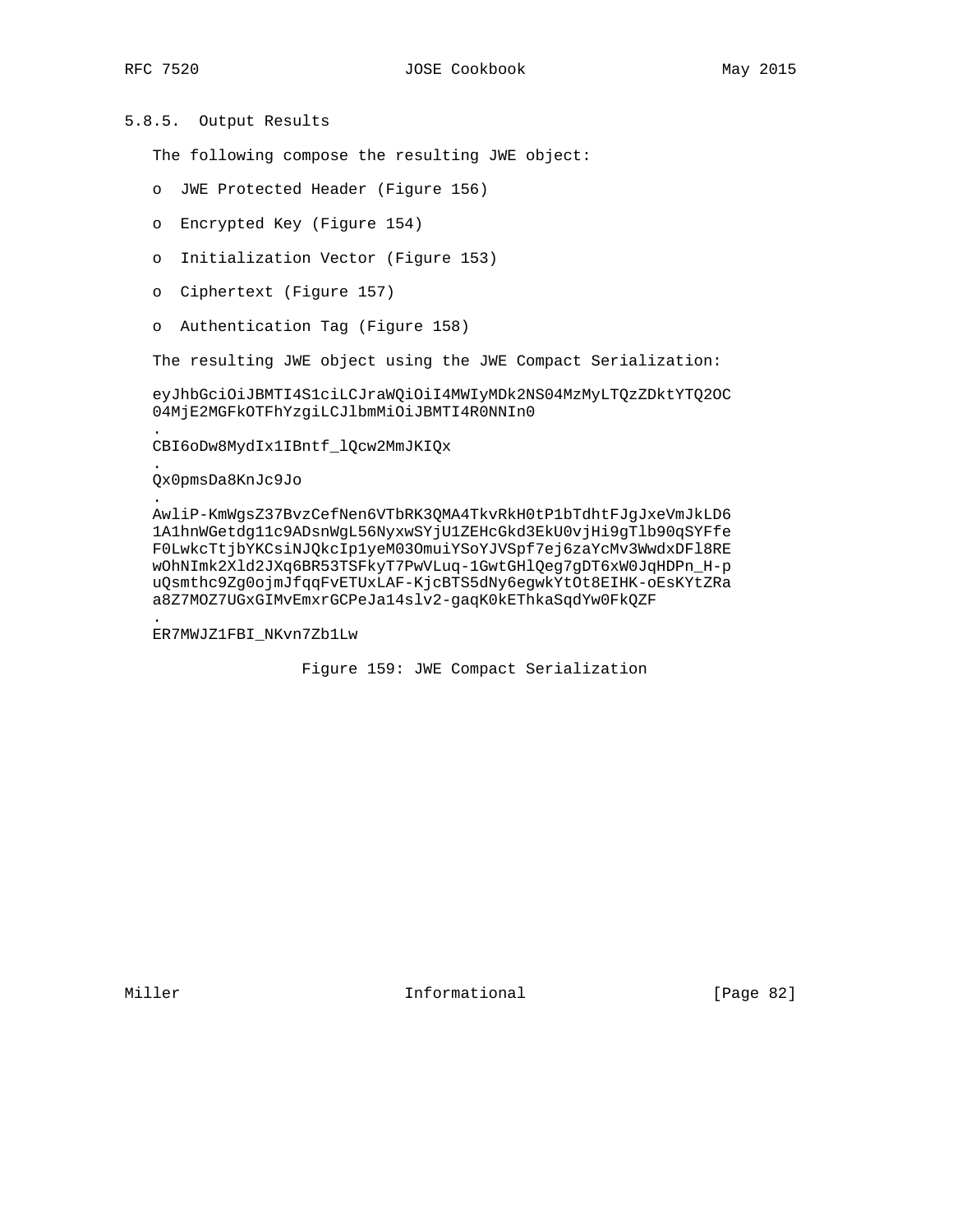```
 The resulting JWE object using the general JWE JSON Serialization:
    {
      "recipients": [
      \mathcal{A} "encrypted_key": "CBI6oDw8MydIx1IBntf_lQcw2MmJKIQx"
 }
     \,,
      "protected": "eyJhbGciOiJBMTI4S1ciLCJraWQiOiI4MWIyMDk2NS04Mz
          MyLTQzZDktYTQ2OC04MjE2MGFkOTFhYzgiLCJlbmMiOiJBMTI4R0NNIn
         0",
      "iv": "Qx0pmsDa8KnJc9Jo",
      "ciphertext": "AwliP-KmWgsZ37BvzCefNen6VTbRK3QMA4TkvRkH0tP1b
          TdhtFJgJxeVmJkLD61A1hnWGetdg11c9ADsnWgL56NyxwSYjU1ZEHcGk
          d3EkU0vjHi9gTlb90qSYFfeF0LwkcTtjbYKCsiNJQkcIp1yeM03OmuiY
          SoYJVSpf7ej6zaYcMv3WwdxDFl8REwOhNImk2Xld2JXq6BR53TSFkyT7
          PwVLuq-1GwtGHlQeg7gDT6xW0JqHDPn_H-puQsmthc9Zg0ojmJfqqFvE
          TUxLAF-KjcBTS5dNy6egwkYtOt8EIHK-oEsKYtZRaa8Z7MOZ7UGxGIMv
          EmxrGCPeJa14slv2-gaqK0kEThkaSqdYw0FkQZF",
      "tag": "ER7MWJZ1FBI_NKvn7Zb1Lw"
   }
                 Figure 160: General JWE JSON Serialization
   The resulting JWE object using the flattened JWE JSON Serialization:
    {
      "protected": "eyJhbGciOiJBMTI4S1ciLCJraWQiOiI4MWIyMDk2NS04Mz
          MyLTQzZDktYTQ2OC04MjE2MGFkOTFhYzgiLCJlbmMiOiJBMTI4R0NNIn
          0",
      "encrypted_key": "CBI6oDw8MydIx1IBntf_lQcw2MmJKIQx",
      "iv": "Qx0pmsDa8KnJc9Jo",
      "ciphertext": "AwliP-KmWgsZ37BvzCefNen6VTbRK3QMA4TkvRkH0tP1b
          TdhtFJgJxeVmJkLD61A1hnWGetdg11c9ADsnWgL56NyxwSYjU1ZEHcGk
          d3EkU0vjHi9gTlb90qSYFfeF0LwkcTtjbYKCsiNJQkcIp1yeM03OmuiY
          SoYJVSpf7ej6zaYcMv3WwdxDFl8REwOhNImk2Xld2JXq6BR53TSFkyT7
          PwVLuq-1GwtGHlQeg7gDT6xW0JqHDPn_H-puQsmthc9Zg0ojmJfqqFvE
          TUxLAF-KjcBTS5dNy6egwkYtOt8EIHK-oEsKYtZRaa8Z7MOZ7UGxGIMv
          EmxrGCPeJa14slv2-gaqK0kEThkaSqdYw0FkQZF",
     "tag": "ER7MWJZ1FBI NKvn7Zb1Lw"
   }
```
Figure 161: Flattened JWE JSON Serialization

Miller **Informational Informational** [Page 83]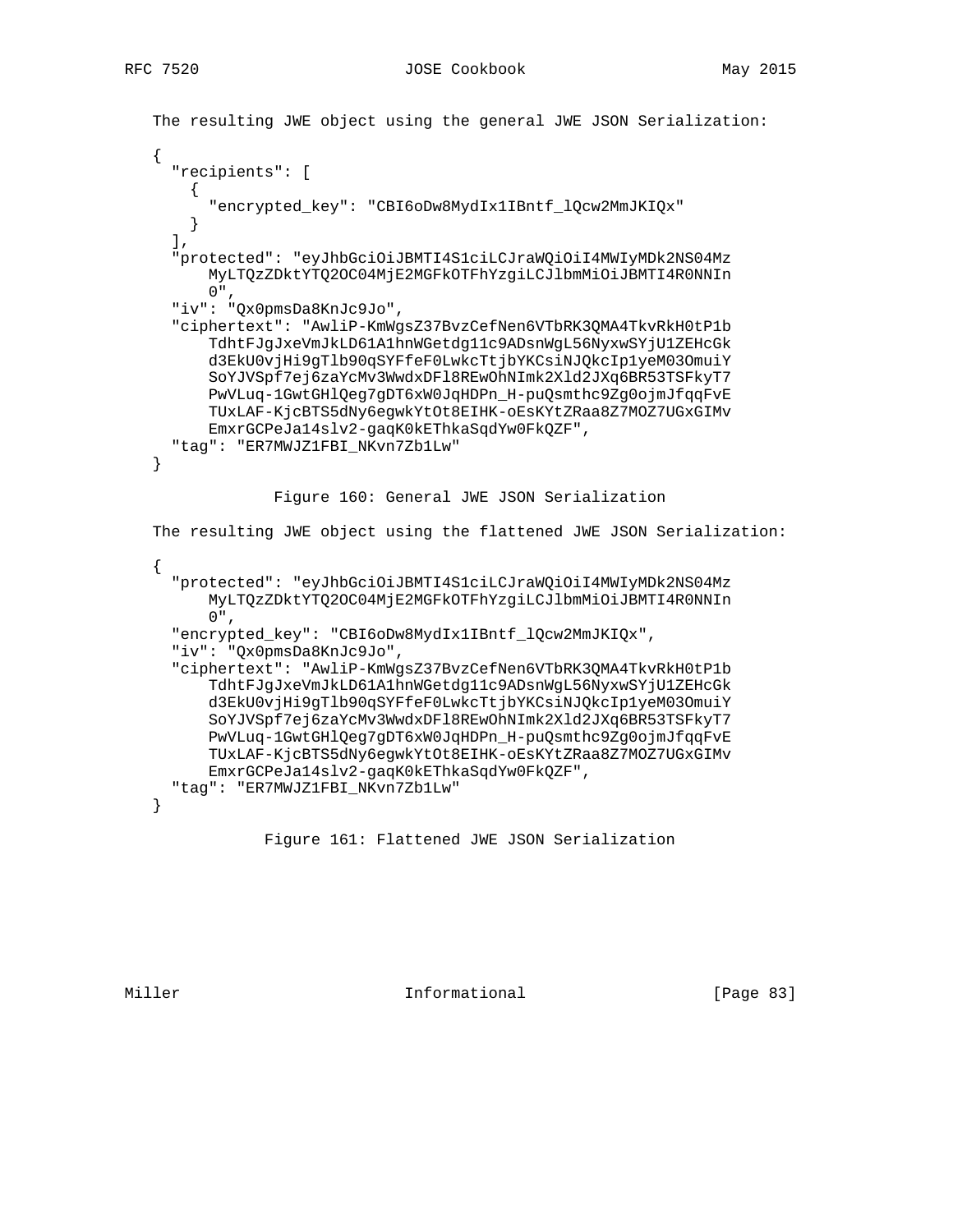#### 5.9. Compressed Content

 This example illustrates encrypting content that is first compressed. It reuses the AES symmetric key, key encryption algorithm, and content encryption algorithm from Section 5.8.

 Note that whitespace is added for readability as described in Section 1.1.

#### 5.9.1. Input Factors

The following are supplied before beginning the encryption process:

- o Plaintext content; this example uses the content from Figure 72.
- o Recipient encryption key; this example uses the key from Figure 151.
- o Key encryption algorithm; this example uses "A128KW".
- o Content encryption algorithm; this example uses "A128GCM".
- o "zip" parameter of "DEF".
- 5.9.2. Generated Factors

The following are generated before encrypting:

- o Compressed Plaintext from the original Plaintext content; compressing Figure 72 using the DEFLATE [RFC1951] algorithm produces the compressed Plaintext from Figure 162.
- o AES symmetric key as the Content Encryption Key (CEK); this example uses the key from Figure 163.
- o Initialization Vector; this example uses the Initialization Vector from Figure 164.

 bY\_BDcIwDEVX-QNU3QEOrIA4pqlDokYxchxVvbEDGzIJbioOSJwc-f\_\_\_HPjBu 8KVFpVtAplVE1-wZo0YjNZo3C7R5v72pV5f5X382VWjYQpqZKAyjziZOr2B7kQ PSy6oZIXUnDYbVKN4jNXi2u0yB7t1qSHTjmMODf9QgvrDzfTIQXnyQRuUya4zI WG3vTOdir0v7BRHFYWq3k1k1A\_gSDJqtcBF-GZxw8

Figure 162: Compressed Plaintext, base64url-encoded

Miller **Informational** [Page 84]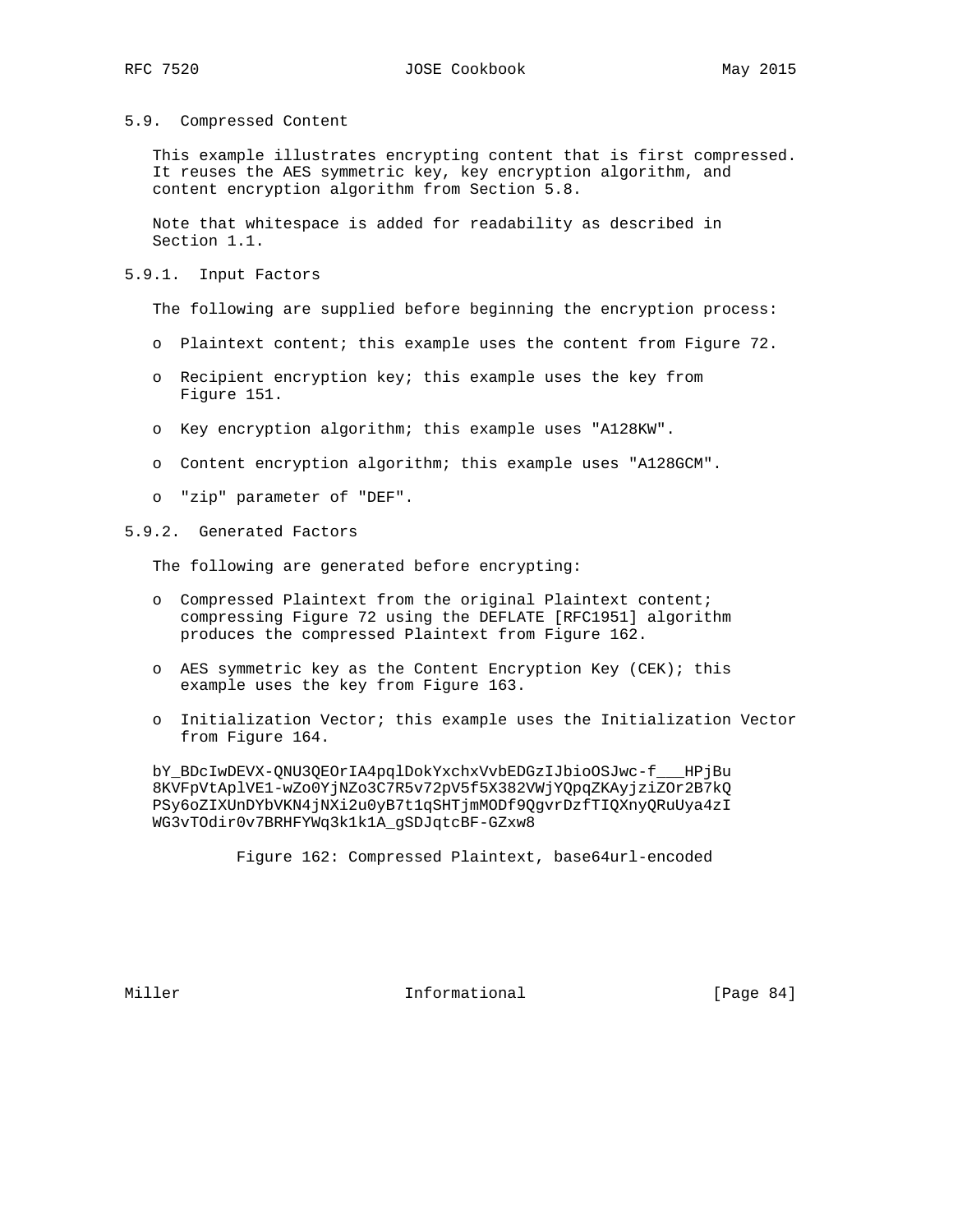hC-MpLZSuwWv8sexS6ydfw

Figure 163: Content Encryption Key, base64url-encoded

p9pUq6XHY0jfEZIl

Figure 164: Initialization Vector, base64url-encoded

5.9.3. Encrypting the Key

 Performing the key encryption operation over the CEK (Figure 163) with the AES symmetric key (Figure 151) produces the following Encrypted Key:

5vUT2WOtQxKWcekM\_IzVQwkGgzlFDwPi

Figure 165: Encrypted Key, base64url-encoded

5.9.4. Encrypting the Content

The following is generated before encrypting the content:

```
 o JWE Protected Header; this example uses the header from
   Figure 166, encoded to base64url [RFC4648] as Figure 167.
```

```
\left\{ \right. "alg": "A128KW",
   "kid": "81b20965-8332-43d9-a468-82160ad91ac8",
   "enc": "A128GCM",
   "zip": "DEF"
 }
```
Figure 166: JWE Protected Header JSON

 eyJhbGciOiJBMTI4S1ciLCJraWQiOiI4MWIyMDk2NS04MzMyLTQzZDktYTQ2OC 04MjE2MGFkOTFhYzgiLCJlbmMiOiJBMTI4R0NNIiwiemlwIjoiREVGIn0

Figure 167: JWE Protected Header, base64url-encoded

Miller **Informational** [Page 85]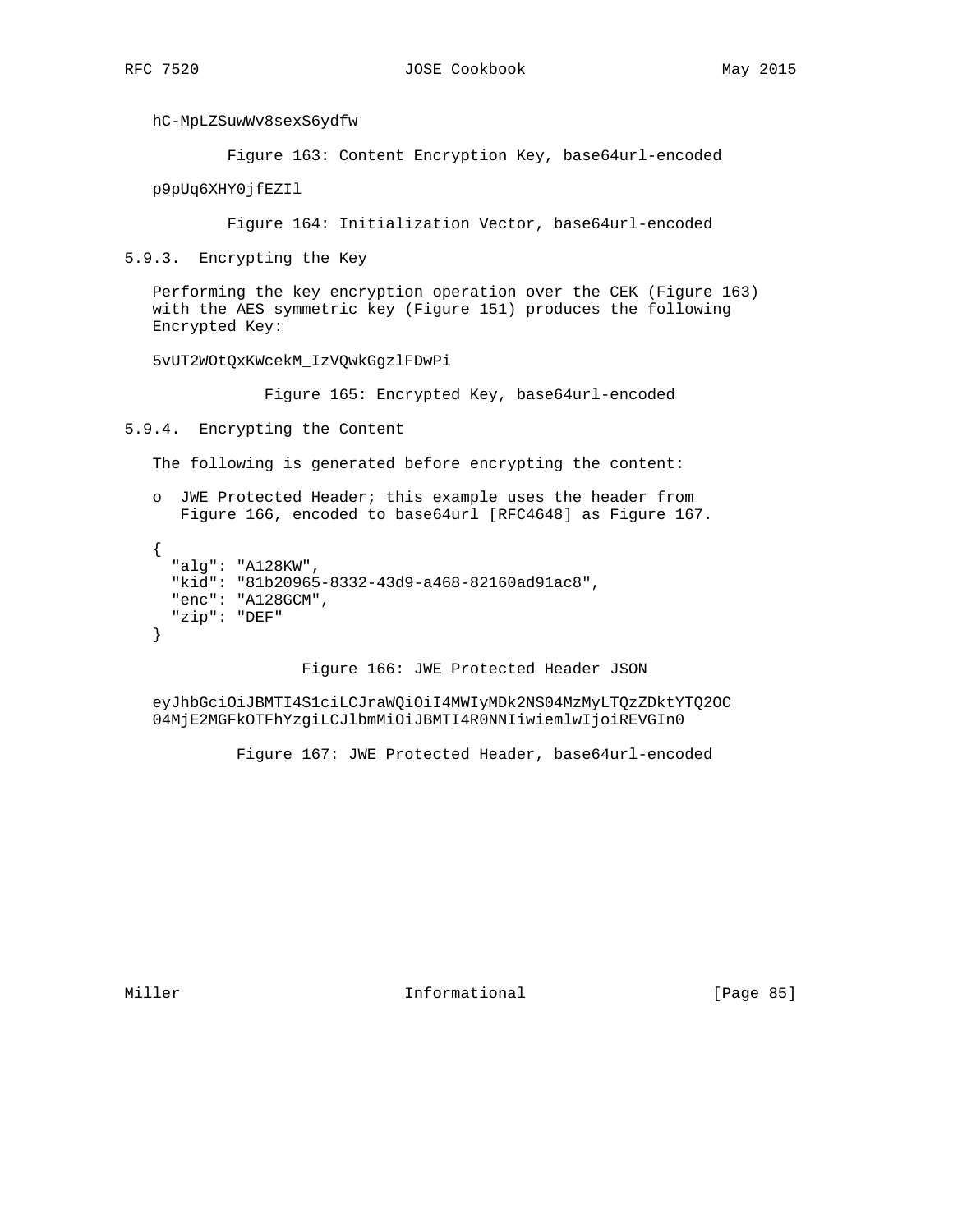Performing the content encryption operation over the compressed Plaintext (Figure 162, encoded as an octet string) with the following:

- o CEK (Figure 163);
- o Initialization Vector (Figure 164); and
- o JWE Protected Header (Figure 167) as authenticated data

produces the following:

- o Ciphertext from Figure 168.
- o Authentication Tag from Figure 169.

 HbDtOsdai1oYziSx25KEeTxmwnh8L8jKMFNc1k3zmMI6VB8hry57tDZ61jXyez SPt0fdLVfe6Jf5y5-JaCap\_JQBcb5opbmT60uWGml8blyiMQmOn9J--XhhlYg0 m-BHaqfDO5iTOWxPxFMUedx7WCy8mxgDHj0aBMG6152PsM-w5E\_o2B3jDbrYBK hpYA7qi3AyijnCJ7BP9rr3U8kxExCpG3mK420TjOw

Figure 168: Ciphertext, base64url-encoded

VILuUwuIxaLVmh5X-T7kmA

Figure 169: Authentication Tag, base64url-encoded

5.9.5. Output Results

The following compose the resulting JWE object:

- o JWE Protected Header (Figure 167)
- o Encrypted Key (Figure 165)
- o Initialization Vector (Figure 164)
- o Ciphertext (Figure 168)
- o Authentication Tag (Figure 169)

Miller **Informational** [Page 86]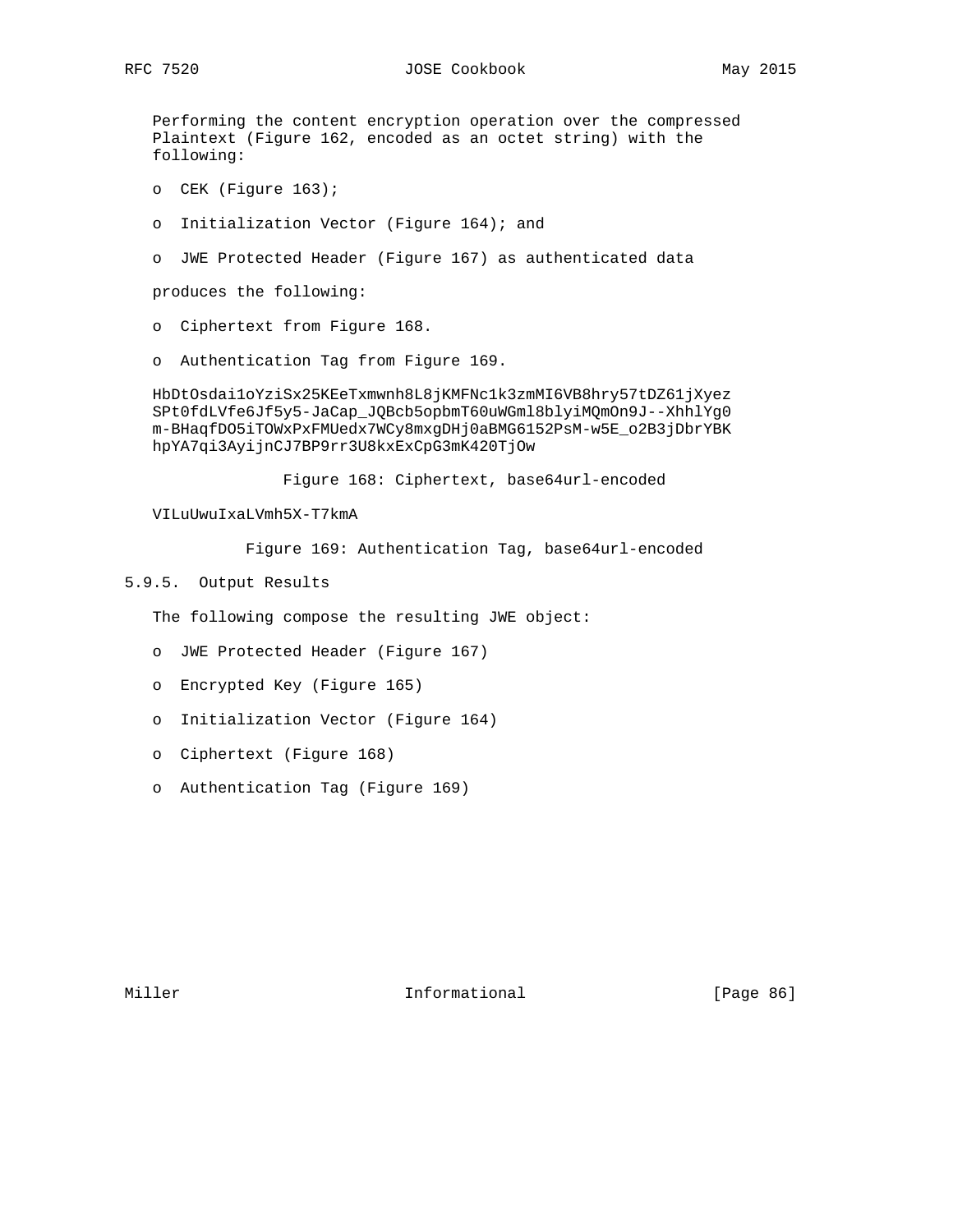.

.

.

The resulting JWE object using the JWE Compact Serialization:

 eyJhbGciOiJBMTI4S1ciLCJraWQiOiI4MWIyMDk2NS04MzMyLTQzZDktYTQ2OC 04MjE2MGFkOTFhYzgiLCJlbmMiOiJBMTI4R0NNIiwiemlwIjoiREVGIn0

 . 5vUT2WOtQxKWcekM\_IzVQwkGgzlFDwPi

p9pUq6XHY0jfEZIl

 HbDtOsdai1oYziSx25KEeTxmwnh8L8jKMFNc1k3zmMI6VB8hry57tDZ61jXyez SPt0fdLVfe6Jf5y5-JaCap\_JQBcb5opbmT60uWGml8blyiMQmOn9J--XhhlYg0 m-BHaqfDO5iTOWxPxFMUedx7WCy8mxgDHj0aBMG6152PsM-w5E\_o2B3jDbrYBK hpYA7qi3AyijnCJ7BP9rr3U8kxExCpG3mK420TjOw

VILuUwuIxaLVmh5X-T7kmA

Figure 170: JWE Compact Serialization

The resulting JWE object using the general JWE JSON Serialization:

```
 {
   "recipients": [
    \mathcal{L} "encrypted_key": "5vUT2WOtQxKWcekM_IzVQwkGgzlFDwPi"
     }
  \,,
   "protected": "eyJhbGciOiJBMTI4S1ciLCJraWQiOiI4MWIyMDk2NS04Mz
       MyLTQzZDktYTQ2OC04MjE2MGFkOTFhYzgiLCJlbmMiOiJBMTI4R0NNIi
       wiemlwIjoiREVGIn0",
   "iv": "p9pUq6XHY0jfEZIl",
   "ciphertext": "HbDtOsdai1oYziSx25KEeTxmwnh8L8jKMFNc1k3zmMI6V
       B8hry57tDZ61jXyezSPt0fdLVfe6Jf5y5-JaCap_JQBcb5opbmT60uWG
       ml8blyiMQmOn9J--XhhlYg0m-BHaqfDO5iTOWxPxFMUedx7WCy8mxgDH
       j0aBMG6152PsM-w5E_o2B3jDbrYBKhpYA7qi3AyijnCJ7BP9rr3U8kxE
       xCpG3mK420TjOw",
   "tag": "VILuUwuIxaLVmh5X-T7kmA"
 }
```
Figure 171: General JWE JSON Serialization

Miller **Informational Informational** [Page 87]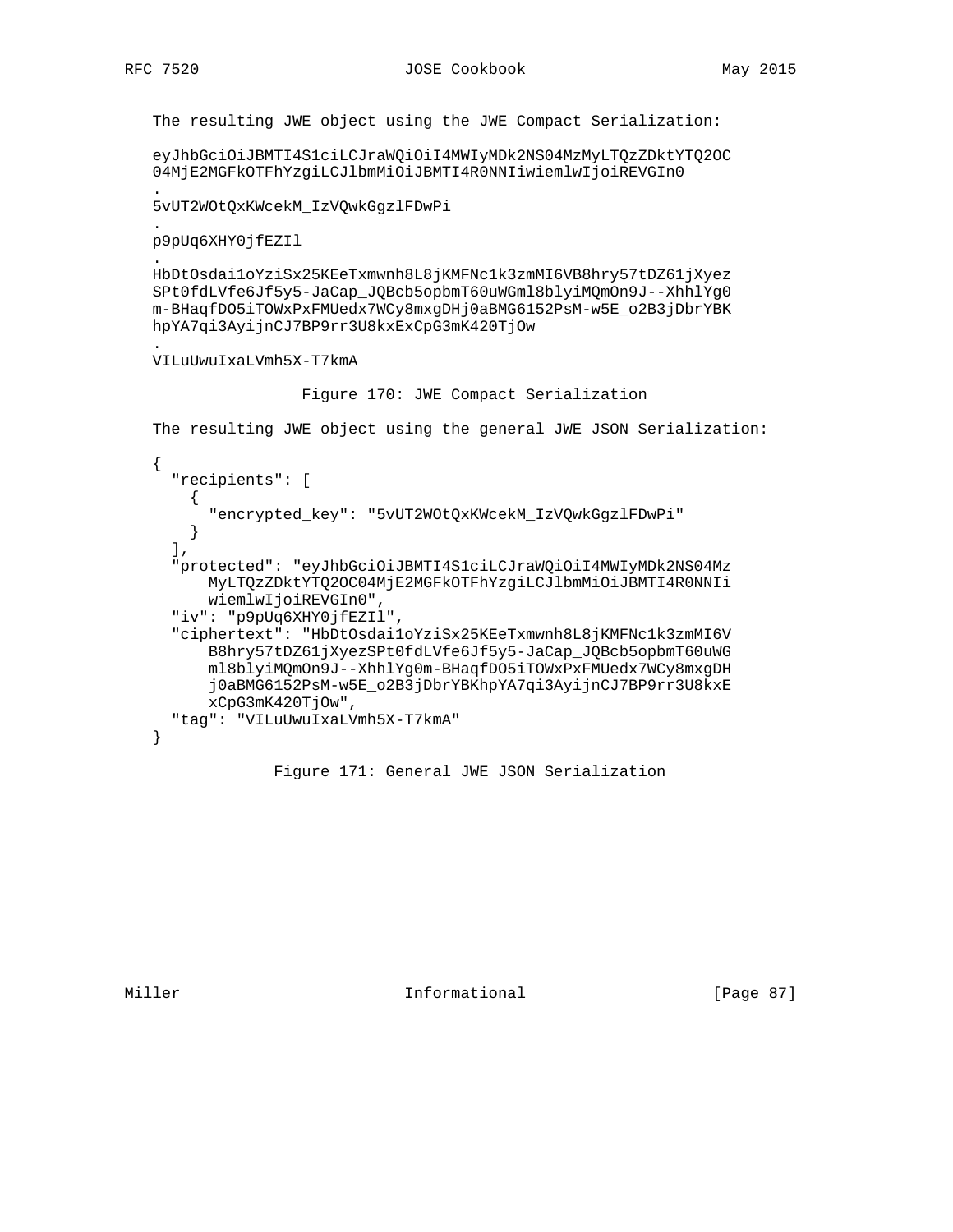The resulting JWE object using the flattened JWE JSON Serialization:

 { "protected": "eyJhbGciOiJBMTI4S1ciLCJraWQiOiI4MWIyMDk2NS04Mz MyLTQzZDktYTQ2OC04MjE2MGFkOTFhYzgiLCJlbmMiOiJBMTI4R0NNIi wiemlwIjoiREVGIn0", "encrypted\_key": "5vUT2WOtQxKWcekM\_IzVQwkGgzlFDwPi", "iv": "p9pUq6XHY0jfEZIl", "ciphertext": "HbDtOsdai1oYziSx25KEeTxmwnh8L8jKMFNc1k3zmMI6V B8hry57tDZ61jXyezSPt0fdLVfe6Jf5y5-JaCap\_JQBcb5opbmT60uWG ml8blyiMQmOn9J--XhhlYg0m-BHaqfDO5iTOWxPxFMUedx7WCy8mxgDH j0aBMG6152PsM-w5E\_o2B3jDbrYBKhpYA7qi3AyijnCJ7BP9rr3U8kxE xCpG3mK420TjOw", "tag": "VILuUwuIxaLVmh5X-T7kmA" }

Figure 172: Flattened JWE JSON Serialization

```
5.10. Including Additional Authenticated Data
```
 This example illustrates encrypting content that includes additional authenticated data. As this example includes an additional top-level property not present in the JWE Compact Serialization, only the flattened JWE JSON Serialization and general JWE JSON Serialization are possible.

 Note that whitespace is added for readability as described in Section 1.1.

#### 5.10.1. Input Factors

The following are supplied before beginning the encryption process:

- o Plaintext content; this example uses the content from Figure 72.
- o Recipient encryption key; this example uses the key from Figure 151.
- o Key encryption algorithm; this example uses "A128KW".
- o Content encryption algorithm; this example uses "A128GCM".
- o Additional Authenticated Data; this example uses a vCard [RFC7095] from Figure 173, serialized to UTF-8.

Miller **Informational** [Page 88]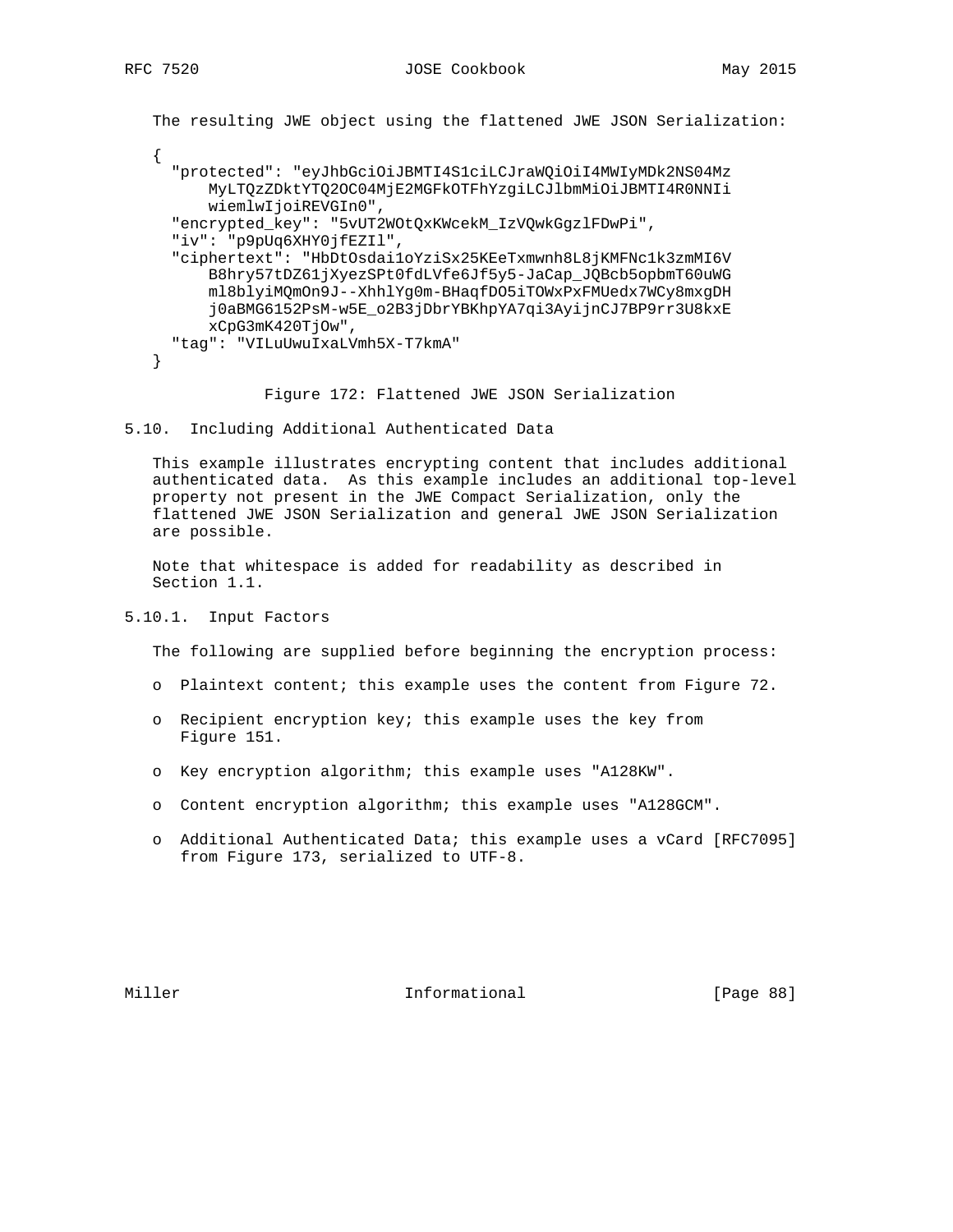```
\Gamma "vcard",
     \Gamma[ "version", {}, "text", "4.0" ],
        [ "fn", {}, "text", "Meriadoc Brandybuck" ],
       \lbrack "n", \lbrack,
          "text", [
            "Brandybuck", "Meriadoc", "Mr.", ""
 ]
        ],
 [ "bday", {}, "text", "TA 2982" ],
 [ "gender", {}, "text", "M" ]
      ]
   ]
```
Figure 173: Additional Authenticated Data, in JSON Format

NOTE: Whitespace between JSON values was added for readability.

```
5.10.2. Generated Factors
```
The following are generated before encrypting:

- o AES symmetric key as the Content Encryption Key (CEK); this example uses the key from Figure 174.
- o Initialization Vector; this example uses the Initialization Vector from Figure 175.
- o Encoded Additional Authenticated Data (AAD); this example uses the Additional Authenticated Data from Figure 173, encoded to base64url [RFC4648] as Figure 176.

#### 75m1ALsYv10pZTKPWrsqdg

Figure 174: Content Encryption Key, base64url-encoded

veCx9ece2orS7c\_N

Figure 175: Initialization Vector, base64url-encoded

 WyJ2Y2FyZCIsW1sidmVyc2lvbiIse30sInRleHQiLCI0LjAiXSxbImZuIix7fS widGV4dCIsIk1lcmlhZG9jIEJyYW5keWJ1Y2siXSxbIm4iLHt9LCJ0ZXh0Iixb IkJyYW5keWJ1Y2siLCJNZXJpYWRvYyIsIk1yLiIsIiJdXSxbImJkYXkiLHt9LC J0ZXh0IiwiVEEgMjk4MiJdLFsiZ2VuZGVyIix7fSwidGV4dCIsIk0iXV1d

Figure 176: Additional Authenticated Data, base64url-encoded

Miller **Informational** [Page 89]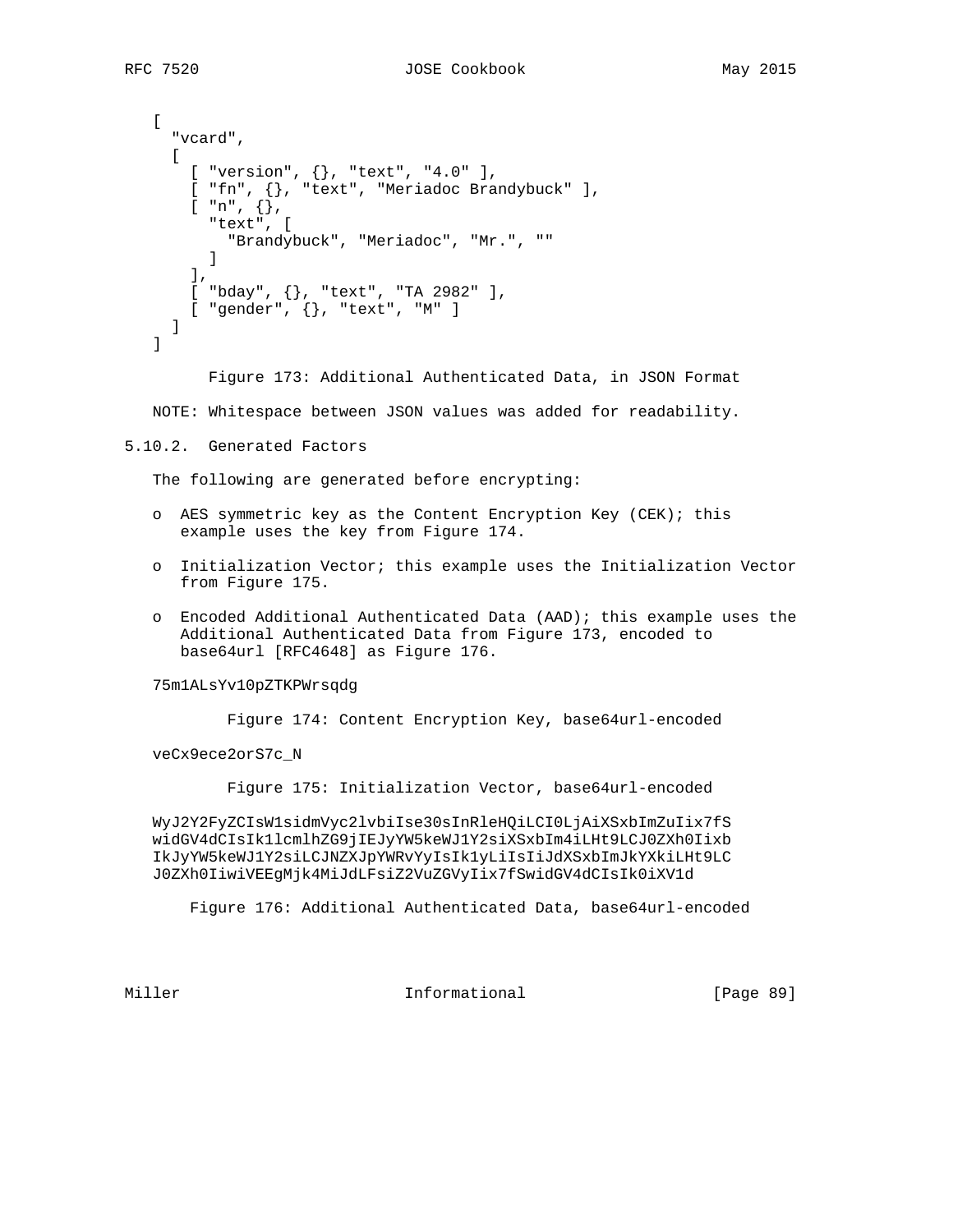5.10.3. Encrypting the Key

 Performing the key encryption operation over the CEK (Figure 174) with the AES symmetric key (Figure 151) produces the following Encrypted Key:

4YiiQ\_ZzH76TaIkJmYfRFgOV9MIpnx4X

Figure 177: Encrypted Key, base64url-encoded

5.10.4. Encrypting the Content

The following is generated before encrypting the content:

 o JWE Protected Header; this example uses the header from Figure 178, encoded to base64url [RFC4648] as Figure 179.

```
 {
   "alg": "A128KW",
   "kid": "81b20965-8332-43d9-a468-82160ad91ac8",
   "enc": "A128GCM"
 }
```
Figure 178: JWE Protected Header JSON

 eyJhbGciOiJBMTI4S1ciLCJraWQiOiI4MWIyMDk2NS04MzMyLTQzZDktYTQ2OC 04MjE2MGFkOTFhYzgiLCJlbmMiOiJBMTI4R0NNIn0

Figure 179: JWE Protected Header, base64url-encoded

 Performing the content encryption operation over the Plaintext with the following:

- o CEK (Figure 174);
- o Initialization Vector (Figure 175); and
- o Concatenation of the JWE Protected Header (Figure 179), ".", and the base64url [RFC4648] encoding of Figure 173 as authenticated data

produces the following:

- o Ciphertext from Figure 180.
- o Authentication Tag from Figure 181.

Miller **Informational** [Page 90]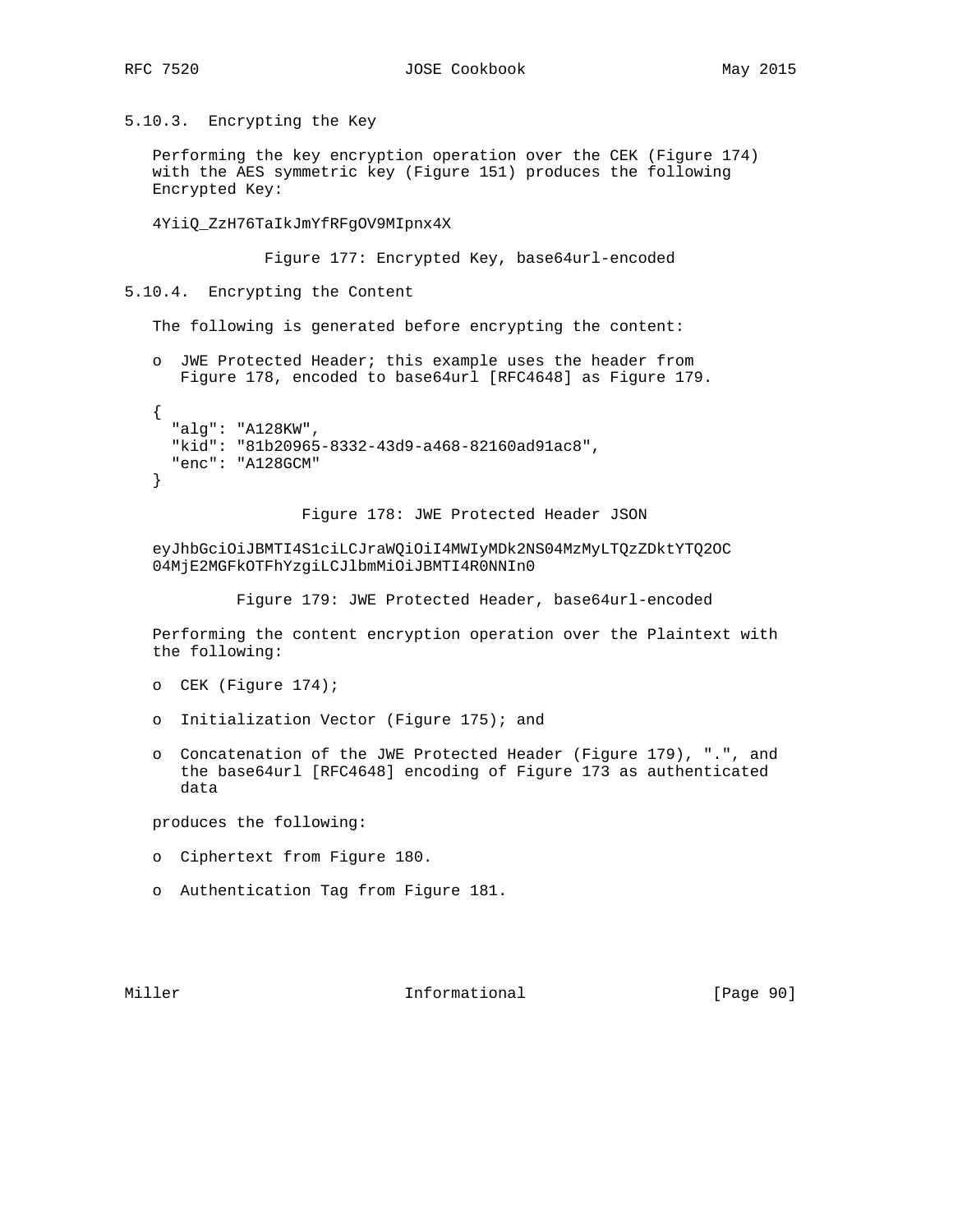Z\_3cbr0k3bVM6N3oSNmHz7Lyf3iPppGf3Pj17wNZqteJ0Ui8p74SchQP8xygM1 oFRWCNzeIa6s6BcEtp8qEFiqTUEyiNkOWDNoF14T\_4NFqF-p2Mx8zkbKxI7oPK 8KNarFbyxIDvICNqBLba-v3uzXBdB89fzOI-Lv4PjOFAQGHrgv1rjXAmKbgkft 9cB4WeyZw8MldbBhc-V\_KWZslrsLNygon\_JJWd\_ek6LQn5NRehvApqf9ZrxB4a q3FXBxOxCys35PhCdaggy2kfUfl2OkwKnWUbgXVD1C6HxLIlqHhCwXDG59weHr RDQeHyMRoBljoV3X\_bUTJDnKBFOod7nLz-cj48JMx3SnCZTpbQAkFV

Figure 180: Ciphertext, base64url-encoded

vOaH\_Rajnpy\_3hOtqvZHRA

Figure 181: Authentication Tag, base64url-encoded

5.10.5. Output Results

The following compose the resulting JWE object:

- o JWE Protected Header (Figure 179)
- o Encrypted Key (Figure 177)
- o Initialization Vector (Figure 175)
- o Additional Authenticated Data (Figure 176)
- o Ciphertext (Figure 180)
- o Authentication Tag (Figure 181)

 The JWE Compact Serialization is not presented because it does not support this use case.

Miller **Informational Informational** [Page 91]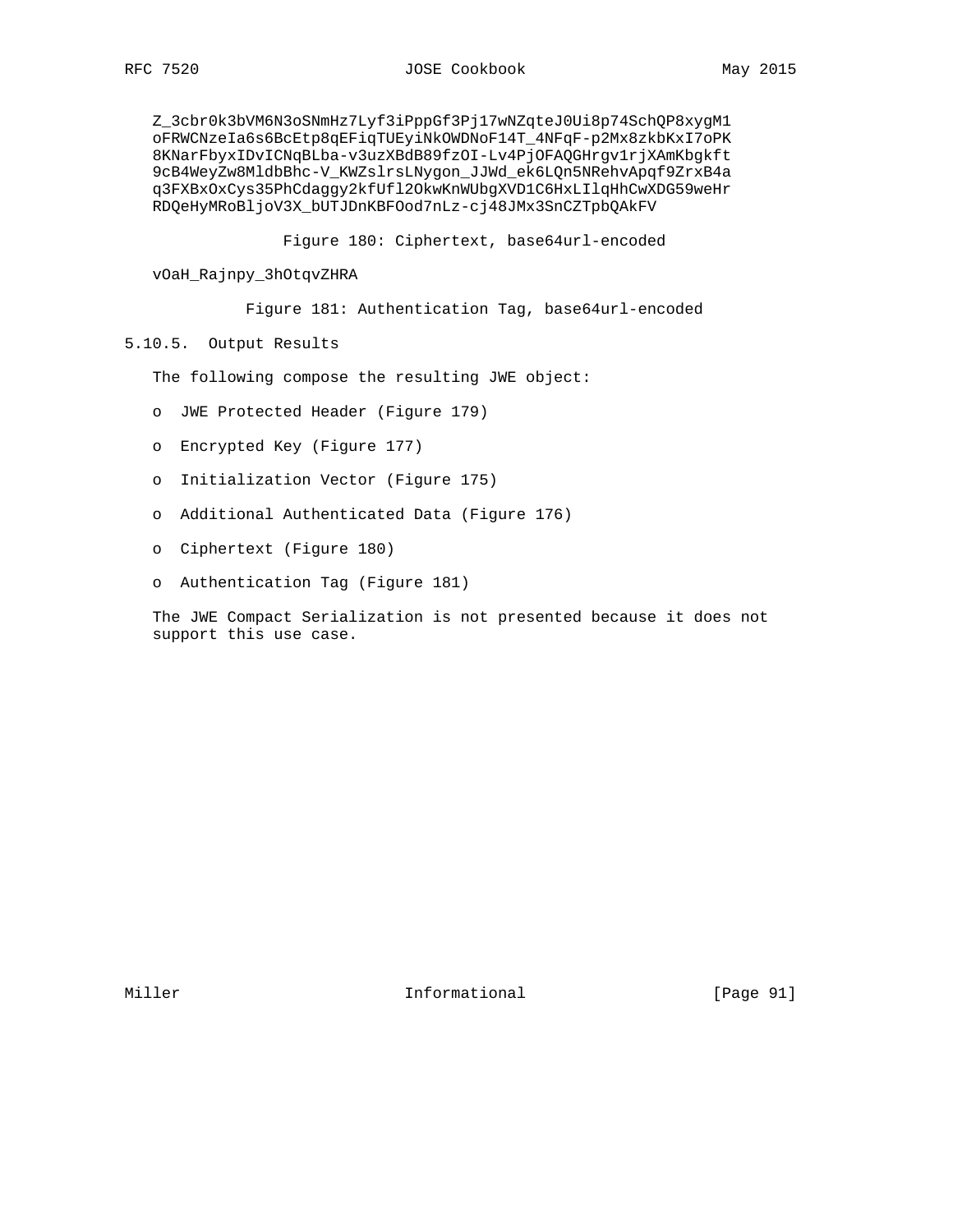```
 The resulting JWE object using the general JWE JSON Serialization:
 {
   "recipients": [
   \mathcal{A} "encrypted_key": "4YiiQ_ZzH76TaIkJmYfRFgOV9MIpnx4X"
    }
  \,, \, "protected": "eyJhbGciOiJBMTI4S1ciLCJraWQiOiI4MWIyMDk2NS04Mz
       MyLTQzZDktYTQ2OC04MjE2MGFkOTFhYzgiLCJlbmMiOiJBMTI4R0NNIn
       0",
   "iv": "veCx9ece2orS7c_N",
   "aad": "WyJ2Y2FyZCIsW1sidmVyc2lvbiIse30sInRleHQiLCI0LjAiXSxb
       ImZuIix7fSwidGV4dCIsIk1lcmlhZG9jIEJyYW5keWJ1Y2siXSxbIm4i
       LHt9LCJ0ZXh0IixbIkJyYW5keWJ1Y2siLCJNZXJpYWRvYyIsIk1yLiIs
       IiJdXSxbImJkYXkiLHt9LCJ0ZXh0IiwiVEEgMjk4MiJdLFsiZ2VuZGVy
       Iix7fSwidGV4dCIsIk0iXV1d",
   "ciphertext": "Z_3cbr0k3bVM6N3oSNmHz7Lyf3iPppGf3Pj17wNZqteJ0
       Ui8p74SchQP8xygM1oFRWCNzeIa6s6BcEtp8qEFiqTUEyiNkOWDNoF14
       T_4NFqF-p2Mx8zkbKxI7oPK8KNarFbyxIDvICNqBLba-v3uzXBdB89fz
       OI-Lv4PjOFAQGHrgv1rjXAmKbgkft9cB4WeyZw8MldbBhc-V_KWZslrs
       LNygon_JJWd_ek6LQn5NRehvApqf9ZrxB4aq3FXBxOxCys35PhCdaggy
       2kfUfl2OkwKnWUbgXVD1C6HxLIlqHhCwXDG59weHrRDQeHyMRoBljoV3
       X_bUTJDnKBFOod7nLz-cj48JMx3SnCZTpbQAkFV",
   "tag": "vOaH_Rajnpy_3hOtqvZHRA"
 }
```
Figure 182: General JWE JSON Serialization

Miller **Informational** [Page 92]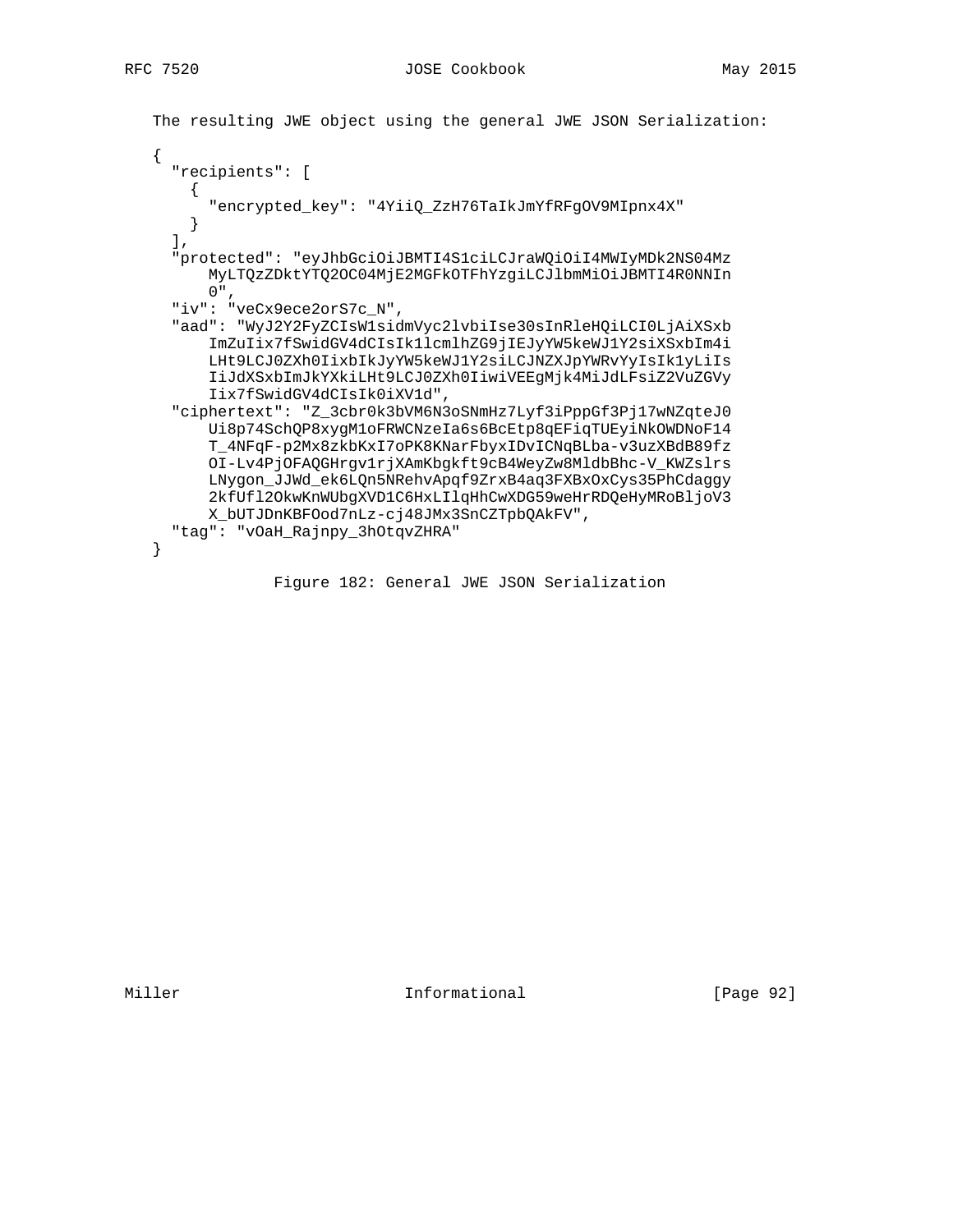The resulting JWE object using the flattened JWE JSON Serialization: { "protected": "eyJhbGciOiJBMTI4S1ciLCJraWQiOiI4MWIyMDk2NS04Mz MyLTQzZDktYTQ2OC04MjE2MGFkOTFhYzgiLCJlbmMiOiJBMTI4R0NNIn 0", "encrypted\_key": "4YiiQ\_ZzH76TaIkJmYfRFgOV9MIpnx4X", "aad": "WyJ2Y2FyZCIsW1sidmVyc2lvbiIse30sInRleHQiLCI0LjAiXSxb ImZuIix7fSwidGV4dCIsIk1lcmlhZG9jIEJyYW5keWJ1Y2siXSxbIm4i LHt9LCJ0ZXh0IixbIkJyYW5keWJ1Y2siLCJNZXJpYWRvYyIsIk1yLiIs IiJdXSxbImJkYXkiLHt9LCJ0ZXh0IiwiVEEgMjk4MiJdLFsiZ2VuZGVy Iix7fSwidGV4dCIsIk0iXV1d", "iv": "veCx9ece2orS7c\_N", "ciphertext": "Z\_3cbr0k3bVM6N3oSNmHz7Lyf3iPppGf3Pj17wNZqteJ0 Ui8p74SchQP8xygM1oFRWCNzeIa6s6BcEtp8qEFiqTUEyiNkOWDNoF14 T\_4NFqF-p2Mx8zkbKxI7oPK8KNarFbyxIDvICNqBLba-v3uzXBdB89fz OI-Lv4PjOFAQGHrgv1rjXAmKbgkft9cB4WeyZw8MldbBhc-V\_KWZslrs LNygon\_JJWd\_ek6LQn5NRehvApqf9ZrxB4aq3FXBxOxCys35PhCdaggy 2kfUfl2OkwKnWUbgXVD1C6HxLIlqHhCwXDG59weHrRDQeHyMRoBljoV3 X\_bUTJDnKBFOod7nLz-cj48JMx3SnCZTpbQAkFV", "tag": "vOaH\_Rajnpy\_3hOtqvZHRA" }

Figure 183: Flattened JWE JSON Serialization

#### 5.11. Protecting Specific Header Fields

 This example illustrates encrypting content where only certain JOSE Header Parameters are protected. As this example includes parameters in the JWE Shared Unprotected Header, only the general JWE JSON Serialization and flattened JWE JSON Serialization are possible.

 Note that whitespace is added for readability as described in Section 1.1.

5.11.1. Input Factors

The following are supplied before beginning the encryption process:

- o Plaintext content; this example uses the content from Figure 72.
- o Recipient encryption key; this example uses the key from Figure 151.
- o Key encryption algorithm; this example uses "A128KW".
- o Content encryption algorithm; this example uses "A128GCM".

Miller **Informational** [Page 93]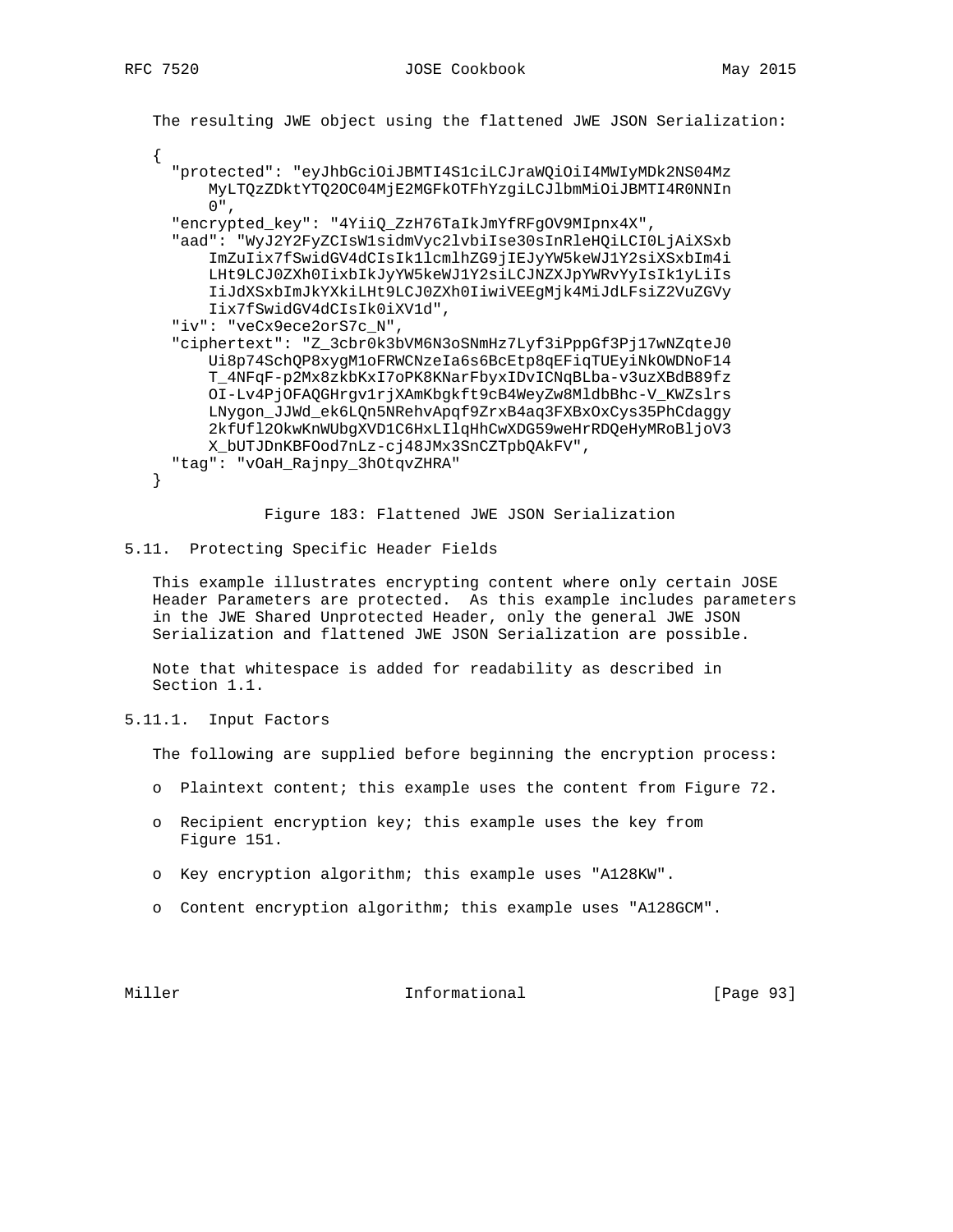5.11.2. Generated Factors

The following are generated before encrypting:

- o AES symmetric key as the Content Encryption Key (CEK); this example uses the key from Figure 184.
- o Initialization Vector; this example uses the Initialization Vector from Figure 185.

WDgEptBmQs9ouUvArz6x6g

Figure 184: Content Encryption Key, base64url-encoded

WgEJsDS9bkoXQ3nR

Figure 185: Initialization Vector, base64url-encoded

5.11.3. Encrypting the Key

 Performing the key encryption operation over the CEK (Figure 184) with the AES symmetric key (Figure 151) produces the following Encrypted Key:

jJIcM9J-hbx3wnqhf5FlkEYos0sHsF0H

Figure 186: Encrypted Key, base64url-encoded

5.11.4. Encrypting the Content

The following is generated before encrypting the content:

 o JWE Protected Header; this example uses the header from Figure 187, encoded to base64url [RFC4648] as Figure 188.

```
 {
   "enc": "A128GCM"
 }
```
Figure 187: JWE Protected Header JSON

eyJlbmMiOiJBMTI4R0NNIn0

Figure 188: JWE Protected Header, base64url-encoded

Miller **Informational** [Page 94]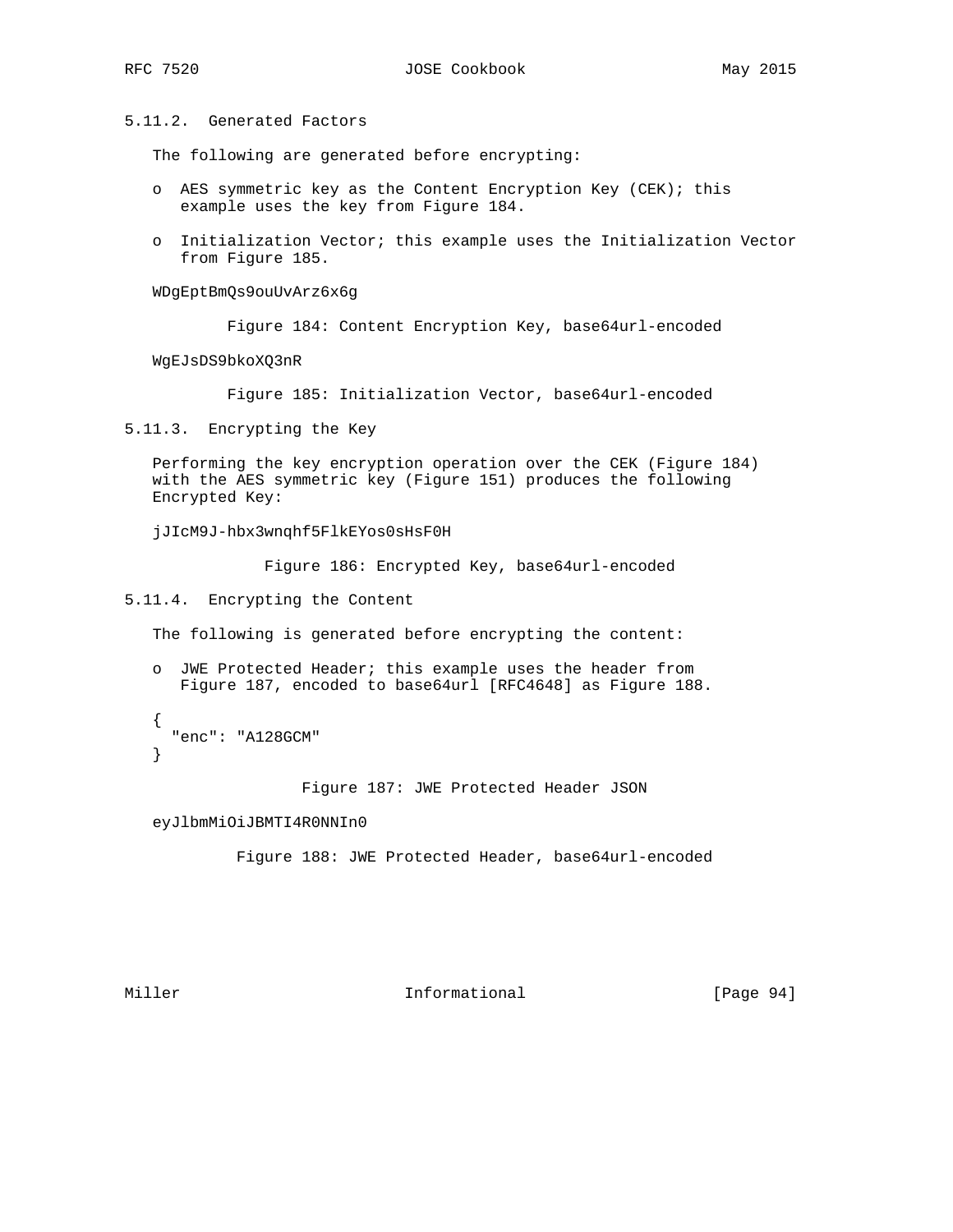Performing the content encryption operation over the Plaintext with the following:

- o CEK (Figure 184);
- o Initialization Vector (Figure 185); and
- o JWE Protected Header (Figure 188) as authenticated data

produces the following:

- o Ciphertext from Figure 189.
- o Authentication Tag from Figure 190.

 lIbCyRmRJxnB2yLQOTqjCDKV3H30ossOw3uD9DPsqLL2DM3swKkjOwQyZtWsFL YMj5YeLht\_StAn21tHmQJuuNt64T8D4t6C7kC9OCCJ1IHAolUv4MyOt80MoPb8 fZYbNKqplzYJgIL58g8N2v46OgyG637d6uuKPwhAnTGm\_zWhqc\_srOvgiLkzyF XPq1hBAURbc3-8BqeRb48iR1-\_5g5UjWVD3lgiLCN\_P7AW8mIiFvUNXBPJK3nO WL4teUPS8yHLbWeL83olU4UAgL48x-8dDkH23JykibVSQju-f7e-1xreHWXzWL Hs1NqBbre0dEwK3HX\_xM0LjUz77Krppgegoutpf5qaKg3l-\_xMINmf

Figure 189: Ciphertext, base64url-encoded

fNYLqpUe84KD45lvDiaBAQ

Figure 190: Authentication Tag, base64url-encoded

#### 5.11.5. Output Results

The following compose the resulting JWE object:

- o JWE Shared Unprotected Header (Figure 191)
- o JWE Protected Header (Figure 188)
- o Encrypted Key (Figure 186)
- o Initialization Vector (Figure 185)
- o Ciphertext (Figure 189)
- o Authentication Tag (Figure 190)

 The JWE Compact Serialization is not presented because it does not support this use case.

Miller **Informational** [Page 95]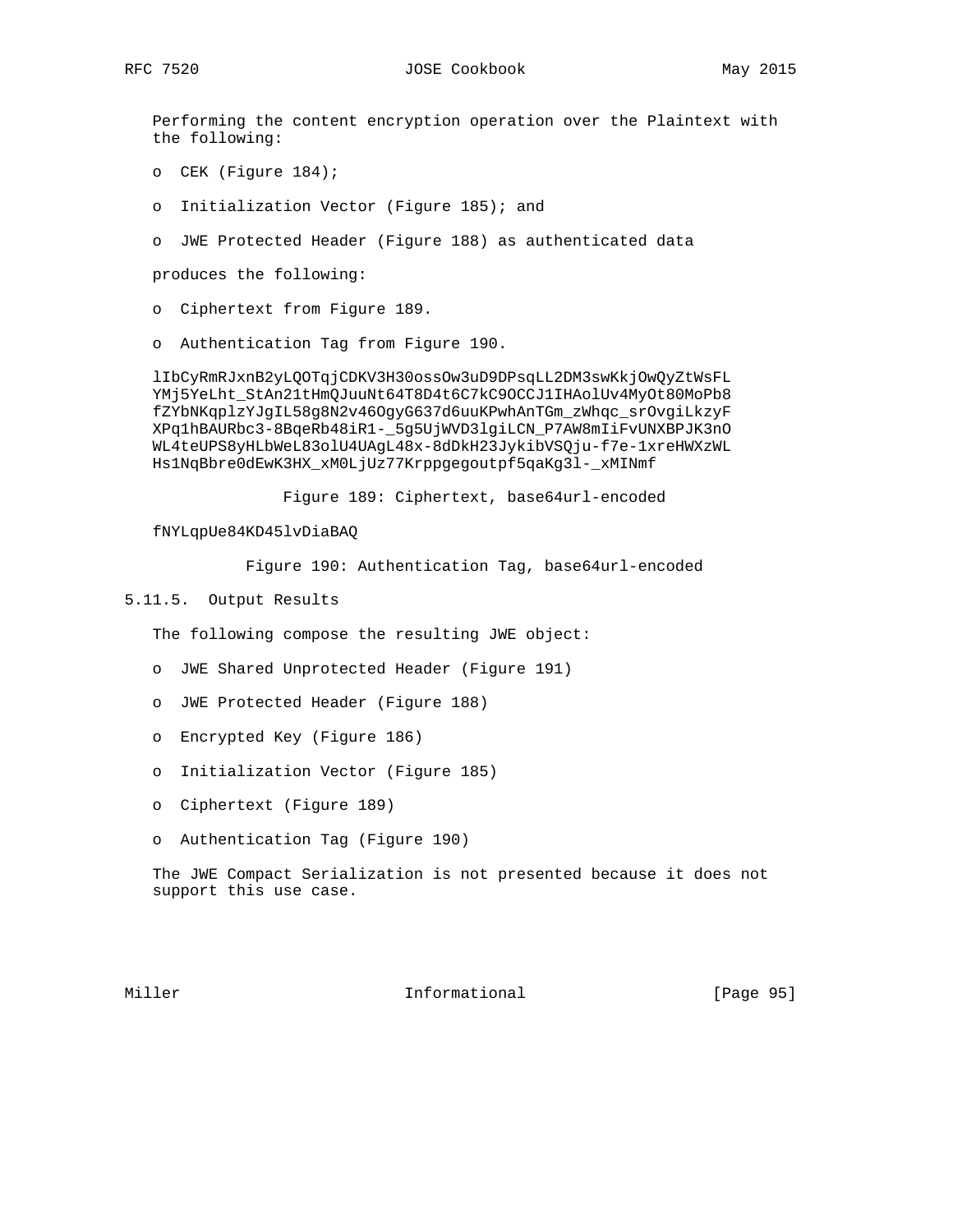RFC 7520 JOSE Cookbook May 2015

```
 The following JWE Shared Unprotected Header is generated before
 assembling the output results:
 {
   "alg": "A128KW",
   "kid": "81b20965-8332-43d9-a468-82160ad91ac8"
 }
            Figure 191: JWE Shared Unprotected Header JSON
 The resulting JWE object using the general JWE JSON Serialization:
 {
   "recipients": [
    {
       "encrypted_key": "jJIcM9J-hbx3wnqhf5FlkEYos0sHsF0H"
    }
 \mathbf{l} ,
   "unprotected": {
    "alg": "A128KW",
    "kid": "81b20965-8332-43d9-a468-82160ad91ac8"
   },
   "protected": "eyJlbmMiOiJBMTI4R0NNIn0",
   "iv": "WgEJsDS9bkoXQ3nR",
   "ciphertext": "lIbCyRmRJxnB2yLQOTqjCDKV3H30ossOw3uD9DPsqLL2D
       M3swKkjOwQyZtWsFLYMj5YeLht_StAn21tHmQJuuNt64T8D4t6C7kC9O
       CCJ1IHAolUv4MyOt80MoPb8fZYbNKqplzYJgIL58g8N2v46OgyG637d6
       uuKPwhAnTGm_zWhqc_srOvgiLkzyFXPq1hBAURbc3-8BqeRb48iR1-_5
       g5UjWVD3lgiLCN_P7AW8mIiFvUNXBPJK3nOWL4teUPS8yHLbWeL83olU
       4UAgL48x-8dDkH23JykibVSQju-f7e-1xreHWXzWLHs1NqBbre0dEwK3
       HX_xM0LjUz77Krppgegoutpf5qaKg3l-_xMINmf",
   "tag": "fNYLqpUe84KD45lvDiaBAQ"
 }
```
Figure 192: General JWE JSON Serialization

Miller **Informational** [Page 96]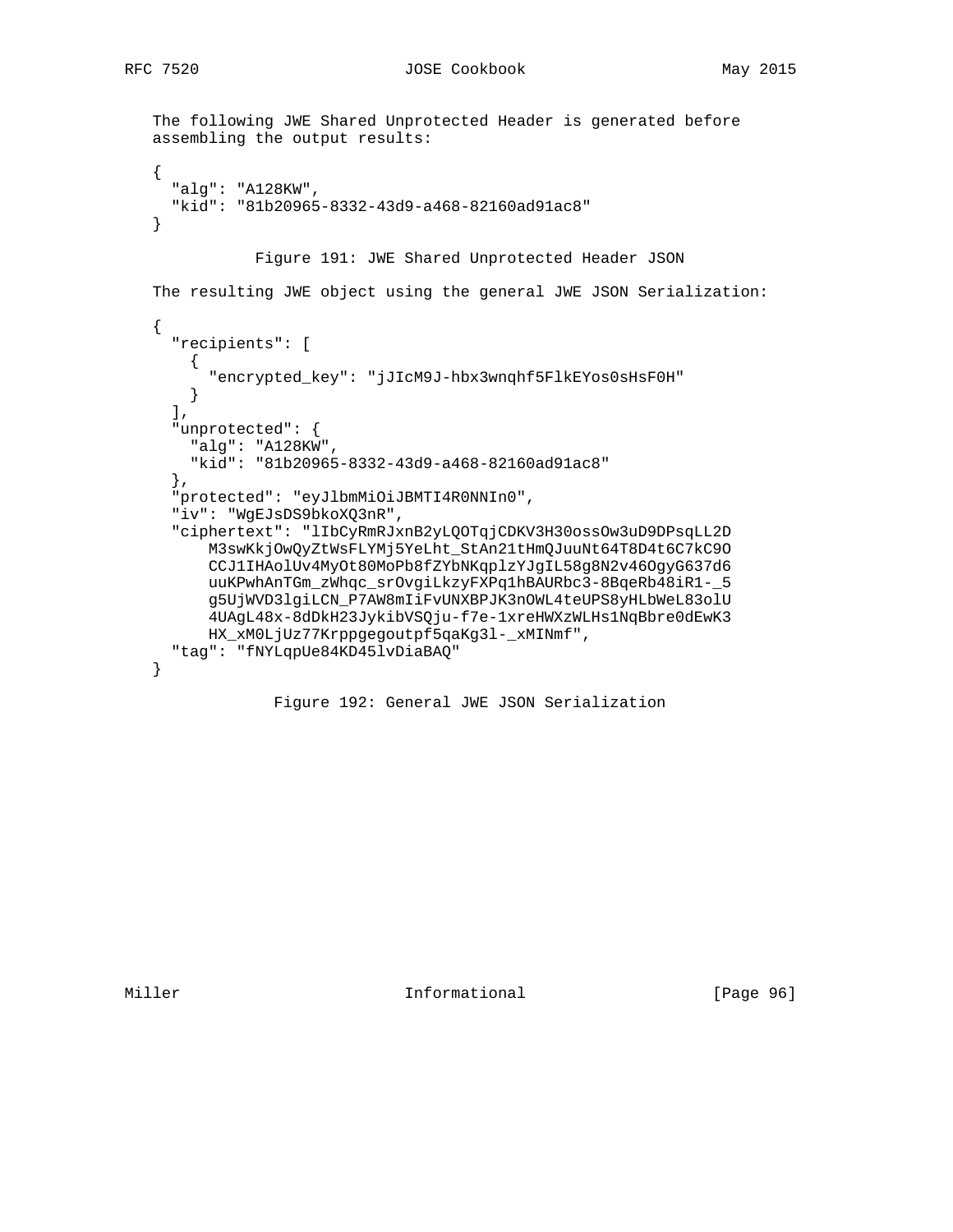The resulting JWE object using the flattened JWE JSON Serialization:

```
 {
      "protected": "eyJlbmMiOiJBMTI4R0NNIn0",
      "unprotected": {
       "alg": "A128KW",
        "kid": "81b20965-8332-43d9-a468-82160ad91ac8"
      },
      "encrypted_key": "jJIcM9J-hbx3wnqhf5FlkEYos0sHsF0H",
      "iv": "WgEJsDS9bkoXQ3nR",
      "ciphertext": "lIbCyRmRJxnB2yLQOTqjCDKV3H30ossOw3uD9DPsqLL2D
          M3swKkjOwQyZtWsFLYMj5YeLht_StAn21tHmQJuuNt64T8D4t6C7kC9O
          CCJ1IHAolUv4MyOt80MoPb8fZYbNKqplzYJgIL58g8N2v46OgyG637d6
          uuKPwhAnTGm_zWhqc_srOvgiLkzyFXPq1hBAURbc3-8BqeRb48iR1-_5
          g5UjWVD3lgiLCN_P7AW8mIiFvUNXBPJK3nOWL4teUPS8yHLbWeL83olU
          4UAgL48x-8dDkH23JykibVSQju-f7e-1xreHWXzWLHs1NqBbre0dEwK3
          HX_xM0LjUz77Krppgegoutpf5qaKg3l-_xMINmf",
      "tag": "fNYLqpUe84KD45lvDiaBAQ"
   }
```
Figure 193: Flattened JWE JSON Serialization

#### 5.12. Protecting Content Only

 This example illustrates encrypting content where none of the JOSE header parameters are protected. As this example includes parameters only in the JWE Shared Unprotected Header, only the flattened JWE JSON Serialization and general JWE JSON Serialization are possible.

 Note that whitespace is added for readability as described in Section 1.1.

5.12.1. Input Factors

The following are supplied before beginning the encryption process:

- o Plaintext content; this example uses the content from Figure 72.
- o Recipient encryption key; this example uses the key from Figure 151.
- o Key encryption algorithm; this example uses "A128KW".
- o Content encryption algorithm; this example uses "A128GCM".

### Miller **Informational** [Page 97]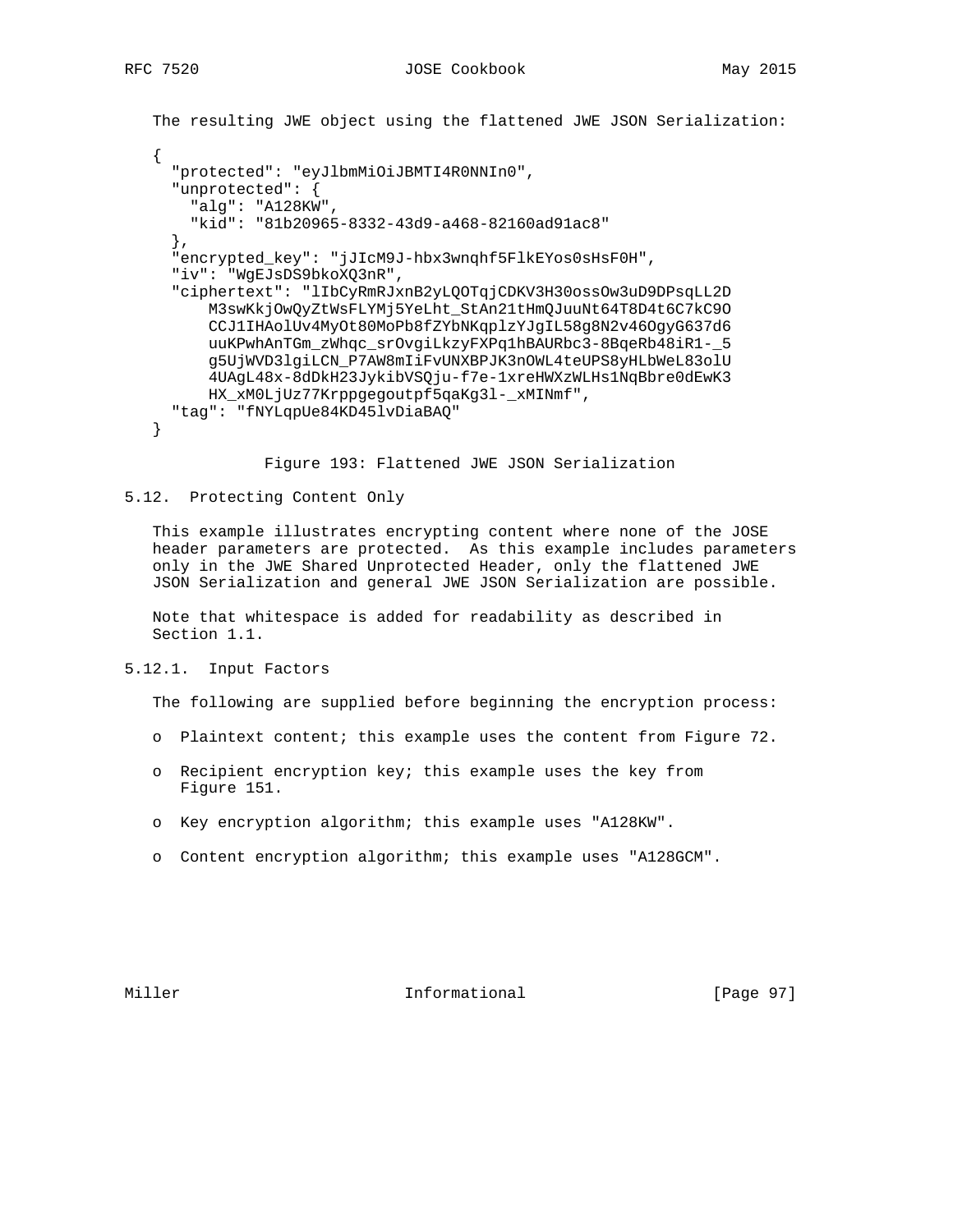5.12.2. Generated Factors

The following are generated before encrypting:

- o AES symmetric key as the Content Encryption Key; this example the key from Figure 194.
- o Initialization Vector; this example uses the Initialization Vector from Figure 195.

KBooAFl30QPV3vkcZlXnzQ

Figure 194: Content Encryption Key, base64url-encoded

YihBoVOGsR1l7jCD

Figure 195: Initialization Vector, base64url-encoded

5.12.3. Encrypting the Key

 Performing the key encryption operation over the CEK (Figure 194) with the AES symmetric key (Figure 151) produces the following Encrypted Key:

244YHfO\_W7RMpQW81UjQrZcq5LSyqiPv

Figure 196: Encrypted Key, base64url-encoded

5.12.4. Encrypting the Content

 Performing the content encryption operation over the Plaintext (Figure 72) using the following:

- o CEK (Figure 194);
- o Initialization Vector (Figure 195); and
- o Empty string as authenticated data

produces the following:

- o Ciphertext from Figure 197.
- o Authentication Tag from Figure 198.

Miller **Informational Informational** [Page 98]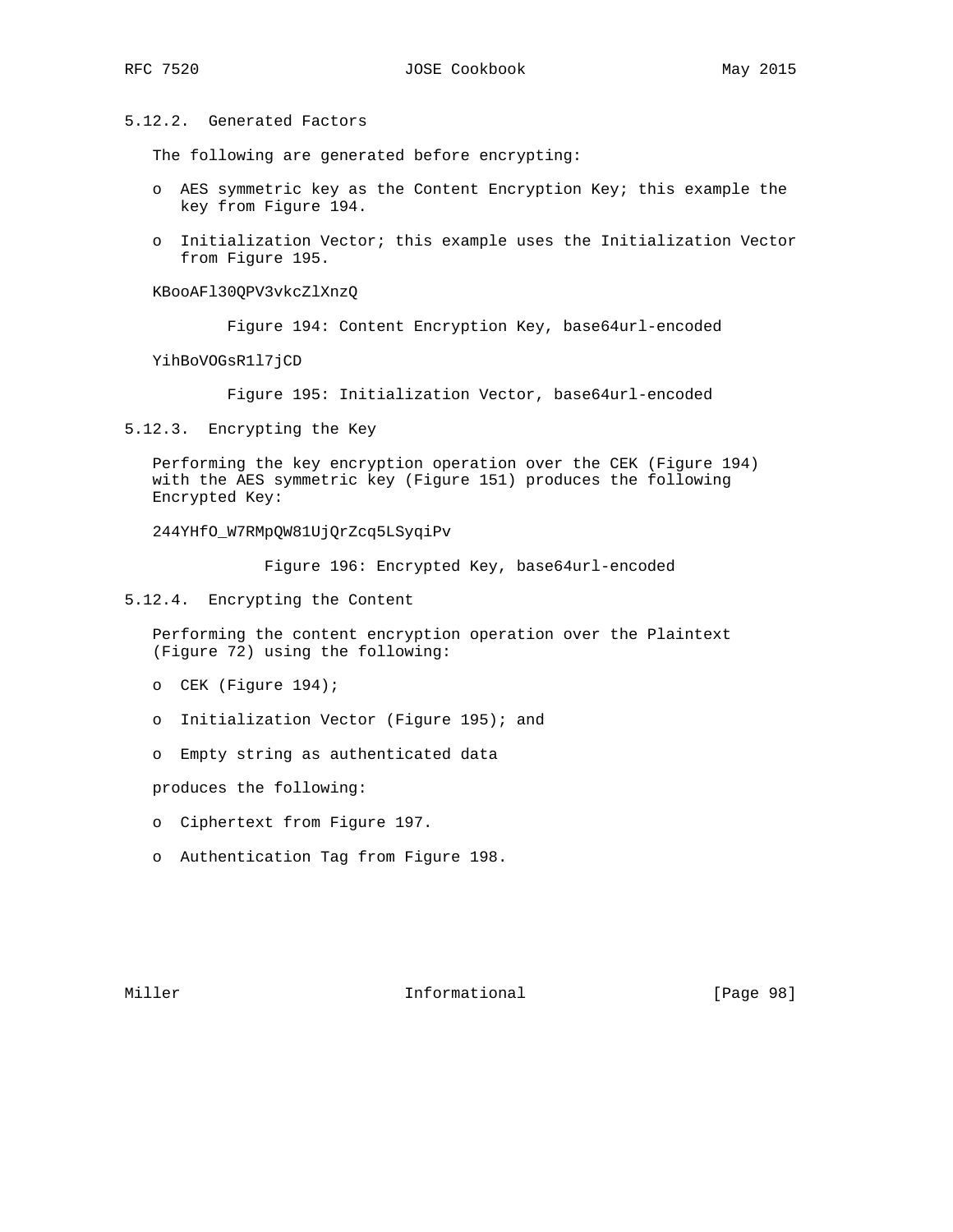qtPIMMaOBRgASL10dNQhOa7Gqrk7Eal1vwht7R4TT1uq-arsVCPaIeFwQfzrSS 6oEUWbBtxEasE0vC6r7sphyVziMCVJEuRJyoAHFSP3eqQPb4Ic1SDSqyXjw\_L3 svybhHYUGyQuTmUQEDjgjJfBOifwHIsDsRPeBz1NomqeifVPq5GTCWFo5k\_MNI QURR2Wj0AHC2k7JZfu2iWjUHLF8ExFZLZ4nlmsvJu\_mvifMYiikfNfsZAudISO a6O73yPZtL04k\_1FI7WDfrb2w7OqKLWDXzlpcxohPVOLQwpA3mFNRKdY-bQz4Z 4KX9lfz1cne31N4-8BKmojpw-OdQjKdLOGkC445Fb\_K1tlDQXw2sBF

Figure 197: Ciphertext, base64url-encoded

e2m0Vm7JvjK2VpCKXS-kyg

Figure 198: Authentication Tag, base64url-encoded

5.12.5. Output Results

 The JWE Compact Serialization is not presented because it does not support this use case.

 The following JWE Shared Unprotected Header is generated before assembling the output results:

```
 {
   "alg": "A128KW",
   "kid": "81b20965-8332-43d9-a468-82160ad91ac8",
   "enc": "A128GCM"
 }
```
Figure 199: JWE Shared Unprotected Header JSON

The following compose the resulting JWE object:

o JWE Shared Unprotected Header (Figure 199)

- o Encrypted Key (Figure 196)
- o Initialization Vector (Figure 195)
- o Ciphertext (Figure 197)
- o Authentication Tag (Figure 198)

Miller **Informational** [Page 99]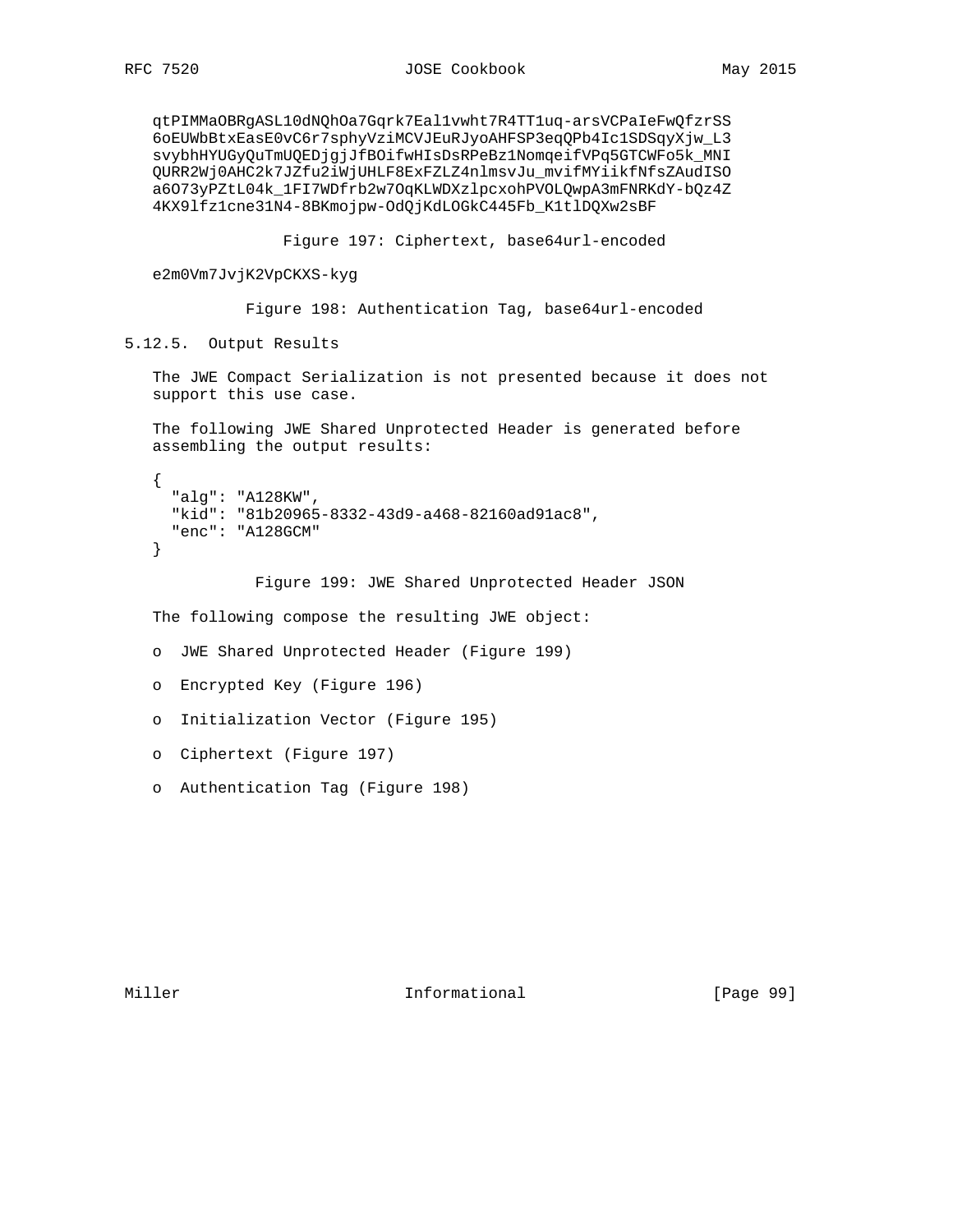```
 The resulting JWE object using the general JWE JSON Serialization:
    {
      "recipients": [
      \mathcal{A} "encrypted_key": "244YHfO_W7RMpQW81UjQrZcq5LSyqiPv"
 }
     \,,
      "unprotected": {
        "alg": "A128KW",
        "kid": "81b20965-8332-43d9-a468-82160ad91ac8",
        "enc": "A128GCM"
      },
      "iv": "YihBoVOGsR1l7jCD",
      "ciphertext": "qtPIMMaOBRgASL10dNQhOa7Gqrk7Eal1vwht7R4TT1uq-
          arsVCPaIeFwQfzrSS6oEUWbBtxEasE0vC6r7sphyVziMCVJEuRJyoAHF
          SP3eqQPb4Ic1SDSqyXjw_L3svybhHYUGyQuTmUQEDjgjJfBOifwHIsDs
          RPeBz1NomqeifVPq5GTCWFo5k_MNIQURR2Wj0AHC2k7JZfu2iWjUHLF8
          ExFZLZ4nlmsvJu_mvifMYiikfNfsZAudISOa6O73yPZtL04k_1FI7WDf
          rb2w7OqKLWDXzlpcxohPVOLQwpA3mFNRKdY-bQz4Z4KX9lfz1cne31N4
          -8BKmojpw-OdQjKdLOGkC445Fb_K1tlDQXw2sBF",
      "tag": "e2m0Vm7JvjK2VpCKXS-kyg"
   }
                 Figure 200: General JWE JSON Serialization
   The resulting JWE object using the flattened JWE JSON Serialization:
   \{ "unprotected": {
        "alg": "A128KW",
        "kid": "81b20965-8332-43d9-a468-82160ad91ac8",
       "enc": "A128GCM"
      },
      "encrypted_key": "244YHfO_W7RMpQW81UjQrZcq5LSyqiPv",
      "iv": "YihBoVOGsR1l7jCD",
      "ciphertext": "qtPIMMaOBRgASL10dNQhOa7Gqrk7Eal1vwht7R4TT1uq-
          arsVCPaIeFwQfzrSS6oEUWbBtxEasE0vC6r7sphyVziMCVJEuRJyoAHF
          SP3eqQPb4Ic1SDSqyXjw_L3svybhHYUGyQuTmUQEDjgjJfBOifwHIsDs
          RPeBz1NomqeifVPq5GTCWFo5k_MNIQURR2Wj0AHC2k7JZfu2iWjUHLF8
          ExFZLZ4nlmsvJu_mvifMYiikfNfsZAudISOa6O73yPZtL04k_1FI7WDf
          rb2w7OqKLWDXzlpcxohPVOLQwpA3mFNRKdY-bQz4Z4KX9lfz1cne31N4
          -8BKmojpw-OdQjKdLOGkC445Fb_K1tlDQXw2sBF",
      "tag": "e2m0Vm7JvjK2VpCKXS-kyg"
   }
```

```
 Figure 201: Flattened JWE JSON Serialization
```
Miller **Informational** [Page 100]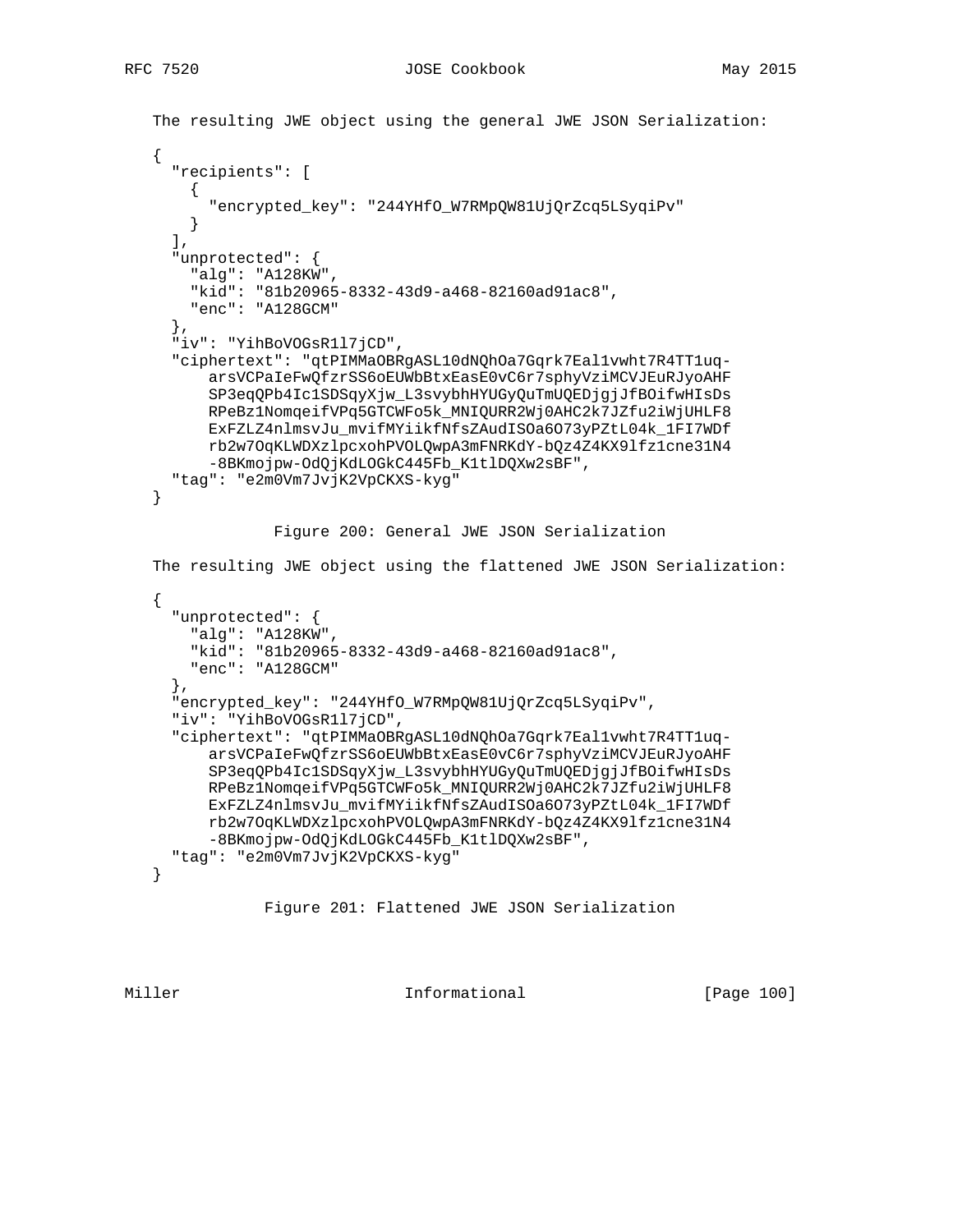5.13. Encrypting to Multiple Recipients

 This example illustrates encryption content for multiple recipients. As this example has multiple recipients, only the general JWE JSON Serialization is possible.

 Note that RSAES-PKCS1-v1\_5 uses random data to generate the ciphertext; it might not be possible to exactly replicate the results in this section.

 Note that whitespace is added for readability as described in Section 1.1.

5.13.1. Input Factors

The following are supplied before beginning the encryption process:

- o Plaintext content; this example uses the Plaintext from Figure 72.
- o Recipient keys; this example uses the following:
	- \* The RSA public key from Figure 73 for the first recipient.
	- \* The EC public key from Figure 108 for the second recipient.
	- \* The AES symmetric key from Figure 138 for the third recipient.
- o Key encryption algorithms; this example uses the following:
	- \* "RSA1\_5" for the first recipient.
	- \* "ECDH-ES+A256KW" for the second recipient.
	- \* "A256GCMKW" for the third recipient.
- o Content encryption algorithm; this example uses "A128CBC-HS256".

#### 5.13.2. Generated Factors

The following are generated before encrypting:

- o AES symmetric key as the Content Encryption Key (CEK); this example uses the key from Figure 202.
- o Initialization Vector; this example uses the Initialization Vector from Figure 203.

Miller **Informational Informational** [Page 101]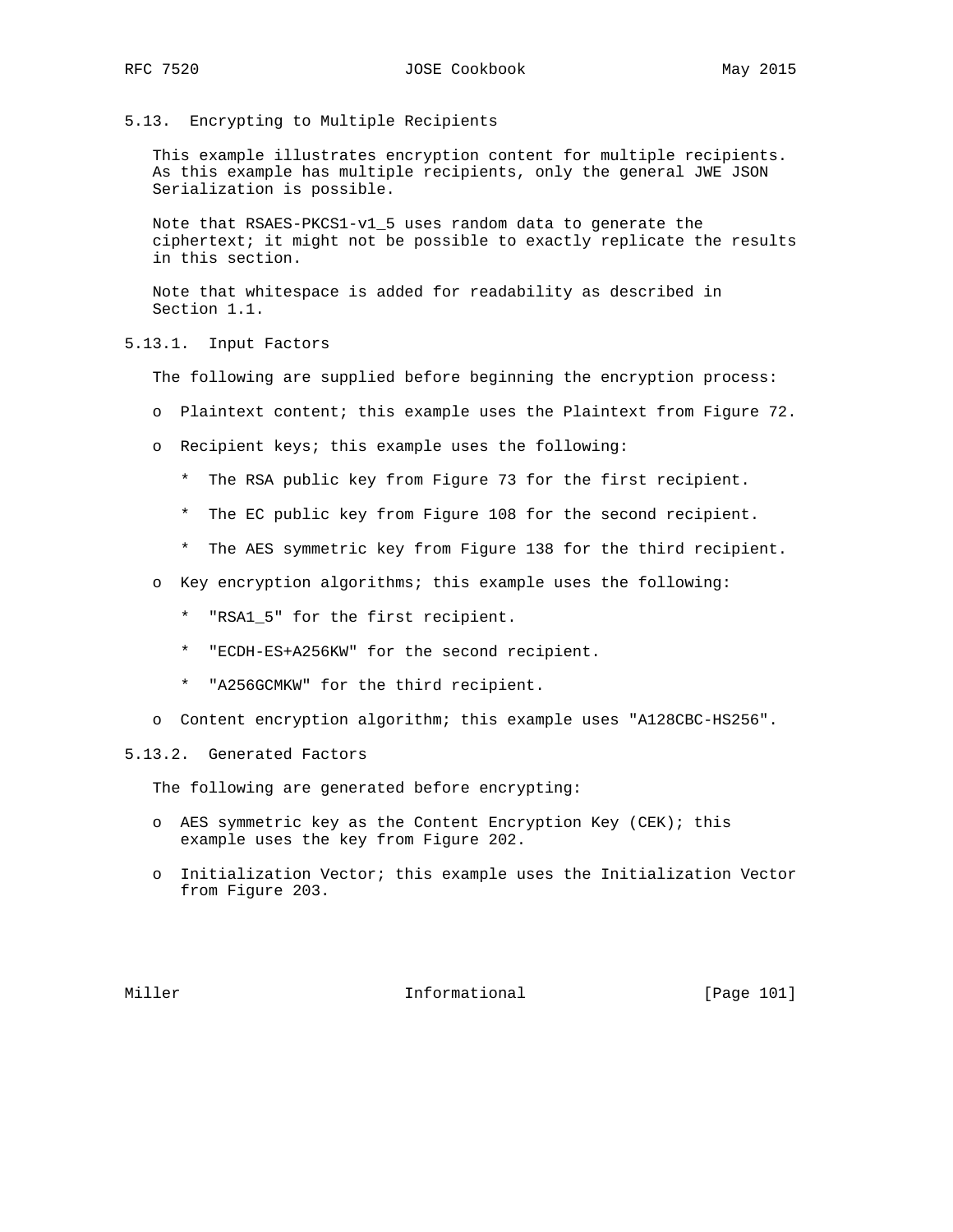zXayeJ4gvm8NJr3IUInyokTUO-LbQNKEhe\_zWlYbdpQ

Figure 202: Content Encryption Key, base64url-encoded

VgEIHY20EnzUtZFl2RpB1g

Figure 203: Initialization Vector, base64url-encoded

5.13.3. Encrypting the Key to the First Recipient

 Performing the "RSA1\_5" key encryption operation over the CEK (Figure 202) with the first recipient's RSA key (Figure 73) produces the following Encrypted Key:

 dYOD28kab0Vvf4ODgxVAJXgHcSZICSOp8M51zjwj4w6Y5G4XJQsNNIBiqyvUUA OcpL7S7-cFe7Pio7gV\_Q06WmCSa-vhW6me4bWrBf7cHwEQJdXihidAYWVajJIa KMXMvFRMV6iDlRr076DFthg2\_AV0\_tSiV6xSEIFqt1xnYPpmP91tc5WJDOGb-w qjw0-b-S1laS11QVbuP78dQ7Fa0zAVzzjHX-xvyM2wxj\_otxr9clN1LnZMbeYS rRicJK5xodvWgkpIdkMHo4LvdhRRvzoKzlic89jFWPlnBq\_V4n5trGuExtp\_-d bHcGlihqc\_wGgho9fLMK8JOArYLcMDNQ

Figure 204: Recipient #1 Encrypted Key, base64url-encoded

 The following is generated after encrypting the CEK for the first recipient:

 o Recipient JWE Unprotected Header from Figure 205. { "alg": "RSA1\_5", "kid": "frodo.baggins@hobbiton.example" }

Figure 205: Recipient #1 JWE Per-Recipient Unprotected Header JSON

Miller **Informational** [Page 102]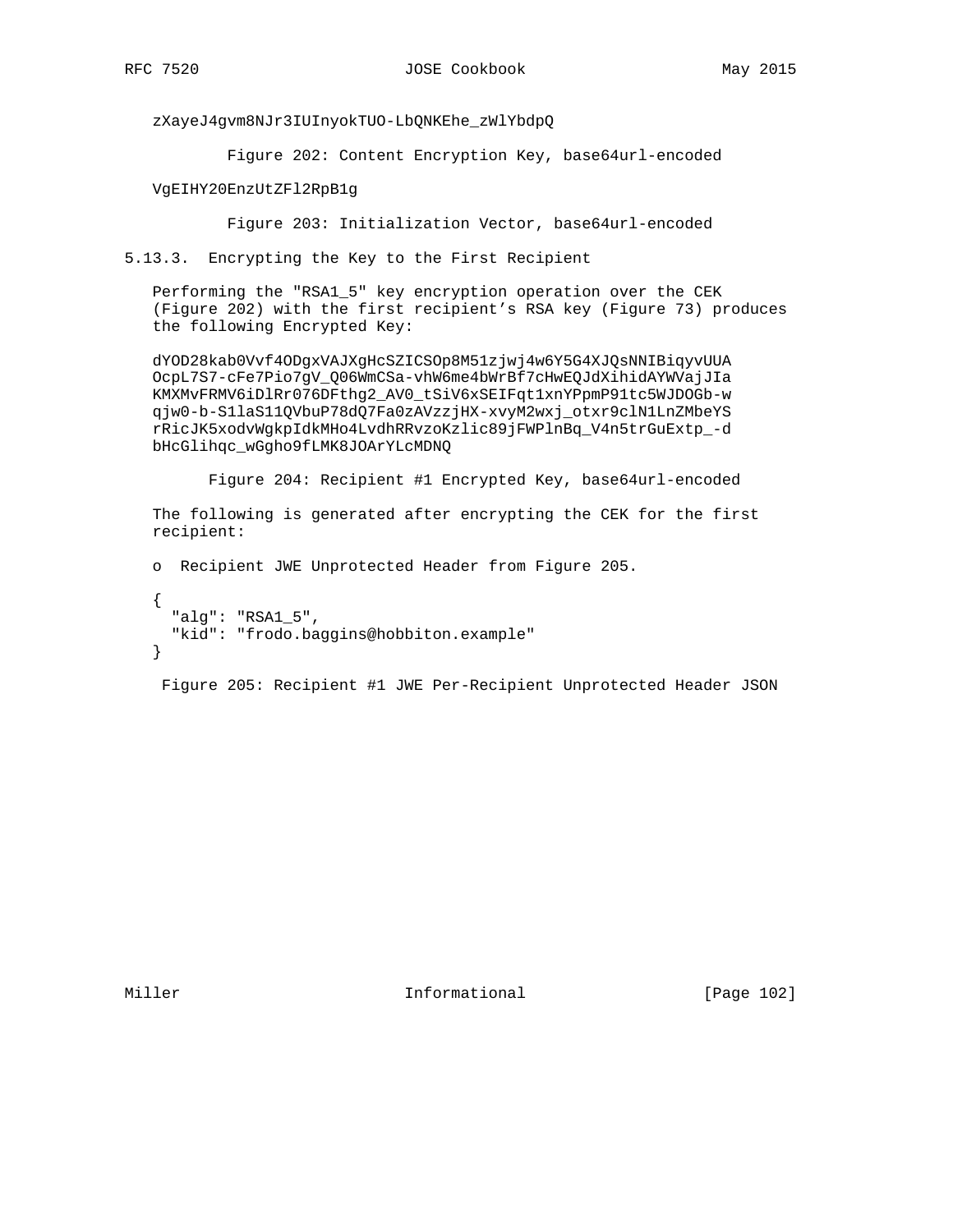```
 The following is the assembled first recipient JSON:
```

```
 {
   "encrypted_key": "dYOD28kab0Vvf4ODgxVAJXgHcSZICSOp8M51zjwj4w
       6Y5G4XJQsNNIBiqyvUUAOcpL7S7-cFe7Pio7gV_Q06WmCSa-vhW6me4b
       WrBf7cHwEQJdXihidAYWVajJIaKMXMvFRMV6iDlRr076DFthg2_AV0_t
       SiV6xSEIFqt1xnYPpmP91tc5WJDOGb-wqjw0-b-S1laS11QVbuP78dQ7
       Fa0zAVzzjHX-xvyM2wxj_otxr9clN1LnZMbeYSrRicJK5xodvWgkpIdk
       MHo4LvdhRRvzoKzlic89jFWPlnBq_V4n5trGuExtp_-dbHcGlihqc_wG
       gho9fLMK8JOArYLcMDNQ",
   "header": {
     "alg": "RSA1_5",
     "kid": "frodo.baggins@hobbiton.example"
   }
 }
```
Figure 206: Recipient #1 JSON

5.13.4. Encrypting the Key to the Second Recipient

 The following is generated before encrypting the CEK for the second recipient:

 o Ephemeral EC private key on the same curve as the EC public key; this example uses the private key from Figure 207.

```
 {
   "kty": "EC",
   "crv": "P-384",
   "x": "Uzdvk3pi5wKCRc1izp5_r0OjeqT-I68i8g2b8mva8diRhsE2xAn2Dt
      MRb25Ma2CX",
   "y": "VDrRyFJh-Kwd1EjAgmj5Eo-CTHAZ53MC7PjjpLioy3ylEjI1pOMbw9
       1fzZ84pbfm",
   "d": "1DKHfTv-PiifVw2VBHM_ZiVcwOMxkOyANS_lQHJcrDxVY3jhVCvZPw
       MxJKIE793C"
 }
```
Figure 207: Ephemeral Private Key for Recipient #2, in JWK Format

Miller **Informational Informational** [Page 103]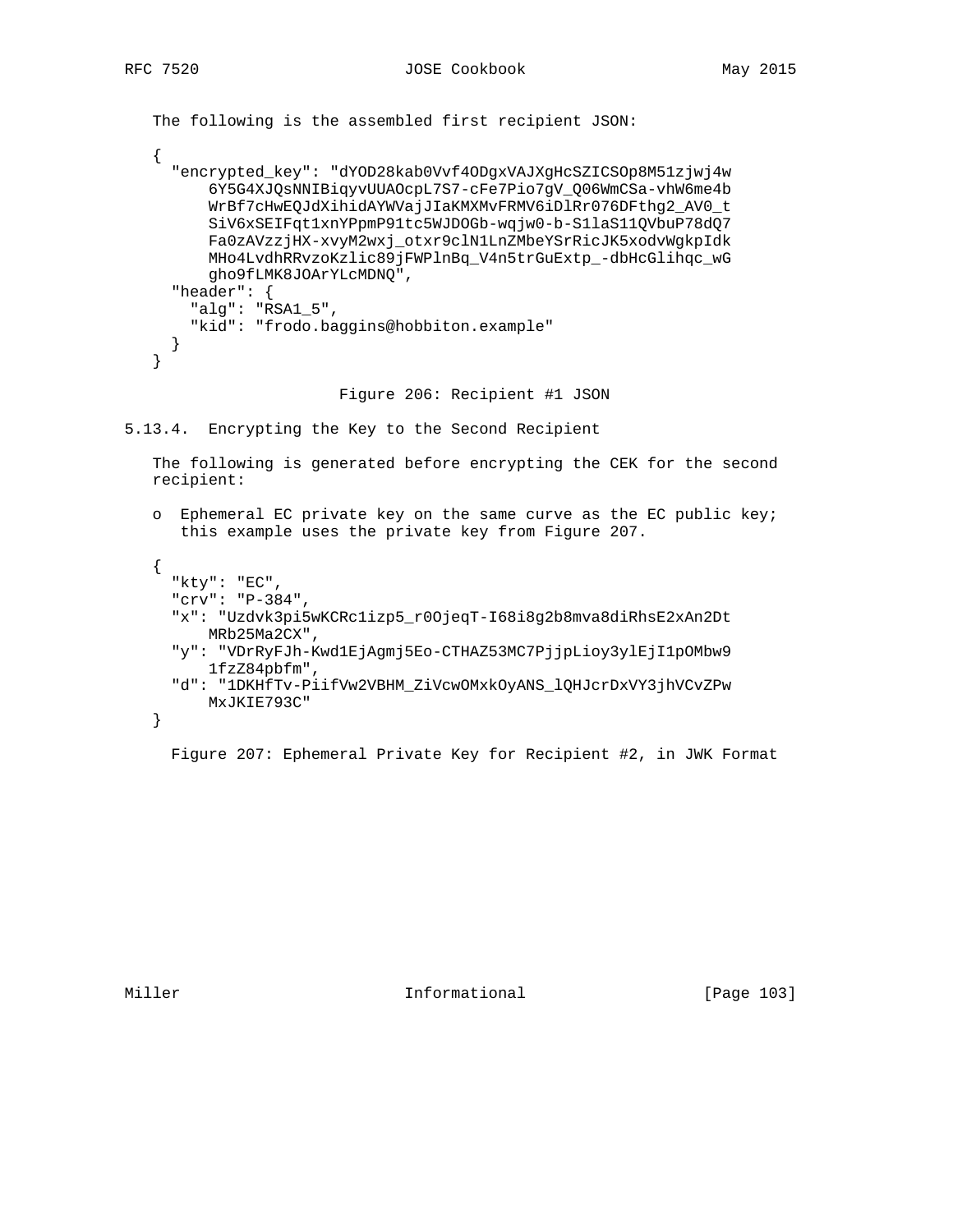Performing the "ECDH-ES+A256KW" key encryption operation over the CEK (Figure 202) with the following:

- o Static Elliptic Curve public key (Figure 108).
- o Ephemeral Elliptic Curve private key (Figure 207).

produces the following Encrypted Key:

ExInT0io9BqBMYF6-maw5tZlgoZXThD1zWKsHixJuw\_elY4gSSId\_w

Figure 208: Recipient #2 Encrypted Key, base64url-encoded

 The following is generated after encrypting the CEK for the second recipient:

o Recipient JWE Unprotected Header from Figure 209.

```
 {
   "alg": "ECDH-ES+A256KW",
   "kid": "peregrin.took@tuckborough.example",
   "epk": {
     "kty": "EC",
     "crv": "P-384",
     "x": "Uzdvk3pi5wKCRc1izp5_r0OjeqT-I68i8g2b8mva8diRhsE2xAn2
         DtMRb25Ma2CX",
     "y": "VDrRyFJh-Kwd1EjAgmj5Eo-CTHAZ53MC7PjjpLioy3ylEjI1pOMb
         w91fzZ84pbfm"
   }
 }
```
Figure 209: Recipient #2 JWE Per-Recipient Unprotected Header JSON

Miller **Informational Informational** [Page 104]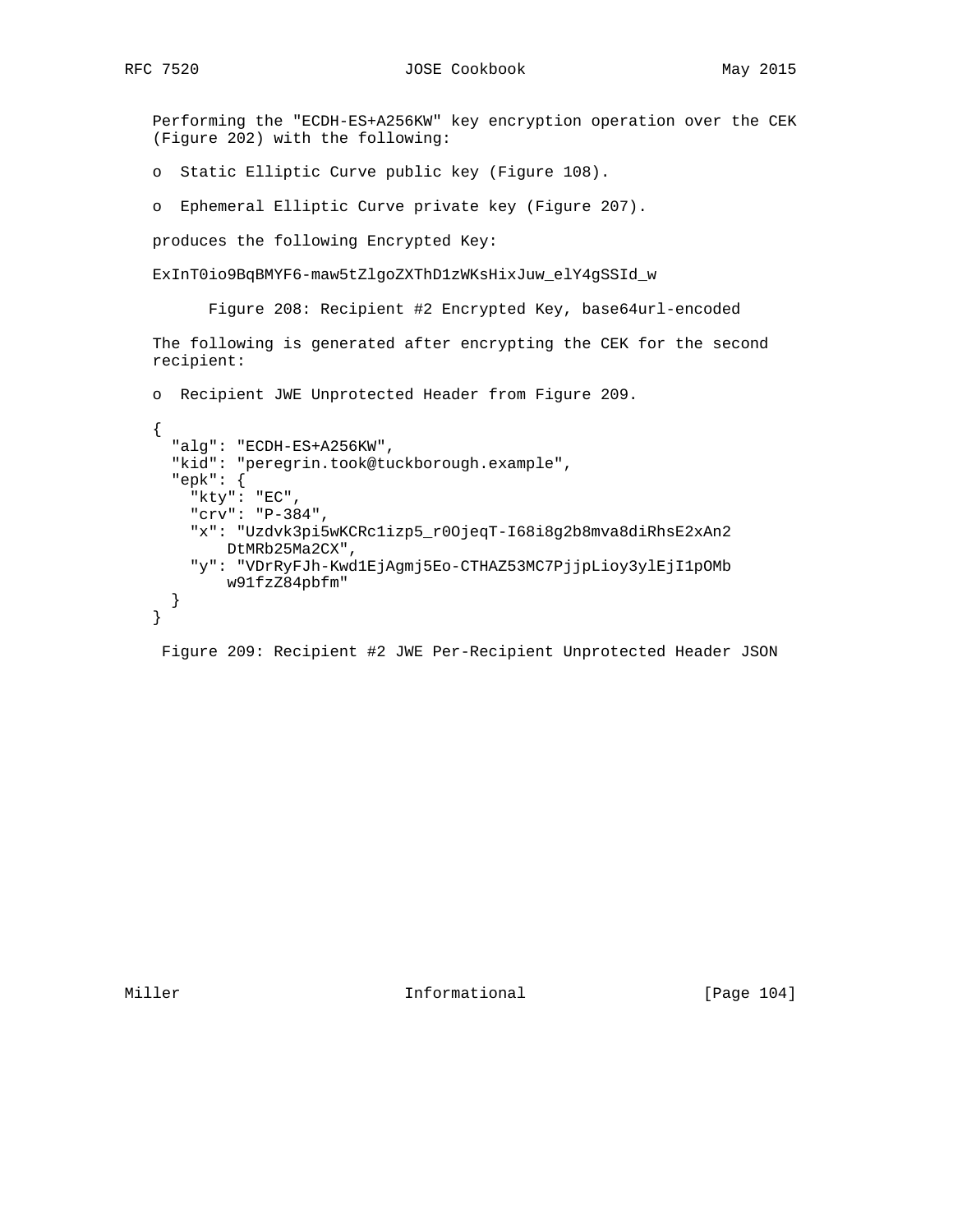```
 The following is the assembled second recipient JSON:
 {
   "encrypted_key": "ExInT0io9BqBMYF6-maw5tZlgoZXThD1zWKsHixJuw
       _elY4gSSId_w",
   "header": {
     "alg": "ECDH-ES+A256KW",
     "kid": "peregrin.took@tuckborough.example",
     "epk": {
       "kty": "EC",
       "crv": "P-384",
       "x": "Uzdvk3pi5wKCRc1izp5_r0OjeqT-I68i8g2b8mva8diRhsE2xA
           n2DtMRb25Ma2CX",
       "y": "VDrRyFJh-Kwd1EjAgmj5Eo-CTHAZ53MC7PjjpLioy3ylEjI1pO
           Mbw91fzZ84pbfm"
     }
   }
 }
```
Figure 210: Recipient #2 JSON

```
5.13.5. Encrypting the Key to the Third Recipient
```
 The following is generated before encrypting the CEK for the third recipient:

 o Initialization Vector for key wrapping; this example uses the Initialization Vector from Figure 211.

AvpeoPZ9Ncn9mkBn

 Figure 211: Recipient #2 Initialization Vector for Key Wrapping, base64url-encoded

 Performing the "A256GCMKW" key encryption operation over the CEK (Figure 202) with the following:

- o AES symmetric key (Figure 138); and
- o Initialization Vector (Figure 211)

produces the following:

- o Encrypted Key from Figure 212.
- o Authentication Tag from Figure 213.

Miller **Informational Informational** [Page 105]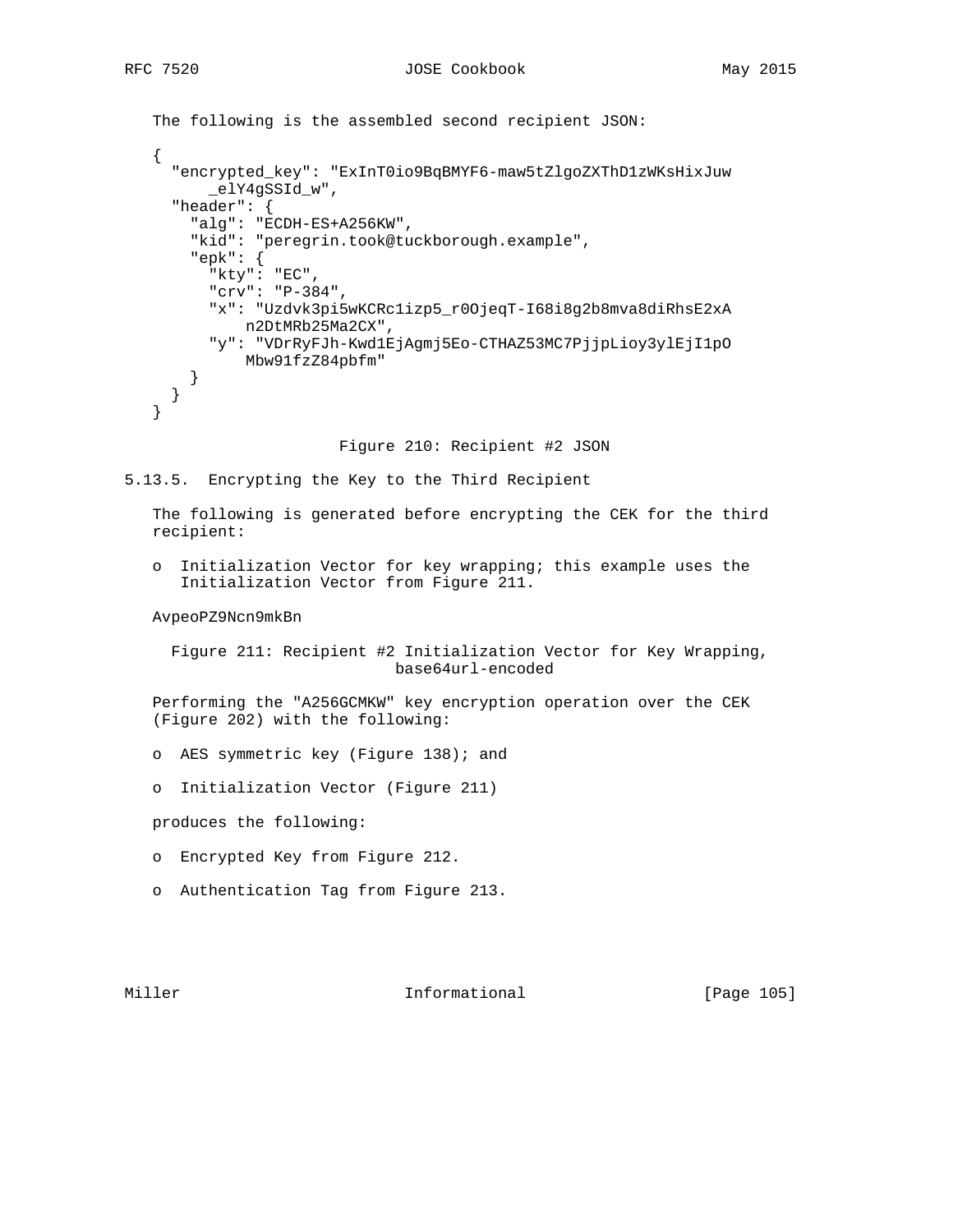```
 a7CclAejo_7JSuPB8zeagxXRam8dwCfmkt9-WyTpS1E
          Figure 212: Recipient #3 Encrypted Key, base64url-encoded
    59Nqh1LlYtVIhfD3pgRGvw
       Figure 213: Recipient #3 Authentication Tag from Key Wrapping,
                               base64url-encoded
    The following is generated after encrypting the CEK for the third
   recipient:
    o Recipient JWE Unprotected Header; this example uses the header
       from Figure 214.
    {
      "alg": "A256GCMKW",
      "kid": "18ec08e1-bfa9-4d95-b205-2b4dd1d4321d",
      "tag": "59Nqh1LlYtVIhfD3pgRGvw",
      "iv": "AvpeoPZ9Ncn9mkBn"
    }
     Figure 214: Recipient #3 JWE Per-Recipient Unprotected Header JSON
    The following is the assembled third recipient JSON:
    {
      "encrypted_key": "a7CclAejo_7JSuPB8zeagxXRam8dwCfmkt9-WyTpS1
        \to " _{\prime} "header": {
        "alg": "A256GCMKW",
        "kid": "18ec08e1-bfa9-4d95-b205-2b4dd1d4321d",
        "tag": "59Nqh1LlYtVIhfD3pgRGvw",
        "iv": "AvpeoPZ9Ncn9mkBn"
      }
    }
                         Figure 215: Recipient #3 JSON
5.13.6. Encrypting the Content
    The following is generated before encrypting the content:
```
 o JWE Protected Header; this example uses the header from Figure 216, encoded to base64url [RFC4648] as Figure 217.

Miller **Informational** [Page 106]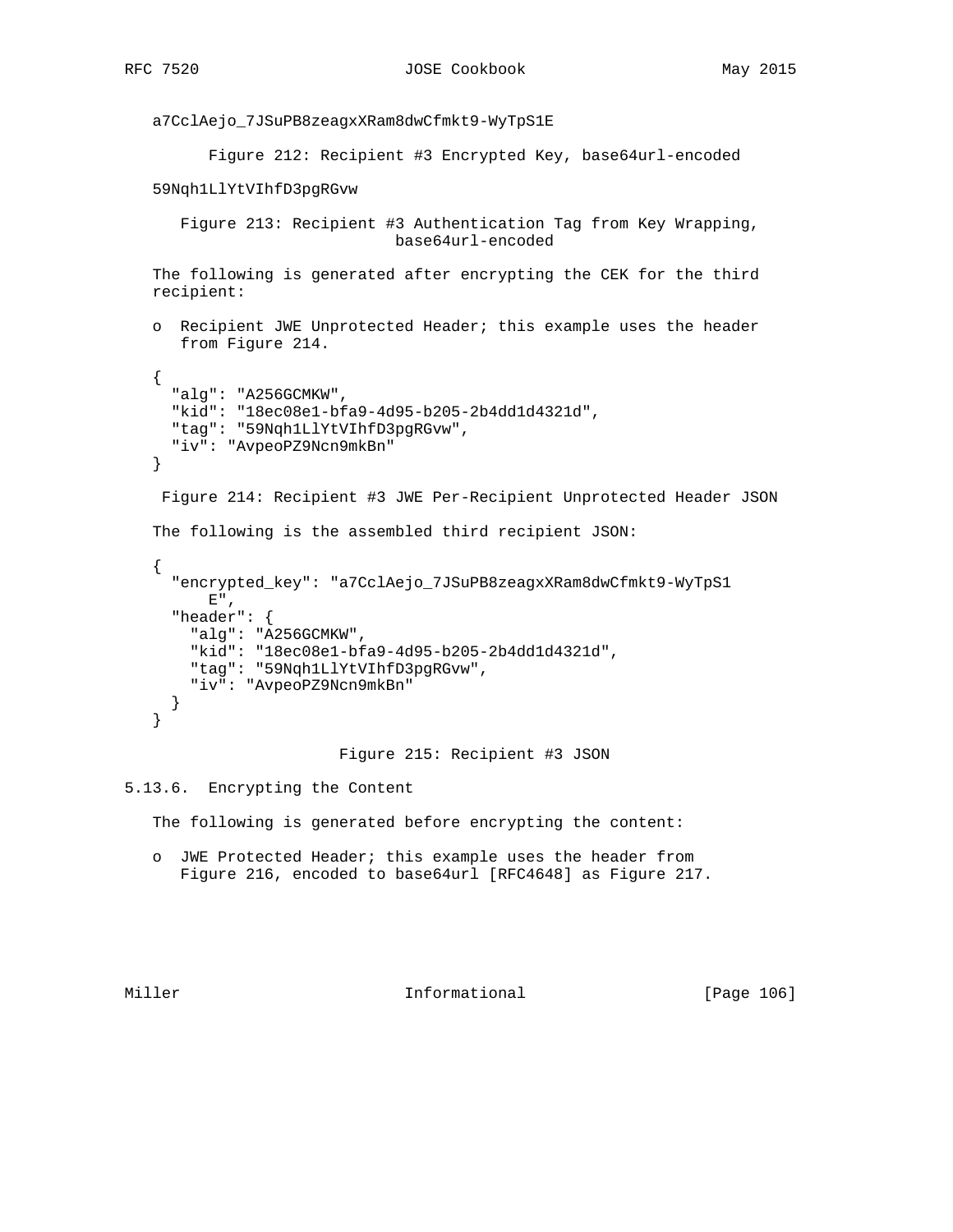```
 {
   "enc": "A128CBC-HS256"
 }
```
Figure 216: JWE Protected Header JSON

eyJlbmMiOiJBMTI4Q0JDLUhTMjU2In0

Figure 217: JWE Protected Header, base64url-encoded

 Performing the content encryption operation over the Plaintext (Figure 72) with the following:

o CEK (Figure 202),

o Initialization Vector (Figure 203), and

o JWE Protected Header (Figure 217) as the authenticated data

produces the following:

o Ciphertext from Figure 218.

o Authentication Tag from Figure 219.

 ajm2Q-OpPXCr7-MHXicknb1lsxLdXxK\_yLds0KuhJzfWK04SjdxQeSw2L9mu3a \_k1C55kCQ\_3xlkcVKC5yr\_\_Is48VOoK0k63\_QRM9tBURMFqLByJ8vOYQX0oJW4 VUHJLmGhF-tVQWB7Kz8mr8zeE7txF0MSaP6ga7-siYxStR7\_G07Thd1jh-zGT0 wxM5g-VRORtq0K6AXpLlwEqRp7pkt2zRM0ZAXqSpe1O6FJ7FHLDyEFnD-zDIZu kLpCbzhzMDLLw2-8I14FQrgi-iEuzHgIJFIJn2wh9Tj0cg\_kOZy9BqMRZbmYXM Y9YQjorZ\_P\_JYG3ARAIF3OjDNqpdYe-K\_5Q5crGJSDNyij\_ygEiItR5jssQVH2 ofDQdLChtazE

Figure 218: Ciphertext, base64url-encoded

BESYyFN7T09KY7i8zKs5\_g

Figure 219: Authentication Tag, base64url-encoded

Miller **Informational** Informational [Page 107]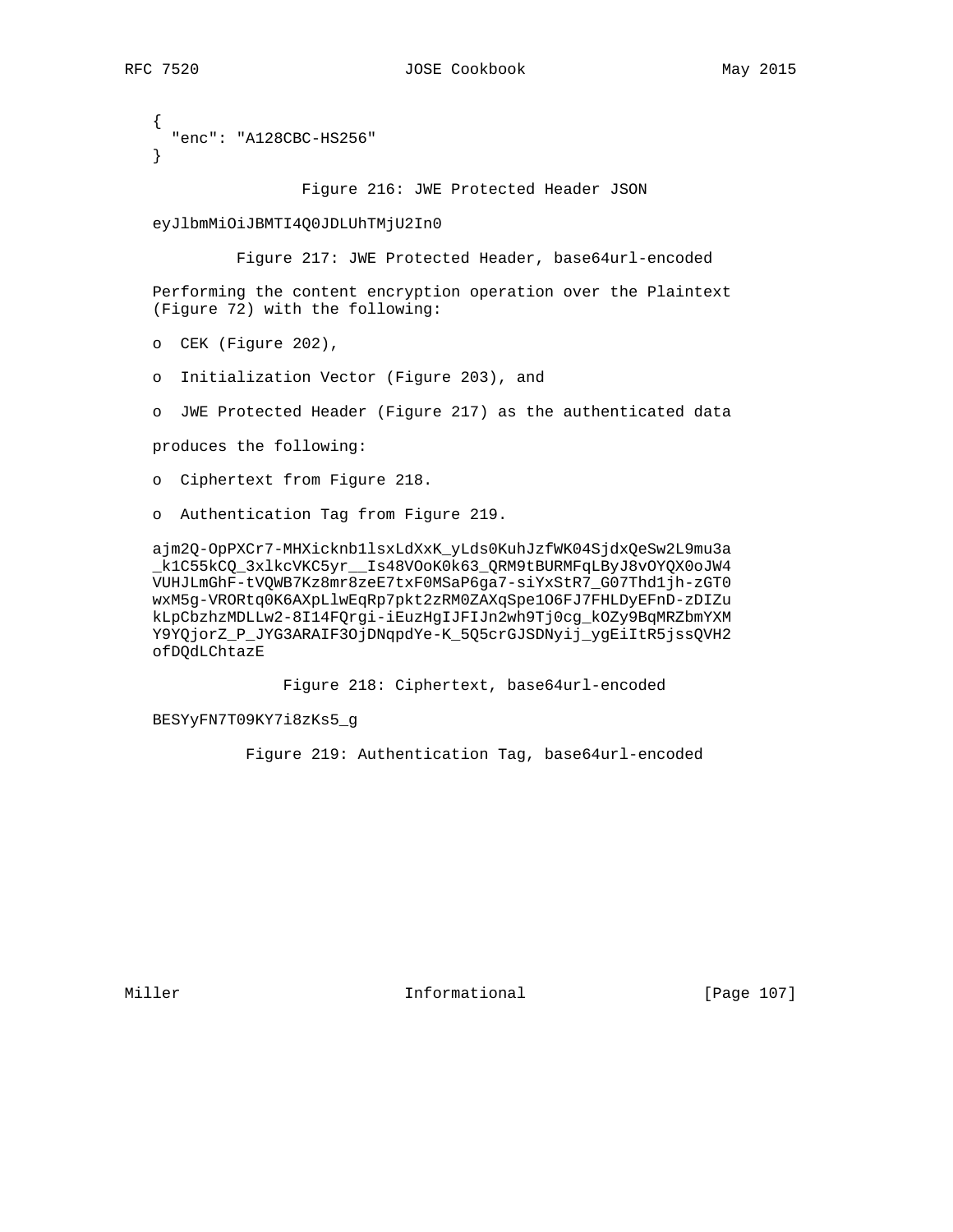The following is generated after encrypting the Plaintext:

 o JWE Shared Unprotected Header parameters; this example uses the header from Figure 220.

```
 {
   "cty": "text/plain"
 }
```
Figure 220: JWE Shared Unprotected Header JSON

5.13.7. Output Results

The following compose the resulting JWE object:

- o Recipient #1 JSON (Figure 206)
- o Recipient #2 JSON (Figure 210)
- o Recipient #3 JSON (Figure 215)
- o Initialization Vector (Figure 203)
- o Ciphertext (Figure 218)
- o Authentication Tag (Figure 219)

 The JWE Compact Serialization is not presented because it does not support this use case; the flattened JWE JSON Serialization is not presented because there is more than one recipient.

Miller **Informational** [Page 108]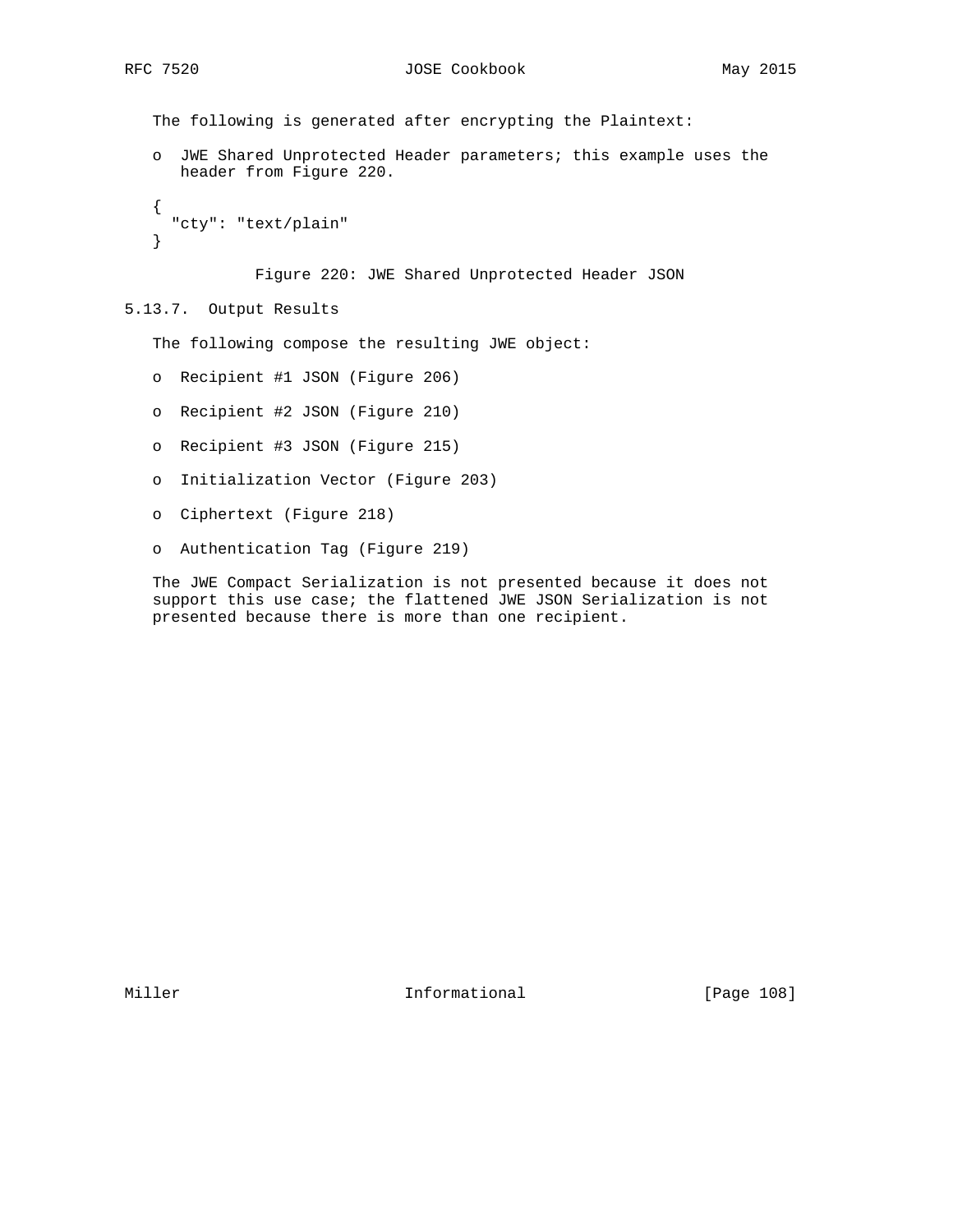```
 The resulting JWE object using the general JWE JSON Serialization:
    {
      "recipients": [
       \left\{ \right. "encrypted_key": "dYOD28kab0Vvf4ODgxVAJXgHcSZICSOp8M51zj
              wj4w6Y5G4XJQsNNIBiqyvUUAOcpL7S7-cFe7Pio7gV_Q06WmCSa-
              vhW6me4bWrBf7cHwEQJdXihidAYWVajJIaKMXMvFRMV6iDlRr076
              DFthg2_AV0_tSiV6xSEIFqt1xnYPpmP91tc5WJDOGb-wqjw0-b-S
              1laS11QVbuP78dQ7Fa0zAVzzjHX-xvyM2wxj_otxr9clN1LnZMbe
              YSrRicJK5xodvWgkpIdkMHo4LvdhRRvzoKzlic89jFWPlnBq_V4n
              5trGuExtp_-dbHcGlihqc_wGgho9fLMK8JOArYLcMDNQ",
          "header": {
            "alg": "RSA1_5",
            "kid": "frodo.baggins@hobbiton.example"
 }
 },
\{ "encrypted_key": "ExInT0io9BqBMYF6-maw5tZlgoZXThD1zWKsHi
             xJuw_elY4gSSId_w",
          "header": {
            "alg": "ECDH-ES+A256KW",
           "kid": "peregrin.took@tuckborough.example",
            "epk": {
             "kty": "EC",
              "crv": "P-384",
              "x": "Uzdvk3pi5wKCRc1izp5_r0OjeqT-I68i8g2b8mva8diRhs
                  E2xAn2DtMRb25Ma2CX",
              "y": "VDrRyFJh-Kwd1EjAgmj5Eo-CTHAZ53MC7PjjpLioy3ylEj
                  I1pOMbw91fzZ84pbfm"
 }
          }
        },
\{ "encrypted_key": "a7CclAejo_7JSuPB8zeagxXRam8dwCfmkt9-Wy
              TpS1E",
          "header": {
            "alg": "A256GCMKW",
            "kid": "18ec08e1-bfa9-4d95-b205-2b4dd1d4321d",
            "tag": "59Nqh1LlYtVIhfD3pgRGvw",
            "iv": "AvpeoPZ9Ncn9mkBn"
 }
       }
     \,], \, "unprotected": {
       "cty": "text/plain"
      },
      "protected": "eyJlbmMiOiJBMTI4Q0JDLUhTMjU2In0",
```
Miller **Informational** [Page 109]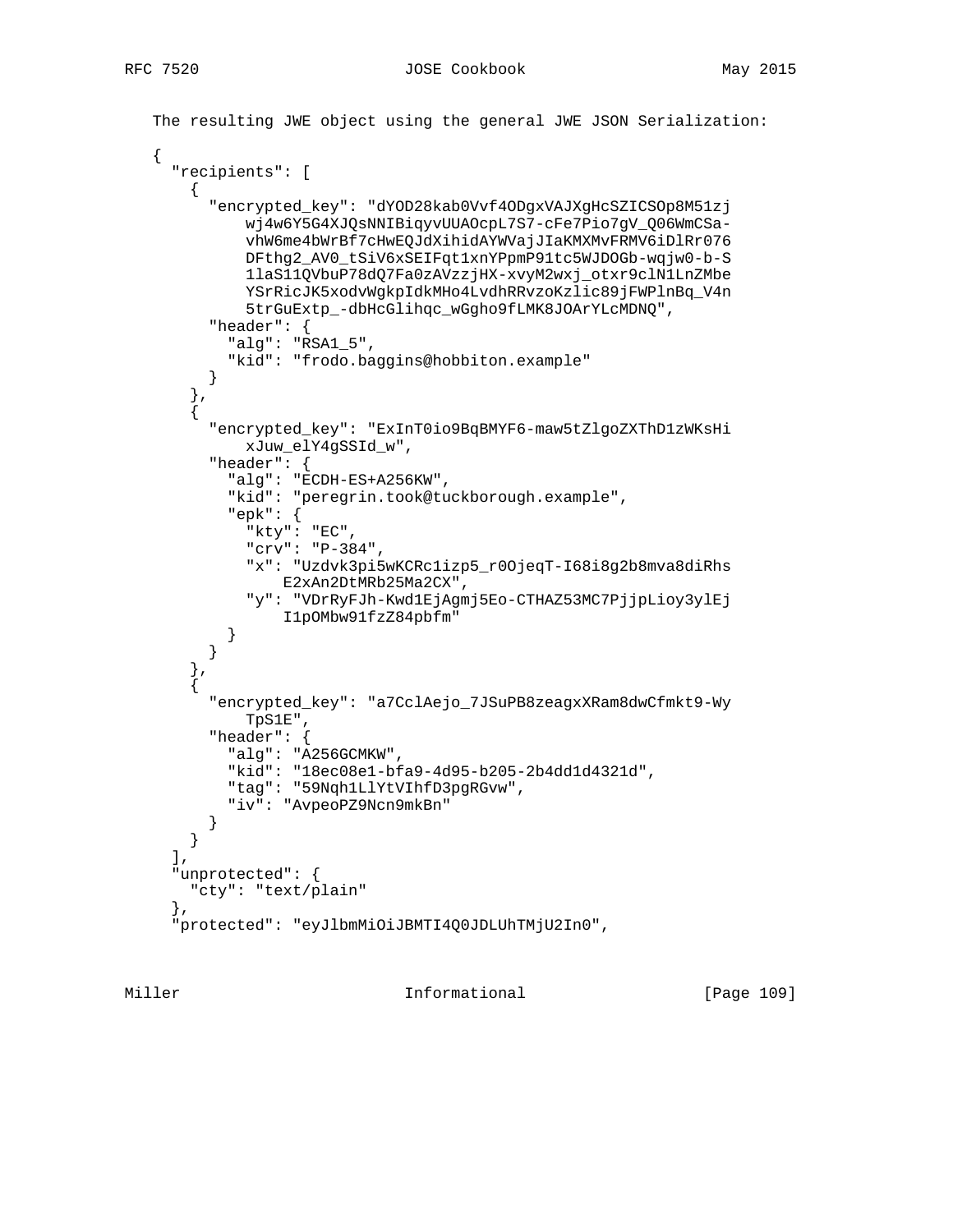}

```
 "iv": "VgEIHY20EnzUtZFl2RpB1g",
 "ciphertext": "ajm2Q-OpPXCr7-MHXicknb1lsxLdXxK_yLds0KuhJzfWK
     04SjdxQeSw2L9mu3a_k1C55kCQ_3xlkcVKC5yr__Is48VOoK0k63_QRM
    9tBURMFqLByJ8vOYQX0oJW4VUHJLmGhF-tVQWB7Kz8mr8zeE7txF0MSa
    P6ga7-siYxStR7_G07Thd1jh-zGT0wxM5g-VRORtq0K6AXpLlwEqRp7p
    kt2zRM0ZAXqSpe1O6FJ7FHLDyEFnD-zDIZukLpCbzhzMDLLw2-8I14FQ
    rgi-iEuzHgIJFIJn2wh9Tj0cg_kOZy9BqMRZbmYXMY9YQjorZ_P_JYG3
    ARAIF3OjDNqpdYe-K_5Q5crGJSDNyij_ygEiItR5jssQVH2ofDQdLCht
    azE",
 "tag": "BESYyFN7T09KY7i8zKs5_g"
```
Figure 221: General JWE JSON Serialization

6. Nesting Signatures and Encryption

 This example illustrates nesting a JSON Web Signature (JWS) structure within a JSON Web Encryption (JWE) structure. The signature uses the "PS256" (RSASSA-PSS) algorithm; the encryption uses the "RSA-OAEP" (RSAES-OAEP) key encryption algorithm and the "A128GCM" (AES-GCM) content encryption algorithm.

 Note that RSASSA-PSS uses random data to generate the signature, and RSAES-OAEP uses random data to generate the ciphertext; it might not be possible to exactly replicate the results in this section.

 Note that whitespace is added for readability as described in Section 1.1.

6.1. Signing Input Factors

The following are supplied before beginning the signing operation:

- o Payload content; this example uses the JSON Web Token [JWT] content from Figure 222, encoded as base64url [RFC4648] to produce Figure 223.
- o RSA private key; this example uses the key from Figure 224.
- o "alg" parameter of "PS256".

```
 {
   "iss": "hobbiton.example",
   "exp": 1300819380,
   "http://example.com/is_root": true
 }
```
Figure 222: Payload Content, in JSON Format

Miller **Informational Informational** [Page 110]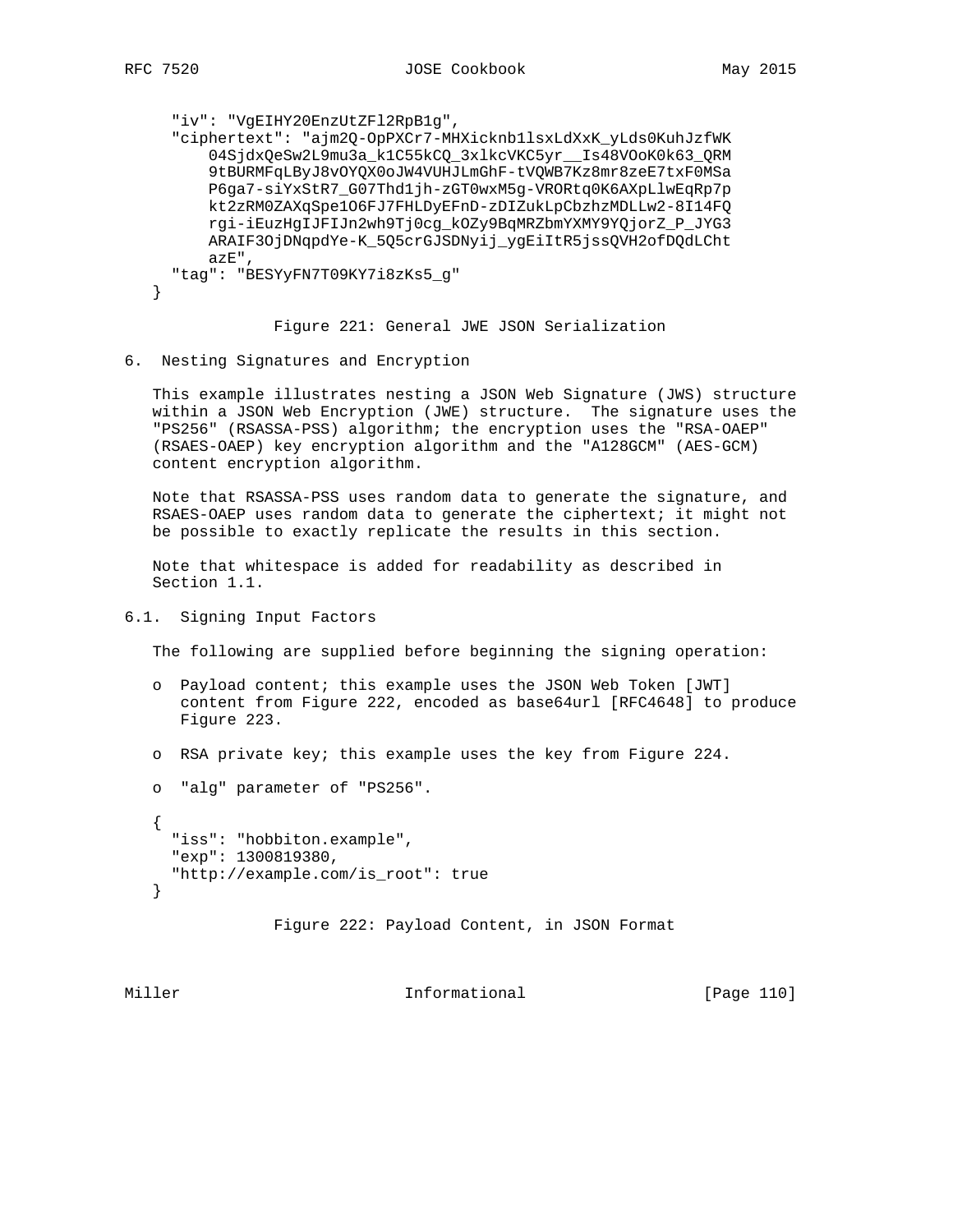$\{$ 

eyJpc3MiOiJob2JiaXRvbi5leGFtcGxlIiwiZXhwIjoxMzAwODE5MzgwLCJodH RwOi8vZXhhbXBsZS5jb20vaXNfcm9vdCI6dHJ1ZX0

Figure 223: Payload Content, base64url-encoded

"kty": "RSA", "kid": "hobbiton.example", "use": "sig", "n": "kNrPIBDXMU6fcyv5i-OHQAQ-K8qsC3HJb7FYhYaw8hXbNJa-t8q0lD KwLZgQXYV-ffWxXJv5GGrlZE4GU52lfMEegTDzYTrRQ3tepgKFjMGg6I y6fkl1ZNsx2gEonsnlShfzA9GJwRTmtKPbk1s-hwx1IU5AT-AIelNqBg cF2vE5W25\_SGGBoaROVdUYxqETDggM1z5cKV4ZjDZ8-lh4oVB07bkac6 LQdHpJUUySH\_Er20DXx30Kyi97PciXKTS-QKXnmm8ivyRCmux22ZoPUi nd2BKC5OiG4MwALhaL2Z2k8CsRdfy-7dg7z41Rp6D0ZeEvtaUp4bX4aK raL4rTfw", "e": "AQAB", "d": "ZLe\_TIxpE9-W\_n2VBa-HWvuYPtjvxwVXClJFOpJsdea8g9RMx34qEO EtnoYc2un3CZ3LtJi-mju5RAT8YSc76YJds3ZVw0Ui08mMBeG6-iOnvg obobNx7K57-xjTJZU72EjOr9kB7z6ZKwDDq7HFyCDhUEcYcHFVc7iL\_6 TibVhAhOFONWlqlJgEgwVYd0rybNGKifdnpEbwyHoMwY6HM1qvnEFgP7 iZ0YzHUT535x6jj4VKcdA7ZduFkhUauysySEW7mxZM6fj1vdjJIy9LD1 fIz30Xv4ckoghKF5GONU6tNmMmNgAD6gIViyEle1PrIx11tBhCI14bRW  $-zrpHgAQ"$ , "p": "yKWYoNIAqwMRQlgIBOdT1NIcbDNUUs2Rh-pBaxD\_mIkweMt4Mg-0-B 2iSYvMrs8horhonV7vxCQagcBAATGW-hAafUehWjxWSH-3KccRM8toL4 e0q7M-idRDOBXSoe7Z2-CV2x\_ZCY3RP8qp642R13WgXqGDIM4MbUkZSj сү9-с", "q": "uND4o15V30KDzf8vFJw589p1v1QVQ3NEilrinRUPHkkxaAzDzccGgr WMWpGxGFFnNL3w5CqPLeU76-5IVYQq0HwYVl0hVXQHr7sgaGu-483Ad3 ENcL23FrOnF45m7 2ooAstJDe49MeLTTQKrSIBl SKvqpYvfSPTczPcZ kh9Kk", "dp": "jmTnEoq2qqa8ouaymjhJSCnsveUXnMQC2gAneQJRQkFqQu-zV2PKP KNbPvKVyiF5b2-L3tM3OW2d2iNDyRUWX1T7V510KwPTABSTOnTqAmYCh Gi8kXXdlhcrtSvXldBakC6saxwI\_TzGGY2MVXzc2ZnCvCXHV4qjSxOrf P3pHFU", "dq": "R9FUvU88OVzEkTkX13-5-WusE4DjHmndeZIlu3rifBdfLpq\_P-iWP BbGaq9wzQ1c-J7SzCdJqkEJDv5yd2C7rnZ6kpzwBh\_nmL8zscAk1qsun nt9CJGAYz7-sGWy1JGShFazfP52ThB4rlCJ0YuEaQMrIzpY77\_oLAhpm DAOhLk", "qi": "S8tC7ZknW6hPITkjcwttQOPLVmRfwirRlFAViuDb8NW9CrV\_7F2Oq UZCqmzHTYAumwGFHI1WVRep7anleWaJjxC\_1b3fq\_al4qH3Pe-EKiHg6 IMazuRtZLUROcThrExDbF5dYbsciDnfRUWLErZ4N1Be0bnxYuPqxwKd9 QZwMo0" Figure 224: RSA 2048-Bit Private Key, in JWK Format

Miller

 $\}$ 

Informational

[Page 111]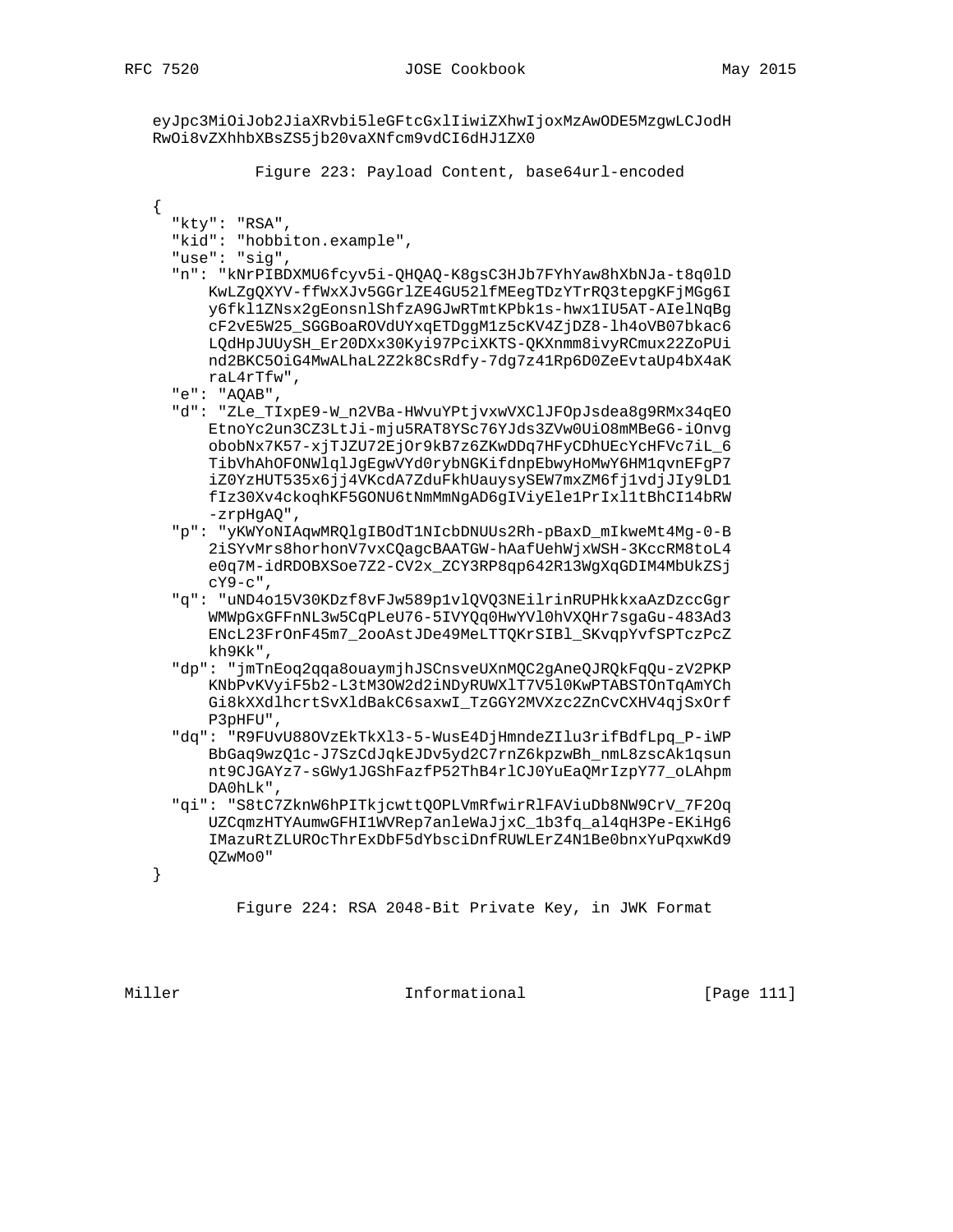# 6.2. Signing Operation

The following is generated to complete the signing operation:

 o JWS Protected Header; this example uses the header from Figure 225, encoded using base64url [RFC4648] to produce Figure 226.

```
 {
   "alg": "PS256",
   "typ": "JWT"
 }
```
Figure 225: JWS Protected Header JSON

#### eyJhbGciOiJQUzI1NiIsInR5cCI6IkpXVCJ9

Figure 226: JWS Protected Header, base64url-encoded

 Performing the signature operation over the combined JWS Protected Header (Figure 226) and payload content (Figure 222) produces the following signature:

 dPpMqwRZxFYi1UfcDAaf8M99o7kwUWtiXZ-ByvVuJih4MhJ\_aZqciprz0OWaIA kIvn1qskChirjKvY9ESZNUCP4JjvfyPS-nqjJxYoA5ztWOyFk2cZNIPXjcJXSQ wXPO9tEe-v4VSqgD0aKHqPxYog4N6Cz1lKph1U1sYDSI67\_bLL7elg\_vkjfMp5 \_W5l5LuUYGMeh6hxQIaIUXf9EwV2JmvTMuZ-vBOWy0Sniy1EFo72CRTvmtrIf5 AROo5MNliY3KtUxeP-SOmD-LEYwW9SlkohYzMVAZDDOrVbv7KVRHpeYNaK75KE QqdCEEkS\_rskZS-Qtt\_nlegTWh1mEYaA

Figure 227: JWS Signature, base64url-encoded

6.3. Signing Output

The following compose the resulting JWS object:

- o JWS Protected Header (Figure 226)
- o Payload content (Figure 223)
- o Signature (Figure 227)

Miller **Informational Informational** [Page 112]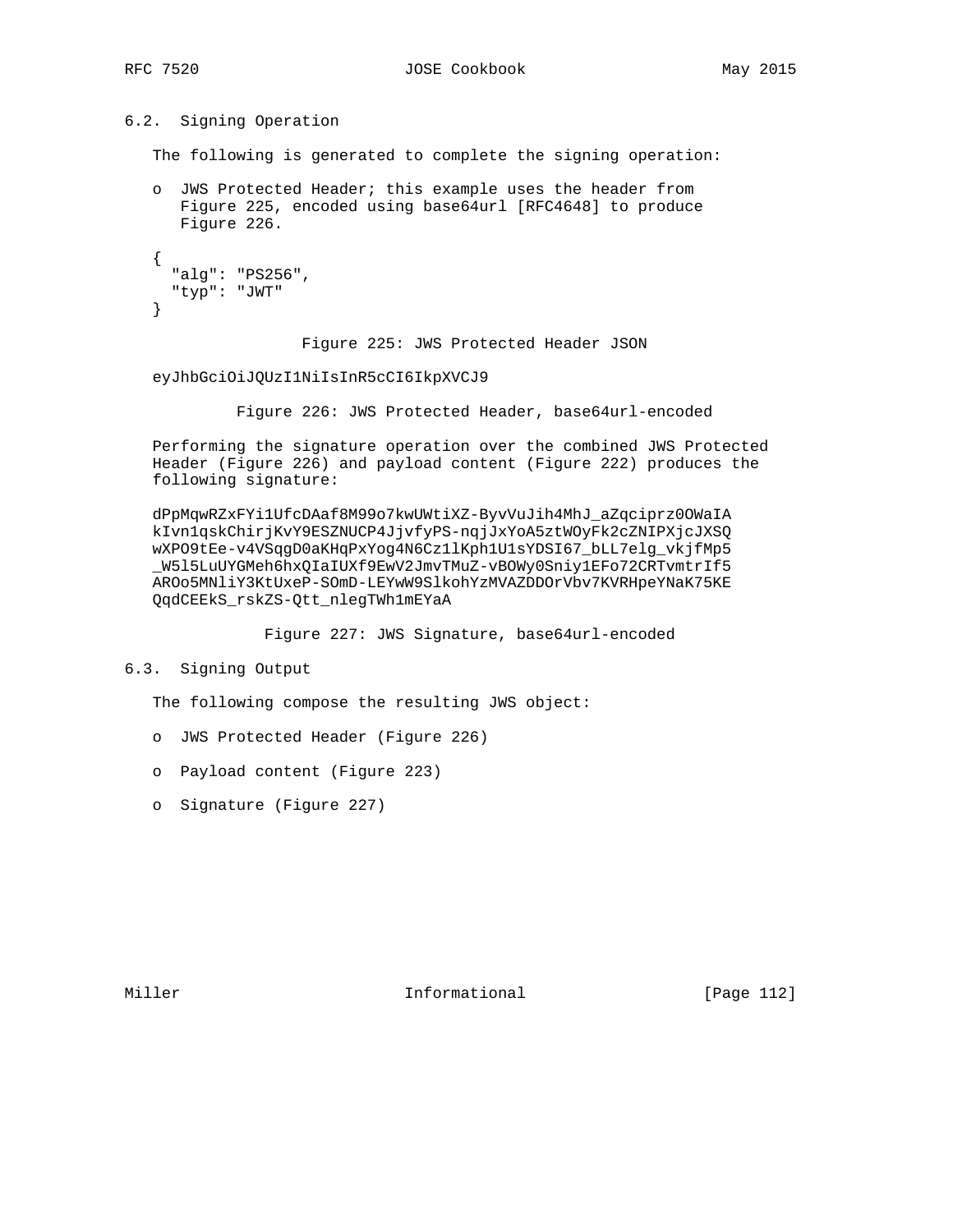.

.

 The resulting JWS object using the JWS Compact Serialization (which is the plaintext input to the following encryption operation):

eyJhbGciOiJQUzI1NiIsInR5cCI6IkpXVCJ9

 eyJpc3MiOiJob2JiaXRvbi5leGFtcGxlIiwiZXhwIjoxMzAwODE5MzgwLCJodH RwOi8vZXhhbXBsZS5jb20vaXNfcm9vdCI6dHJ1ZX0

 dPpMqwRZxFYi1UfcDAaf8M99o7kwUWtiXZ-ByvVuJih4MhJ\_aZqciprz0OWaIA kIvn1qskChirjKvY9ESZNUCP4JjvfyPS-nqjJxYoA5ztWOyFk2cZNIPXjcJXSQ wXPO9tEe-v4VSqgD0aKHqPxYog4N6Cz1lKph1U1sYDSI67\_bLL7elg\_vkjfMp5 \_W5l5LuUYGMeh6hxQIaIUXf9EwV2JmvTMuZ-vBOWy0Sniy1EFo72CRTvmtrIf5 AROo5MNliY3KtUxeP-SOmD-LEYwW9SlkohYzMVAZDDOrVbv7KVRHpeYNaK75KE QqdCEEkS\_rskZS-Qtt\_nlegTWh1mEYaA

Figure 228: JWS Compact Serialization

6.4. Encryption Input Factors

The following are supplied before beginning the encryption process:

- o Plaintext content; this example uses the content from Figure 228.
- o RSA public key; this example uses the key from Figure 84.
- o "alg" parameter of "RSA-OAEP".
- o "enc" parameter of "A128GCM".
- 6.5. Encryption Generated Factors

The following are generated before encrypting:

- o AES symmetric key as the Content Encryption Key (CEK); this example uses the key from Figure 229.
- o Initialization Vector; this example uses the Initialization Vector from Figure 230.

0RHSNYwN-6-2QBGsYTZLSQ

Figure 229: Content Encryption Key, base64url-encoded

GbX1i9kXz0sxXPmA

Figure 230: Initialization Vector, base64url-encoded

Miller **Informational Informational** [Page 113]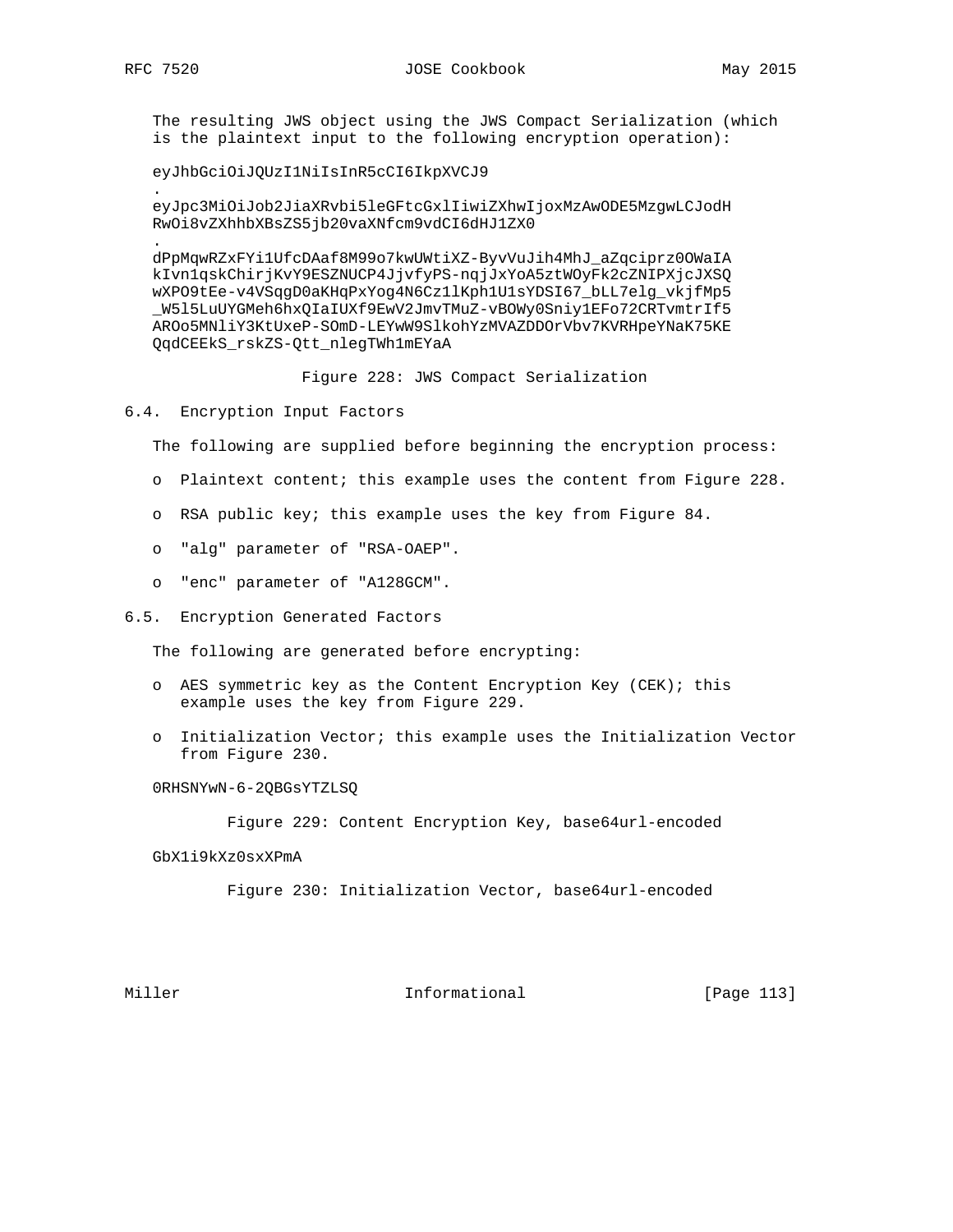6.6. Encrypting the Key

Performing the key encryption operation over the CEK (Figure 229) with the RSA key (Figure 84) produces the following Encrypted Key:

a0JHRoITfpX4qRewImjlStn8m3CPxBVlueYlVhjurCyrBg3I7YhCRYjphDOOS4 E7rXbr2Fn6NyQq-A-gqT0FXqNjVOGrG-bi13mwy7RoYhjTkBEC6P7sMYMXXx4g zMedpiJHQVeyI-zkZV7A9matpgevAJWrXzOUysYGTtwoSN6gtUVtlLaivjvb21 O0ul4YxSHV-ByK1kyeetRp\_fuYJxHoKLQL9P424sKx2WGYb4zsBIPF4ssl\_e5I R7nany-25\_UmC2urosNkoFz9cQ82MypZP8gqbQJyPN-Fpp4Z-5o6yV64x6yzDU F\_5JCIdl-Qv6H5dMVIY7q1eKpXcV1lWO\_2FefEBqXxXvIjLeZivjNkzogCq3-I apSjVFnMjBxjpYLT8muaawolyy1XXMuinIpNcOY3n4KKrXLrCcteX85m4IIHMZ a38s1Hpr56fPPseMA-Jltmt-a9iEDtOzhtxz8AXy9tsCAZV2XBWNG8c3kJusAa mBKOYwfk7JhLRDgOnJjlJLhn7TI4UxDp9dCmUXEN6z0v23W15qJIEXNJtqnblp ymooeWAHCT4e\_Owbim1g0AEpTHUdA2iiLNs9WTX\_H\_TXuPC8yDDhi1smxS\_X\_x pkIHkiIHWDOLx03BpqDTivpKkBYwqP2UZkcxqX2Fo\_GnVrNwlK7Lgxw6FSQvDO  $\Omega$ 

Figure 231: Encrypted Key, base64url-encoded

# 6.7. Encrypting the Content

The following is generated before encrypting the Plaintext:

o JWE Protected Header; this example uses the header from Figure 232, encoded using base64url [RFC4648] to produce Figure 233.

```
\{"alg": "RSA-OAEP",
  "cty": "JWT",
  "enc": "A128GCM"
\}
```
Figure 232: JWE Protected Header JSON

eyJhbGciOiJSU0EtT0FFUCIsImN0eSI6IkpXVCIsImVuYyI6IkExMjhHQ00ifQ

Figure 233: JWE Protected Header, base64url-encoded

Miller

Informational

[Page 114]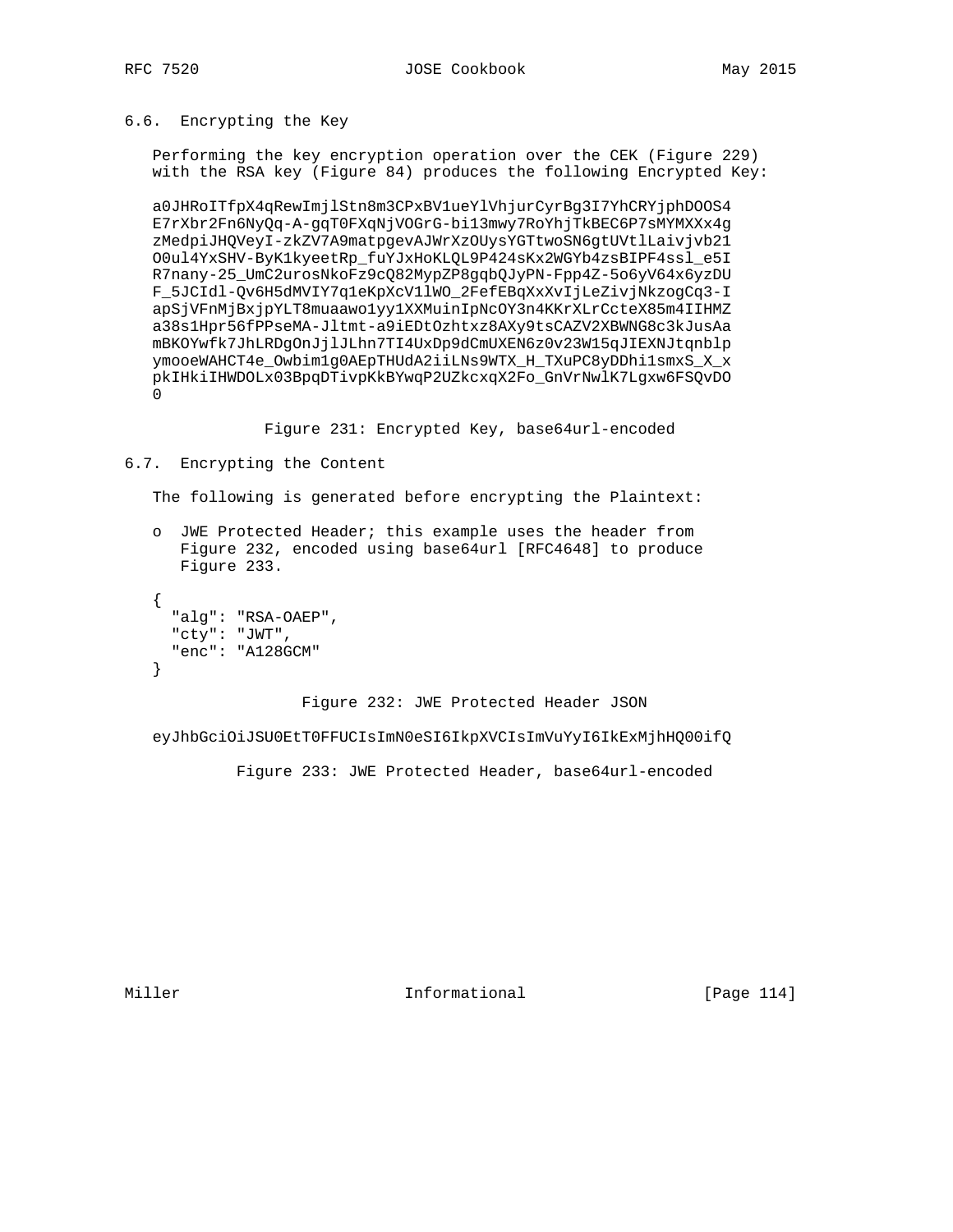Performing the content encryption operation over the Plaintext (Figure 228) with the following:

- o CEK (Figure 229);
- o Initialization Vector (Figure 230); and
- o JWE Protected Header (Figure 233) as authenticated data

produces the following:

- o Ciphertext from Figure 234.
- o Authentication Tag from Figure 235.

SZI4IvKHmwpazl\_pJQXX3mHv1ANnOU4Wf9-utWYUcKrBNgCe2OFMf66cSJ8k2Q kxaQD3\_R60MGE9ofomwtky3GFxMeGRjtpMt9OAvVLsAXB0\_UTCBGyBg3C2bWLX qZlfJAAoJRUPRk-BimYZY81zVBuIhc7HsQePCpu33SzMsFHjn4lP\_idrJz\_glZ TNgKDt8zdnUPauKTKDNOH1DD4fuzvDYfDIAfqGPyL5sVRwbiXpXdGokEszM-9C hMPqW1QNhzuX\_Zul3bvrJwr7nuGZs4cUScY3n8yE3AHCLurgls-A9mz1X38xEa ulV1814Fg9tLejdkAuQZjPbqeHQBJe4IwGD5Ee0dQ-Mtz4NnhkIWx-YKBb\_Xo2 zI3Q\_1sYjKUuis7yWW-HTr\_vqvFt0bj7WJf2vzB0TZ3dvsoGaTvPH2dyWwumUr lx4gmPUzBdwTO6ubfYSDUEEz5py0d\_OtWeUSYcCYBKD-aM7tXg26qJo21gYjLf hn9zy-W19sOCZGuzgFjPhawXHpvnj\_t-0\_ES96kogjJLxS1IMU9Y5XmnwZMyNc 9EIwnogsCg-hVuvzyP0sIruktmI94\_SL1xgMl7o03phcTMxtlMizR88NKU1WkB siXMCjy1Noue7MD-ShDp5dmM

Figure 234: Ciphertext, base64url-encoded

KnIKEhN8U-3C9s4gtSpjSw

Figure 235: Authentication Tag, base64url-encoded

# 6.8. Encryption Output

The following compose the resulting JWE object:

- o JWE Protected Header (Figure 233)
- o Encrypted Key (Figure 231)
- o Initialization Vector (Figure 230)
- o Ciphertext (Figure 234)
- o Authentication Tag (Figure 235)

Miller

Informational

[Page 115]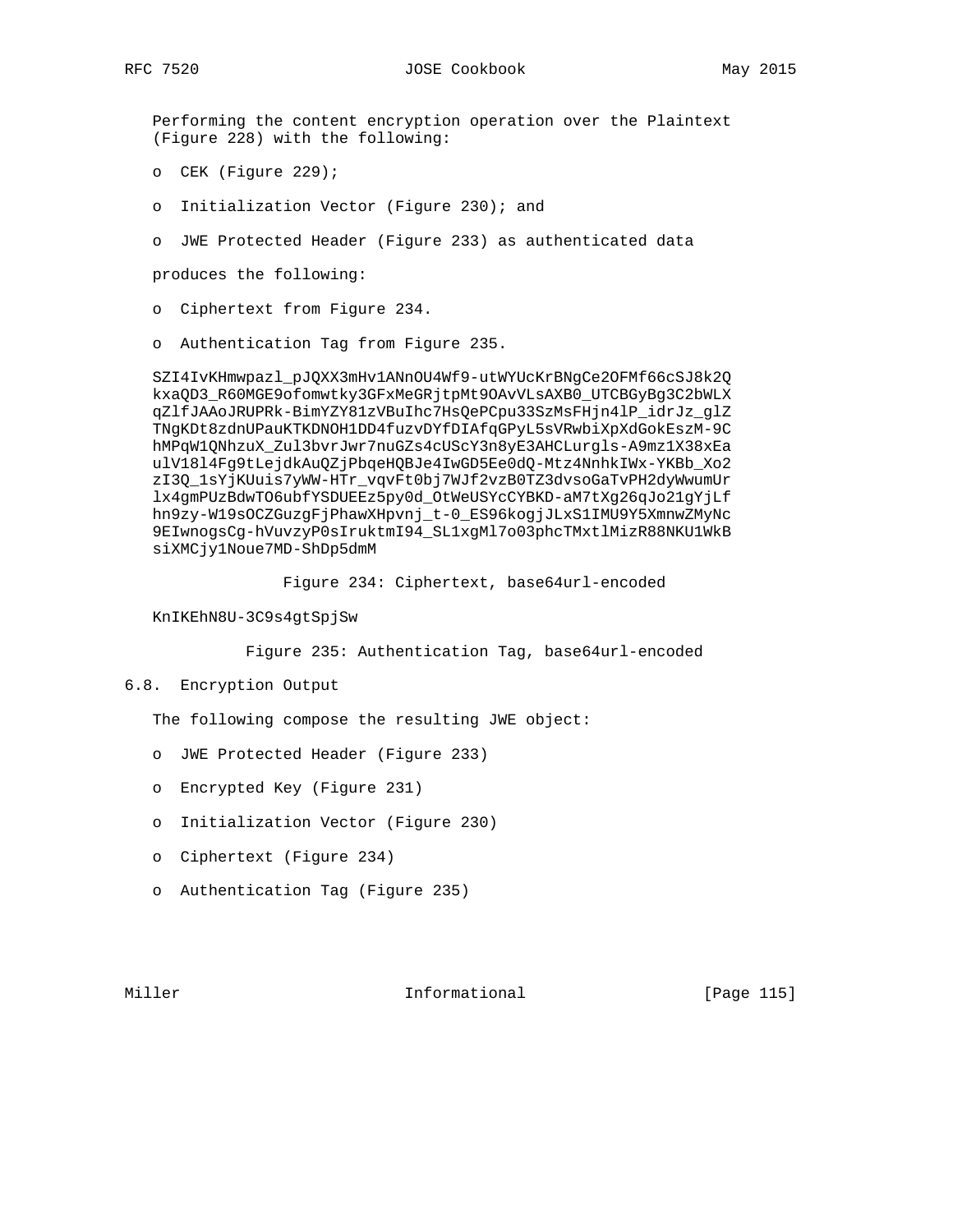The resulting JWE object using the JWE Compact Serialization:

eyJhbGciOiJSU0EtT0FFUCIsImN0eSI6IkpXVCIsImVuYyI6IkExMjhHQ00ifQ

a0JHRoITfpX4qRewImjlStn8m3CPxBV1ueYlVhjurCyrBg3I7YhCRYjphDOOS4 E7rXbr2Fn6NyQq-A-gqT0FXqNjVOGrG-bi13mwy7RoYhjTkBEC6P7sMYMXXx4g zMedpiJHQVeyI-zkZV7A9matpgevAJWrXzOUysYGTtwoSN6gtUVtlLaivjvb21 O0ul4YxSHV-ByK1kyeetRp\_fuYJxHoKLQL9P424sKx2WGYb4zsBIPF4ssl\_e5I R7nany-25\_UmC2urosNkoFz9cQ82MypZP8gqbQJyPN-Fpp4Z-5o6yV64x6yzDU F\_5JCIdl-Qv6H5dMVIY7q1eKpXcV1lWO\_2FefEBqXxXvIjLeZivjNkzogCq3-I apSjVFnMjBxjpYLT8muaawolyylXXMuinIpNcOY3n4KKrXLrCcteX85m4IIHMZ a38s1Hpr56fPPseMA-Jltmt-a9iEDtOzhtxz8AXy9tsCAZV2XBWNG8c3kJusAa mBKOYwfk7JhLRDqOnJjlJLhn7TI4UxDp9dCmUXEN6z0v23W15qJIEXNJtqnblp ymooeWAHCT4e\_Owbimlg0AEpTHUdA2iiLNs9WTX\_H\_TXuPC8yDDhi1smxS\_X\_x pkIHkiIHWDOLx03BpqDTivpKkBYwqP2UZkcxqX2Fo\_GnVrNwlK7Lgxw6FSQvDO  $\Omega$ 

# GbX1i9kXz0sxXPmA

SZI4IvKHmwpazl\_pJQXX3mHv1ANnOU4Wf9-utWYUcKrBNgCe2OFMf66cSJ8k2Q kxaQD3\_R60MGE9ofomwtky3GFxMeGRjtpMt9OAvVLsAXB0\_UTCBGyBg3C2bWLX qZlfJAAoJRUPRk-BimYZY81zVBuIhc7HsQePCpu33SzMsFHjn4lP\_idrJz\_glZ TN9KDt8zdnUPauKTKDNOH1DD4fuzvDYfDIAfqGPyL5sVRwbiXpXdGokEszM-9C hMPqWlQNhzuX\_Zul3bvrJwr7nuGZs4cUScY3n8yE3AHCLurgls-A9mz1X38xEa ulV1814Fg9tLejdkAuQZjPbqeHQBJe4IwGD5Ee0dQ-Mtz4NnhkIWx-YKBb\_Xo2 zI3Q\_1sYjKUuis7yWW-HTr\_vqvFt0bj7WJf2vzB0TZ3dvsoGaTvPH2dyWwumUr lx4gmPUzBdwTO6ubfYSDUEEz5py0d\_OtWeUSYcCYBKD-aM7tXg26qJo21gYjLf hn9zy-W19sOCZGuzgFjPhawXHpvnj\_t-0\_ES96kogjJLxS1IMU9Y5XmnwZMyNc 9EIwnogsCg-hVuvzyP0sIruktmI94\_SL1xgMl7o03phcTMxtlMizR88NKU1WkB siXMCjy1Noue7MD-ShDp5dmM

KnIKEhN8U-3C9s4gtSpjSw

Figure 236: JWE Compact Serialization

Informational

[Page 116]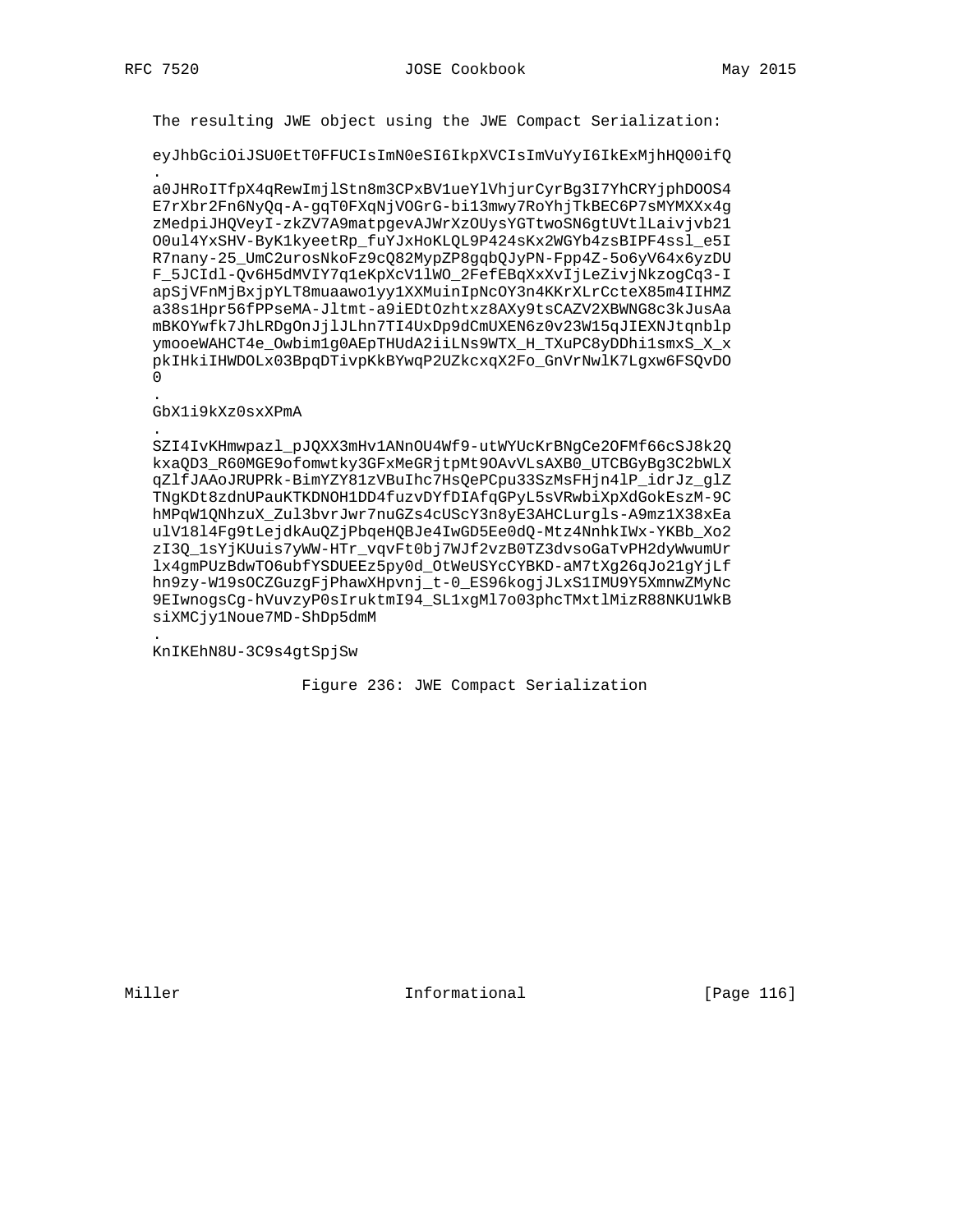The resulting JWE object using the general JWE JSON Serialization:

```
"recipients": [
    \mathcal{L}"encrypted_key": "a0JHRoITfpX4qRewImjlStn8m3CPxBV1ueYlVh
          jurCyrBg3I7YhCRYjphDOOS4E7rXbr2Fn6NyQq-A-gqT0FXqNjVO
          GrG-bil3mwy7RoYhjTkBEC6P7sMYMXXx4gzMedpiJHQVeyI-zkZV
          7A9matpgevAJWrXzOUysYGTtwoSN6gtUVtlLaivjvb2100ul4YxS
          HV-ByK1kyeetRp fuYJxHoKLQL9P424sKx2WGYb4zsBIPF4ssl e
          5IR7nany-25_UmC2urosNkoFz9cQ82MypZP8gqbQJyPN-Fpp4Z-5
          o6yV64x6yzDUF_5JCIdl-Qv6H5dMVIY7q1eKpXcV11WO_2FefEBq
          XxXvIjLeZivjNkzogCq3-IapSjVFnMjBxjpYLT8muaawo1yy1XXM
          uinIpNcOY3n4KKrXLrCcteX85m4IIHMZa38s1Hpr56fPPseMA-Jl
          tmt-a9iEDtOzhtxz8AXy9tsCAZV2XBWNG8c3kJusAamBKOYwfk7J
          hLRDqOnJjlJLhn7TI4UxDp9dCmUXEN6z0v23W15qJIEXNJtqnblp
          ymooeWAHCT4e_Owbim1g0AEpTHUdA2iiLNs9WTX_H_TXuPC8yDDh
          ilsmxS_X_xpkIHkiIHWDOLx03BpqDTivpKkBYwqP2UZkcxqX2Fo_
          GnVrNwlK7Lgxw6FSQvD00"
   }
  \mathbf{1}.
  "protected": "eyJhbGciOiJSU0EtT0FFUCIsImN0eSI6IkpXVCIsImVuYy
      I6IkExMjhHQ00ifQ",
  "iv": "GbX1i9kXz0sxXPmA",
  "ciphertext": "SZI4IvKHmwpazl_pJQXX3mHv1ANnOU4Wf9-utWYUcKrBN
      gCe2OFMf66cSJ8k2QkxaQD3_R60MGE9ofomwtky3GFxMeGRjtpMt9OAv
      VLsAXB0_UTCBGyBg3C2bWLXqZlfJAAoJRUPRk-BimYZY81zVBuIhc7Hs
      QePCpu33SzMsFHjn4lP_idrJz_glZTNgKDt8zdnUPauKTKDNOH1DD4fu
      zvDYfDIAfqGPyL5sVRwbiXpXdGokEszM-9ChMPqW1QNhzuX_Zul3bvrJ
      wr7nuGZs4cUScY3n8yE3AHCLurgls-A9mz1X38xEaulV1814Fg9tLejd
      kAuQZjPbqeHQBJe4IwGD5Ee0dQ-Mtz4NnhkIWx-YKBb_Xo2zI3Q_1sYj
      KUuis7yWW-HTr_vqvFt0bj7WJf2vzB0TZ3dvsoGaTvPH2dyWwumUrlx4
      gmPUzBdwTO6ubfYSDUEEz5py0d_OtWeUSYcCYBKD-aM7tXg26qJo21gY
      jLfhn9zy-W19sOCZGuzgFjPhawXHpvnj_t-0_ES96kogjJLxS1IMU9Y5
      XmnwZMyNc9EIwnogsCg-hVuvzyP0sIruktmI94_SL1xgMl7o03phcTMx
      tlMizR88NKU1WkBsiXMCjy1Noue7MD-ShDp5dmM",
  "tag": "KnIKEhN8U-3C9s4gtSpjSw"
\}
```
Miller

Informational

Figure 237: General JWE JSON Serialization

[Page 117]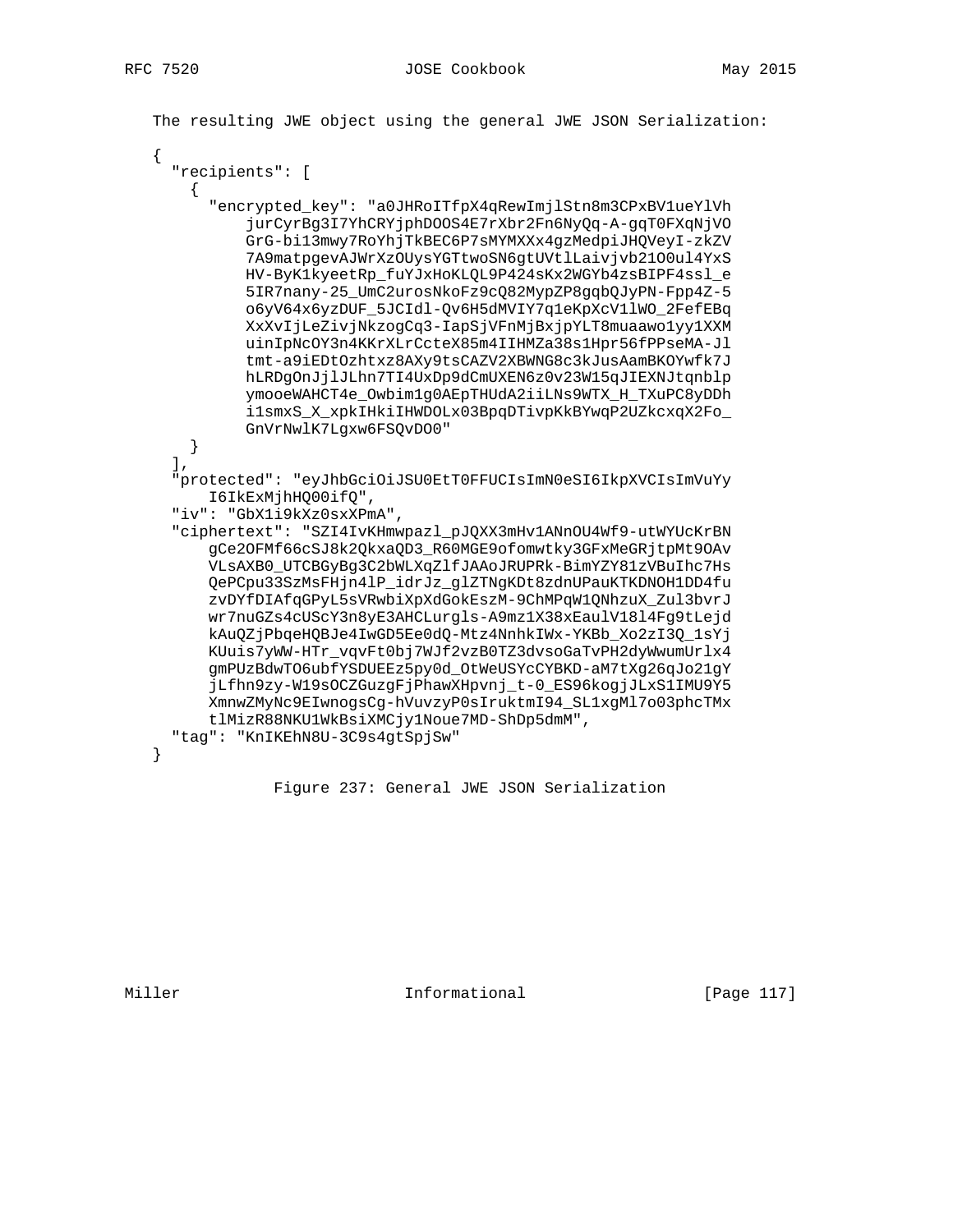$\{$ 

The resulting JWE object using the flattened JWE JSON Serialization:

"encrypted key": "a0JHRoITfpX4qRewImjlStn8m3CPxBVlueYlVhjurC yrBg3I7YhCRYjphDOOS4E7rXbr2Fn6NyQq-A-gqT0FXqNjVOGrG-bi13 mwy7RoYhjTkBEC6P7sMYMXXx4gzMedpiJHQVeyI-zkZV7A9matpgevAJ WrXzOUysYGTtwoSN6gtUVtlLaivjvb2100ul4YxSHV-ByK1kyeetRp\_f uYJxHoKLQL9P424sKx2WGYb4zsBIPF4ssl\_e5IR7nany-25\_UmC2uros NkoFz9cQ82MypZP8gqbQJyPN-Fpp4Z-5o6yV64x6yzDUF\_5JCIdl-Qv6 H5dMVIY7q1eKpXcV11WO\_2FefEBqXxXvIjLeZivjNkzogCq3-IapSjVF nMjBxjpYLT8muaawolyy1XXMuinIpNcOY3n4KKrXLrCcteX85m4IIHMZ a38s1Hpr56fPPseMA-Jltmt-a9iEDtOzhtxz8AXy9tsCAZV2XBWNG8c3 kJusAamBKOYwfk7JhLRDgOnJjlJLhn7TI4UxDp9dCmUXEN6z0v23W15q JIEXNJtqnblpymooeWAHCT4e\_Owbimlg0AEpTHUdA2iiLNs9WTX\_H\_TX uPC8yDDhi1smxS\_X\_xpkIHkiIHWDOLx03BpqDTivpKkBYwqP2UZkcxqX 2Fo\_GnVrNwlK7Lgxw6FSQvDO0",

```
"protected": "eyJhbGciOiJSU0EtT0FFUCIsImN0eSI6IkpXVCIsImVuYy
   I6IkExMjhHQ00ifQ",
```
"iv": "GbXli9kXz0sxXPmA",

```
"ciphertext": "SZI4IvKHmwpazl_pJQXX3mHv1ANnOU4Wf9-utWYUcKrBN
   gCe2OFMf66cSJ8k2QkxaQD3_R60MGE9ofomwtky3GFxMeGRjtpMt9OAv
   VLSAXB0_UTCBGyBg3C2bWLXqZlfJAAoJRUPRk-BimYZY81zVBuIhc7Hs
   QePCpu33SzMsFHjn4lP_idrJz_glZTNgKDt8zdnUPauKTKDNOH1DD4fu
   zvDYfDIAfqGPyL5sVRwbiXpXdGokEszM-9ChMPqW1QNhzuX_Zul3bvrJ
   wr7nuGZs4cUScY3n8yE3AHCLurqls-A9mz1X38xEaulV1814Fq9tLejd
   kAuQZjPbqeHQBJe4IwGD5Ee0dQ-Mtz4NnhkIWx-YKBb_Xo2zI3Q_1sYj
   KUuis7yWW-HTr_vqvFt0bj7WJf2vzB0TZ3dvsoGaTvPH2dyWwumUrlx4
   gmPUzBdwTO6ubfYSDUEEz5py0d_OtWeUSYcCYBKD-aM7tXg26qJo21gY
    jLfhn9zy-W19sOCZGuzgFjPhawXHpvnj_t-0_ES96kogjJLxS1IMU9Y5
   XmnwZMyNc9EIwnogsCg-hVuvzyP0sIruktmI94_SL1xgMl7o03phcTMx
   tlMizR88NKU1WkBsiXMCjy1Noue7MD-ShDp5dmM",
"tag": "KnIKEhN8U-3C9s4gtSpjSw"
```
 $\mathcal{E}$ 

Figure 238: Flattened JWE JSON Serialization

Informational

[Page 118]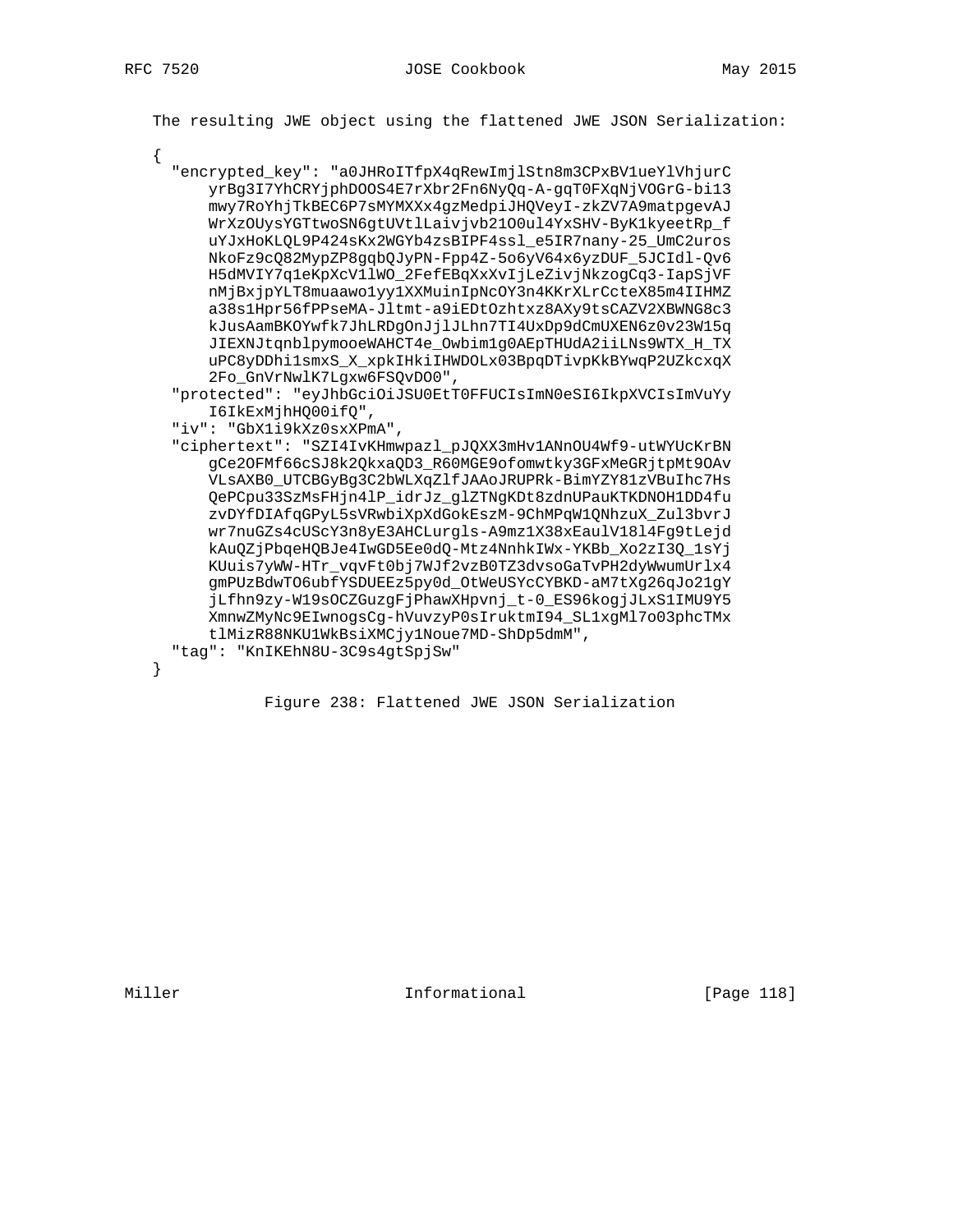### 7. Security Considerations

 This document is designed to provide examples for developers to use in checking their implementations. As such, it does not follow some of the security considerations and recommendations in the core documents (i.e., [JWS], [JWE], [JWK], and [JWA]). For instance:

- o it does not always generate a new CEK value for every encrypted example;
- o it does not always generate a new Initialization Vector (IV) value for every encrypted example; and
- o it does not always generate a new ephemeral key for every ephemeral key example.

 For each example, data that is expected to be generated for each signing or encryption operation is isolated to sections titled "Generated Factors".

- 8. References
- 8.1. Normative References
	- [JWA] Jones, M., "JSON Web Algorithms (JWA)", RFC 7518, DOI 10.17487/RFC7518, May 2015, <http://www.rfc-editor.org/info/rfc7518>.
	- [JWE] Jones, M. and J. Hildebrand, "JSON Web Encryption (JWE)", RFC 7516, DOI 10.17487/RFC7516, May 2015, <http://www.rfc-editor.org/info/rfc7516>.
	- [JWK] Jones, M., "JSON Web Key (JWK)", RFC 7517, DOI 10.17487/RFC7517, May 2015, <http://www.rfc-editor.org/info/rfc7517>.
	- [JWS] Jones, M., Bradley, J., and N. Sakimura, "JSON Web Signature (JWS)", RFC 7515, DOI 10.17487/RFC7515, May 2015, <http://www.rfc-editor.org/info/rfc7515>.
	- [RFC4648] Josefsson, S., "The Base16, Base32, and Base64 Data Encodings", RFC 4648, DOI 10.17487/RFC4648, October 2006, <http://www.rfc-editor.org/info/rfc4648>.

Miller **Informational** [Page 119]